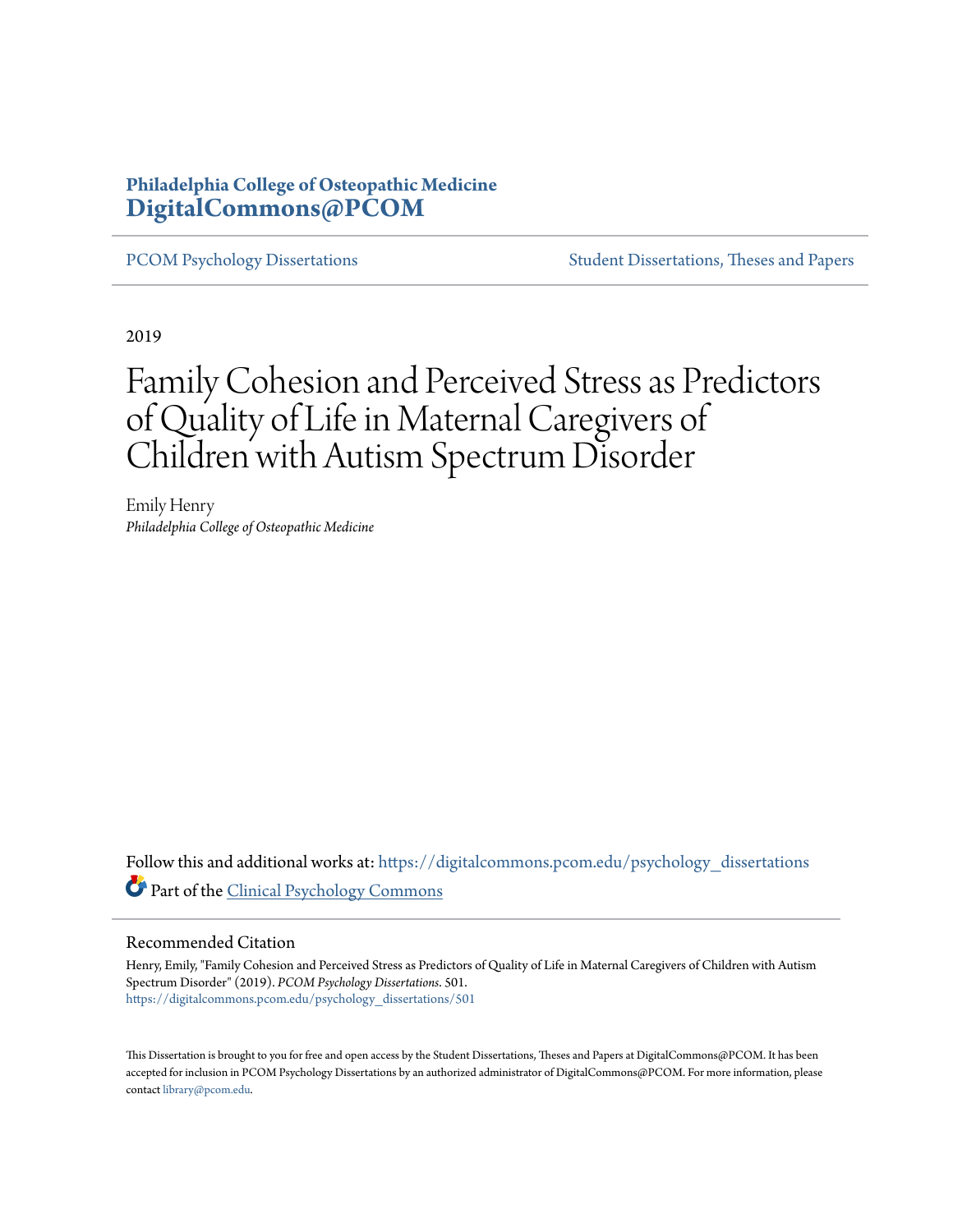Philadelphia College of Osteopathic Medicine

School of Professional and Applied Psychology

## FAMILY COHESION AND PERCEIVED STRESS AS PREDICTORS OF QUALITY OF

## LIFE IN MATERNAL CAREGIVERS OF CHILDREN WITH AUTISM SPECTRUM

DISORDER

By Emily Henry M.S, M.S, BCBA

Submitted in Partial Fulfillment of the Requirements for the Degree of

Doctor of Psychology

May 2019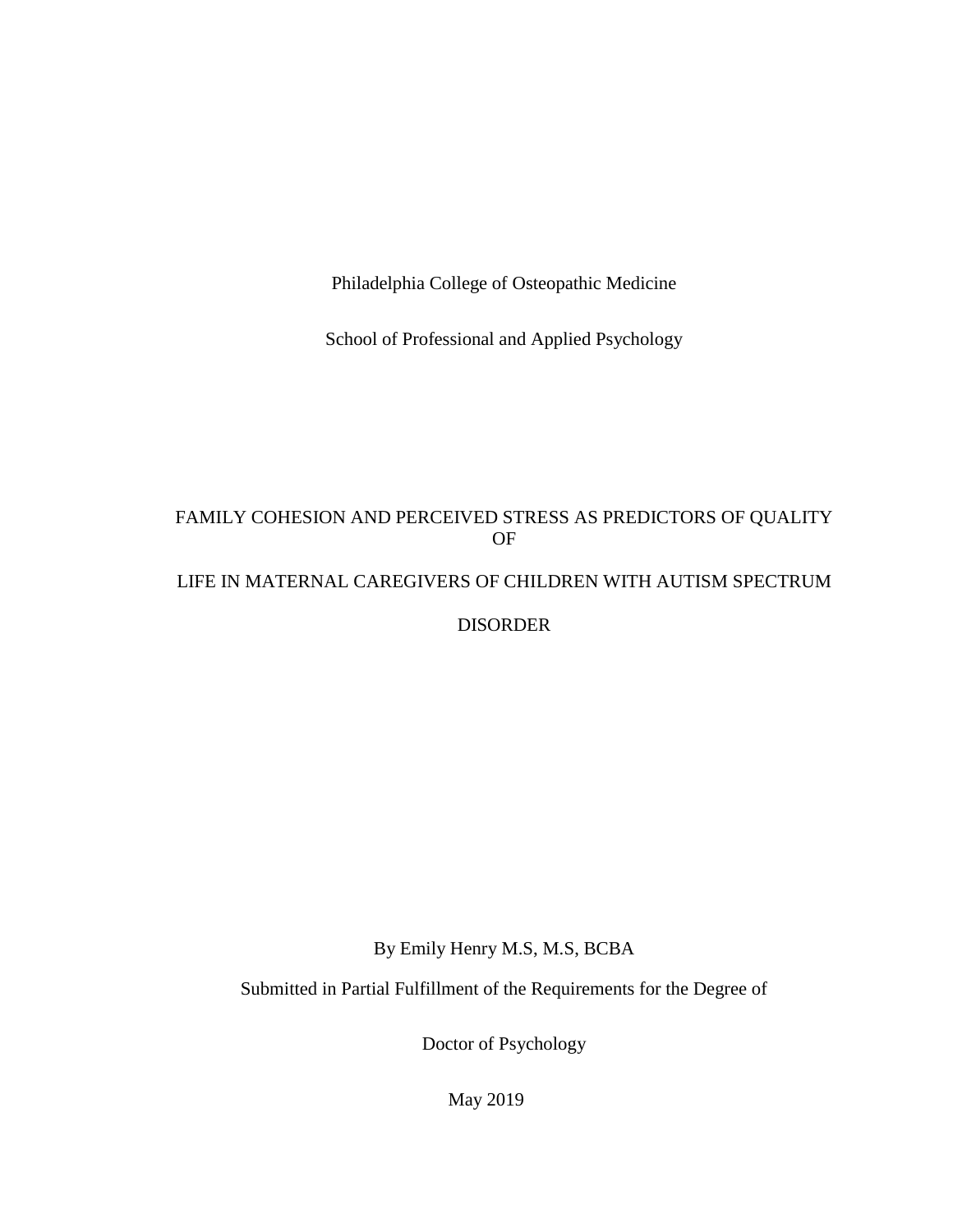## PHILADELPHIA COLLEGE OF OSTEOPATHIC MEDICINE DEPARTMENT OF PSYCHOLOGY

Dissertation Approval This is to certify that the thesis presented to us by Emily Henry on the 2nd day of May, 2019, in partial fulfillment of the requirements for the degree of Doctor of Psychology, has been examined and is acceptable in both scholarship and literary quality.

Committee Members' Signatures:

 $\mathcal{L}_\text{max}$  and  $\mathcal{L}_\text{max}$  and  $\mathcal{L}_\text{max}$  and  $\mathcal{L}_\text{max}$ 

\_\_\_\_\_\_\_\_\_\_\_\_\_\_\_\_\_\_\_\_\_\_\_\_\_\_\_\_\_\_, Chairperson

\_\_\_\_\_\_\_\_\_\_\_\_\_\_\_\_\_\_\_\_\_\_\_\_\_\_\_\_\_\_, Chair, Department of Psychology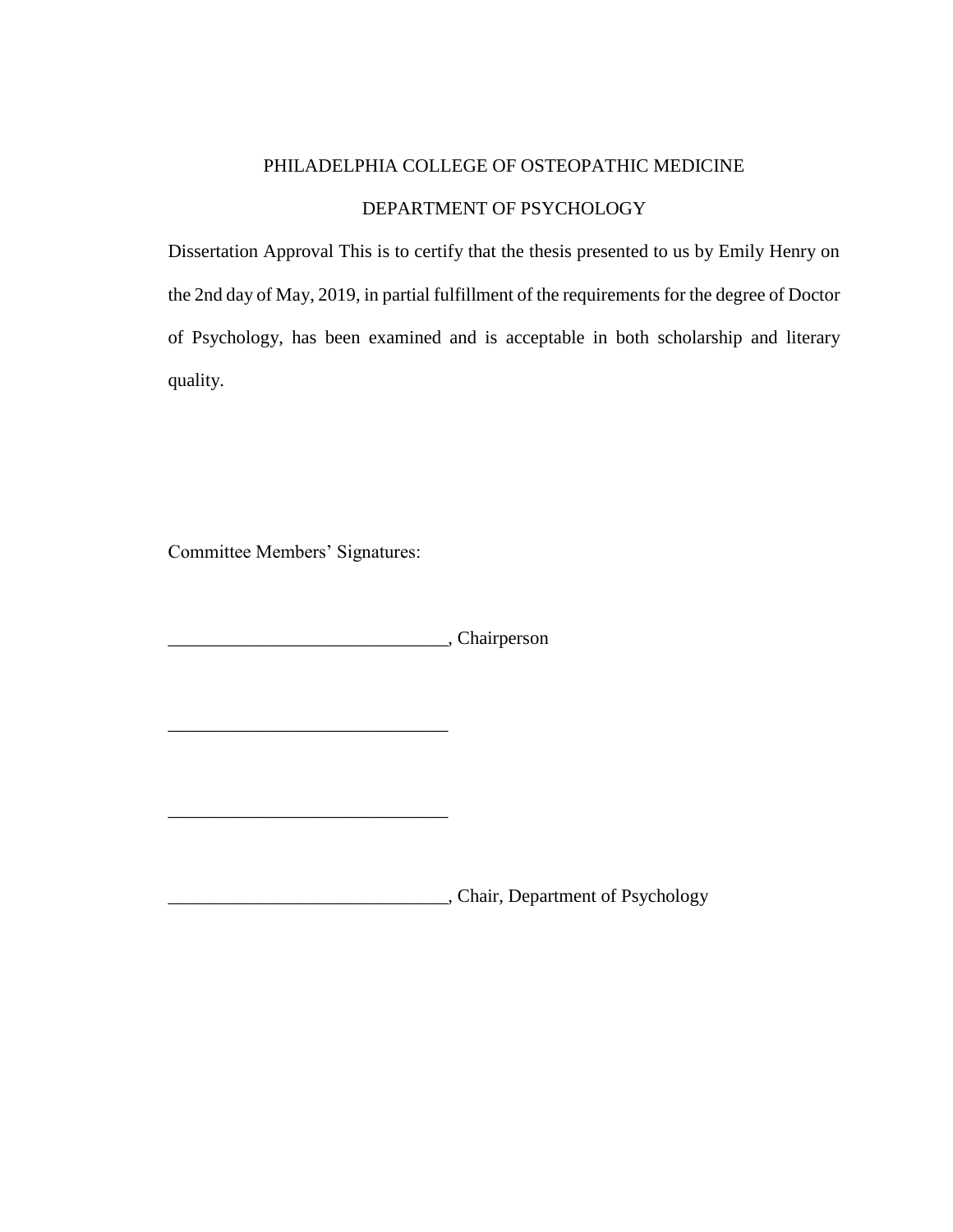#### **Acknowledgements**

This dissertation manuscript would not be possible if it weren't for the support of my committee members, Elizabeth Gosch, PhD, ABPP, Stephanie Felgoise, PhD, ABPP, and Jessica Kendorski, PhD, NCSP, BCBA-D. Each member of this committee served to instill knowledge in me, foster growth, and encourage confidence within me. This process has been a significant learning experience for me that will follow me throughout my clinical and personal future.

I want to give a special thank you to my family. Without their support, love, and shoulder to lean on, I would not have persevered throughout this process. The many tears they wiped away, the words of encouragement they showered me with, and the relentless cheering they did from the sidelines is support that can never be fully appreciated.

I have learned a great deal about myself, both strengths and weaknesses, and plan to use these insights to continually progress throughout my life. This doctoral program has pushed me to limits I did not think I could accomplish. I hope to use all my newfound knowledge to continue to make a difference in the lives of many.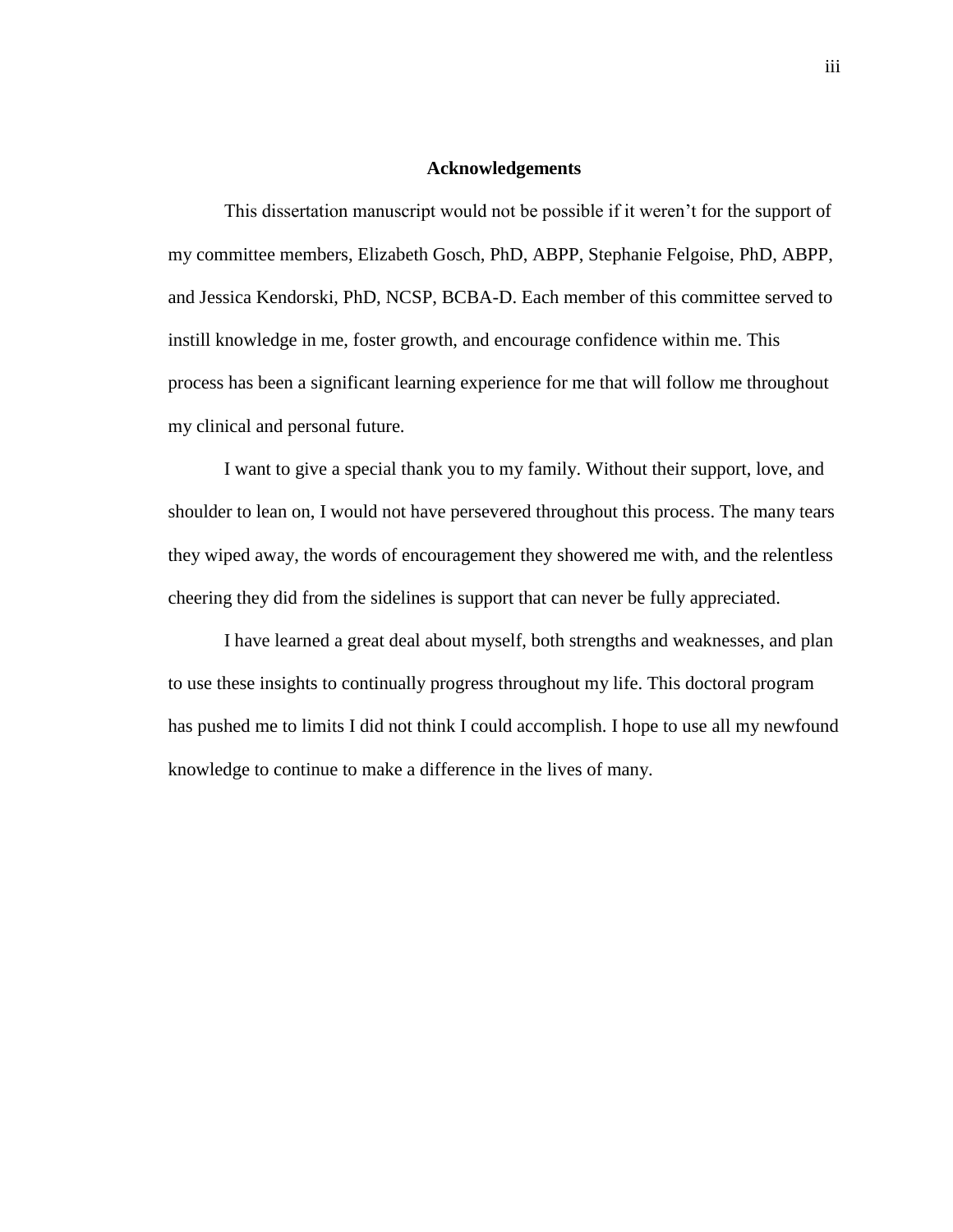#### **Abstract**

The present study investigated factors that predict maternal caregivers' quality of life in 115 mothers (25 - 55 years old) who had a child aged 5 to 12 years old with Autism Spectrum Disorder (ASD). Caregivers' perceived stress and family cohesion were assessed to determine each factor's predictive ability in predicting four domains of quality of life: physical health, psychological health, relationships, and environment. Results indicate that perceived stress significantly predicted all four quality-of-life domains. When adding in family cohesion, modest increases in predictive strength were observed for two domains of caregiver quality of life (i.e., psychological health and relationships). These results demonstrate that family variables have some modest impact on certain domains of quality of life and support further investigation and understanding of these and other related family variables.

*Keywords*: autism spectrum disorder, family cohesion, perceived stress, quality of life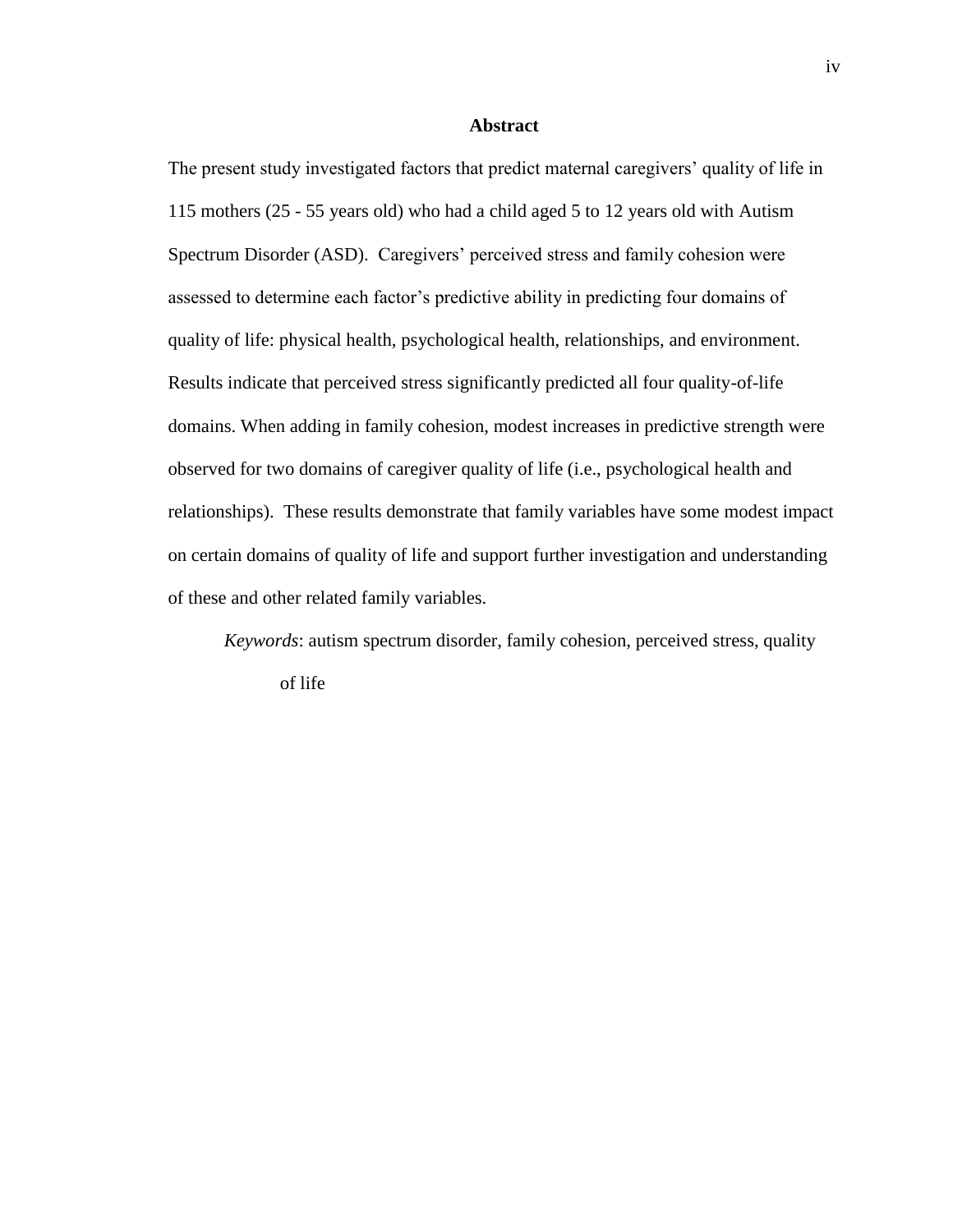| . 20 |
|------|
|      |
|      |
|      |
|      |
|      |

### **Table of Contents**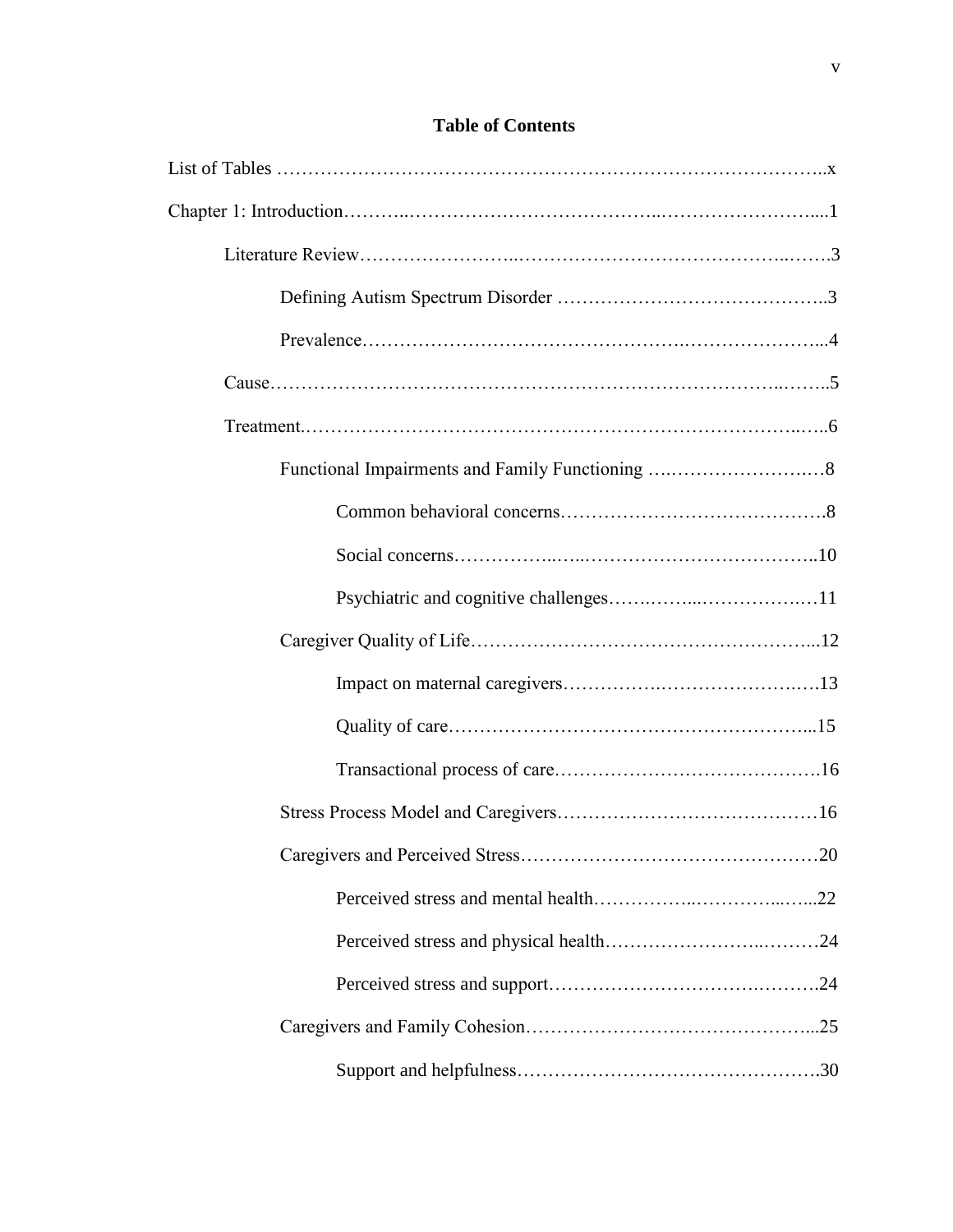| World Health Organization Quality of Life-Brief Scale39 |  |
|---------------------------------------------------------|--|
|                                                         |  |
|                                                         |  |
|                                                         |  |
|                                                         |  |
|                                                         |  |
|                                                         |  |
|                                                         |  |
|                                                         |  |
|                                                         |  |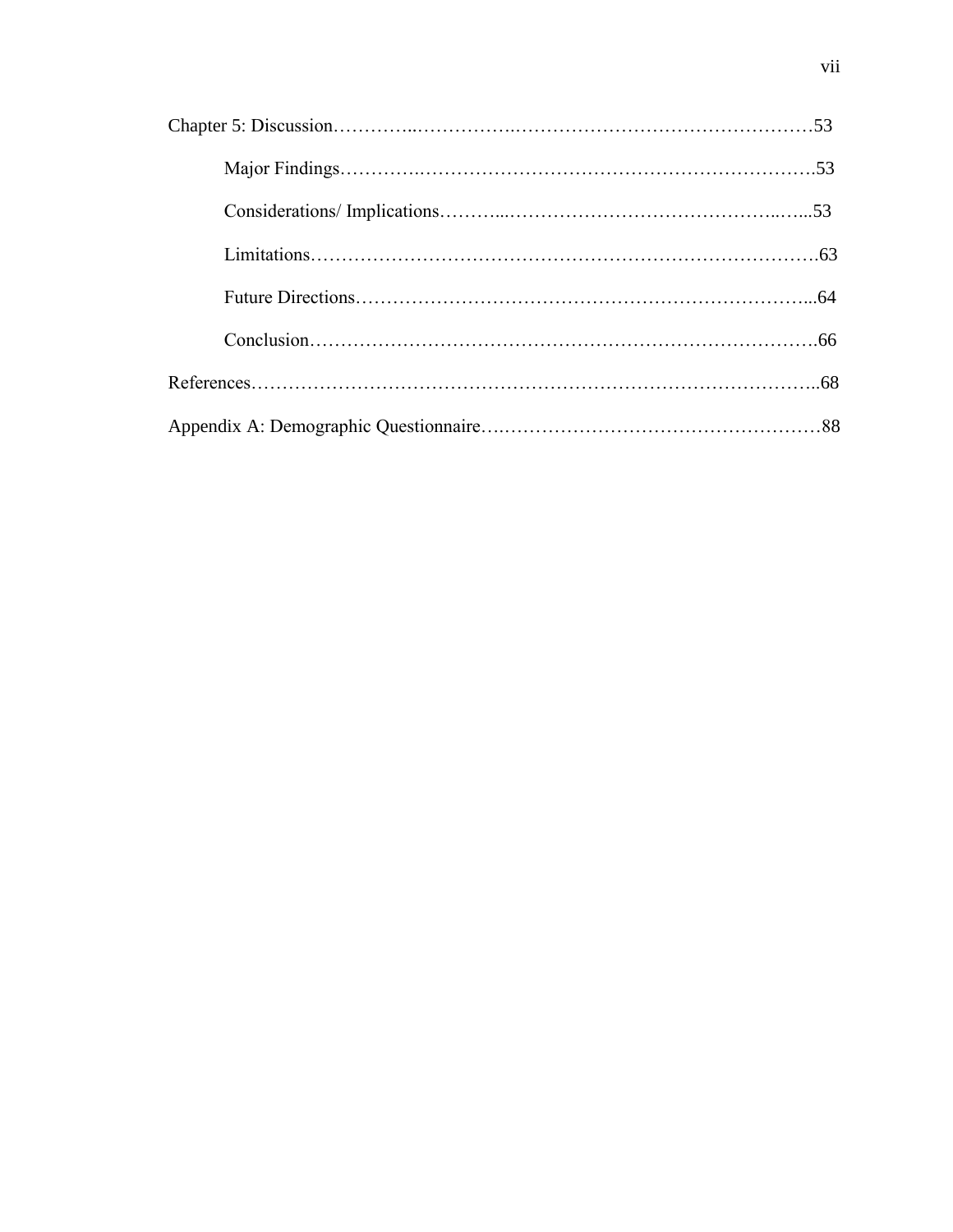## **List of Tables**

| Table 1. Descriptive Statistics for Predictor and Outcome Variables $(N = 115)$ 45 |  |
|------------------------------------------------------------------------------------|--|
|                                                                                    |  |
|                                                                                    |  |
|                                                                                    |  |
|                                                                                    |  |
|                                                                                    |  |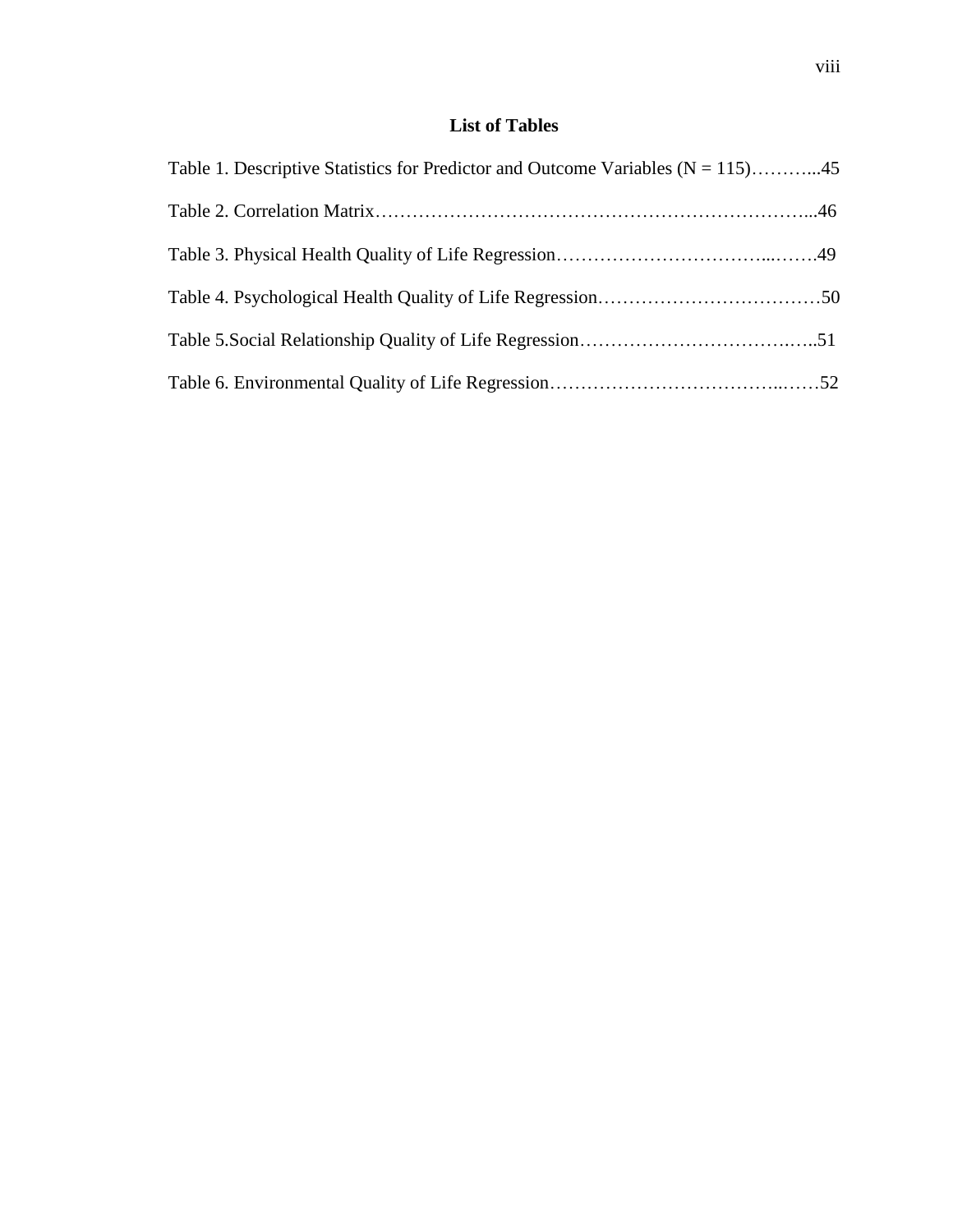#### **Chapter 1: Introduction**

Autism spectrum disorder (ASD) impacts many individuals and families throughout the world, affecting approximately 1 in 59 individuals (Centers for Disease Control and Prevention [CDC], 2018). While individuals with ASD often exhibit many strengths, several functional impairments accompany this disorder. Treatment of these impairments in children has taken an evidenced-based and strength-based approach, with caregivers providing most of the care and treatment outside of service hours. The treatment for children with ASD is often quite taxing on family functioning, relates to perceived familial stress, and negatively impacts family relationships. Researchers argue that examining these outcomes from a systemic viewpoint through such models as the stress process model, which incorporates multiple levels of stress and types of supports to predict mental-health-related outcomes, is useful (Schwitchenberg & Poehlmann, 2007). The current treatments are focused on the individual with the diagnosis and on treatment of symptomatology typically observed in individuals with ASD; however, treatment for the family system or for those providing care to the individual is lacking (Cooper, Heron, & Heward, 2007).

Caregivers of individuals with ASD experience many unique caregiver burdens that tend to negatively affect caregivers' quality of life and, subsequently, the care that they provide (Lecavalier, Leone, & Wiltz, 2006). Several factors are thought to contribute to the quality of life of these caregivers (Johnson, Frenn, Feetham, & Simpson, 2011). For example, a notable factor is a caregiver's perceived stress, particularly that of maternal caregivers (e.g., Hastings, 2003). Perceived stress positively correlates not only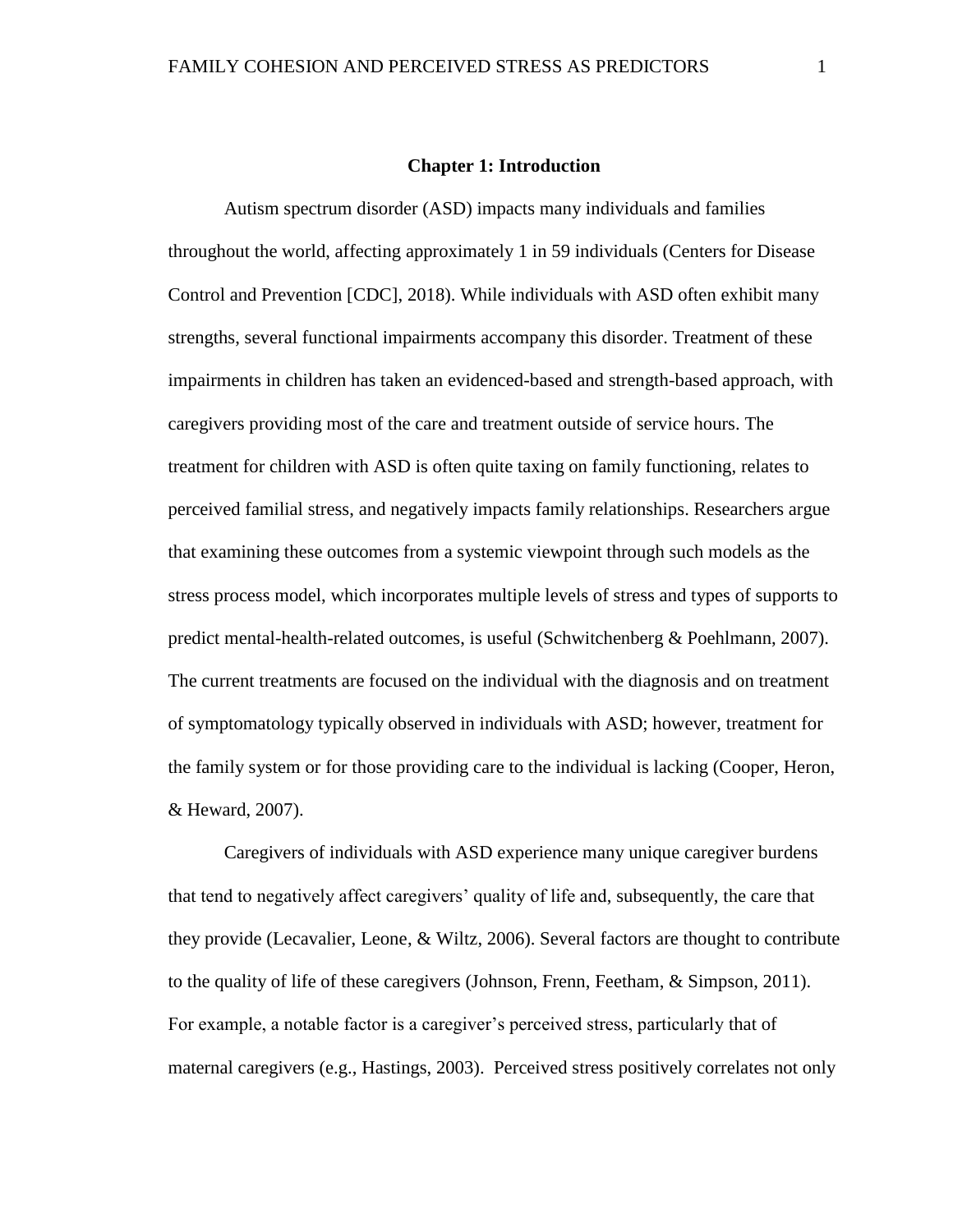with the child's maladaptive behaviors, but also with the overall mental health of all the family members living with the child (e.g., Hastings, 2003). Stressors, both internal and external, impact parental quality of life, subsequently impacting the care provided to the child (Perry, 2004). However, perceived stress as a predictor explains on average only 15 to 22% of the variance in the outcome of parental quality of life across a variety of childhood mental-health disabilities (e.g., Johnson et al., 2011; Lee et al., 2009). While the contribution of perceived stress to a caregiver's quality of life is significant, one must investigate other factors that may contribute to the additional 78 to 85% of the variance explaining caregiver quality of life (e.g., Johnson et al., 2011; Lee et al., 2009).

Studies using a family systems approach to understanding caregiver quality of life have revealed that the functioning and cohesion among family members impact the mental- and physical-health outcomes of the entire family (Higgins, Bailey, & Pearce, 2005). This approach has been particularly useful in understanding and analyzing family functioning, as it explores the whole system rather than the individual as a subsystem (Altiere, 2006). However, family variables have not been extensively studied regarding the ASD population (Cridland, Jones, Magee, & Caputi, 2014). Much of the research has emphasized the challenges the individual with ASD faces, with less focus on the rest of the family unit (e.g., Boyd, 2002). While ASD presents many challenges to the diagnosed individual, caregivers and family members are also impacted because they must often accommodate the individual with ASD, yet research focused on this area is lacking (Myers, Mackintosh, & Goin-Kochel, 2009).

The purpose of this study was to investigate factors that predict the quality of life in maternal caregivers of children with ASD with a focus on family cohesion. The study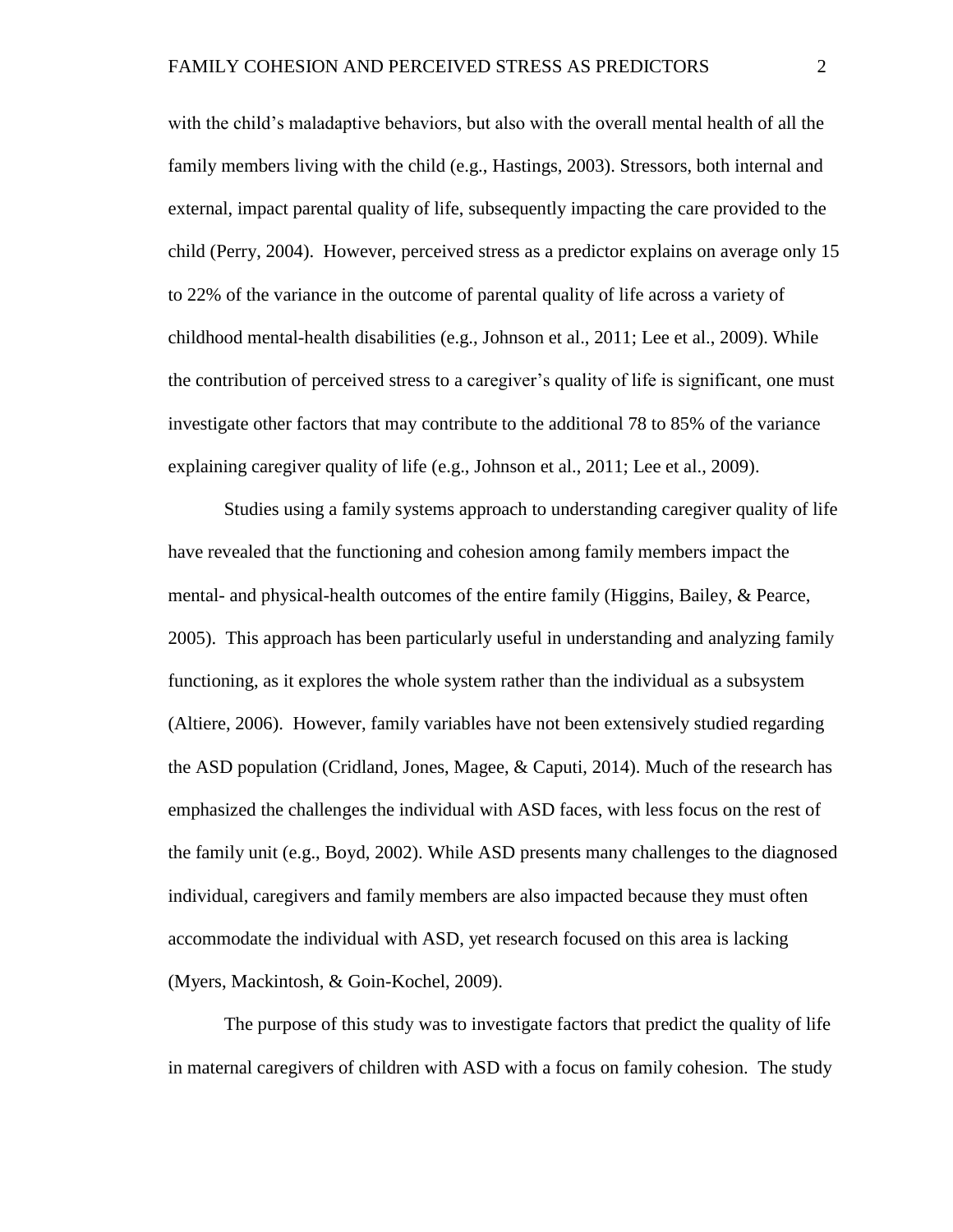investigated whether a mother's level of perceived stress and family cohesion predict maternal quality of life. Although mothers play a vital role in supporting the child with ASD, few studies have examined how these factors together predict maternal quality of life, but rather studies have investigated the impact of perceived stress alone or such factors as marital distress (e.g., Rivers & Stoneman, 2003). This current study helps clarify the relationship between perceived stress, family cohesion, and maternal quality of life.

#### **Literature Review**

Family is a vital component to consider in the treatment of ASD-related symptomatology, as this treatment relies strongly on family members' use of interventions and support for the child. The caregivers of individuals with ASD experience many unique caregiver burdens that tend to negatively affect caregivers' quality of life and, subsequently, the care that they provide (Lecavalier et al., 2006). Understanding ASD, its impact on the family, and specific variables that predict better quality of life in caregivers lays a foundation for the present study.

#### **Defining Autism Spectrum Disorder**

ASD is characterized by developmental delays that can present in the first few months of life but are often more readily observed by 2 to 3 years of age, when speech, social skills, motor skills, and other developmental skills would normally start to develop (Rapin & Tuchman, 2008). Children diagnosed with ASD typically demonstrate deficits with social interactions, impaired social communication, and restricted behaviors (American Psychiatric Association, 2013). Also, contrary to common stereotypes, while many individuals with ASD have cognitive limitations, cognitive abilities of some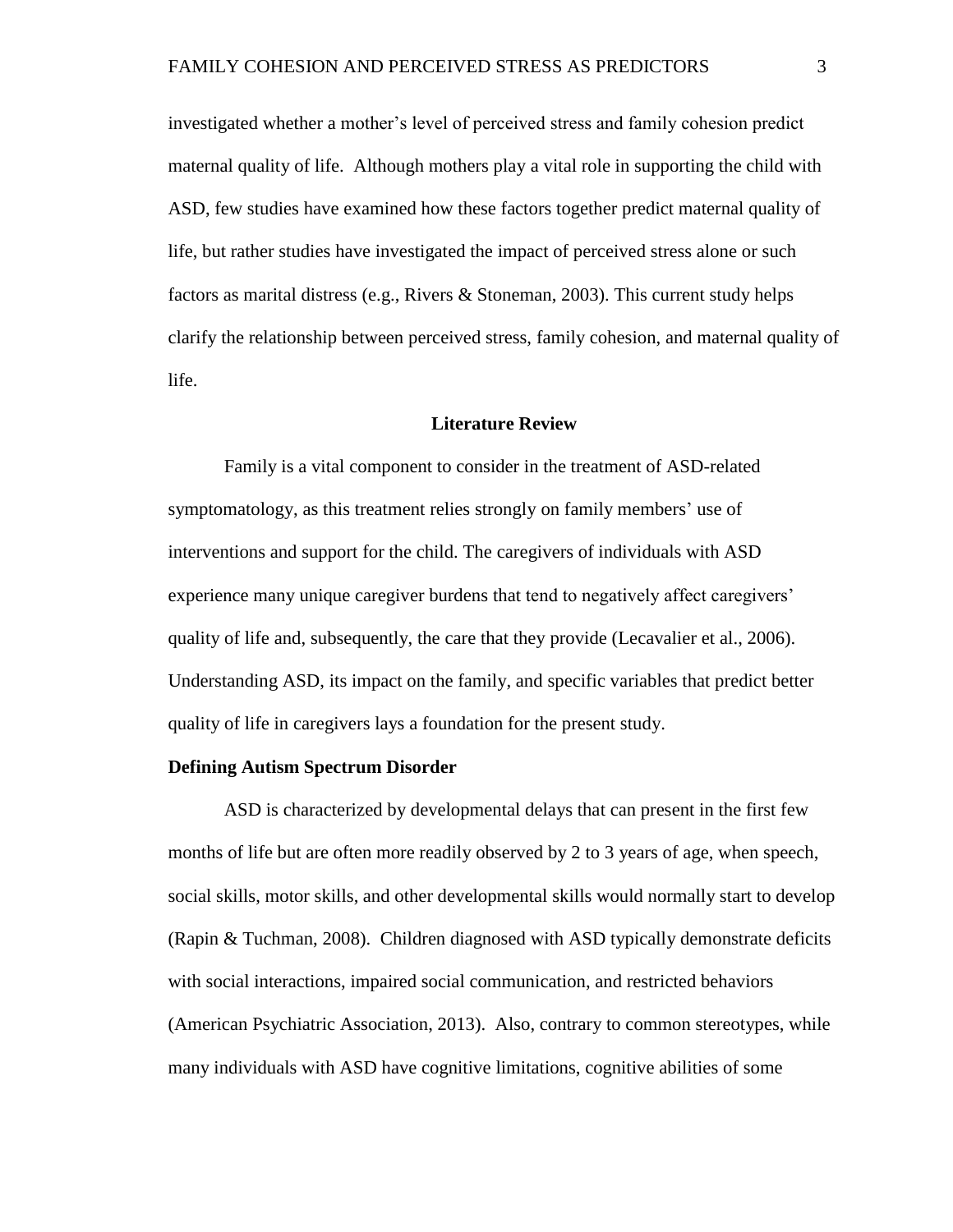individuals with ASD are within normal limits, or possibly even advanced (Rapin  $\&$ Tuchman, 2008).

Deficits associated with ASD include factors related to social interactions, communication, ritualistic behavior, play and imaginative behavior, dietary habits, mood, sleep, and intellectual ability (Fein & Dunn, 2007). Some individuals with ASD suffer psychomotor difficulties, including a lack of body eccentricity and difficulty walking, climbing, and running, as well as issues with fine-motor skills, such as handwriting or cutting with scissors (Noterdaeme, Mildenberger, Minow, & Amorosa, 2002). Cognitive deficits, learning delays, and comorbid psychiatric disorders, such as anxiety or depression, are also common with this population, further complicating treatment for these individuals (Simonoff et al., 2008). However, one should understand that not every individual's disorder presents in a similar fashion or at the same level of severity as another person's disorder with the same diagnosis; therefore, case conceptualization and treatment should be individualized (Riby & Hancock, 2008).

#### **Prevalence**

ASD is considered a developmental disorder that affects approximately 1 in 59 individuals in the United States and affects persons of various races, genders, and socioeconomic classes (Autism and Developmental Disabilities Monitoring, 2014). Gender disparity exists in that male individuals are 4 times more likely to have ASD as their female counterparts (Whiteley, Todd, Carr, & Shattock, 2010). Within the United States, prevalence of ASD varies, from the lowest number in Florida to the highest in Missouri and Arizona (42 per 10,000 and 121 per 10,000, respectively; Duchan & Patel, 2012). Recent estimates are more than double previous estimates. The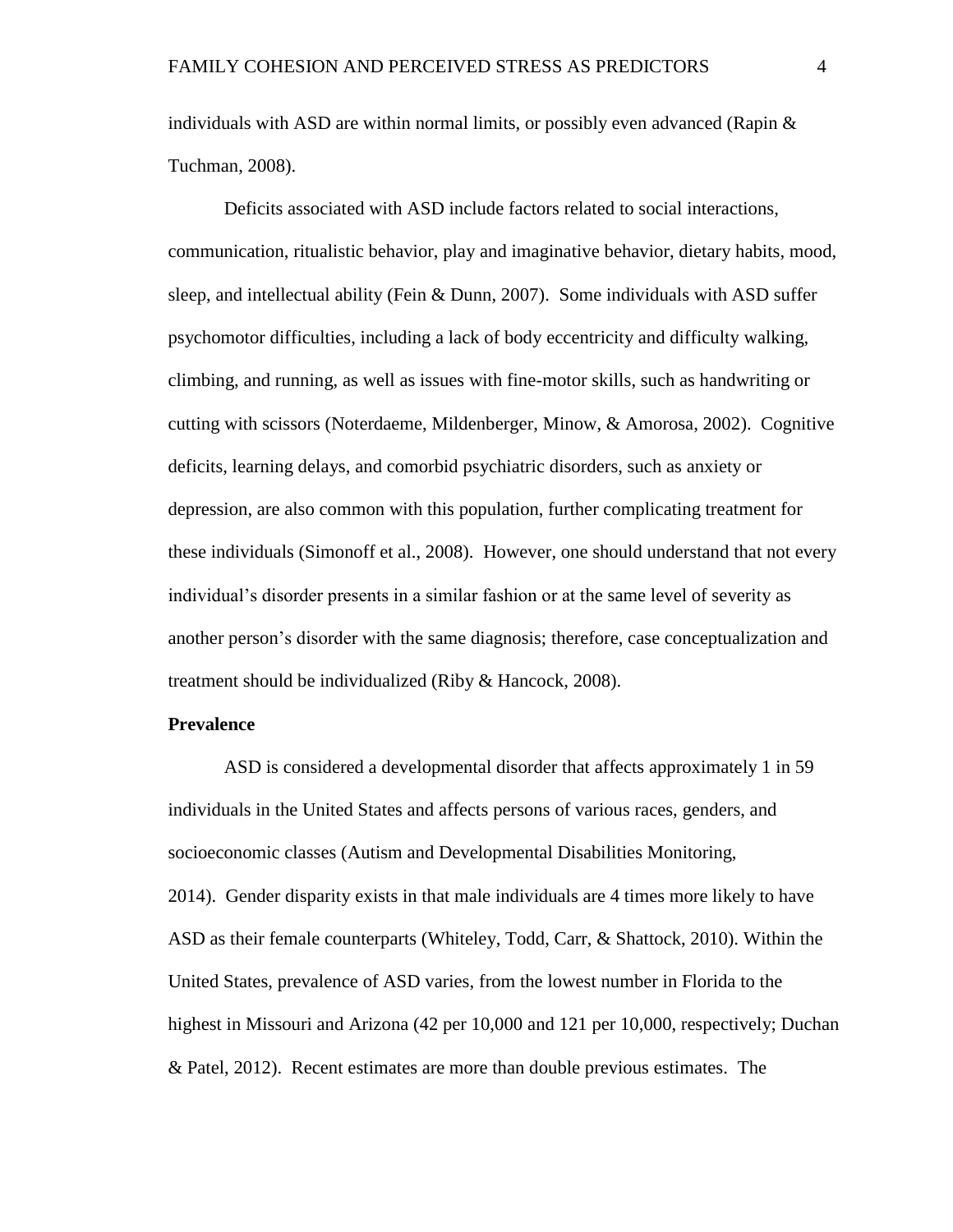increased prevalence of this diagnosis over the past 10 years can be attributed to several factors, one of which is a better conceptual understanding of the disorder, thereby making the disorder more easily identifiable and diagnosable (Rapin & Tuchman, 2008).

Cultural differences have been examined among individuals with ASD (CDC, 2013). While research suggests that ASD occurs equally across cultures and ethnicities, it is 30% more likely diagnosed in Caucasians, with other races more likely receiving alternative diagnoses (CDC, 2013). Recent research suggests this racial disparity results mainly from underreporting of symptoms by non-Caucasian parents, whether for cultural reasons or from a misunderstanding of the symptomatology (Donohue, Childs, Richards, & Robins, 2017). Considering culture on a global scale, global prevalence estimates of ASD are less than 50% of the lowest estimates in the United States (Berg, 2017). These prevalence differences may be attributed to acceptance and understanding of the diagnosis across cultures, as well as differences in child-rearing and behavioral expectations in the home (CDC, 2013).

#### **Cause**

Although the causes of ASD remain unclear, it appears to be affected by components in brain abnormalities that are genetically determined (Fein & Dunn, 2007). Other genetic links that have been indicative of ASD in some individuals have also been explored through twin studies (Szatmari, 2003). Twin studies investigating the role of genetics in ASD have determined that the concordance rate is much greater in identical twins than in fraternal twins, further suggesting genetic components may be responsible for the development of ASD (Szatmari, 2003). While genetics clearly plays a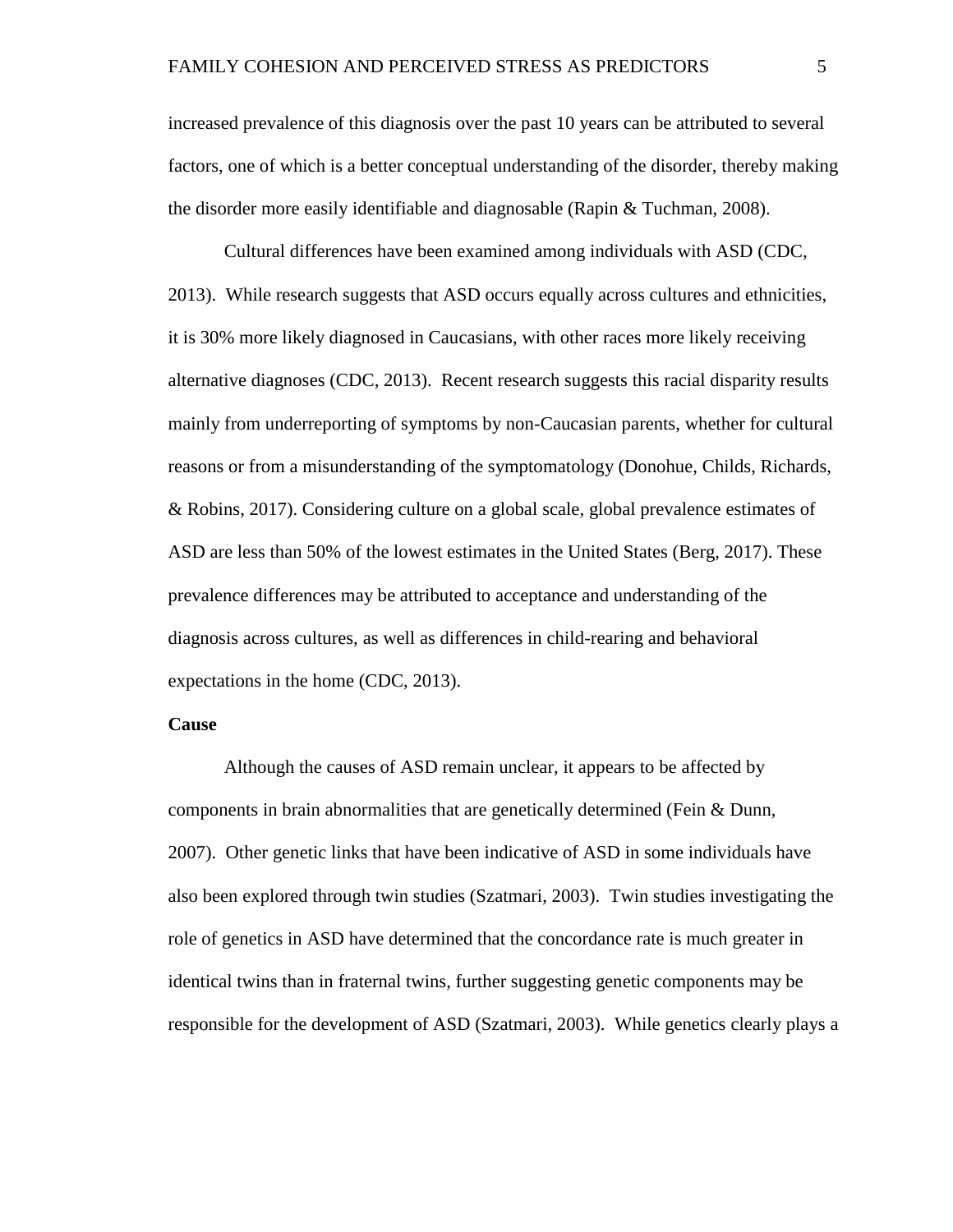major etiological role, the genes that impact this disorder are still unclear (Szatmari, 2003).

Additionally, prenatal environmental factors have been pinpointed as possible etiological factors (Szatmari, 2003). Prenatal factors that have been shown to potentially affect the development of this disorder are the mother's use of anticonvulsant medication during pregnancy and thalidomide-induced embryopathy (Szatmari, 2003). Thalidomide is a drug used to treat cancers, but when taken by a pregnant woman, it can cause developmental deficits in the fetus, ultimately leading to developmental concerns in the child (Flohe et al., 1981).

Additional theories regarding the cause of ASD have been investigated. Paternal and maternal age have been shown to be indicative of potentially higher risks (Wu et al., 2017). According to a recent study, a 10-year difference in age raised the risk of ASD 21 % when considering paternal age and 18 % for maternal age (Wu et al., 2017). Several conflicting theories on the causes of ASD, spanning from prenatal immune dysfunction, which can result from such issues as maternal infections, to explanations related to paternal age, still appear in the literature (Meltzer & Van de Water, 2017). The only clear link scientists have agreed upon is genetics as a contributing factor to the development of ASD (Szatmari, 2003).

#### **Treatment**

With the substantial functional impairments that accompany ASD, most caregivers search to understand and find a solution or treatment for the symptomatology. Therapeutic treatment has been shown to positively impact the adaptive functioning of individuals with ASD (e.g., Patel, Preedy, & Martin, 2014; Vismara & Rogers,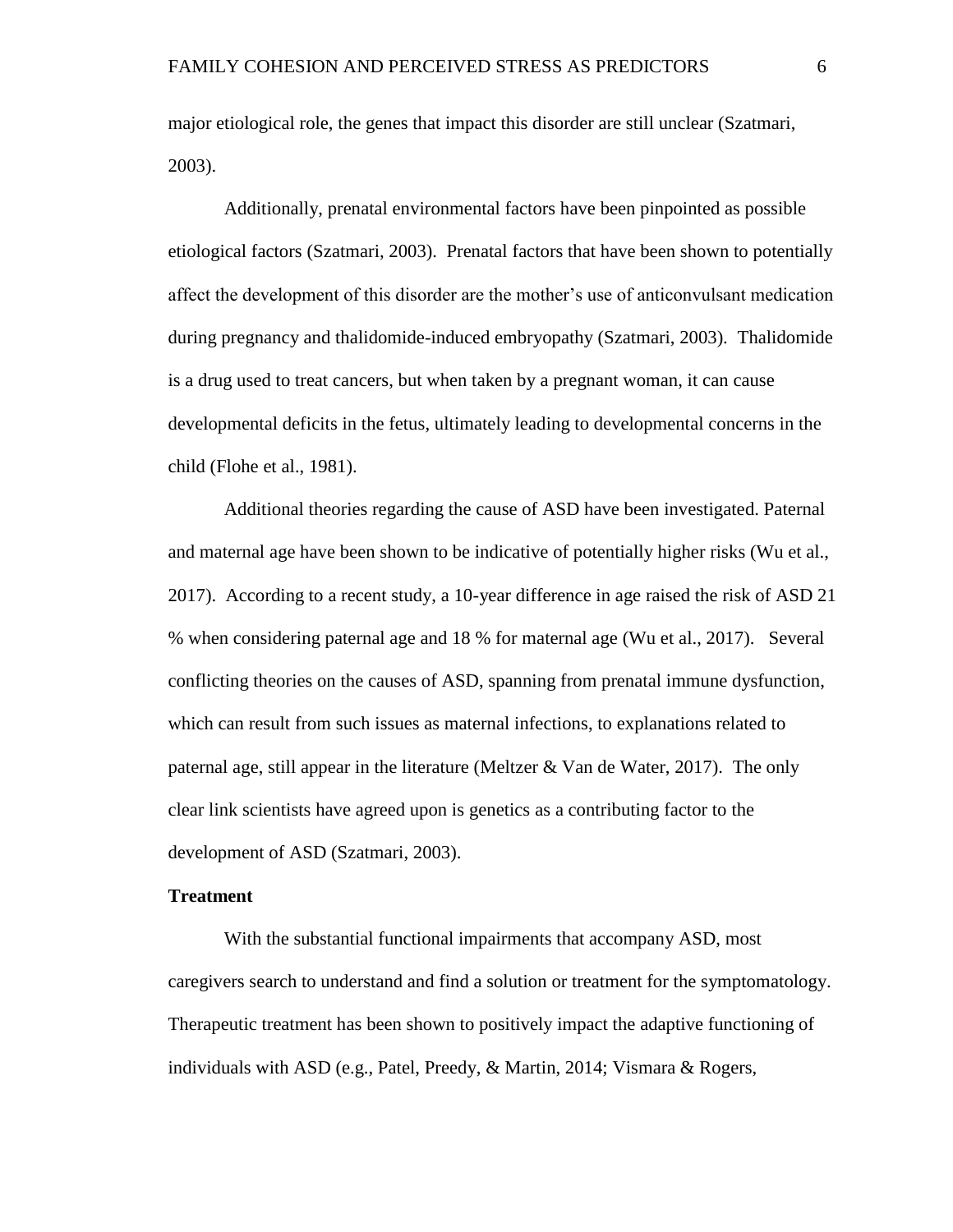2010). While ASD is considered a lifelong condition, improvement in symptomatology is possible when evidenced-based services, such as behavioral therapy, are involved (Patel et al., 2014).

Despite the availability of such evidenced-based services several treatments have surfaced with the hope of "curing" ASD (Metz, Mulick, & Butter, 2005). Some of these treatments include gluten- and casein-free diets, avoiding administration of vaccinations, and use of chiropractic and acupuncture therapies (e.g., Knight, 2017; Metz et al., 2005). While these treatments are often implemented, research is still ongoing and currently has not found adequate evidence to suggest these treatments are effective. A focus by parents on the use of fad treatments is often accompanied by a decrease in the optimization of appropriate and evidenced-based treatments for ASD, further delaying progress (Matson, Adams, Williams & Rieske, 2013). Currently, no medication is prescribed to specifically treat or cure ASD, but ASD can often be comorbid with other psychiatric diagnoses, such as attention deficit hyperactivity disorder, which can be treated with medication (Leyfer et al., 2006). Researchers are continuing to better understand the best treatment approaches, but as of now, treatment predominantly lies in psychological therapeutic interventions, such as behavioral therapy (Vismara & Rogers, 2010).

Few evidenced-based treatments are currently being employed for ASD (Green et al., 2006). Behavioral therapy, in the form of applied behavioral analysis, is currently the most widely employed treatment modality (e.g., Denne, Hastings & Hughes, 2017; Vismara & Rogers, 2010). This treatment approach has been empirically supported, and research continues to be conducted on this approach with a variety of populations (Bailey & Burch, 2017). Behavioral therapy is used with varying degrees of intensity, from a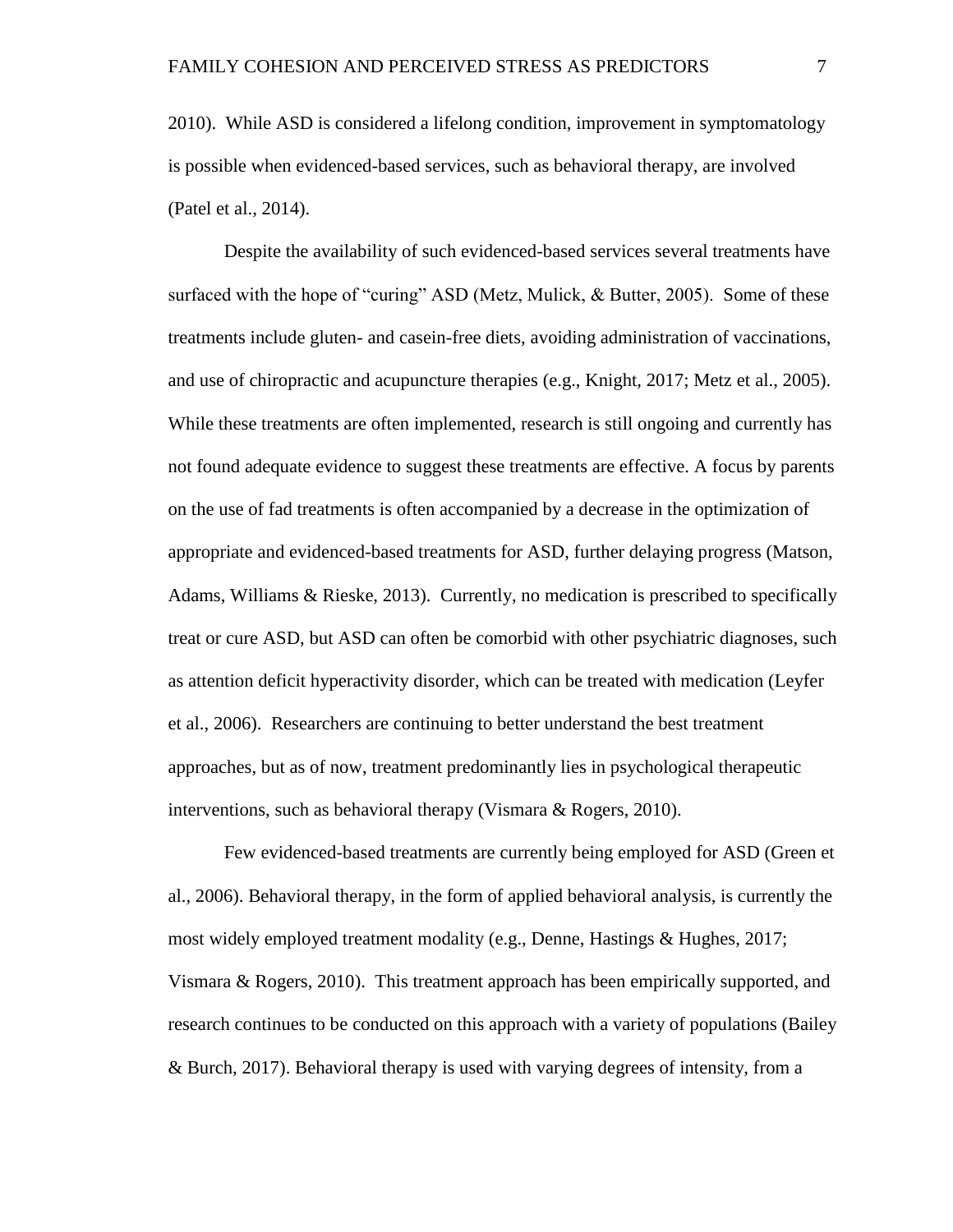basic wraparound program involving therapeutic support to a full applied behavioral analysis program instituted by a licensed, board-certified behavioral analyst (Bolte, 2014). Often, and depending on the severity of symptoms, these services are intensive, time consuming, and long term, requiring a considerable investment of time and energy from the caregivers (Bolte, 2014). Caregivers experience additional stress, fatigue, and other negative outcomes when having to engage in intensive support services while accommodating schedules for themselves and other family members (Bolte, 2014).

#### **Functional Impairments and Family Functioning**

While one should recognize the strengths and advantages related to ASD, several functional impairments are also related to this disorder (O'Brien & Daggett, 2006). Exploring both impacts is imperative in understanding the challenges experienced by these families on a regular basis. The functional impairments typically associated with this disorder include behavioral concerns, social-skill deficits, and psychiatric/cognitive deficits.

**Common behavioral concerns.** For many individuals with ASD, behavioral problems, such as tantrums, noncompliance, and elopement, often present many difficulties for these individuals and those around them (e.g., Matson & Nebel-Schwalm, 2007). These behavioral concerns are not necessarily universal among individuals with this disorder. Some of these behavioral concerns fall under the social-skill domain; however, other behavioral concerns can more appropriately be considered compliancerelated behaviors (Johnson & Rodriguez, 2013). Some examples of compliance-related behavioral concerns include tantrums, aggression, elopement, and difficulty transitioning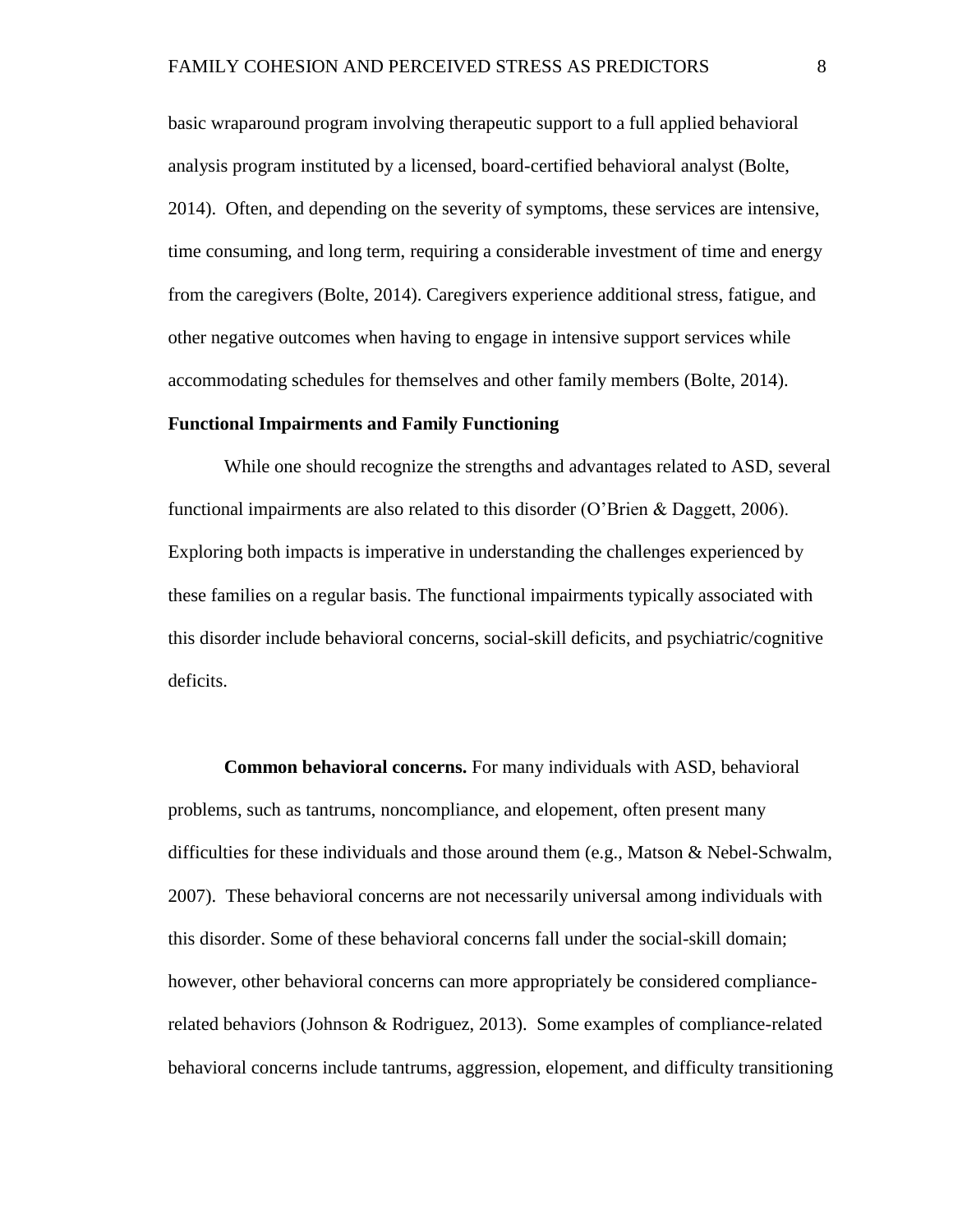and completing tasks, especially those that are nonpreferred (Johnson & Rodriguez, 2013). Additional behaviors that are often observed in individuals with this disorder include rigid and fixated movements, as well as fixed topics of interests or obsessions (Matson & Nebel-Schwalm, 2007). These behavioral concerns can also include stereotypy, dietary refusals, and, at times, attention deficits (Matson & Nebel-Schwalm, 2007).

The severity of behavioral symptomatology can impact the functioning and cohesion within the family (Lyons, Leon, Phelps, & Dunleavy, 2010). For example, behavioral difficulties make finding a babysitter willing and adequate to handle extreme behaviors much more difficult (Boyd, 2002). Marital relations can be particularly impacted by the inability to find a babysitter or respite care, then impacting family cohesion as the couple is unable to have time for self-care or time for one another (Harper, Dyches, Harper, Roper, & South, 2013). Parents also often disagree on the best ways to parent their children, and their involvement in services often differs substantially (McBride & Mills, 1993). Also, behavioral difficulties impact the family because families often need to accommodate their plans to avoid public behavioral outbursts (Schaaf, Toth-Cohen, Johnson, Outten, & Benevides, 2011). These accommodations could include modifying family holiday plans, vacation plans, and weekly morning routines, possibly impacting both family cohesion and overall quality of life. Accommodations made for the child, at times, can create tension and jealousy among siblings and may damage the potential for a sibling bond (Feiges & Weiss, 2004). Lee, Harrington, Louie, & Newschaffer's (2008) quality-of-life research further extended the list of restrictions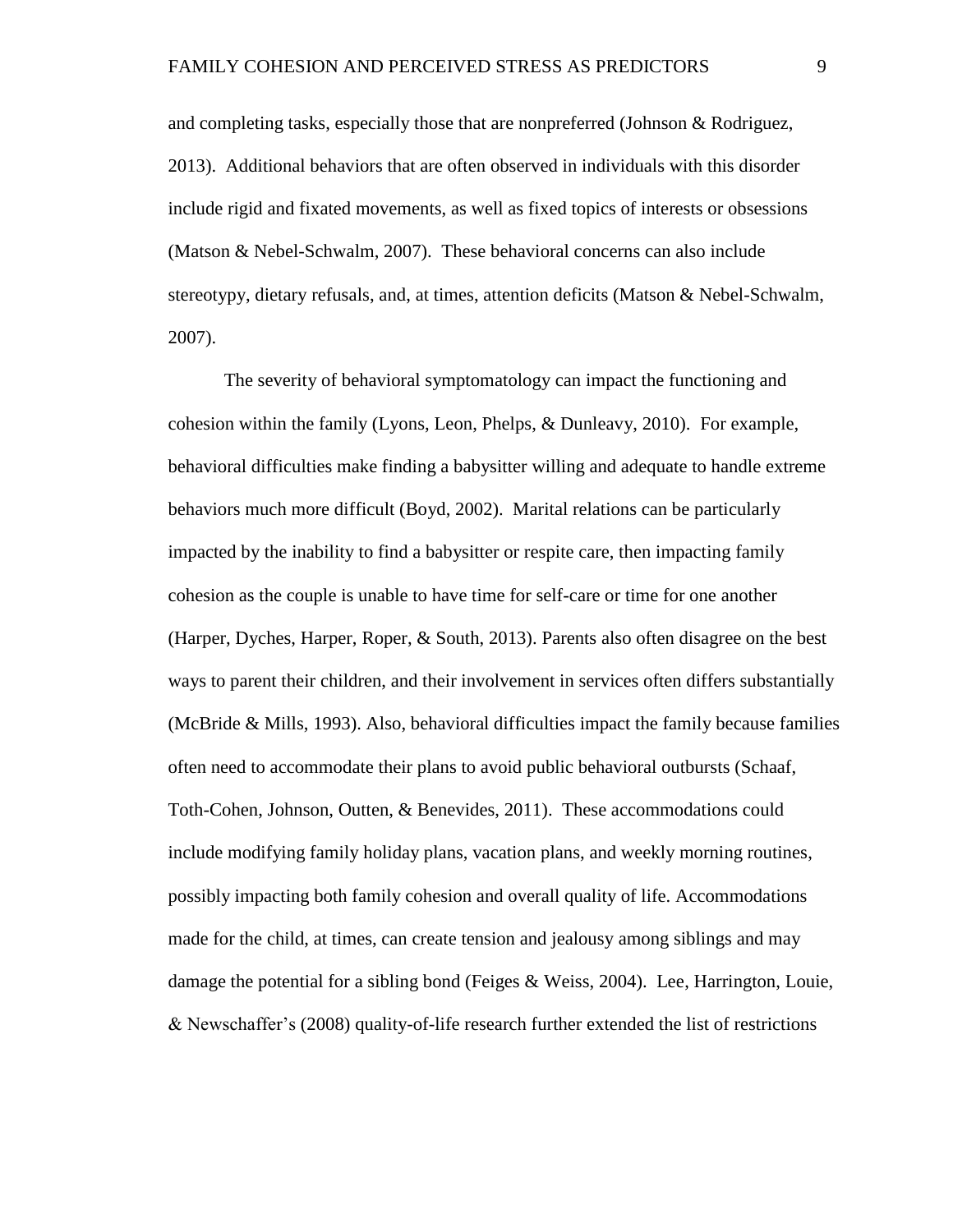these families face, such as reduced attendance at religious services, missed school, and lack of group activities.

**Social concerns.** Another set of concerns is social-skill deficits, such as limited eye contact, inappropriate vocalizations or expressions, difficulty sharing and participating with peers, and understanding common social cues (Osterling & Dawson, 1994). Social exclusion and social isolation are important to consider, as both have their own implications for the functioning of these individuals (Chevallier, Kohls, Troiani, Brodkin, & Schultz, 2012). Social exclusion refers to a perceived deficit in belongingness with others (Stillman et al., 2009). Social isolation refers to a self-chosen complete or nearly complete isolation from contact with other people (Hawton et al., 2011). While many individuals with ASD isolate and prefer to be alone, some individuals are neglected and ignored by peers because of their differences, even when they want to be included.

The deficits in social skills that often accompany ASD usually impact peer and family interactions (White, Keonig, & Scahill, 2007). For example, peers may find an individual with ASD to be different from themselves, difficult to get along with, and difficult to relate to (Bauminger, Shulman, & Agam, 2003). Family interactions are often impacted by social-skill deficits as well. Bonding with caregivers may be affected by the child's unresponsiveness to his or her name, limited eye contact, or demonstration of low orientation toward others (Osterling & Dawson, 1994). In addition to these factors, individuals with ASD sometimes do not have much interest in peer or family interactions, and their preferred activities often result in their being socially isolated (White et al., 2007).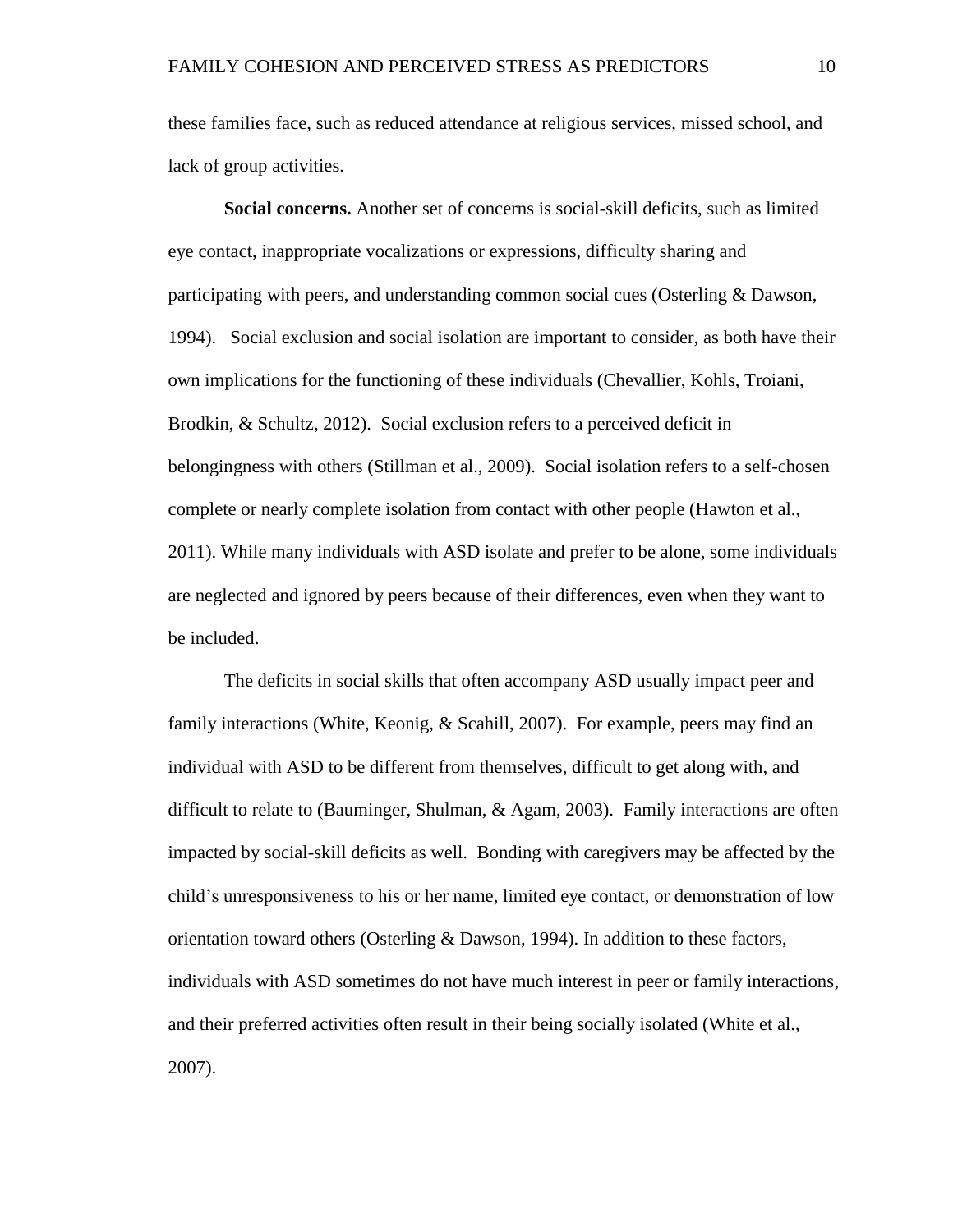Several family factors are impacted by the social-skill deficits in a child with ASD (e.g., Moyson & Roeyers, 2011). For example, bonding difficulties are identified as a potential stressor of having a child with ASD, as these children can have difficulties engaging affectionately and appropriately with family members. This factor may specifically impact familial relations and family cohesion (Norton & Drew, 1994). Also, social-skill deficits of children with ASD can impact family dynamics, particularly when siblings are not interested in interacting with the child who has ASD, or they struggle to relate to the child (Moyson & Roeyers, 2011). Further, considering supports, many families become isolated when they have children with ASD because they have a difficult time having their children engage in play dates, spend time with family friends, attend family holidays and gatherings, or engage in activities with others (Bernheimer & Keogh, 1995). These social-skill difficulties can create further complications and stressors for the family working with the child and could impact caregiver outcomes, such as caregiver's quality of life (Moyson & Roeyers, 2011).

**Psychiatric and cognitive challenges.** In addition to behavioral difficulties and social-skill deficits, individuals with ASD often suffer from comorbid psychiatric difficulties, learning impairments, and other cognitive challenges that can further complicate treatment (Wood et al., 2009). For example, a greater rate of anxiety and mood disorders has been shown to occur in children with ASD when compared to a normative sample from the same community (Kim, Szatmari, Bryson, Streiner, & Wilson, 2000). Additionally, learning, attention, processing speed, and graphomotor abilities differ between children with ASD and typically developing children in that children with ASD often experience deficits in several of these areas (Mayes & Calhoun,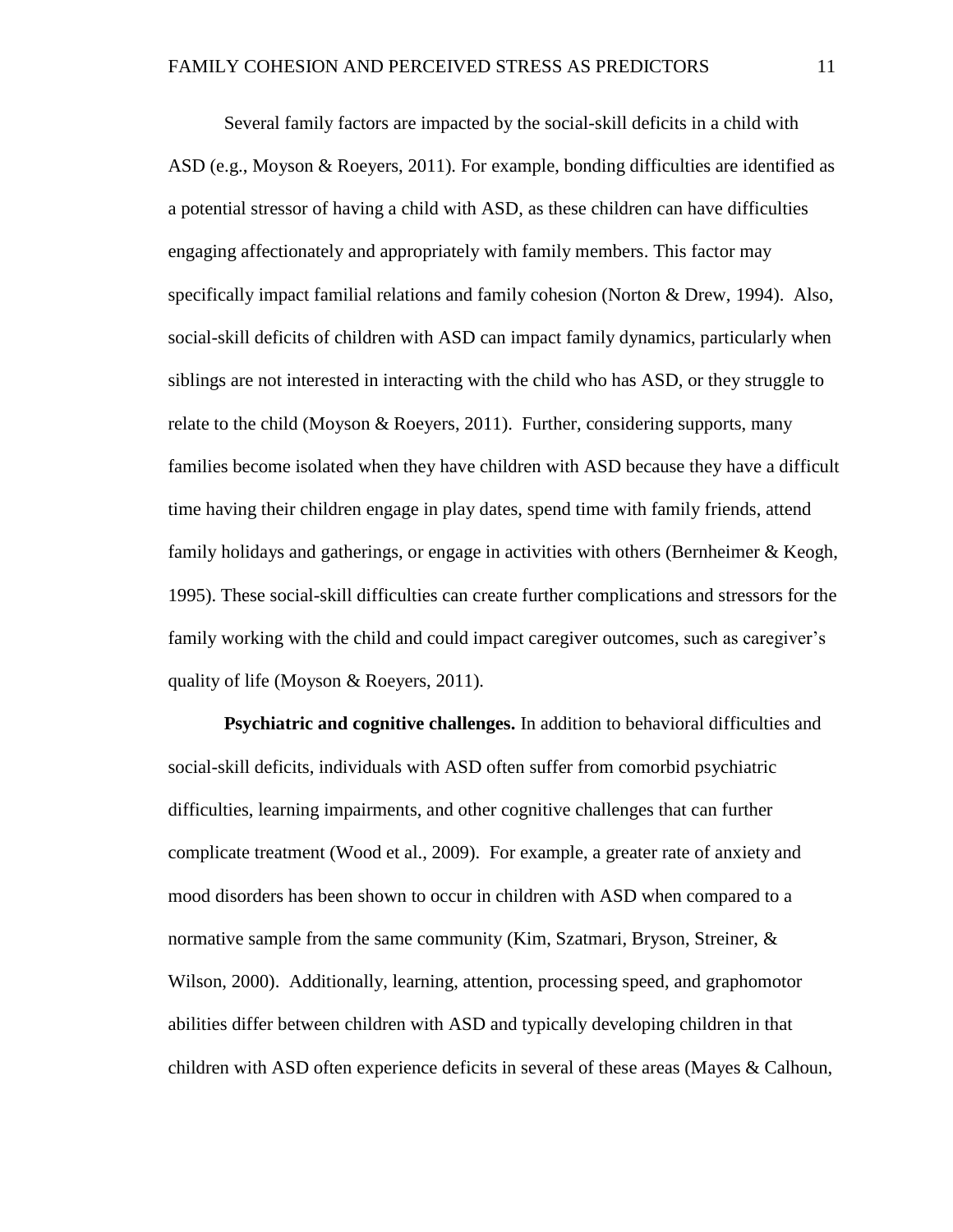2007). These deficits often perpetuate academic difficulties, such as delayed reading and writing skills, in the ASD population (Mayes & Calhoun, 2007).

As discussed, practical complications often arise in families with children who have a developmental disability, such as ASD (Lecavalier et al., 2006). With the complexity of ASD and the added challenges children with ASD often experience, additional time and energy are needed to care for these individuals (Thomas, Ellis, McLaurin, Daniels, & Morrissey, 2007). These families experience more challenges related to financial stress, psychological stress, restricted social activities, and decreased family functioning (Lecavalier et al., 2006). Children with ASD also tend to have several other comorbid medical disorders, such as gastrointestinal, sleep, and seizure disorders, that require additional caregiving responsibilities (Bauman, 2010). With the additional care required, caregivers themselves often experience several mental, physical, and social difficulties that could impact their quality of life and, in turn, could compromise their ability to appropriately care for the child, leading to a bidirectional negative effect (Schulz & Sherwood, 2008).

#### **Caregiver Quality of Life**

Quality of life is a difficult construct to define, as it is considered multidimensional and multileveled; however, the World Health Organization has defined quality of life as "an individual's perception of their position in life in the context of the culture and value systems in which they live, and in relation to their goals, expectations, standards and concerns" (Skevington, Lotfy, & O'Connell, 2004, pp. 1). A reliable method to assess for an individual's quality of life is through the World Health Organization's Quality of Life Scale (WHOQOL Group, 1998). Several domains of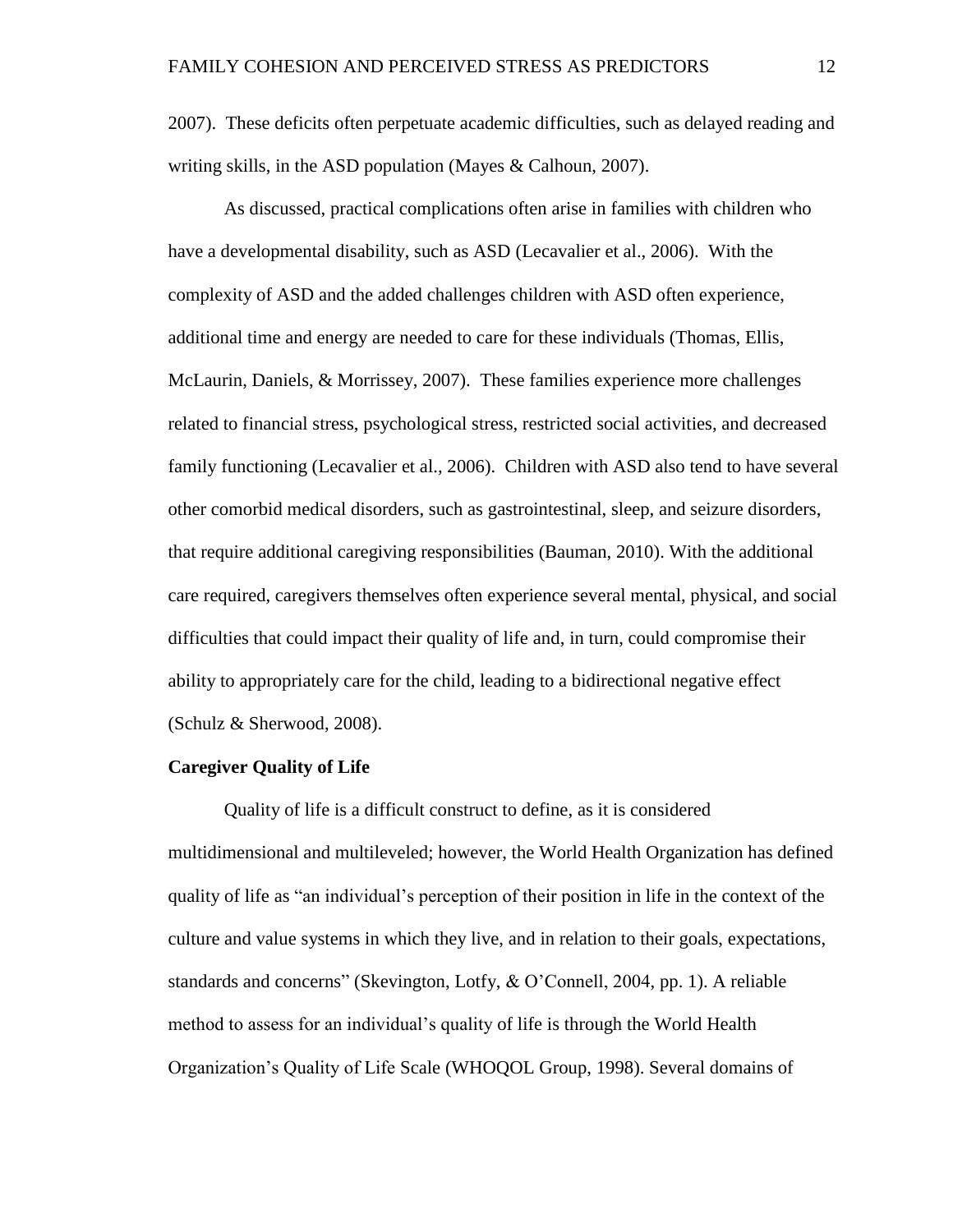quality of life are composed of several related facets, but those of interest in the present study include physical health, psychological health, relationships, and the environment. Caregiver burden, which is often shown to significantly impact caregiver quality of life, is defined as "the physical, psychological or emotional, social, and financial problems that can be experienced by family members caring for impaired family members," thus essentially encompassing factors that directly impact quality of life (George & Gwyther, 1986; p. 253).

**Impact on maternal caregivers.** While caring for a child with ASD has several advantages, such as increased understanding and empathy for others, practical support, and parental empowerment, challenges also exist (Calzada, Pistrang, & Mandy, 2012). Research conducted with caregivers demonstrates that caregivers of those with a mentalor physical-health issue often experience stress, depression, worry, decreased well-being, loneliness, and decreased physical health, such as sleep difficulties (e.g., Hastings, 2003; Pinquart & Sorensen, 2003; Slaunwhite, Ronis, Sun, & Peters, 2017; Totsika, Hastings, & Vagenas, 2017). Additionally, caregivers often experience negative changes in their social, personal, and work lives (Pinquart & Sorensen, 2003). These outcomes result from a lack of time, resources, money, and energy to interact not only in their social lives with friends, but also in their intimate relationships (Pinquart & Sorensen, 2003).

Caregiver burdens can vastly impact a caregiver's quality of life. For example, parents who have a child with a disability have been shown to have a compromised quality of life specifically because of mental-health difficulties resulting from caregiving (Khanna et al., 2011). These mental-health complications are often exacerbated by the increased perceptions of stress that often correlate with increased behavioral difficulties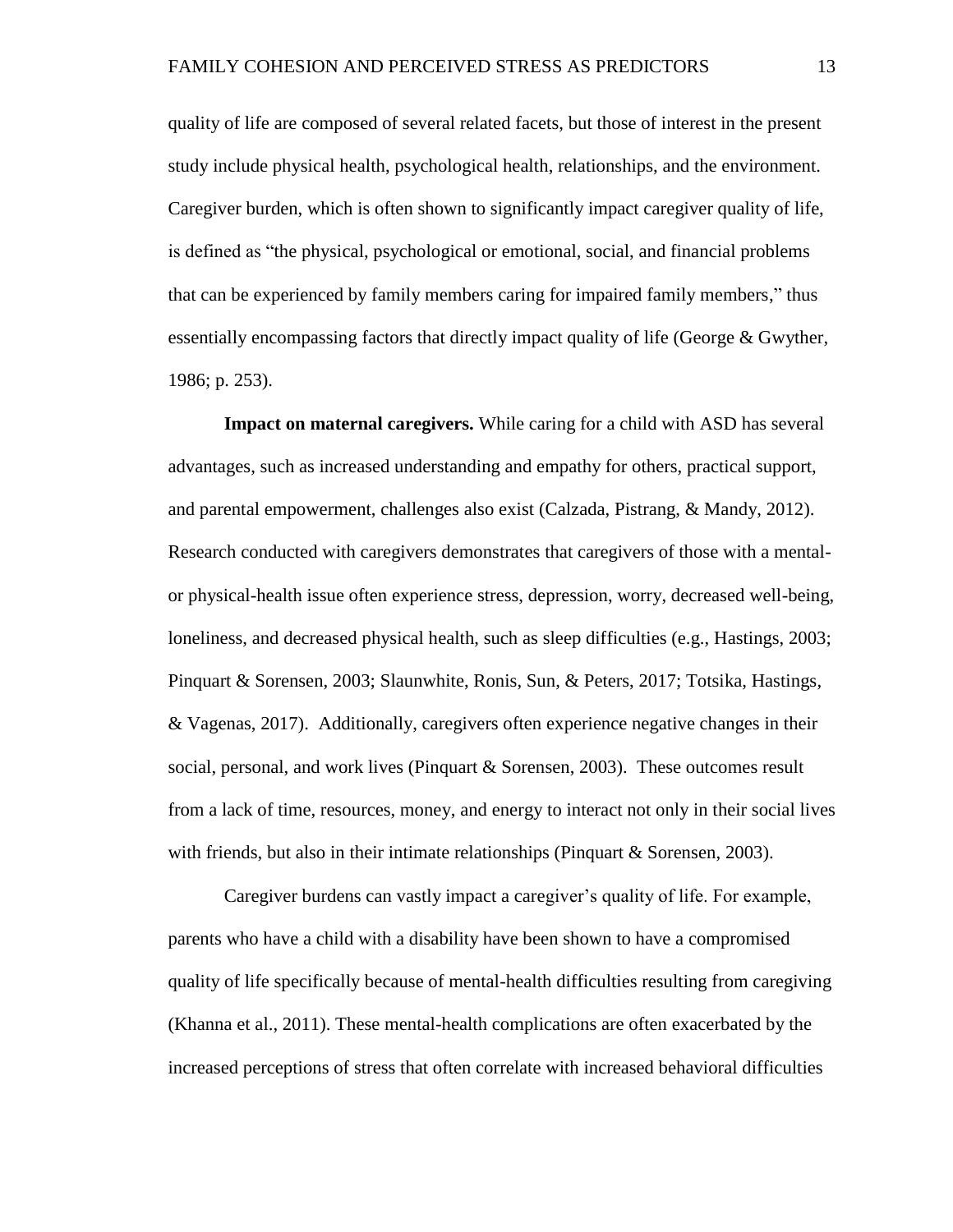(Khanna et al., 2011). Quality of life is also thought to be negatively impacted in caregivers of a child with ASD because these caregivers often report feeling unsupported by family and outside services, and they tend to lack effective coping strategies to deal with the stressors that accompany caregiving (Lin, Orsmond, Coster, & Cohn, 2011). Specifically, in regard to ASD-related symptomatology, a study conducted by Allik, Larsson, and Smedje (2006) identified that maternal caregivers' health-related quality of life was negatively related to their children's behavioral difficulties. Thus, when children engaged in higher rates of problematic behavior, the maternal caregivers' health-related quality of life was negatively impacted (Allik et al., 2006). This quality of life outcome was supported and expanded upon to include overall quality of life in a 2007 study comparing caregivers of children with ASD to caregivers of children who have other disorders (Lee et al., 2007).

While several caregiver burdens affect mothers and fathers equally, mothers of children with ASD are shown to have higher rates than fathers of anxiety and depression related to the rates of problem behavior exhibited by the child (Hastings  $\&$  Brown, 2002). Similar results have not been found with fathers (Hastings  $& Brown, 2002$ ). These trends with maternal anxiety and depression outcomes have been demonstrated in several studies emphasizing the importance of focusing on maternal quality of life (Johnson et al., 2011). Additionally, several factors that affect quality of life, such as perceived stress, are perceived more negatively and rated as more detrimental by maternal caregivers than by paternal caregivers, supporting a need to specifically investigate maternal caregivers' quality of life (Johnson et al., 2011). Consideration of gender norms also influences the focus on maternal caregivers, as the research shows mothers tend to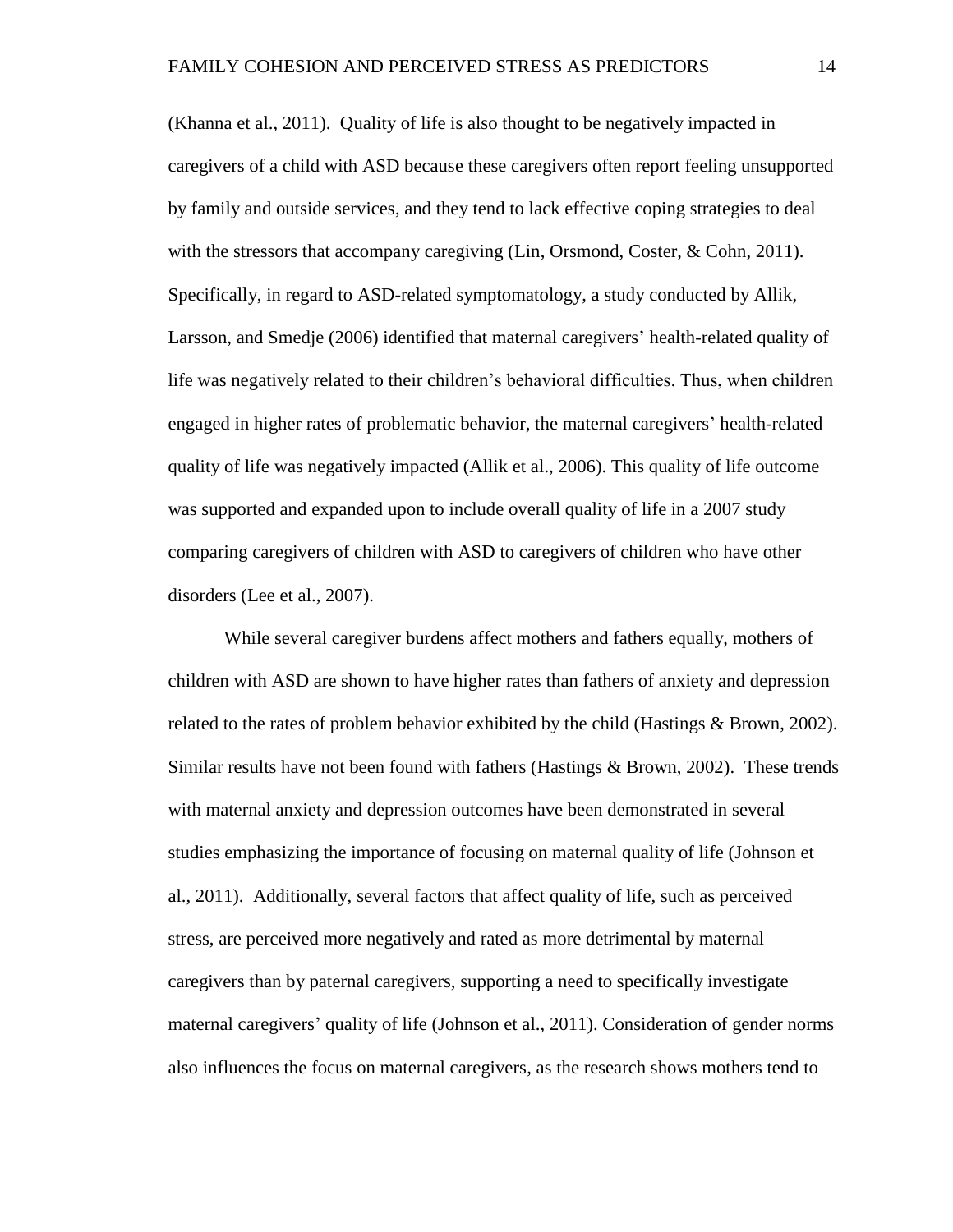handle behavioral and academic concerns of their children more often than fathers (McBride & Mills, 1993).

**Quality of care.** The overall functioning of the family, but particularly that of the maternal caregiver, impacts the care provided to the child (Hastings & Brown, 2002). The mother more often experiences negative outcomes affecting her quality of life, and these factors are typically referred to as caregiver burden (Chappell & Reid, 2002). The quality of the care provided by the caregivers is often negatively impacted by the extensive burdens experienced by most caregivers (e.g., Fleming et al., 2006). For example, findings from a study that investigated perceptions of caregivers and patients demonstrated that the mental and physical health of the caregiver significantly correlated with the patient's health and perception of the quality of the care (Fleming et al., 2006). More importantly, a caregiver who is experiencing a poor quality of life may interact with a child in a maladaptive way, possibly further delaying progress of the child (Siller & Sigman, 2002). Research investigating parental/caregiver interactions with children who have ASD indicated that a caregiver's interactions with the child, such as social interactions, attention, and communication, tend to impact the child's behaviors (Siller  $\&$ Sigman, 2002). Additionally, the way a caregiver handles stress and cares for his or her own health have been shown to associate directly with the child's stress and overall wellbeing (e.g., Fleming et al., 2006). Without social, financial, and other additional supports, caregiver burden may negatively affect parents' quality of life and therefore could negatively affect their children (Siller & Sigman, 2002).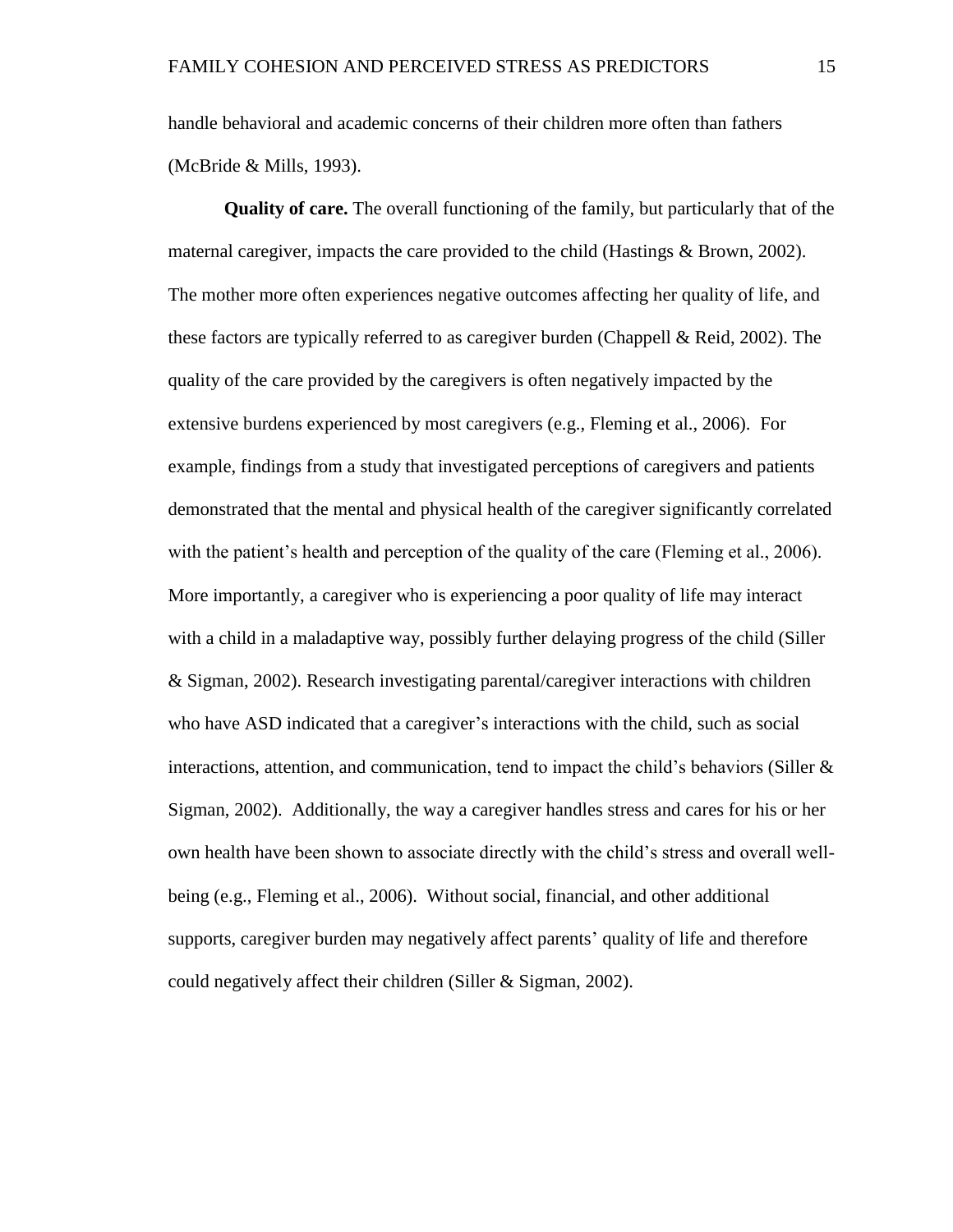**Transactional process of care.** Quality of life is an important construct to evaluate when considering caregivers because quality of life in caregivers relates not only to the quality of care they provide, but also to the quality of life for the diagnosed child (Talley & Crews, 2007). The individuals caring for children with ASD often experience several stressors and burdens that can negatively impact their quality of life (Perry, 2004). The relationship between the caregiver's quality of life and the child demonstrates a bidirectional pattern of reciprocating influence (Hastings, 2003). Behavioral issues and complications exhibited by the child negatively impact the quality of life of the caregiver, and then the caregiver provides less-than-adequate care, therefore impacting the quality of life of the child (Schulz & Martire, 2004). Inadequate care can result in increased symptomatology in the child, further exacerbating the complications experienced by the caregiver (Schulz & Martire, 2004).

#### **Stress Process Model and Caregivers**

The stress process model helps to inform the understanding of the impact of certain variables, such as perceived stress and family cohesion, on caregiver quality of life (e.g., Pearlin, Menaghan, Lieberman, & Mullan, 1981). The stress process model (see Figure 1) provides a framework for understanding the complexities of stress and the factors influencing a caregiver's quality of life (Pearlin, 1999). This model includes several assumptions and focal points (Pearlin, 1999). For example, this model assumes that factors related to stress are interrelated (Pearlin, 1999). Second, the stress process model assumes that this process applies to the average person and is not strictly applicable to rare and extreme situations (Pearlin, 1999). Lastly, the focus of the model demonstrates that while different disciplines explain stress in unique ways, the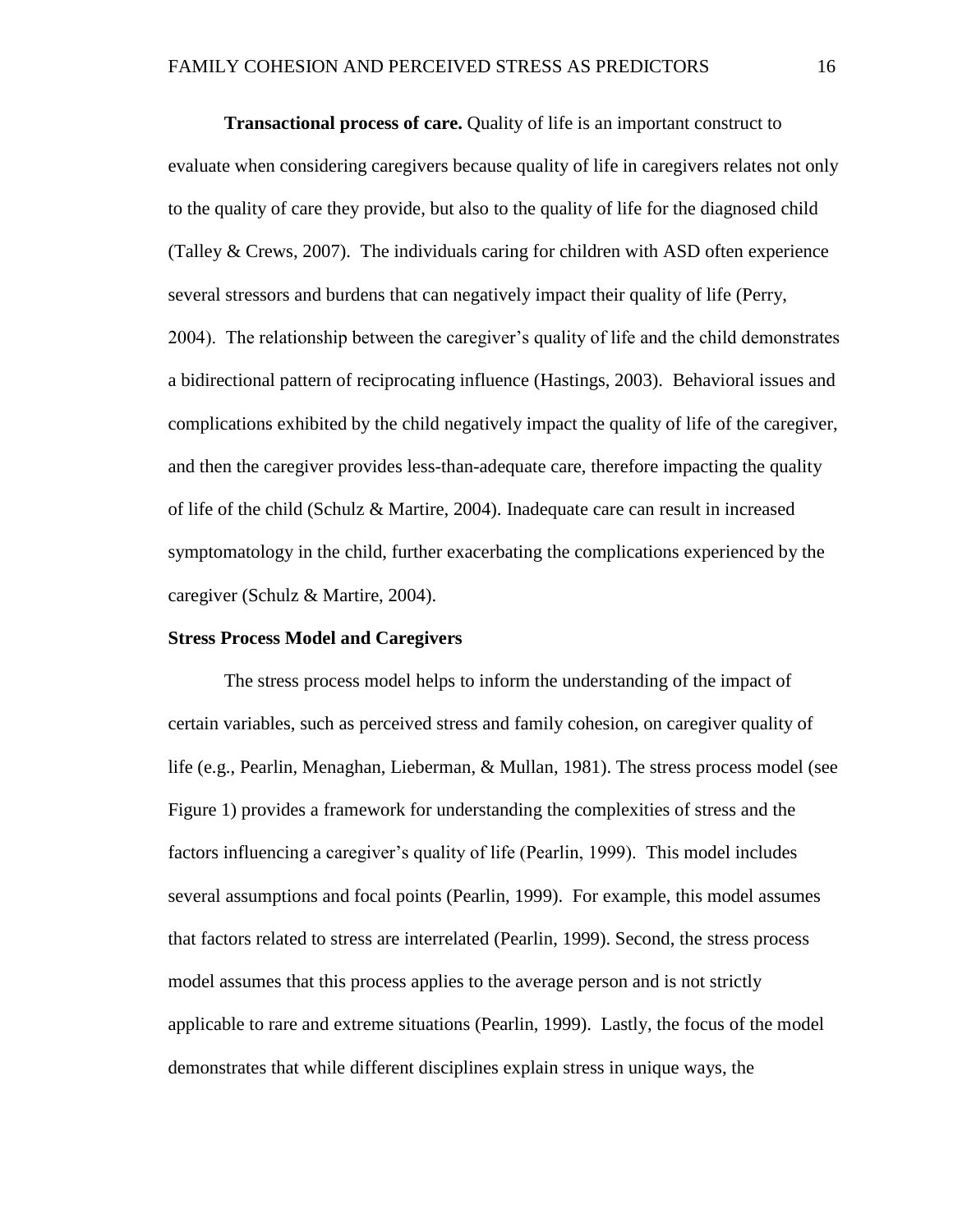commonality among the disciplines is the interest in adaptive resources and individual outcomes (Pearlin, 1999). Further, this model is not intended to be a linear explanation of the stress process but rather a guide to understanding how life events and outcomes can be interpreted and perceived by an individual (Pearlin, 1999).

Stress as a concept is often the outcome following discrete life events or relatively continuous problems (Pearlin et al., 1981). Stress occurs when an individual is in a state of disequilibrium, and a new explanation of stress suggests that events are not the indicator of stress but rather the life strains that result from the events serve as the indicator (Pearlin et al., 1981). Several mediators exist between events and negative outcomes, such as stressors, familial support, or coping strategies, that can negate the negative outcomes (Pearlin et al., 1981). The following stress process model considers the complexity of stress and accounts for mediating and contextual factors.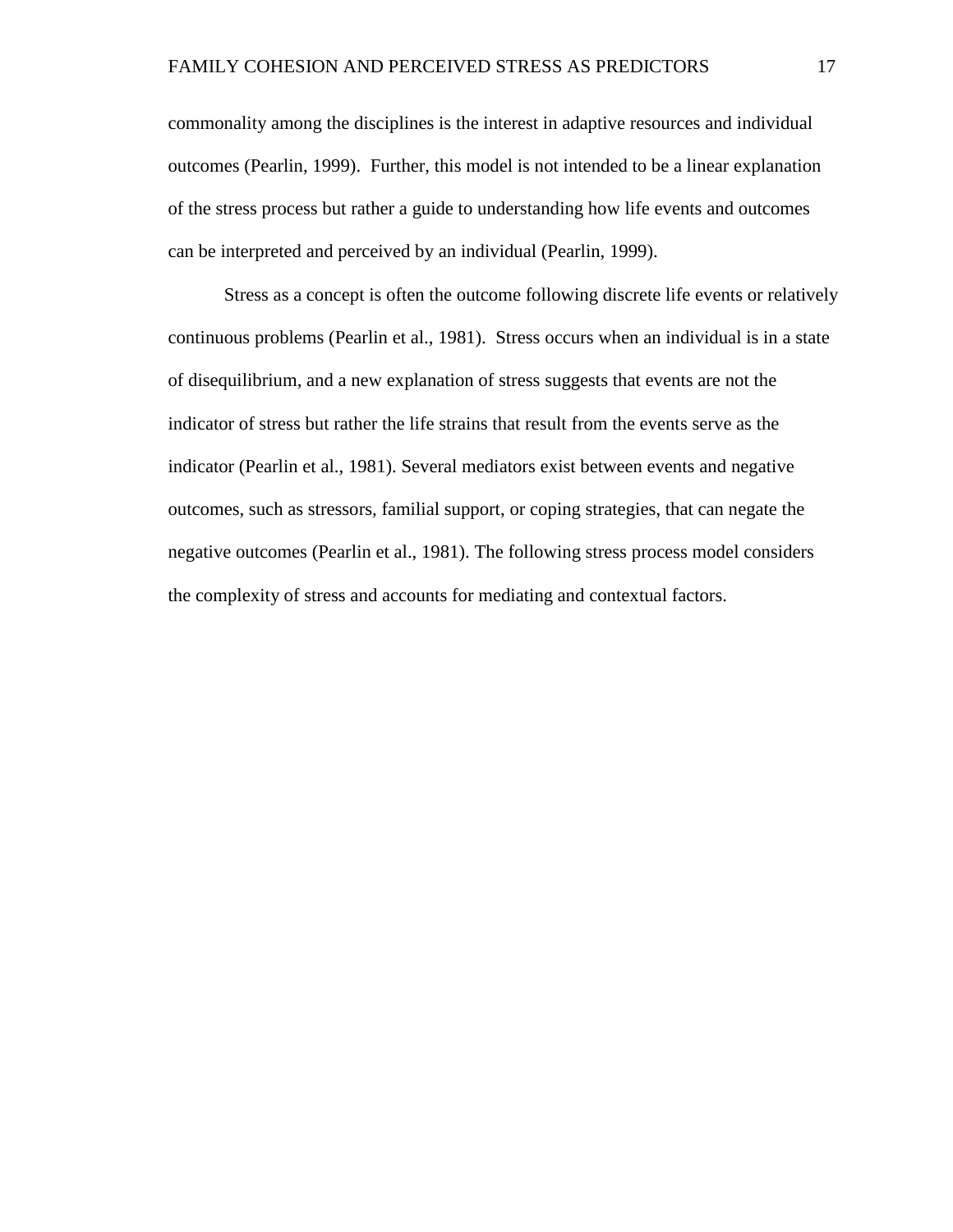

The stress process model has been used to better understand how caring for someone can impact the outcomes of the caregiver (Pearlin, Mullan, Semple, & Skaff, 1990). This model elucidates caregiver burdens, background variables, chronic life stressors, current life events, coping abilities, and social supports to understand the process of stress and its impacts on caregivers' quality of life (Pearlin et al., 1981). The effect these variables have on the individual is said to change in severity over time, dependent upon the primary and secondary stressors currently affecting the individual (Raina et al., 2004). Overall, the model examines caregiver outcomes by first detailing background variables that could affect how the caregiver handles stress, such as different socioeconomic factors related to both the caregiver and the individual for whom he or she is providing care. These factors then affect primary and secondary stressors (e.g., patient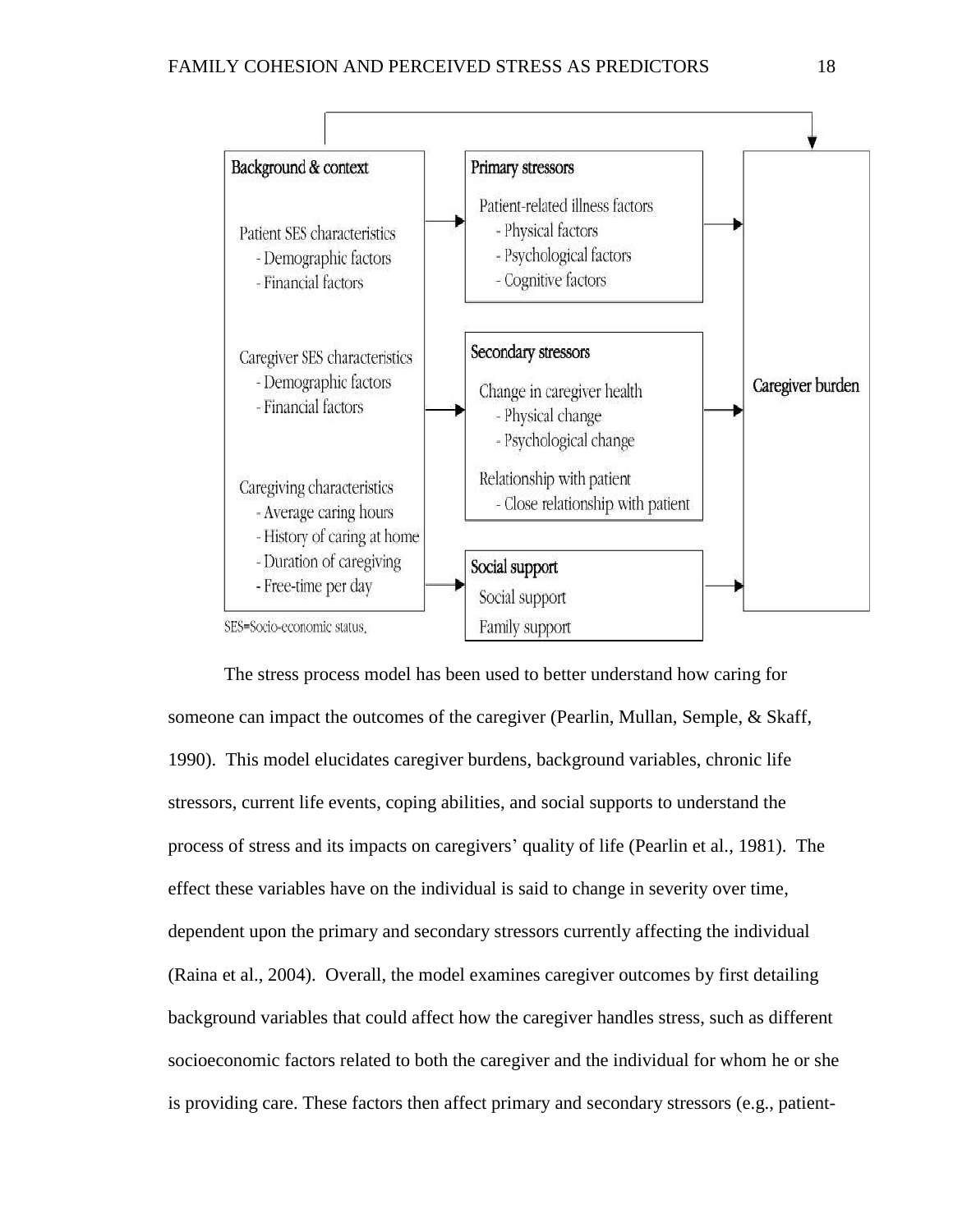related factors, health of the caregiver) the individual experiences, as well as impact the overall social support the person experiences. For example, this model explains that a caregiver's family and friends do not necessarily equate to support, but rather the level of cohesion and quality of the relationships are more indicative of access to support (Pearlin et al., 1981). When examining these factors together, caregiver burden can then be accurately explained and predicted.

The original application of this model examined the impact that such factors as life strains, self-concept, and social supports can have on an individual who is experiencing a major life event, such as a job loss (Pearlin et al., 1981). Since then, this model has been evaluated in a variety of different populations and settings, such as nursing homes for patients with Alzheimer's disease, within residential homes with caregivers caring for individuals with dementia, with parental caregivers of children with disabilities, and with spousal caregivers who care for someone in hospice care (e.g., Langue, Savage, Rosenburg, & Caserta, 2016; Haley, LaMonde, Han, Burton, & Schonwetter, 2003; Raina et al., 2004; Whitlatch, Schur, Noelker, Ejaz, & Looman, 2001)

Of interest is the application of this model to parental caregivers of a child with a disability (Cramm & Nieboer, 2011). The most recent application of the model with the ASD population included structured interviews exploring subjective caregiver burden, depression, and supports of 70 maternal caregivers (Singh, Ghosh, & Nandi, 2017). In this qualitative study, higher levels of caregiver burden significantly predicted increased levels of negative outcomes, such as higher levels of depression, among the caregivers (Singh et al., 2017).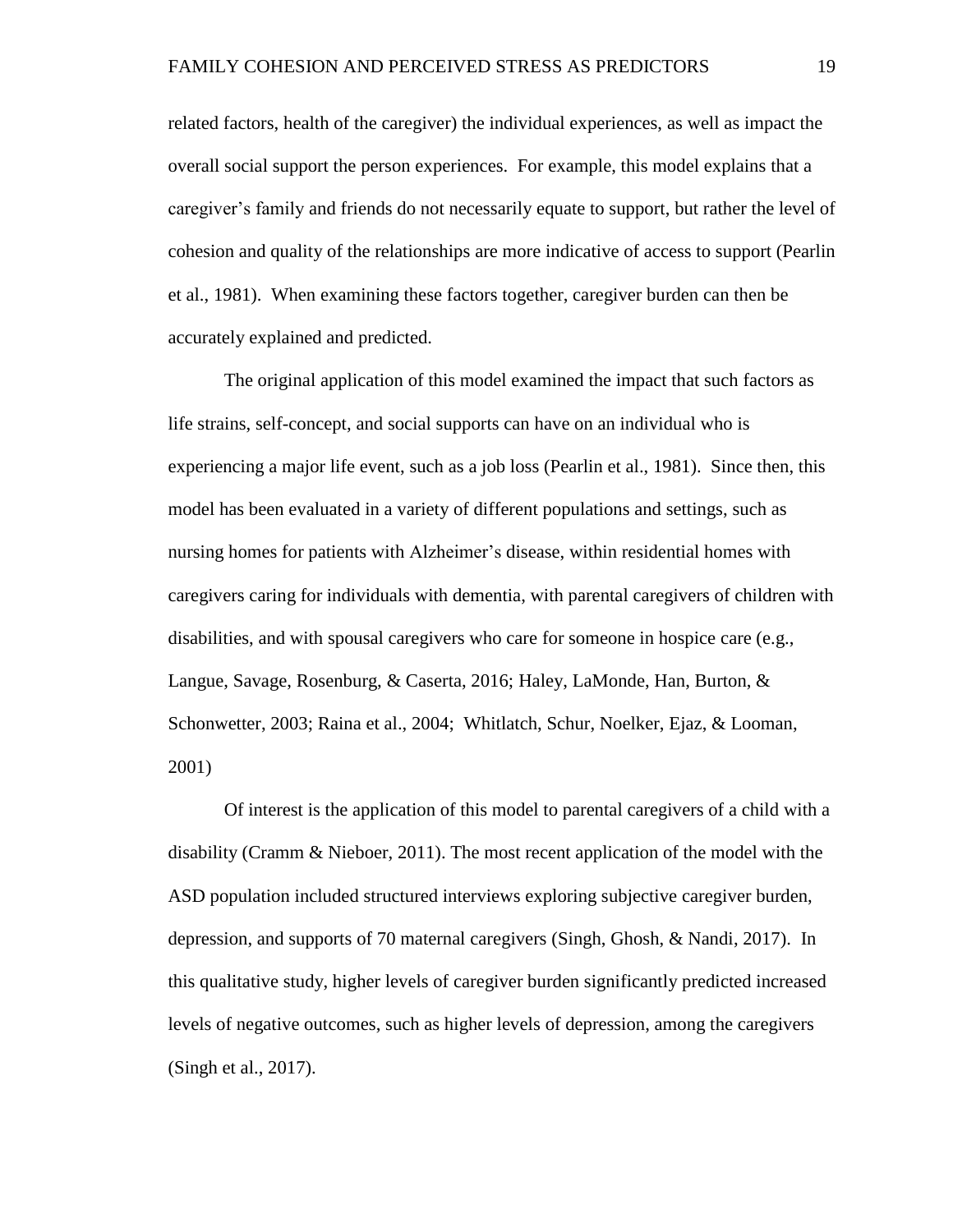In relationship to maternal caregivers of a child with ASD, the stress process model provides a framework for understanding how primary stressors, such as severity of symptomatology experienced by the child with ASD, and secondary stressors, such as the bonding with the child, can impact caregiver outcomes. With these stressors, a lack of perceived social or familial support further exacerbates the poor caregiver outcomes. These stressors and support are all further impacted by such background factors as finances; therapeutic services and appointments; demographic variables, such as level of education; and hours of care. The model can help to explain how family functioning (e.g., family cohesion) and social supports may be just as impactful on caregiver outcomes as stressors (Pearlin et al., 1981).

#### **Caregivers and Perceived Stress**

Maternal caregivers' perceived stress significantly predicts caregivers' quality of life (e.g., Pinquart & Sorensen, 2003). Perceived stress is defined as "a condition subjectively experienced by an individual who identifies an imbalance between demands addressed to him/her and the resources available to encounter these demands" (Kausar, 2010, pp. 1). More specifically, caregivers' perceived stress is defined as a caregiver's response to a variety of fundamentally intolerable situations: discrete life events, possibly converging with chronic life strains and exacerbated by certain self-concepts and values that manifest in a variety of ways affecting the individual (Amirkhanyan & Wolf, 2003). With stress being a multidimensional construct that is ever changing, and individually unique, perceived stress more accurately captures the actual perception and experience of the individual (Cohen, Kamarck, & Mermelstein, 1983). However, while stress alone is often ever changing, many caregivers experience life strains that are often more stagnant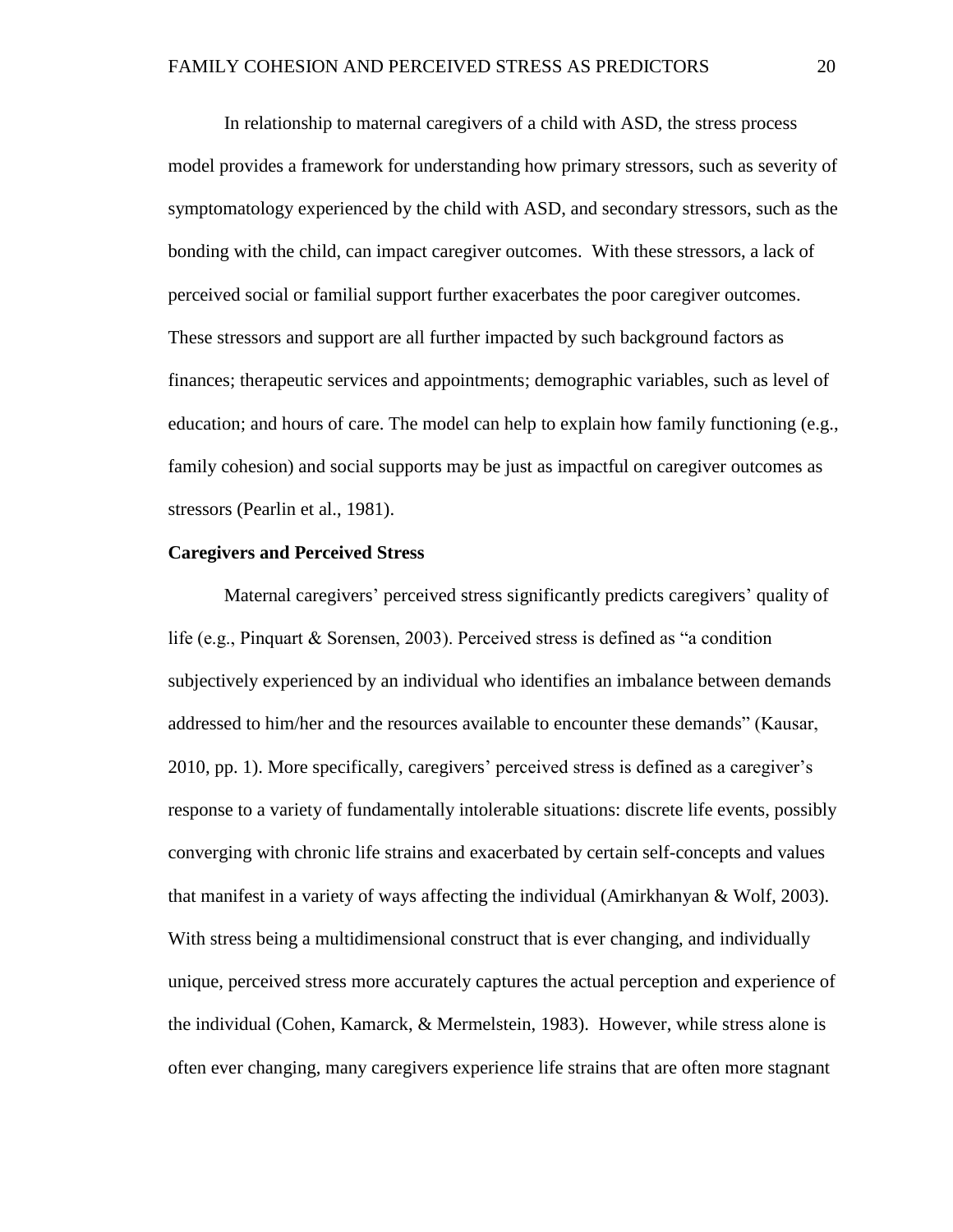(Pearlin, 1981). Additionally, with stress often being interpreted through an individual's own cognitive appraisal of a situation, objective stress does not always capture the full picture (Cohen et al., 1983).

Caregiver quality of life has also been shown to be impacted by increased perceived stress levels (e.g., Pinquart & Sorensen, 2003). A meta-analysis examining caregivers versus noncaregivers identified that particular stressors impacting caregivers were also shown to impact caregiver quality of life, but similar results were not shown for noncaregivers (Pinquart & Sorensen, 2003). Some of the stressors identified included behavioral problems of the individual being cared for, increased need for child supervision, social isolation of the caregiver, and lack of gratitude expressed by the individual receiving care (Pinquart & Sorensen, 2003). While this study was exploring caregivers in general, each of these factors is relevant in the ASD population.

Additionally, research has reliably demonstrated that perceived stress is a predictor of caregiver's quality of life for caregivers who have a child with ASD (e.g., Lee et al., 2009; Johnson et al., 2011). Anywhere from 15 to 22% of the variance of caregivers' quality of life with this population is explained by perceived stress (e.g., Hughes, Giobbie-Hurder, Weaver, Kubal, & Henderson., 1999; Johnson et al., 2011; Lee et al., 2009). With the ASD population, the ambiguity of the diagnosis, as well as the severity and duration of symptomatology, often presents a large stressor for caregivers. Self-reports indicate that these caregivers experience more perceived stress and adjustment problems than caregivers of a child with Down syndrome or of a neurotypical child (Sanders & Morgan, 1997). Although deficient adaptive skills are shown to be stressful for caregivers of youth with ASD, behavioral problems have a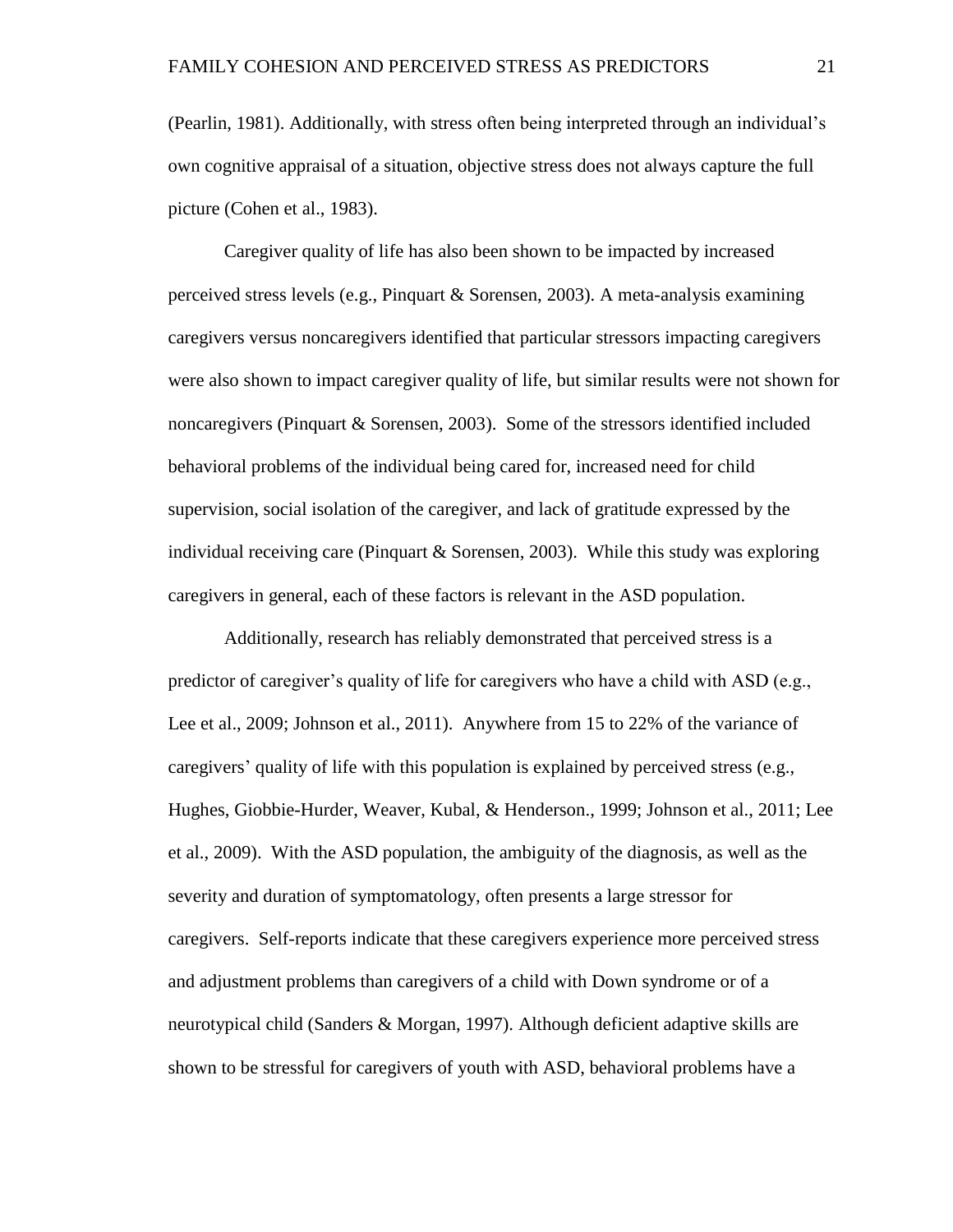much greater impact on the caregiver's perceived stress (Lecavalier et al., 2006). In a study of parents and teachers of 293 children with ASD, both groups agreed that behavioral problems strongly impacted their perceived stress (Lecavalier et al., 2006). However, adaptive skills did not demonstrate the same association in that caregivers were more able and willing to put more energy into daily life skills, such as learning to cook, brush teeth, and get dressed, when compared to behavioral challenges, such as tantrums, noncompliance, or rigidity (Lecavalier et al., 2006). Other research also demonstrated that maternal caregivers report experiencing more stress when behavioral difficulties are more severe as these behaviors often cause embarrassment in public situations and increased time and attention to care for the child (Estes et al., 2009).

Returning to this idea of a transactional process and looking at this problem through a systemic lens, several of the behavioral and cognitive difficulties that are often present in ASD create substantial stress in caregivers, and this perception of stress has been shown repeatedly to negatively impact the caregiver's quality of life (e.g., Pinquart & Sorensen, 2003). This transactional process is particularly relevant because parental perceived stress in caregivers of a child with ASD and the child's behavioral problems continue to exacerbate one another in a cycle of reciprocating influence. For example, parental perceived stress increases following increased behavioral problems, and, in turn, the child perceives the increased emotional reactions from his or her parents and will likely engage in more problematic behavior in response (Lecavalier et al., 2006).

**Perceived stress and mental health.** A caregiver's perceived stress, particularly for maternal caregivers, correlates not only with the child's behavior, but also with the mental health of all the family members who are coping with the differences and changes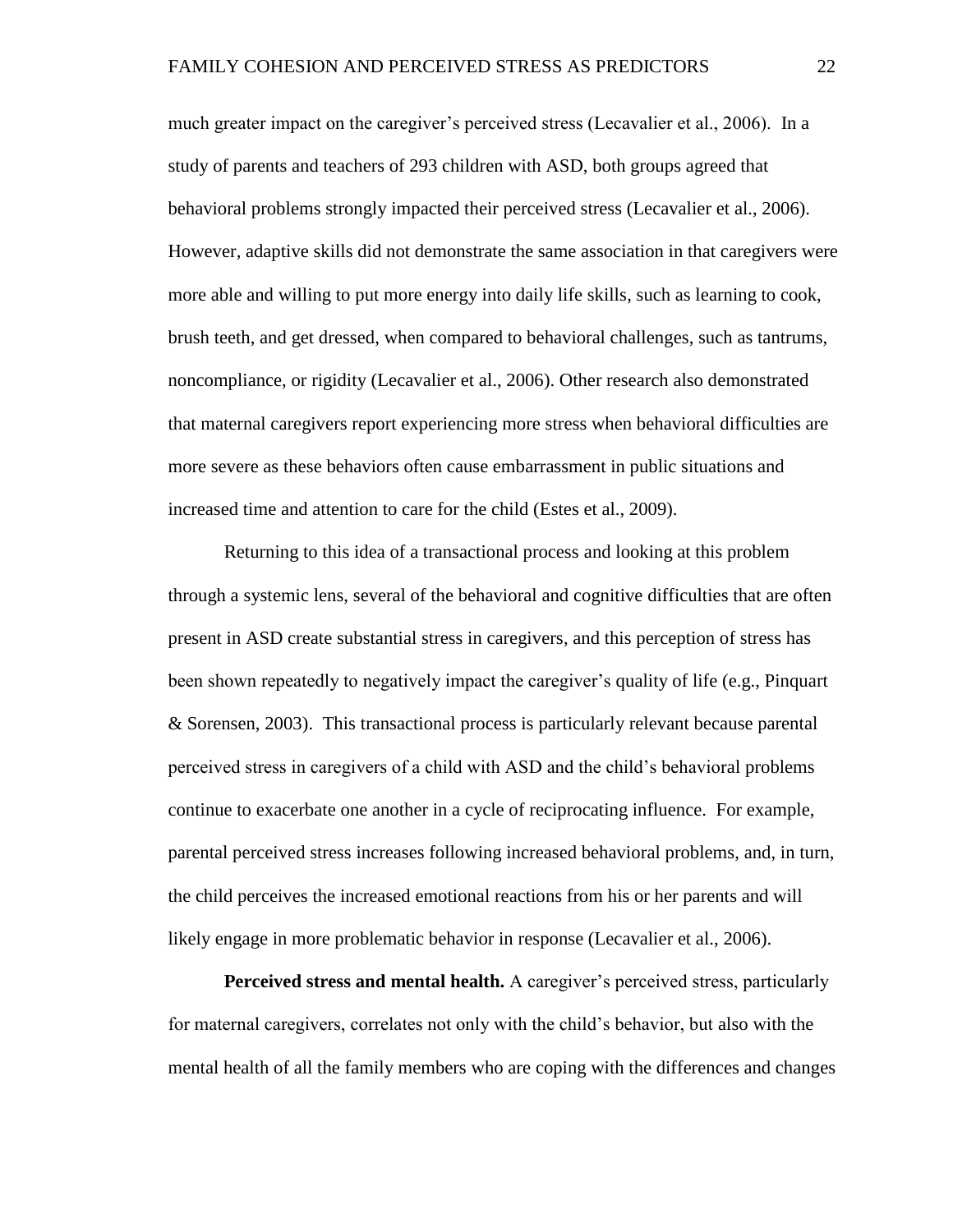needed for the child who has the disability (e.g., Hastings, 2003). If other children are receiving less attention or are having difficulty coping with the differences in their sibling, maternal caregivers may experience increased perceived stress worrying about their other children (e.g., Hastings, 2003). Also, caregivers of children with ASD have been shown to experience higher levels of aggravation and perceived stress than parents who have a neurotypically developing child. This report of heightened stress was even greater for families that currently have special services, such as behavioral therapy services, provided in the home for the child, because of the added time and effort required to engage in these services (Schieve et al., 2007). Further, services are more intensive and time consuming for high levels of maladaptive behavior, creating additional stress for the caregivers (Bolte, 2014). Additionally, Pinquart and Sorensen (2003) demonstrated that caregivers in general on average perceive more stress, experience more depressive symptomatology, and have lower levels of subjective well-being, selfefficacy, and physical health when compared to non-caregivers. Further, correlations have been demonstrated between social-skill deficits and a caregiver's perceived stress level, showing that caregivers who have a higher perceived stress level also tend to have a child with more severe social-skill deficits (Schieve et al., 2007). Perceived stress was also shown to increase immediately following an ASD diagnosis, and the perception of stress increased more with increases in the severity of symptoms, lack of parental coping strategies, decreased social support, and increases in other life demands (Stuart & McGrew, 2009).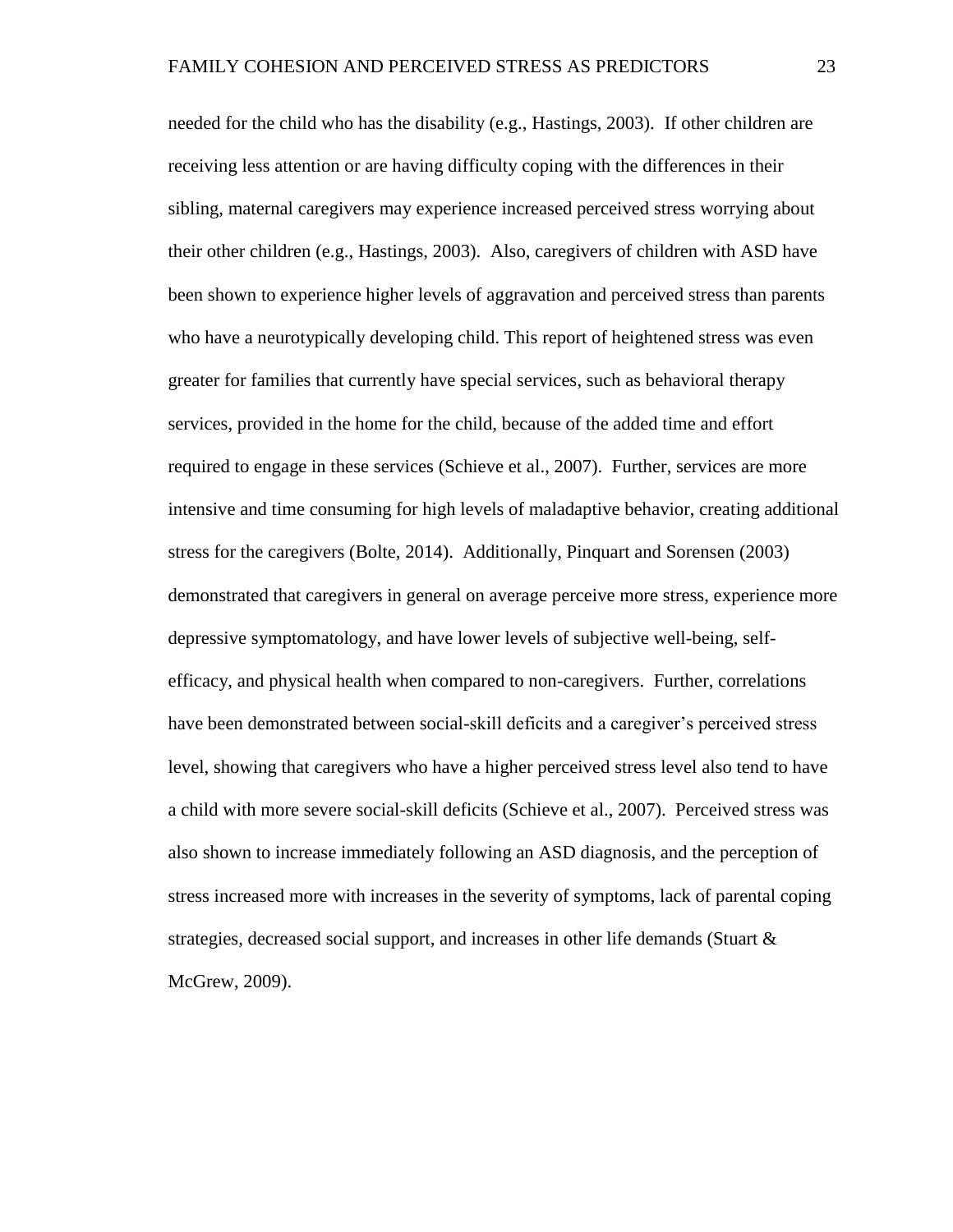**Perceived stress and physical health.** In conjunction with the psychological components of the perceived stress these caregivers experience, the damages that the stress causes to the physical body and overall health of these individuals is often significant (Miodrag & Hodapp, 2010). Miodrag and Hodapp (2010) conducted a metaanalysis of several past studies that examined parental perceptions of stress and linked this stress to physical-health implications. The research revealed a positive relationship between perceived stress and physical-health complications within the cardiovascular, immune, and gastrointestinal systems (Miodrag & Hodapp, 2010).

**Perceived stress and support.** Additionally, when caring for a child with a disability, several unique stressors are related to support, such as finding services, receiving informal supports from family and friends, providing time and energy to learn how best to help the child, and altering daily activities in the home to accommodate the child (e.g., Weiss, 2002). Often, when caregivers are trying to support their children and provide them with the resources to help them flourish, they tend to neglect their own needs and experience feelings of stress as a result (Acton, 2002). A descriptive research study conducted with families who had a child with a disability indicated that maternal caregivers felt their social lives, working lives, and family relationships were negatively impacted (Sen & Yurtsever, 2007). Further, many families have reported feelings of hopelessness and an overall lack of help or support from the greater governmental system, mental-health insurance, school staff, and extended family members, further contributing to the level of perceived stress experienced (e.g., Sen & Yurtsever, 2007).

While perceived stress has been demonstrated to impact caregivers' quality of life, the stress process model explains that perceived stress is not the sole factor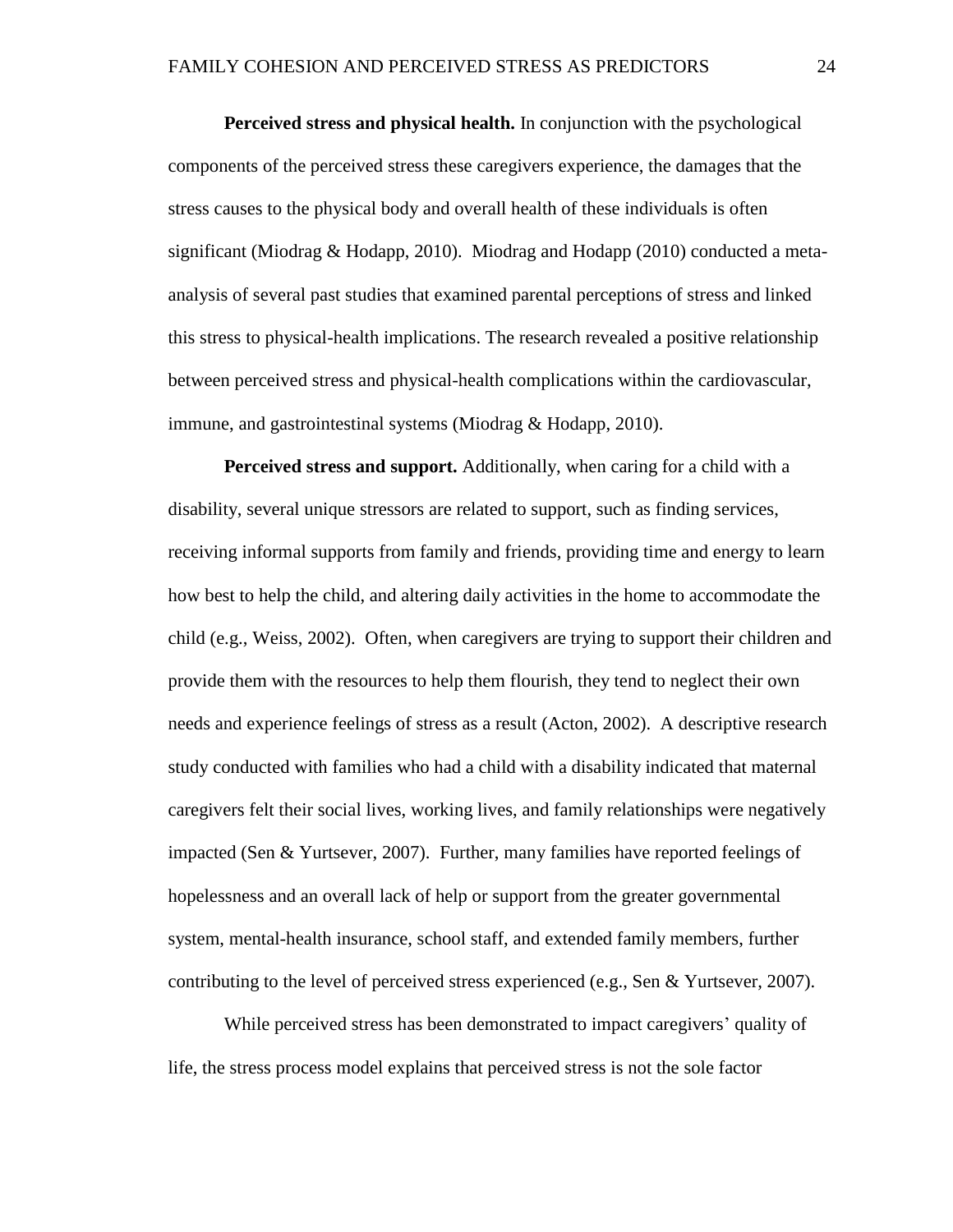responsible for outcome variables (Pearlin et al., 1981). Therefore, in addition to investigating perceived stress, other factors that may also be responsible for impacting maternal caregivers' quality of life should be investigated. One factor of interest is family cohesion and the impact family cohesion have on quality-of-life outcomes among maternal caregivers.

#### **Caregivers and Family Cohesion**

As quality of life is a complex construct impacted by many different factors, one should consider more than stress-related outcomes when determining the quality of life of the caregiver, particularly the maternal caregiver (Dardas & Ahmad,

2014). Additionally, research has reliably demonstrated that the environment is integral in the development of the child and that a well-functioning family system can decrease the overall perceived stress experienced by family members (Altiere, 2006). A major factor to consider is support, and one aspect of support relates to family functioning and cohesion. Family cohesion is the shared affection, support, helpfulness, and caring among family members (Barber & Buehler, 1996). A strong level of family cohesion is thought to correlate with more positive parental outcomes (McStay, Trembath, & Dissanayake, 2014). Past studies have suggested that living with a person who has a disability, whether medical- or mental-health related, may present challenges within the family dynamic and overall family functioning (Cridland et al., 2014). Poor cohesion within the family system can create additional stressors for caregivers, decrease their supports, and impact their quality of life, in turn tending to impact the care the child is receiving (Ekas et al., 2016).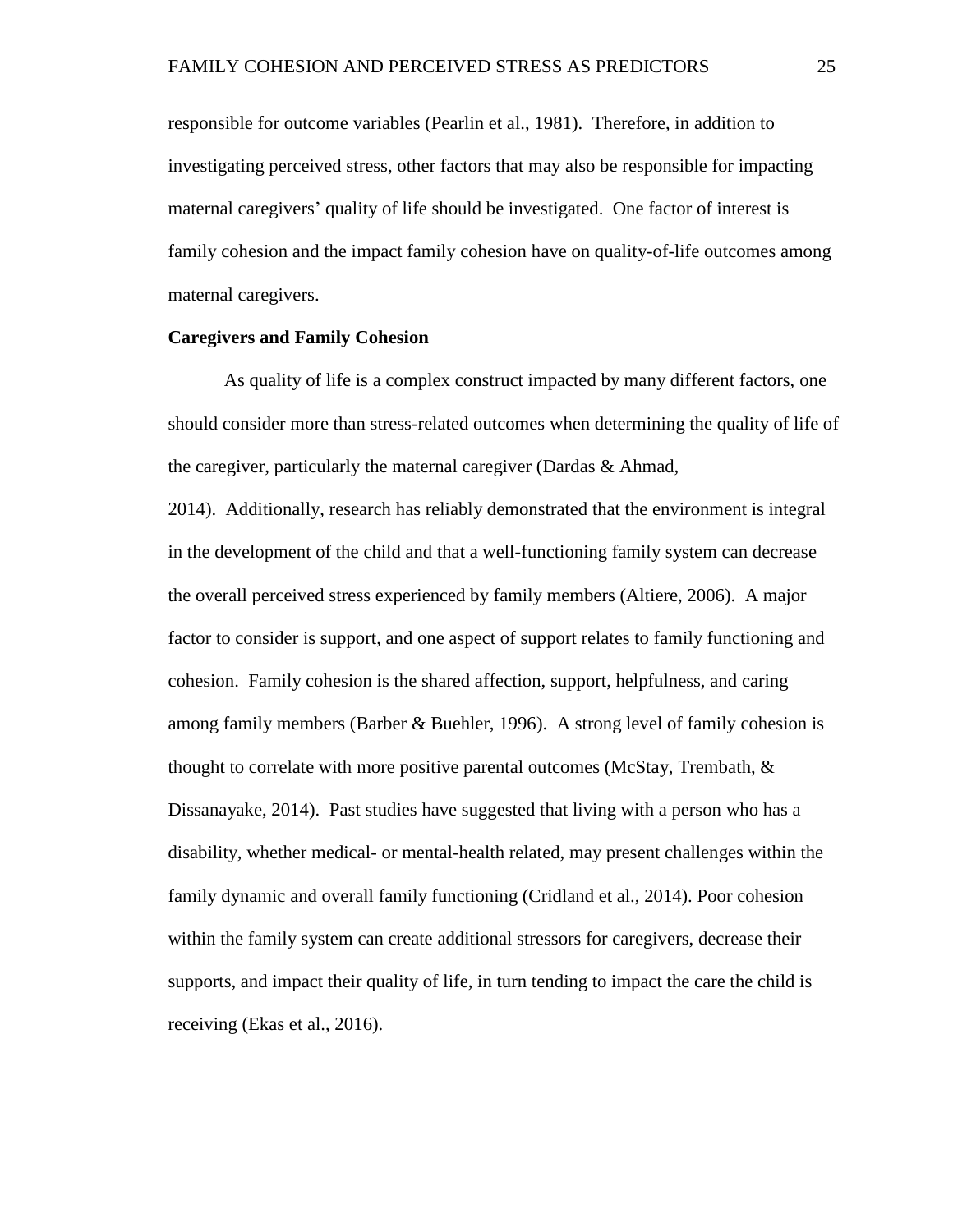Family cohesion has been investigated as potentially impacting caregivers' quality of life with several populations (e.g., Hocking et al., 2011). For example, this relationship has been investigated with patients with lung cancer and their caregivers (Simonoff, Wilson-Genderson, & Baker, 2010). Siminoff et al. (2010) demonstrated that ratings of unhealthy family cohesion among patients and caregivers correlated with higher levels of depression among the caregivers. This relationship was noted to impact caregivers' quality of life (Siminoff et al., 2010). Similarly, Crespo, Carona, Silva, Canavarro, & Dattilio (2011) investigated the relationship between caregiver burden, family environment, and quality of life with caregivers of children with asthma. The researchers developed structural equation models of caregivers' perceptions of family cohesion based on a sample of 97 families (Crespo et al., 2011). The models demonstrated that caregivers' perceptions of family cohesion were correlated with both the caregiver's and child's quality of life (Crespo et al., 2011). Additionally, perceptions of family cohesion mediated the relationships between caregiver burden and quality of life, demonstrating that caregiver burden does not necessarily equate to quality of life, but it does relate when considering mediating factors, such as perceptions of family cohesion (Crespo et al., 2011). The model indicated that when levels of burden were higher, parental perceptions of family cohesion were more negative, in turn decreasing the quality of life of both the child and the caregiver (Crespo et al., 2011). Furthermore, Hocking et al. (2011), surveyed children with brain tumors and their caregivers to develop a model to understand survival and determined that healthy levels of cohesion not only increased coping, resources, and support but also promoted a better quality of life. The positive relationship between family cohesion and quality of life has been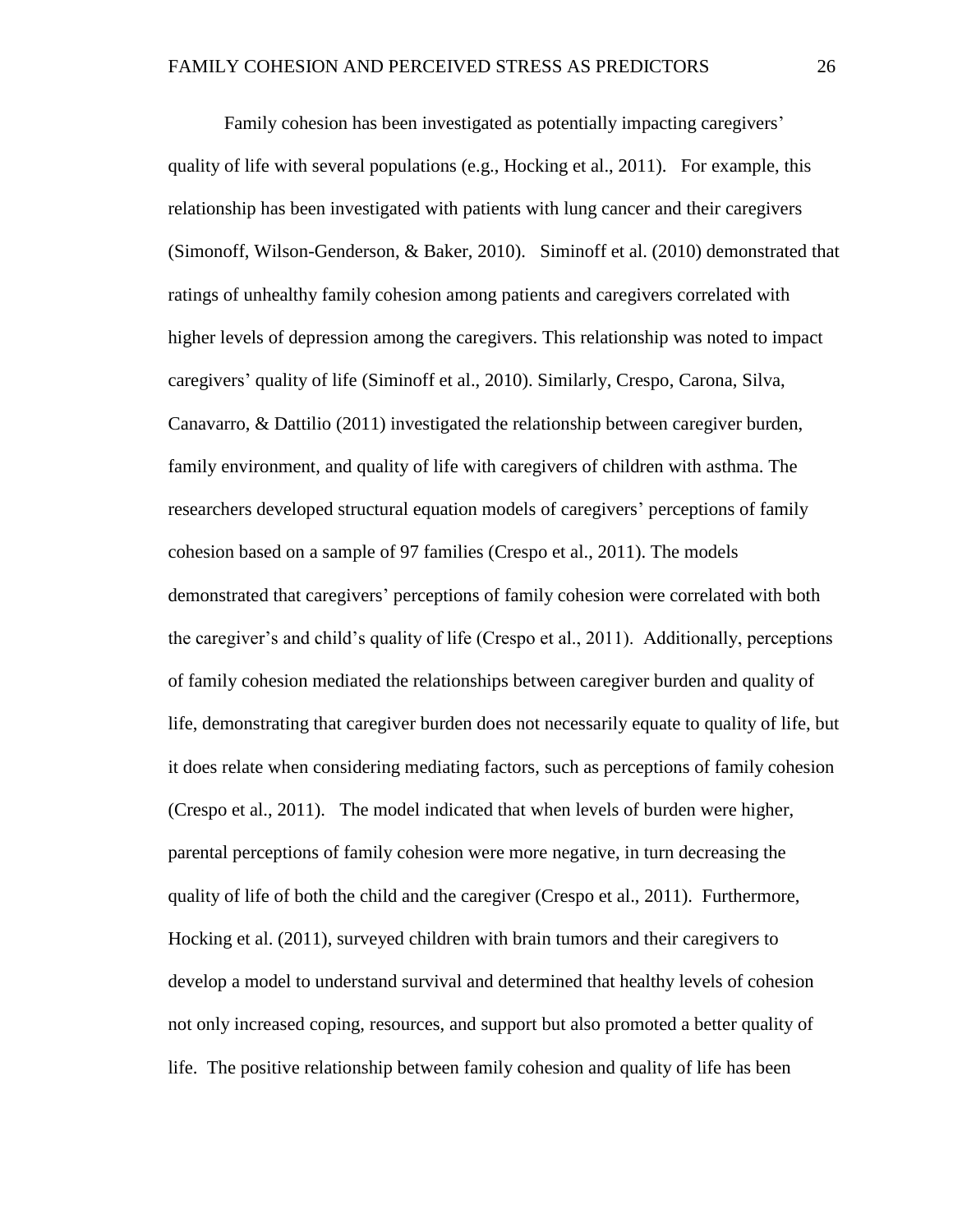demonstrated with medical patients and children with severe physical-health complications across numerous studies (e.g., Crespo et al., 2011).

Family cohesion more recently emerged as a factor impacting the quality of life in caregivers of children with ASD (e.g., Myers et al., 2009). The added difficulties that accompany caring for a child with ASD often negatively impact family cohesion, which is the support, care, and affection for one another within the family (e.g., Meadan, Halle, & Ebata, 2010). Additionally, parenting difficulties often increase, particularly with increased behavioral challenges (Myers et al., 2009). The time spent caring for these additional concerns often negatively impacts marital relationships, thereby decreasing the support and bonding within the family (Myers et al., 2009). With the social-skill deficits and increased attention needed in children with ASD, sibling relationships are often negatively impacted as well (Myers et al., 2009). Understanding these relations through a systemic view suggests that family cohesion may be an important factor that helps to predict caregivers' quality of life and the care children receive.

Only a few studies within the last 2 decades have examined the impact of family cohesion on the quality of life of caregivers of youth diagnosed with ASD, with mixed results. For example, Higgins et al. (2005) found that families with a child with ASD experienced considerable stress and decreased marital satisfaction, decreased family cohesion, and decreased family adaptability. These findings support further investigation of these variables as potential factors involved in the quality of life of both the caregivers and the children (Higgins et al., 2005). Another study, conducted by Gau et al. (2012), demonstrated relevant findings regarding the impact of family cohesion on caregivers' quality of life in the ASD population but also specifically identifies a mother's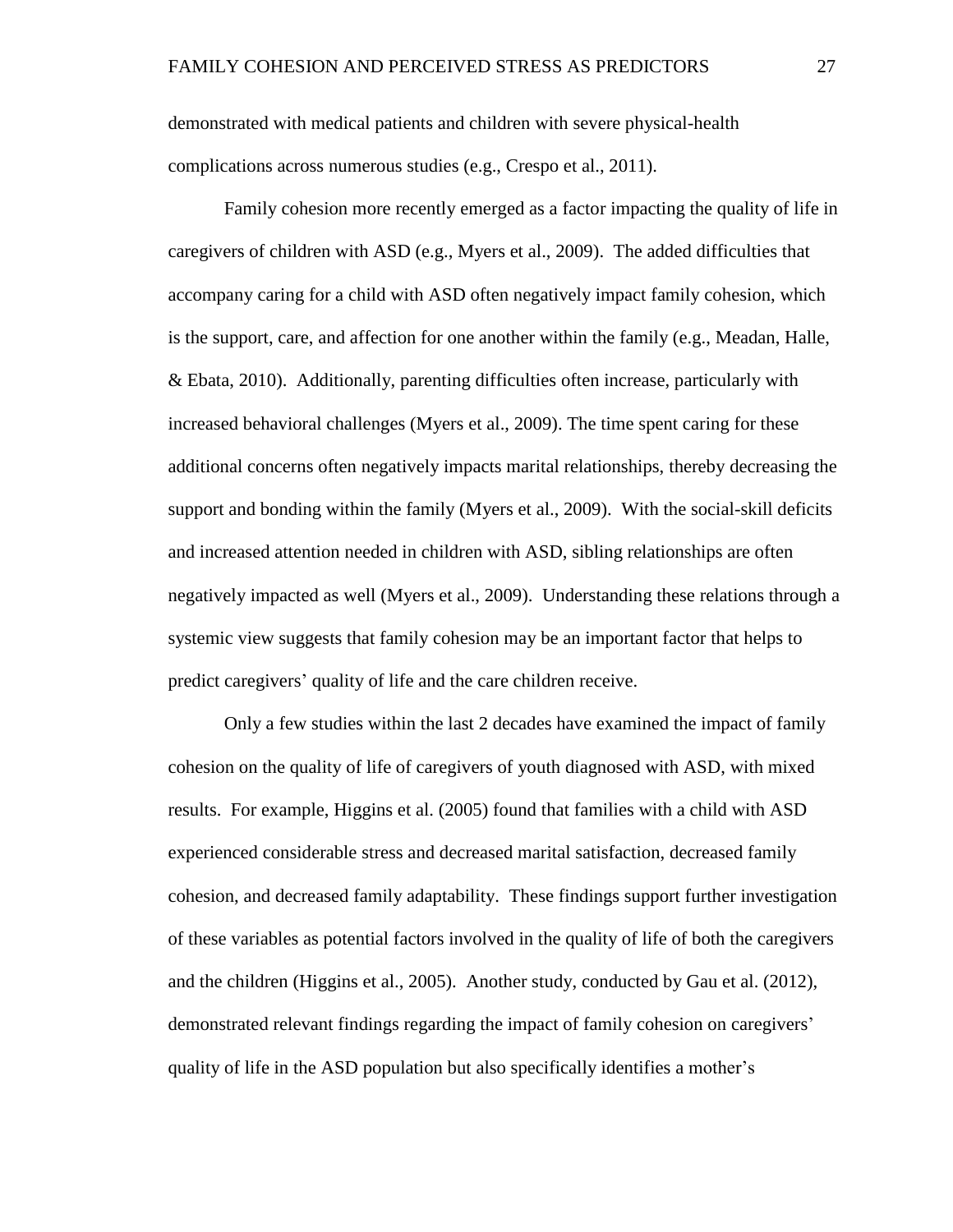maladjustment to having a child with ASD. Gau et al. (2012) surveyed 151 Taiwanese families with a child with ASD and 113 who had a neurotypical child. The findings suggested that mothers are more impacted than fathers psychologically and in their perceptions of the family functioning (Gau et al., 2012). The findings also demonstrated that families with a child with ASD suffer more psychopathology-related issues and have less dyadic consensus (Gau et al., 2012). In another study, family cohesion was assessed as a moderator of the relationship between maternal characteristics and adjustment for both Hispanic and Caucasian families (Ekas et al., 2016). Benefit finding, optimism, and support were shown to increase maternal adjustment and family cohesion (Ekas et al., 2016). These findings indicate that numerous factors impact maternal outcomes and illustrate why exploring more than stress is helpful (Ekas et al., 2016). Also, in those families with a child who has ASD, severe behavioral symptomatology of the child was related to heightened family conflict, demonstrating the impact the child's behavior has on the family and also the impact the family environment has on the child (Kelly, Garnett, Attwood, & Peterson, 2008). One additional study investigated the impact of cohesion and adaptability levels on coping styles and found that families with stronger levels of cohesion and adaptability were significantly more likely to use positive coping strategies (Altiere & Von Kluge, 2009). These studies provide preliminary support for family cohesion as an impactful factor affecting the quality of life of maternal caregivers who have a child with ASD.

However, a few studies describe some differences among the research and provide some general considerations to the topic of stress and family factors within other specific populations. For example, Rodrigue, Morgan, and Geffken's (1990) study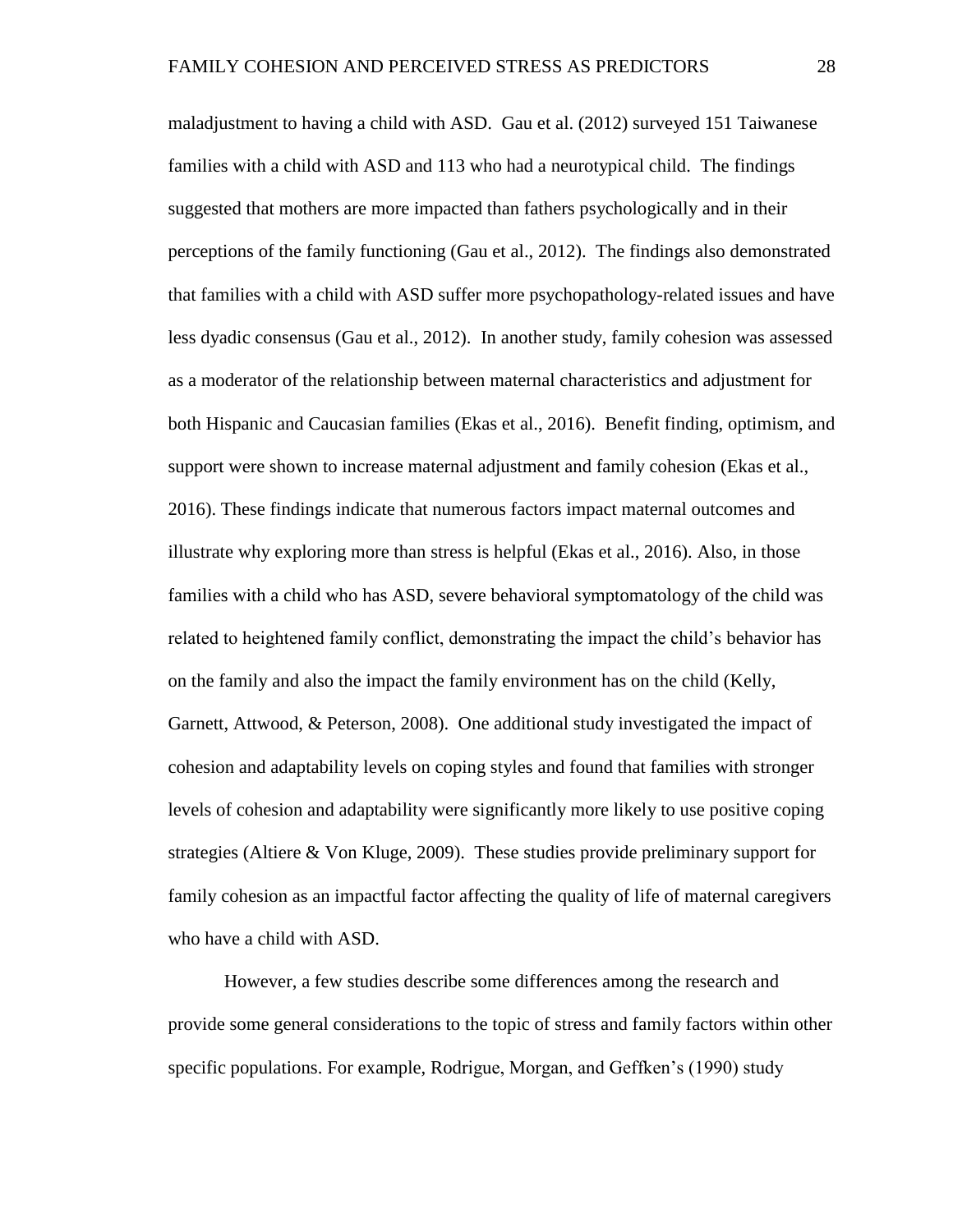revealed that mothers of a child with ASD report more family cohesion than that reported by mothers of typically developing children and by families with a child with Down syndrome. Twenty families were included in each group and were recruited from middle- to upper-class families. The results demonstrated that families with a child with ASD have higher levels of cohesion than families with typically developing children, but the researchers made several cautionary statements. While the cohesion was shown to be higher, a finding that is rather contradictory to most other research, the cohesion levels were high to a fault. These families often experienced enmeshment, resulting in poorer adaptation. Enmeshed families are often overly restrictive and involved to the point where it may disrupt the growth and independence of the diagnosed child (Altiere, 2006). Additionally, the researchers noted that the children in the ASD group were young and had a seemingly neurotypical physical presentation. The researchers suggested that the families might be hopeful the impairments were only temporary (Rodrigue et al., 1990). Additionally, Kelly et al. (2008) investigated the impact of family conflict, cohesion, and peer support on ASD symptomatology in 322 families through structural equation modeling. The results demonstrated that family cohesion did not predict anxiety, depression, or increased symptomatology in the children; however, impacts on the caregivers were not evaluated. Related research showed that perceptions of family interactions (e.g., conversations, participation with one another) were reported consistently across families regardless of having a child with ASD; however, this study did not specifically explore cohesion (Koegel, Schreibman, O'Neill, & Burke., 1983).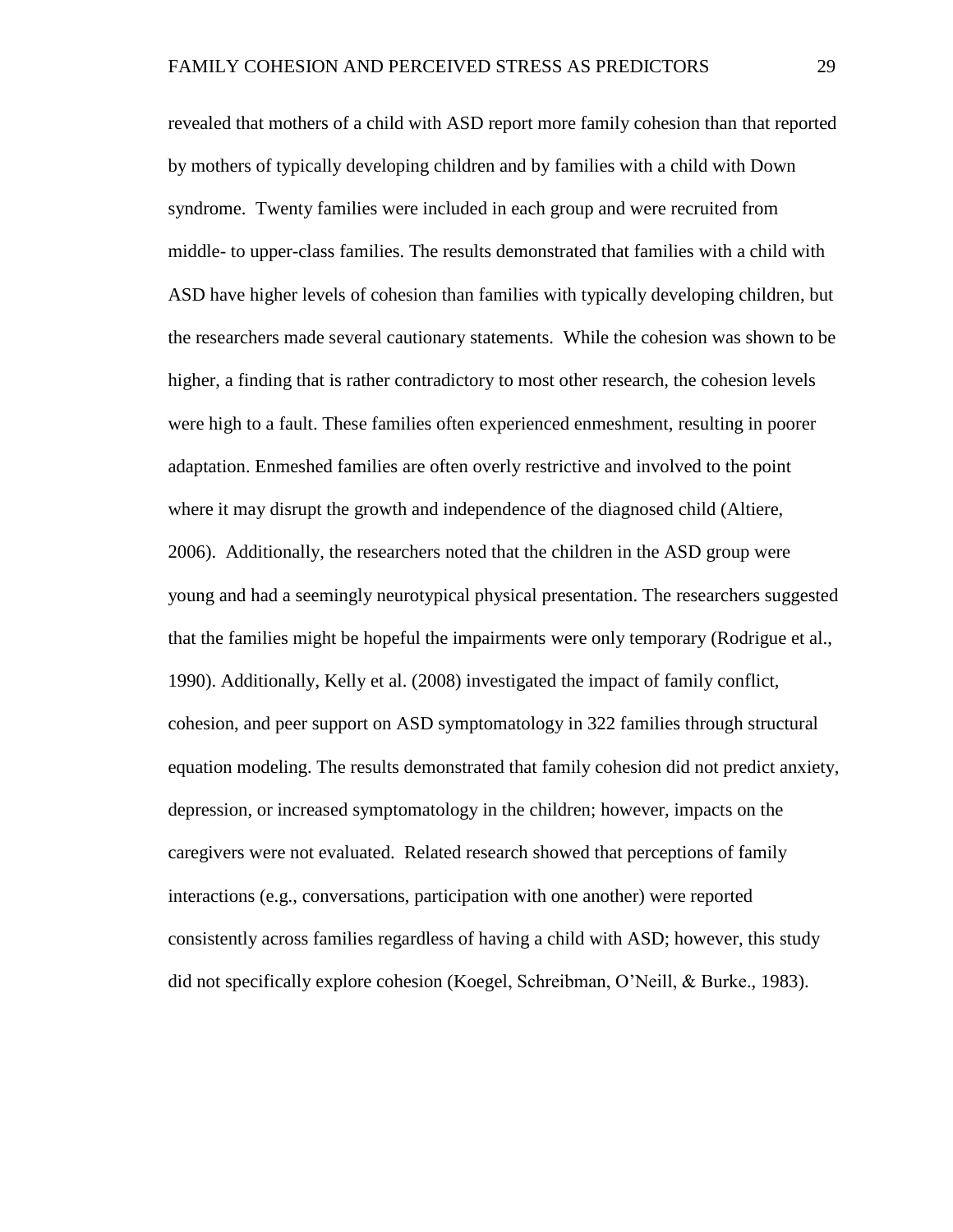**Support and helpfulness.** Research has indicated that additional stress often develops from lack of support, whether formal or informal, as well as from additional background contexts, such as socioeconomic characteristics and symptomatology of the individual being cared for (Pearlin et al., 1981). Supports are defined as "perceived or actual instrumental and/or expressive provisions supplied by the community, social networks, and family" (Zimet, Dahlem, Zimet, & Farley, 1988, pp. 31). A major source of informal support comes from family members and cohesion within the family unit (Olson, Sprenkle, & Russell, 1979). Raising a child with ASD often involves additional time and resources, particularly challenging with a lack of support (Ludlow, Skelly, & Rohleder, 2012). Additionally, the increased time spent trying to care for the child with ASD can lead to increased jealousy among siblings, less time to care for other children, and marital issues (e.g., Rivers & Stoneman, 2003; Ward, Tanner, Mandleco, Dyches, & Freeborn, 2016).

**Bonding and affection.** Research demonstrates that high levels of family cohesion increase family functioning, bonding, and teamwork (Gau et al., 2012). Children with ASD often struggle to appropriately engage with others socially, even with family members, impacting the bond within the family unit (Hudson et al., 2017). Family cohesion is often decreased because the bond between the caregiver and child is weak (Hudson et al., 2017). Research has investigated the impact of impaired family cohesion on quality of life in families with a child with a disability, but few studies have explored the effect of family cohesion on maternal quality of life specifically (e.g., McStay, Trembath, & Dissanayake, 2014). Furthermore, the studies that have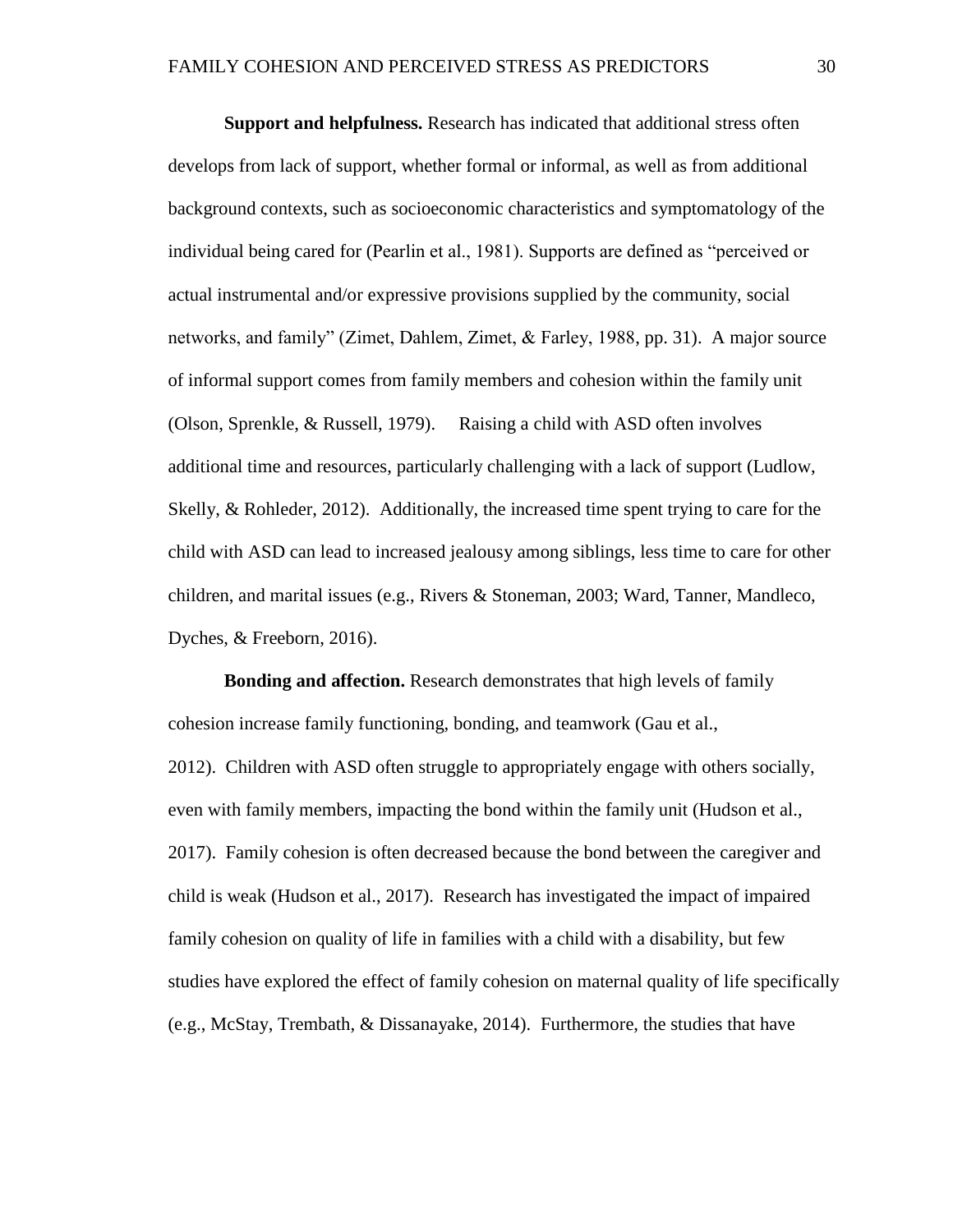investigated familial quality of life are minimal and recommend further investigations of this construct (e.g., McStay et al., 2014).

The research on familial quality of life has demonstrated common perceptions parents have and the impact of these factors on parental quality of life. For example, in the study by Myers et al. (2009), 493 parents were questioned through a qualitative analysis regarding the impact on their lives of having a child with ASD. Most of the responses were negative in nature, indicating that parents reported mostly negative reactions to having a child with ASD, but a few had only positive reactions. Findings from this study indicated several negative outcomes for these caregivers, such as perceived stress, isolation, marital issues, and decreased parental well-being. Therefore, while perceived stress was a common emergent theme, familial relations were also greatly affected because parents tended to devote a great deal of energy to helping the child with ASD. Thus, the siblings of these children often received less attention, and the parents spent less alone time with their spouses, often leading to marital strain and further impacting family cohesion. The most common negative theme was perceived stress, with greater than 70% of the caregivers' responses including themes related to perceived stress. The positive themes that emerged essentially encapsulated only positivity in the face of adversity (Myers et al., 2009).

**Maternal caregivers and cohesion.** Past research investigating perceptions of family dynamics has shown that family cohesion was perceived by the mothers to be weaker in families with a child with ASD. For example, in a study with 151 families with a child with ASD and 113 families with typically developing children, investigators assessed psychopathology, family functioning, and marital distress through caregiver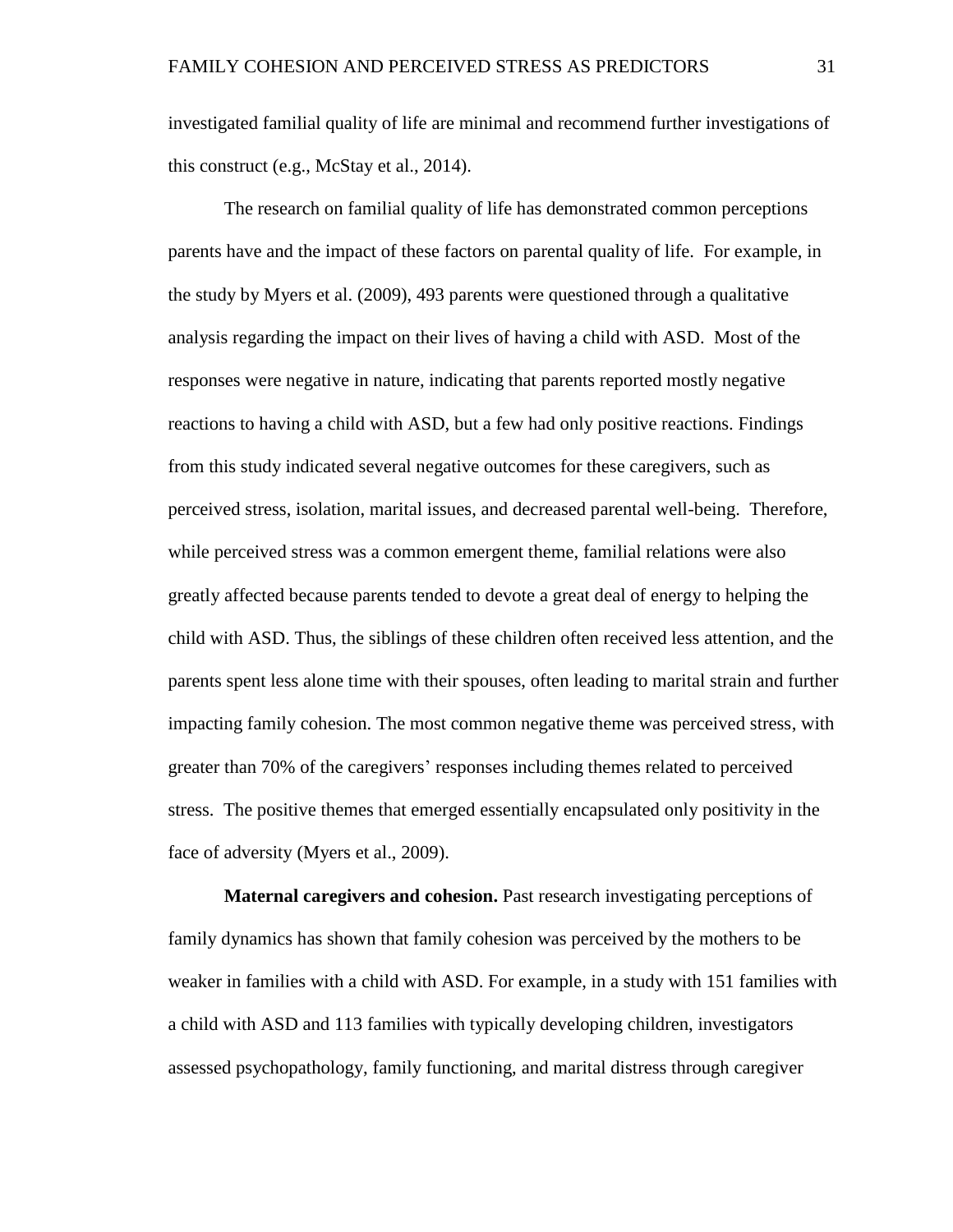report (Gau et al., 2012). The study results revealed that mothers who had a child with ASD perceived less family cohesion when compared to parents who had typically developing children. Maternal perception of family cohesion was positively correlated with the perceived quality of life of these mothers. These factors were not shown to be as problematic when rated by fathers, further emphasizing the importance of the investigation into the mothers' interpretations in this study. Fathers who were caregivers of a child with ASD were shown to be impacted by being a caregiver, but the outcomes were not significant when compared to norm groups (Gau et al., 2012). Additionally, Rodrigue et al. (1990) noted that mothers with a child with ASD were more likely than fathers to experience a lack of resources and increased loneliness and responsibility.

#### **Conclusion**

Several previous studies have explored perceived stress as a main predictive factor in maternal caregivers' quality of life. However, few studies have specifically explored family cohesion and its impact on maternal quality of life within the ASD population. Given the bidirectional relationship between caregiver outcomes, care provided, and symptomatology of the child with ASD, caregivers' quality of life in families with a child with ASD must be examined (Schulz & Martire, 2004). While quality of life is a complex construct, certain variables have been identified as predictors of quality of life (e.g., Orsmond, Seltzer, Greenberg, & Krauss, 2006). Identifying specifically the factors and the degree to which quality of life is impacted can lead to more directed research in the future. The present study explored family cohesion and perceived stress as primary factors and addressed several of the limitations of past studies. The limitations addressed in the present study include small sample sizes, lack of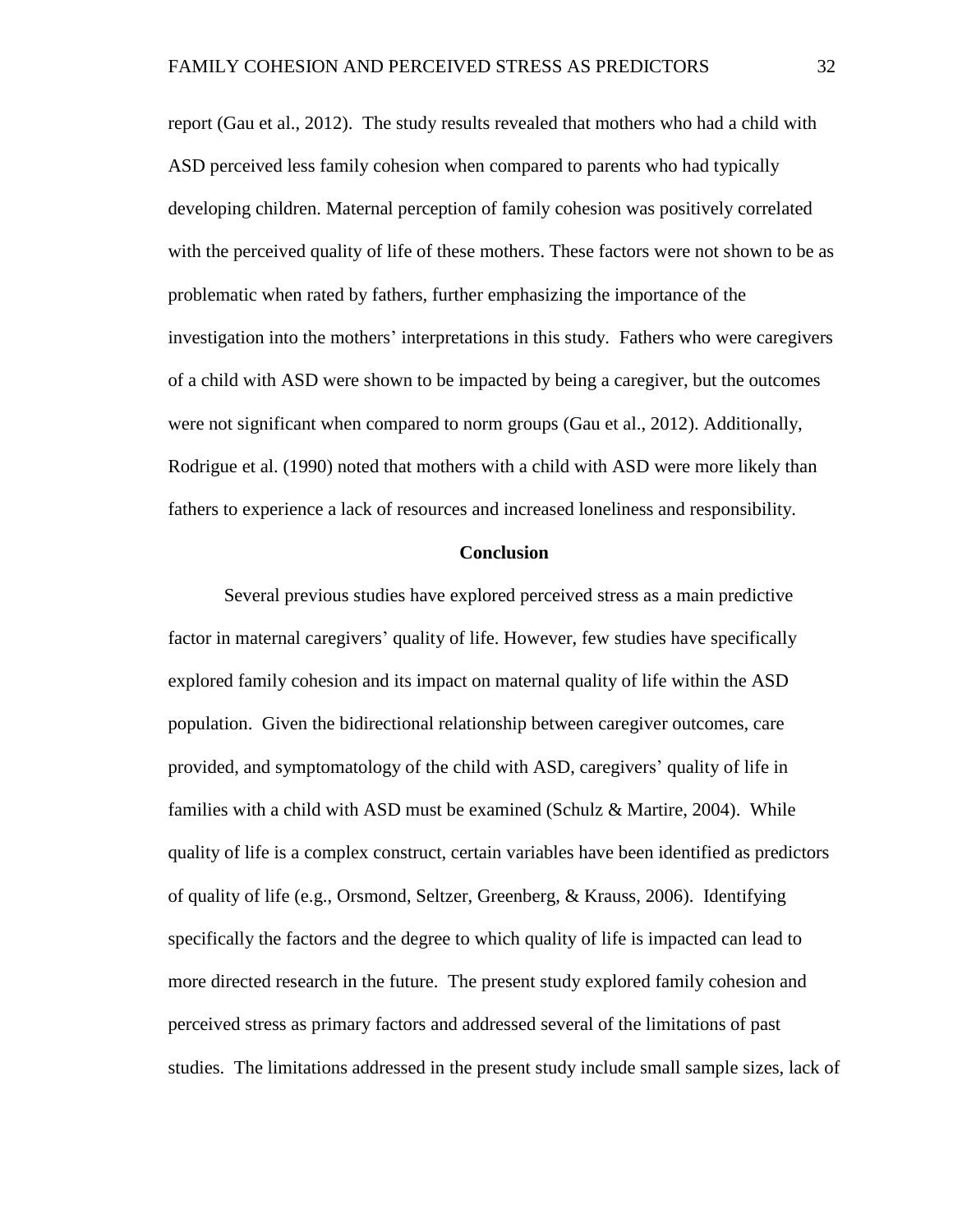diversity in samples, and geographic relevance. The current study extends on these previous studies, accounts for limitations and considerations, and is the only study to investigate through quantitative measures perceived stress and family cohesion as predictors for quality of life of mothers who have a child with ASD.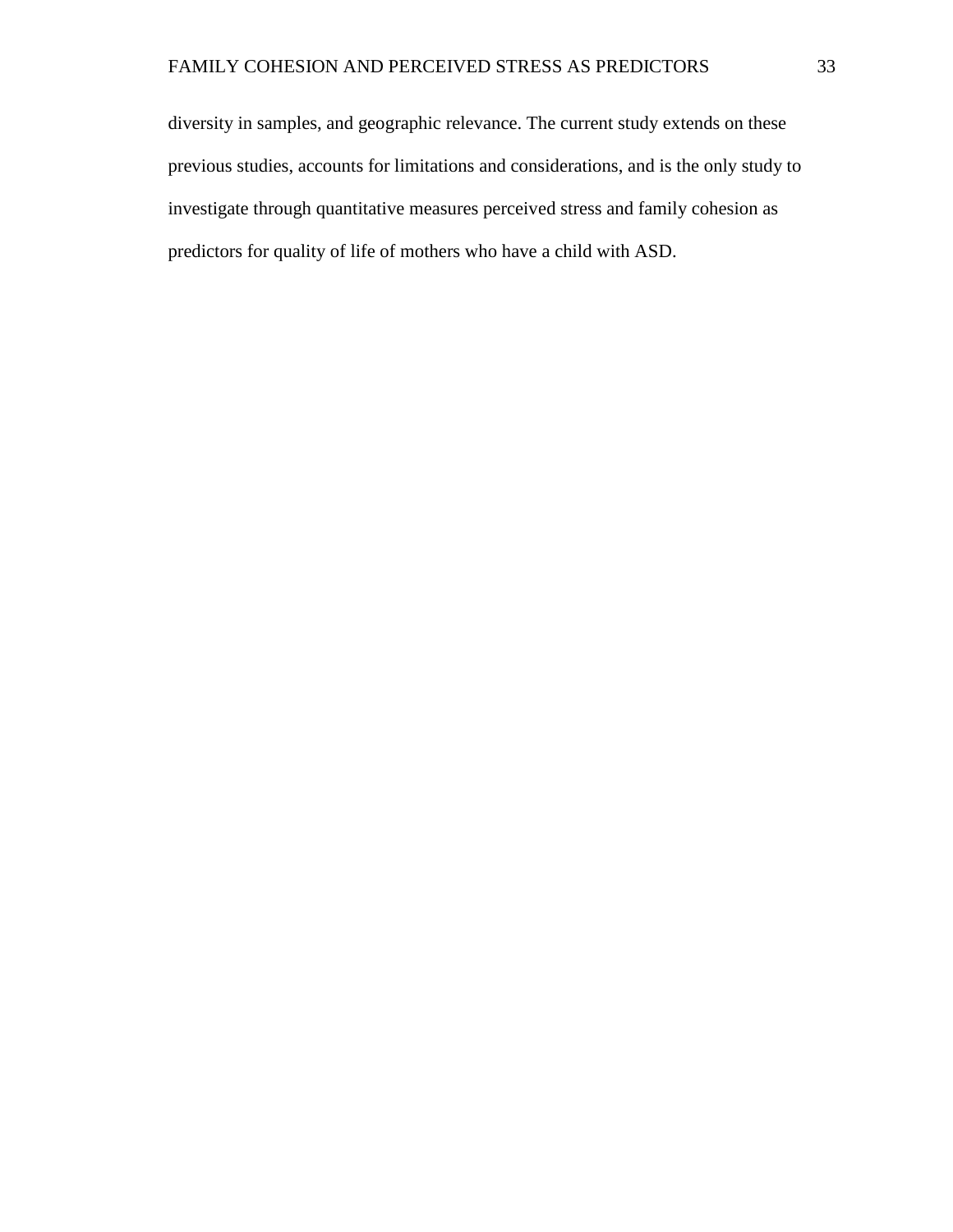## **Chapter 2:**

## **Hypotheses**

- 1. After controlling for income, hours of respite care, and severity of the child's diagnosis, perceived stress and family cohesion will significantly predict *physicalhealth*-related quality of life in a sample of mothers who have a child with autism spectrum disorder (ASD).
- 2. After controlling for income, hours of respite care, and severity of the child's diagnosis, perceived stress and family cohesion will significantly predict *psychological-health*-related quality of life in a sample of mothers who have a child with autism spectrum disorder (ASD).
- 3. After controlling for income, hours of respite care, and severity of the child's diagnosis, perceived stress and family cohesion will significantly predict quality of life regarding *social relationships* in a sample of mothers who have a child with autism spectrum disorder (ASD).
- 4. After controlling for income, hours of respite care, and severity of the child's diagnosis, perceived stress and family cohesion will significantly predict quality of life related to one's *environment* in a sample of mothers who have a child with autism spectrum disorder (ASD).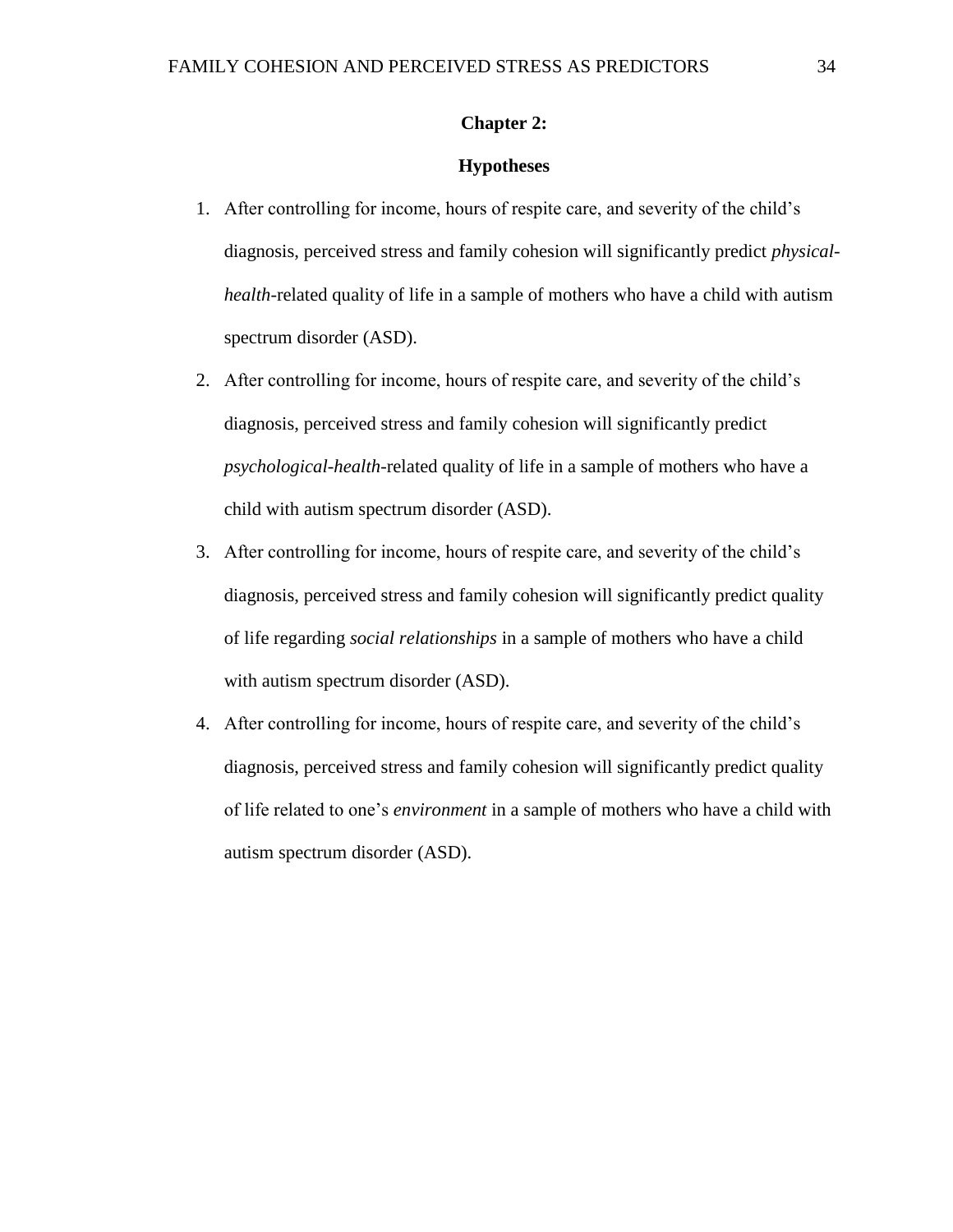## **Chapter 3: Method**

#### **Overview**

The main objective was to investigate whether after controlling for household income, hours of respite care, and severity of the child's diagnosis, family cohesion and perceived stress would significantly predict quality of life in a sample of mothers who had a child with Autism Spectrum Disorder (ASD). This objective was examined across four domains of quality of life: physical health, psychological health, relationships, and environment.

#### **Participants**

Power analyses indicated that to obtain power of 0.8 and a .15 medium effect size, 91 participants were needed for five predictor variables at a .05 probability level (Cohen, 1992). The investigator recruited participants via social media (i.e., Facebook) and other online outlets, such as Instagram and AutismSpeaks. These places either did not have their own formal Internal Review Board (IRB) committee or were willing to submit this study through their IRB process. The study attempted to garner a culturally diverse sample by contacting participants from various parts of the country through social media. Additionally, the investigator contacted AutismSpeaks to inquire about advertising this study.

In total, 115 maternal caregivers of children diagnosed with ASD participated in this study. Of the 115 completed surveys, 103 were completed by individuals who identified as Caucasian (89.6%), four as African American (3.5%), one as American Indian or Alaskan Native (0.9%), two as Middle Eastern (1.7%), three as Other (2.6%), and two chose not to answer (1.7%). These participants ranged in age from 25 to 55 years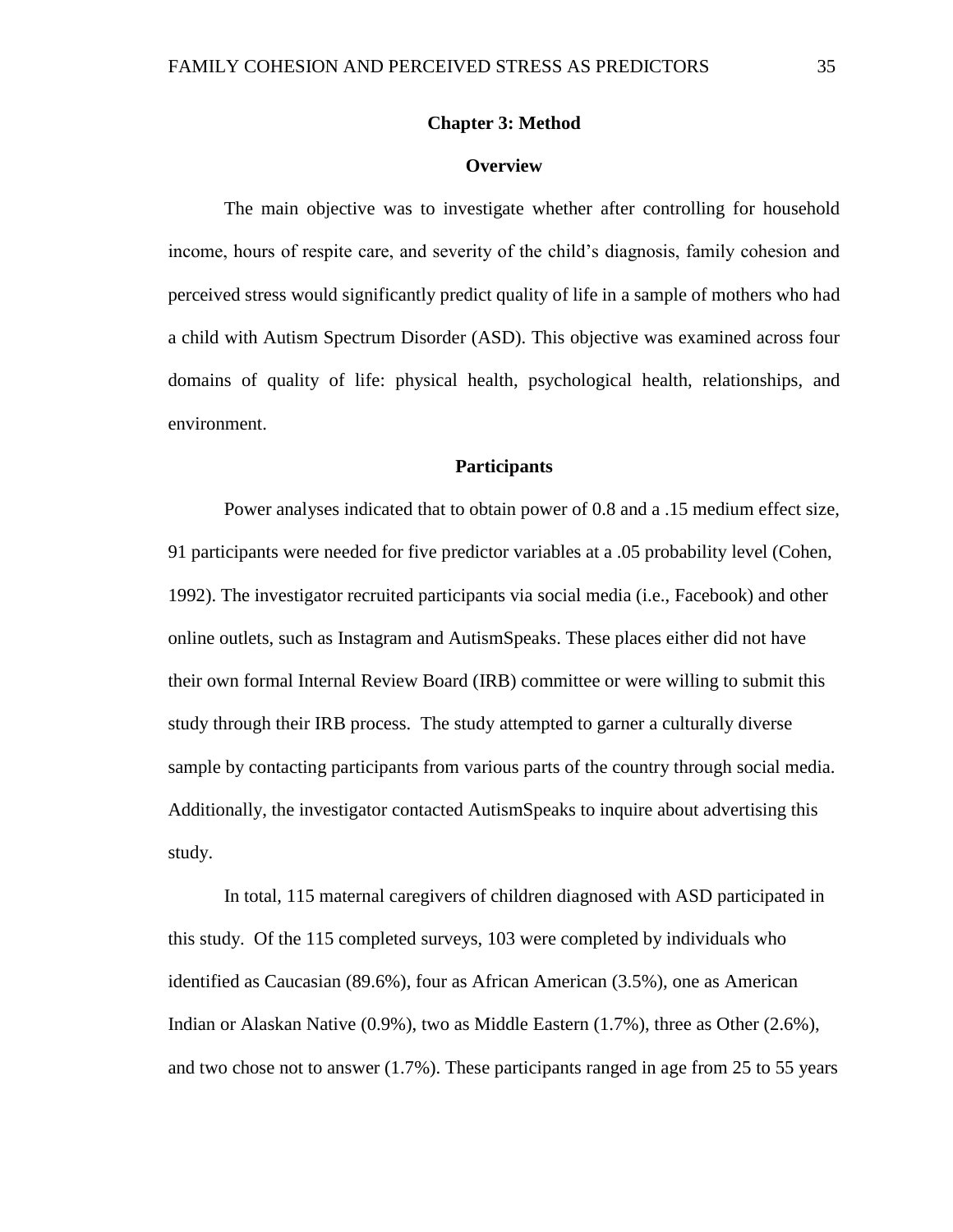old. Of these participants, 26 identified as single (22.6%), 78 as married 67.8%), seven as divorced (6.1%), and four as separated (3.5%).

Some diversity of educational status was represented in this sample, with two participants reporting less than a high-school education (1.7%), 40 having completed high school or obtained their GED (34.8%), 19 with an associate's degree (16.5%), 33 with a bachelor's degree (28.7%), 15 with a master's degree (13.0%), five with a doctorate degree (4.3%), and one with a professional degree (0.9%). Regarding annual household income, 17 reported less than \$20,000 (14.8%), 19 reported \$20,000 to \$34,999 (16.5%), 22 reported \$35,000 to\$49,999 (19.1%), 33 reported \$50,000 to \$74,999 (28.7%), six reported \$75,000 \$99,999 (5.2%), and 18 reported over \$100,000  $(15.7\%)$ .

Additional relevant factors assessed in this study related to the other children in the home. The participants reported demographic information related to mental and physical health of their other children. Eighty participants (69.6%) reported their other children did not have any medical conditions requiring ongoing care, 24 (20.9%)had one child requiring ongoing medical care, six (5.2%) had two children needing medical care, three (2.6%) had three children requiring ongoing medical care, and two (1.7%) had four or more children requiring ongoing medical care. In regard to mental-health concerns, 77 participants (67%) reported they did not have any other children with a mental-health diagnosis, 28 (24.3%) had one other child with a mental-health diagnosis, three (2.6%) had two other children with a mental-health diagnosis, six (5.2%) had three other children with a mental-health diagnosis, and one (0.9%) had four or more other children with a mental-health diagnosis. Further, participants were asked specifically about their other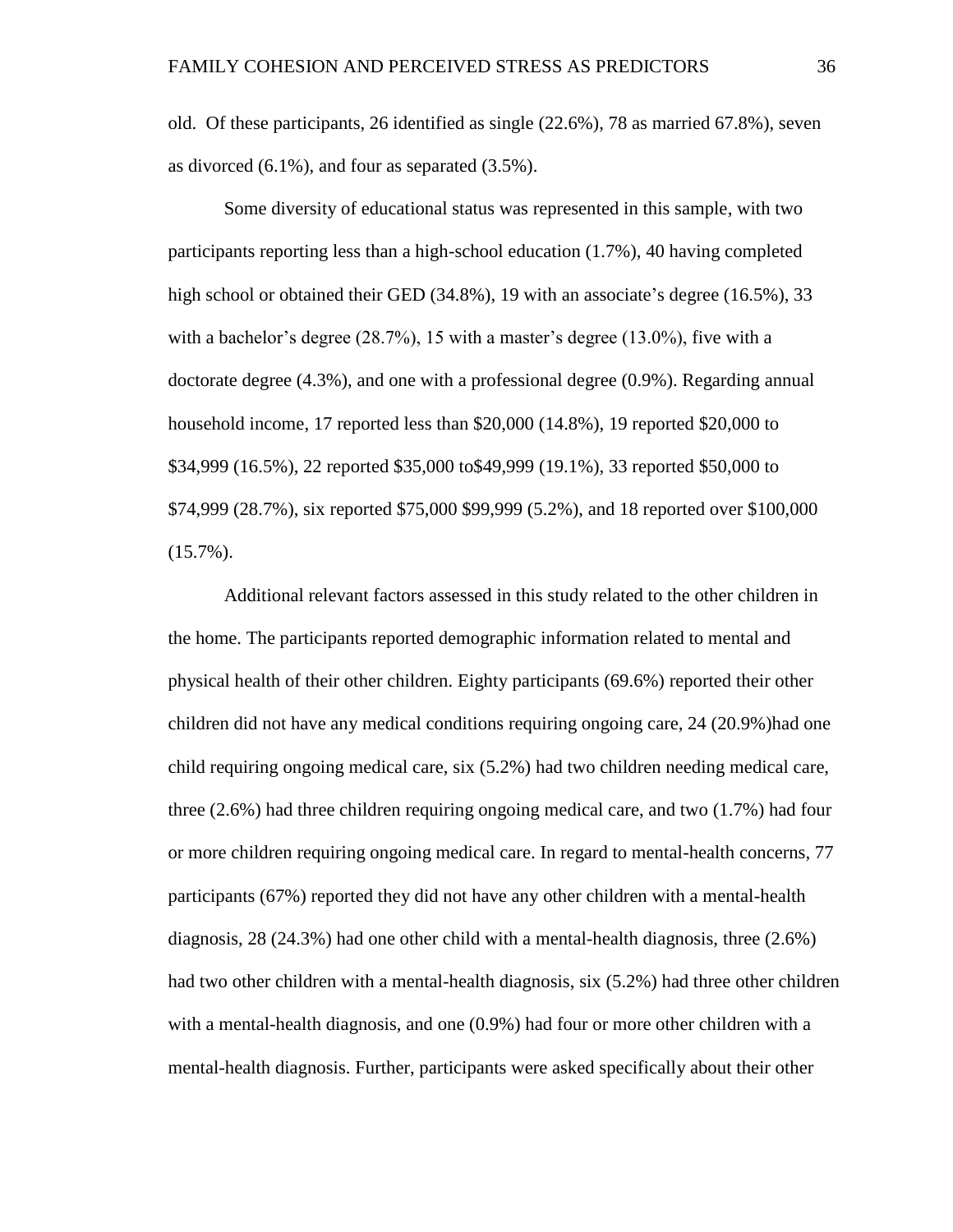children, and whether they too had an ASD diagnosis. Of the 115 participants, 73 (63.5%) did not have other children with this diagnosis, 25 (21.7%) had one other child with the diagnosis, 12 (10.4%) had two other children with the diagnosis, and five (4.3%) had three other children with the diagnosis. Participants were also asked the age at which the target child was diagnosed, the number of hours of services the child receives, and the number of hours of respite care provided. Regarding age of diagnosis, 30 (26.1%) children were diagnosed at age 2 years, 29 (25.2%) at age 3 years, 20 (17.4%) at age 4 years,  $14$  (12.2%) at age 5 years, seven  $(6.1\%)$  at age 6 years, four (3.5%) at age 7 years, five  $(4.3\%)$  at age 8 years, five  $(4.3\%)$  at age 9 years, and one  $(0.9\%)$  at age 12 years. Of these participants, the hours of services provided weekly ranged significantly (0 hours to 60 hours), but the majority (57 participants) reported receiving 3 or fewer hours every week. Respite care services also had a substantial range from 0 to 33 hours per week, with only 17 participants reporting that they received any respite care at all. The low rates of reported respite care in part is likely because of lack of knowledge regarding resources and extensive waiting lists.

Another significant participant factor is the family setup. Of the 115 participants, 66 (57.4%) reported having a nuclear family. An additional seven participants (6.1%) reported living in a cohabitating family. Further, four (3.5%) participants reported living in an extended family, six (5.2%) in a reconstituted family, 29 (25.2%) in a single-parent family, and three (2.6%) in a different/other family setup.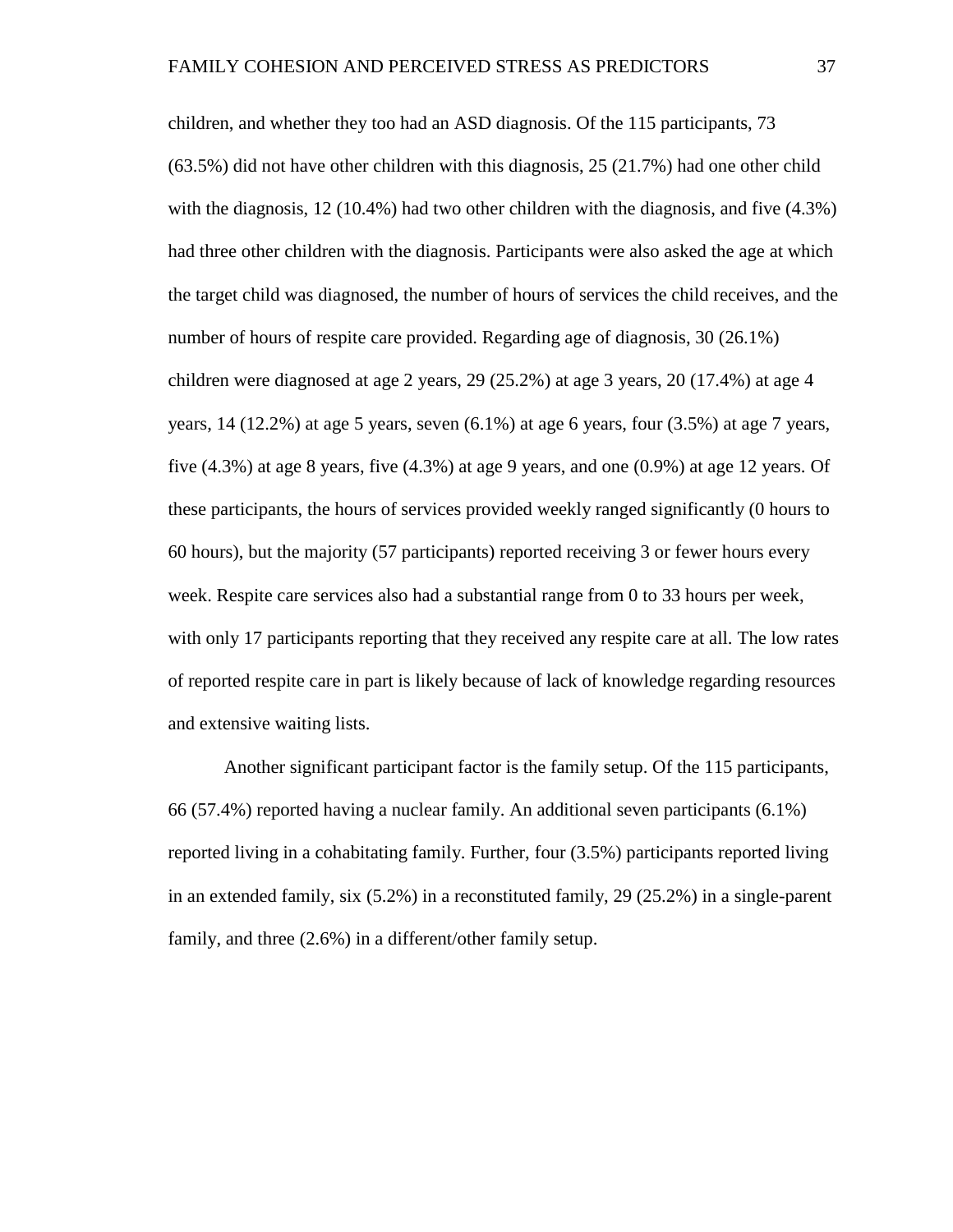#### **Inclusion**

Participants from this study were biological mothers of children diagnosed with ASD. The children of the participants were between the ages of 5 and 12 years old and lived in the United States.

### **Exclusion**

Individuals excluded from participation in this study were those caregivers who were not the biological parent of the child, but who were still caring for the child. Further, caregivers of children who had a primary diagnosis other than ASD were excluded from participation in this study.

#### **Design**

This study used a correlational design. The independent variables were perceived stress as well as family cohesion, after controlling for the severity of the diagnosis, income, and hours of respite care. The dependent variables under investigation were the four domains of quality of life of the maternal caregivers: physical health, psychological health, social relationships, and environment. Multiple regression analyses were conducted to assess for whether these different factors reliably predict quality of life among maternal caregivers of a child with ASD, based on the scores of the factors included in the study. Multiple regression analyses are often used in the psychology field, as they help to test hypotheses to determine whether predictive effects exist and, if so, the strength of these effects and to compare these effects among the different groups within the design (Stolzenberg, 2004). These analyses are used to predict the value of a specific dependent variable contingent on the values of the other variables of interest, namely the independent variables (Stolzenberg, 2004).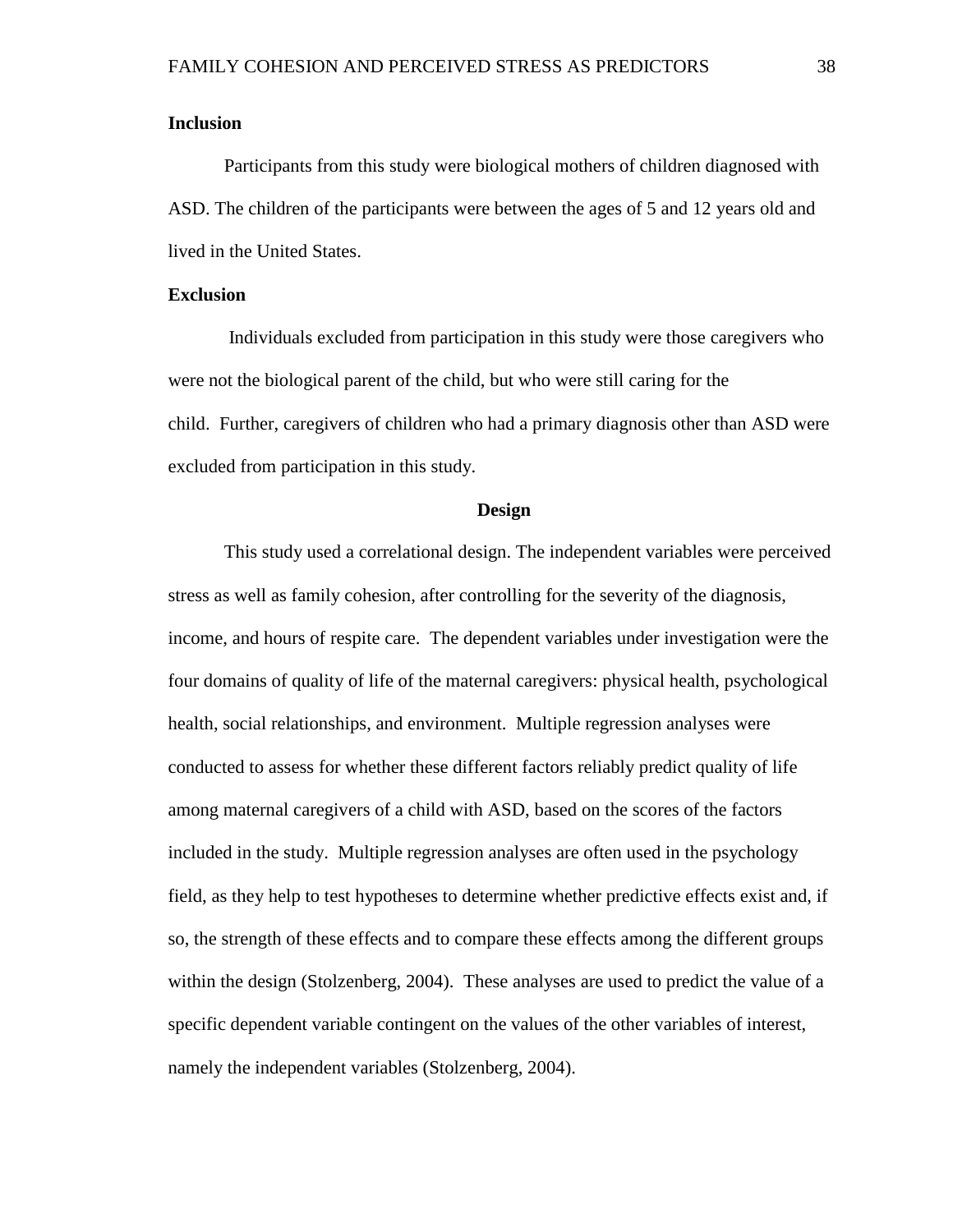#### **Measures**

## **Demographic Information**

A demographic questionnaire with supplemental questions was included in the online questionnaire completed by the participants. This measure included questions regarding age of parent and child, income, gender, race, number of children in the home, length of time receiving services for the child, hours of respite care, age of child at the time of diagnosis, and marital status. See Appendix A.

#### **Columbia Impairment Scale (CIS)**

The Columbia Impairment Scale (CIS) is a 13-item scale designed to measure impairment. The scale assesses four domains of functioning: interpersonal relations, broad psychopathological domains, functioning in job or schoolwork, and use of leisure time. Each question ranges from 0 (*not a problem*) to 4 (*a very big problem*). In previous studies, the internal validity was shown to range from 0.762 to 0.826, and the reliability was also shown to be strong (Zanon, Tomassoni, Gargano, & Granai, 2016). See Appendix E.

## **World Health Organization Quality of Life Brief Scale (WHOQOL-BREF)**

The World Health Organization Quality of Life Brief Scale (WHOQOL-BREF) was developed by a group led by Dr. J. Orley in 1996. This questionnaire was used to assess maternal quality of life. This scale is an abbreviated version of the WHOQOL. It includes 26 questions, which are assessed on a 5-point Likert scale that ranges from *never* to *very often*. The WHO identified 25 facets of quality of life via a cross-cultural assessment composed of 100 questions (Skevington et al., 2004). The WHOQOL-BREF was developed to assess for quality of life in populations in which time is restricted,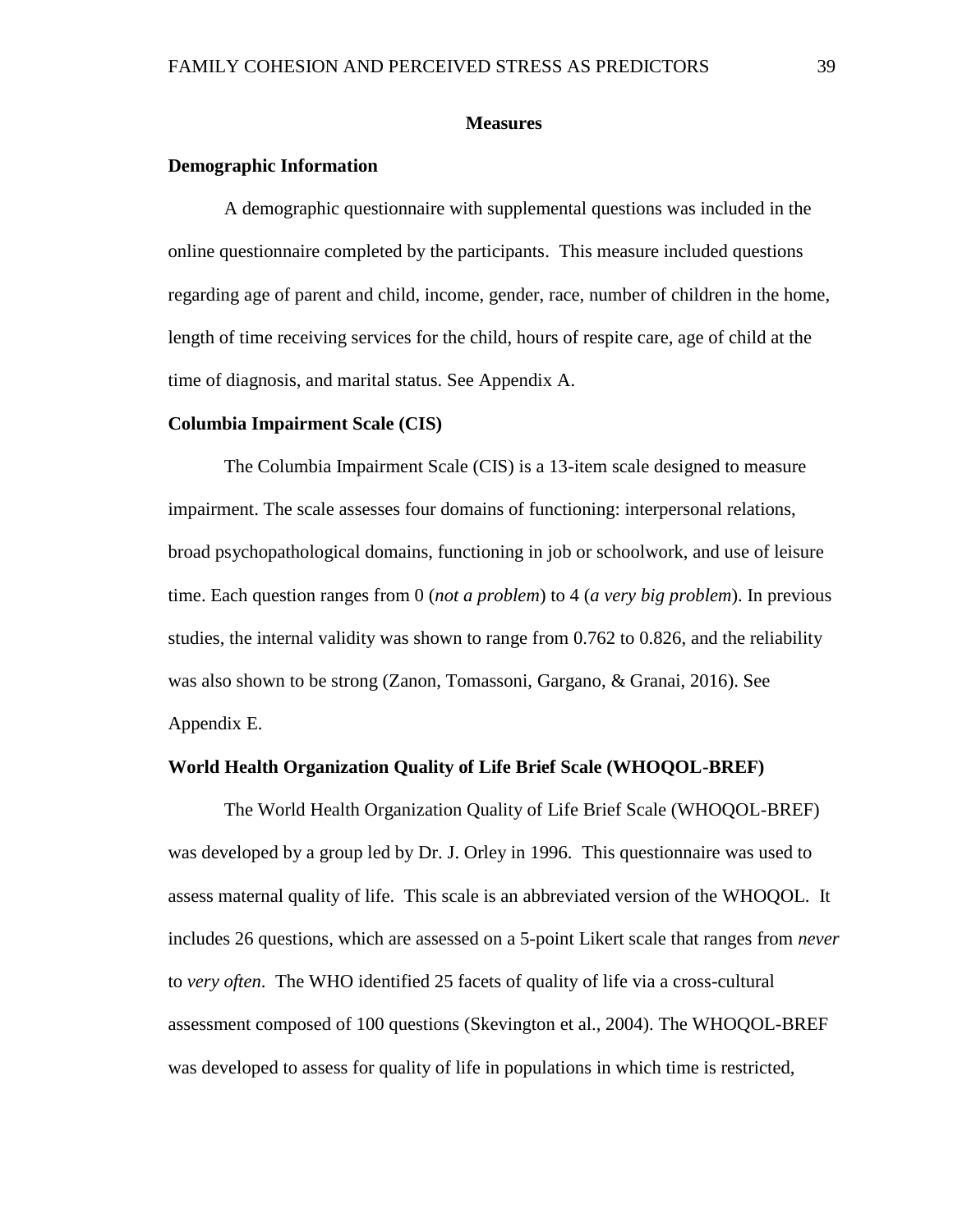burden should be minimized, and the specific facet interpretation is not as crucial to the outcomes of the assessment (Skevington et al., 2004). This scale assesses the facets previously noted across four domains based on their relevance to one another (Skevington et al., 2004). The four domains are physical health, psychological health, social relationships, and environment. The physical-health domain investigates such aspects as activities of daily living, energy and fatigue, mobility, pain and discomfort, sleep and rest, work capacity, and dependence on medical substances and aids. The psychological domain includes body image and appearance; negative and positive feelings; self-esteem; spirituality/religion/personal beliefs; and thinking, learning, memory, and concentration. The social relationships domain is made up of personal relationships, social support, and sexual activity. Lastly, the environment domain consists of questions related to financial resources, freedom, physical safety, security, health and social care, acceptability and quality, home environment, opportunities for acquiring new information and skills, participation in and opportunities for recreation/leisure activities, physical environment (e.g., pollution, noise, traffic, climate), and transportation. In previous studies, the internal consistency of this measure ranged from 0.64 (Domain 2) to 0.80 (Domain 1). The test-retest reliability ranged from 0.49 to 0.88. Validity was examined through numerous methods. Concurrent validity was explored by taking self-reports on subjective health. These scores correlated to Domains 1 through 4 at .65, .44, .32, and .45, respectively. Discriminant validity was shown to be very high and to have a strong ability to distinguish between healthy and unhealthy participants. This measure has demonstrated the ability to accurately predict quality of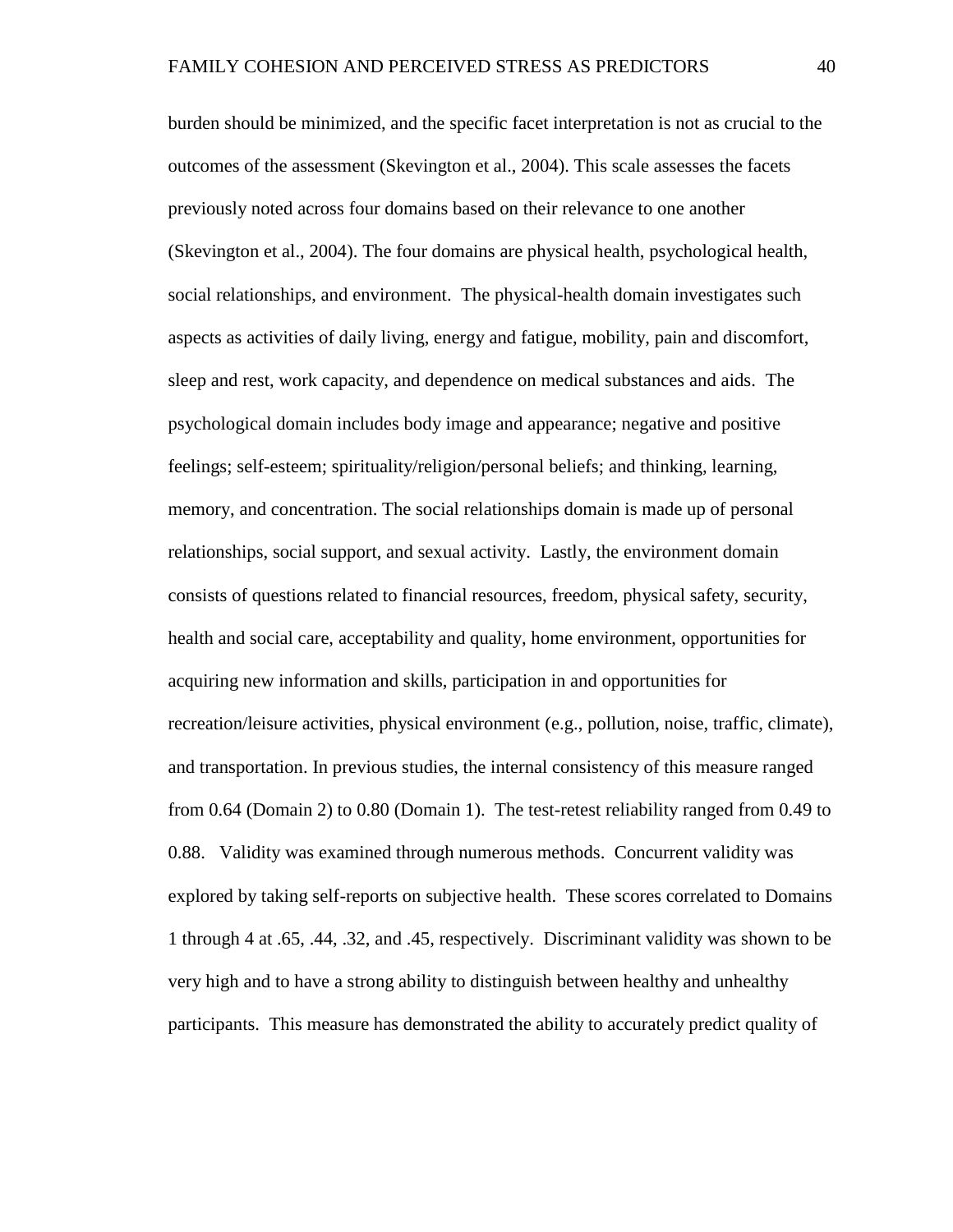life, as well as a history and reliability when applied to caregiver populations (Hasanah, Naing, & Rahman, 2003). See Appendix B.

#### **Perceived Stress Scale (PSS)**

The Perceived Stress Scale (PSS), developed by Cohen et al. (1983), assesses the subjective score of perceived stress experienced by maternal caregivers. This measure consists of 10 questions, rated on a 5-point Likert scale ranging from 0 (*never*) to 4 (*very often*). Coefficient alpha reliability has been shown to range from .84 to.86, and the testretest reliability has ranged from .55 to .85. This measure was used because of its continued and successful application in studies assessing perceived-stress scores, as well as its high degree of reliability (Cohen et al., 1983). See Appendix C.

#### **Family Environment Scale (FES)**

The third measure was the Family Environment Scale (FES), which was developed by Moos and Moos in 1994. This scale is a 90-item, self-report measure that assesses the family environment through responses to true (1) and false (0) questions (Moos & Moos, 1994). This measure includes 10 subscales; however, only the cohesion subscale, which includes nine items shown to demonstrate the level of cohesion within a family, was evaluated (Moos & Moos, 1994). This subscale is included in the family relationship domain of the scale and examines the degree of commitment and support provided by family members to one another (Moos & Moos, 1994). Internal consistency estimates range from .61 to .78, with the cohesion subscale scoring the highest at .78 (Moos & Moos, 1994). Test-retest reliabilities ranged from .68 to .86, again with the cohesion subscale scoring .86. Additionally, this measure has demonstrated reliability in an item to scale correlation for family cohesion at .58 (Sholevar, 2008). The convergent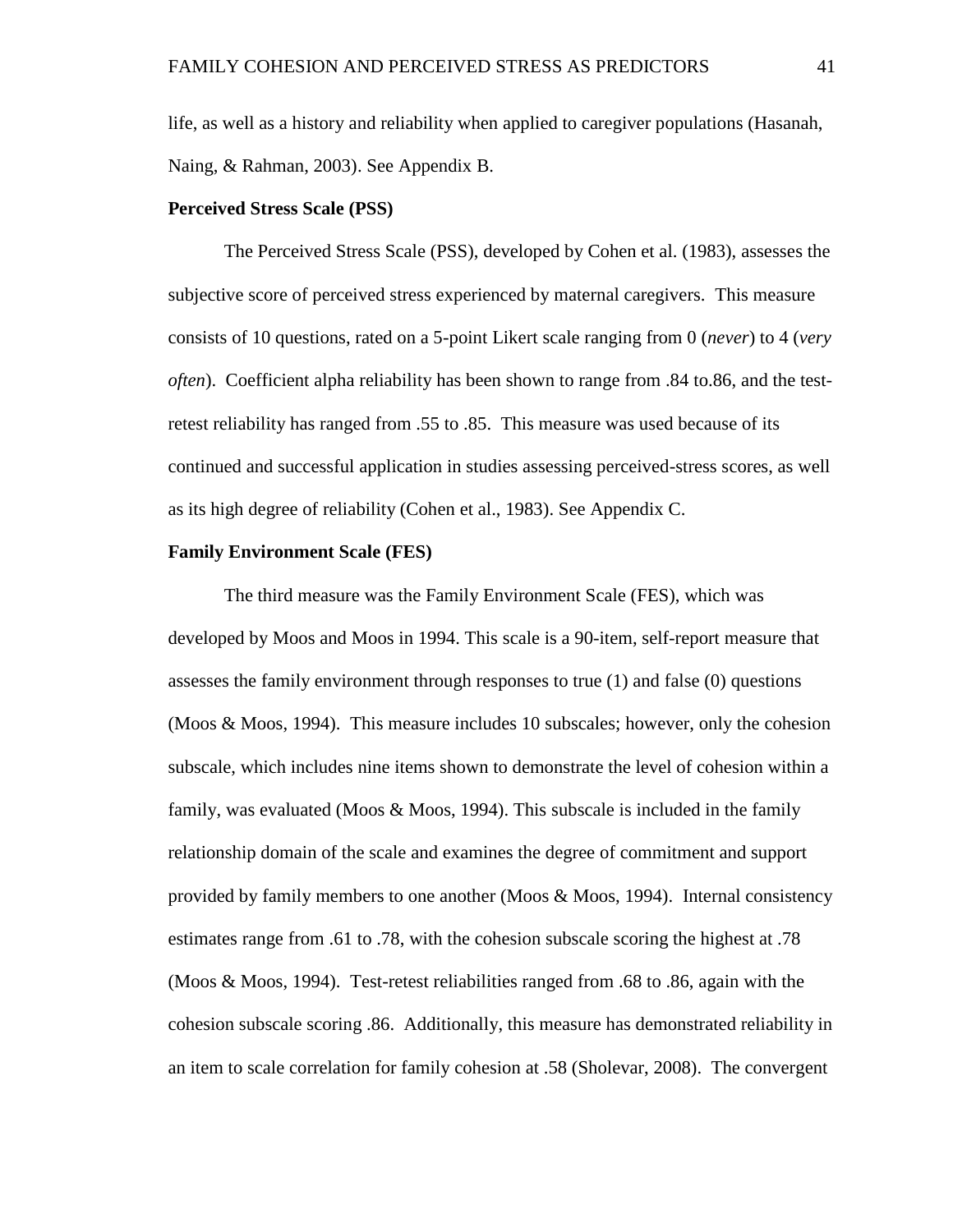validity of this measure has been shown to be high, although at times difficult to assess with the lack of measures focused on similar constructs. Validity has been demonstrated to be high by the significant relationships between parent and child administrations (Moos & Moos, 1981). This measure was used because of its ability to test for an individual's perception of the cohesion within his or her family, as well as the reliability and validity demonstrated in other research using this scale (Sholevar, 2008). See Appendix D.

#### **Procedure**

The investigator obtained IRB approval from the Philadelphia College of Osteopathic Medicine. Following the IRB approval, the four surveys and demographic questions were uploaded to SurveyMonkey.

The investigator recruited participants through social media by posting a request for participation on such platforms as Facebook, online groups, and healthcare agencies. The link for the survey containing the study questionnaires was included in the request for participation on social media. The investigator requested that anyone who met the requirements or knew anyone who did to either complete the survey or pass on the information to someone they knew. Those who agreed to participate completed a survey including demographic questions, the CIS, the PSS, the FES, and the WHOQOL-BREF, which required approximately 15 to 20 minutes to complete in total. The researcher emphasized that participants had the right to stop participation at any time. Further, the investigator explained that all who participated could be included in a drawing to be one of 10 individuals to win a \$10 gift card to Giant Food Stores. With 115 completed surveys, participants had approximately a 1 in 11 chance of winning a gift card. After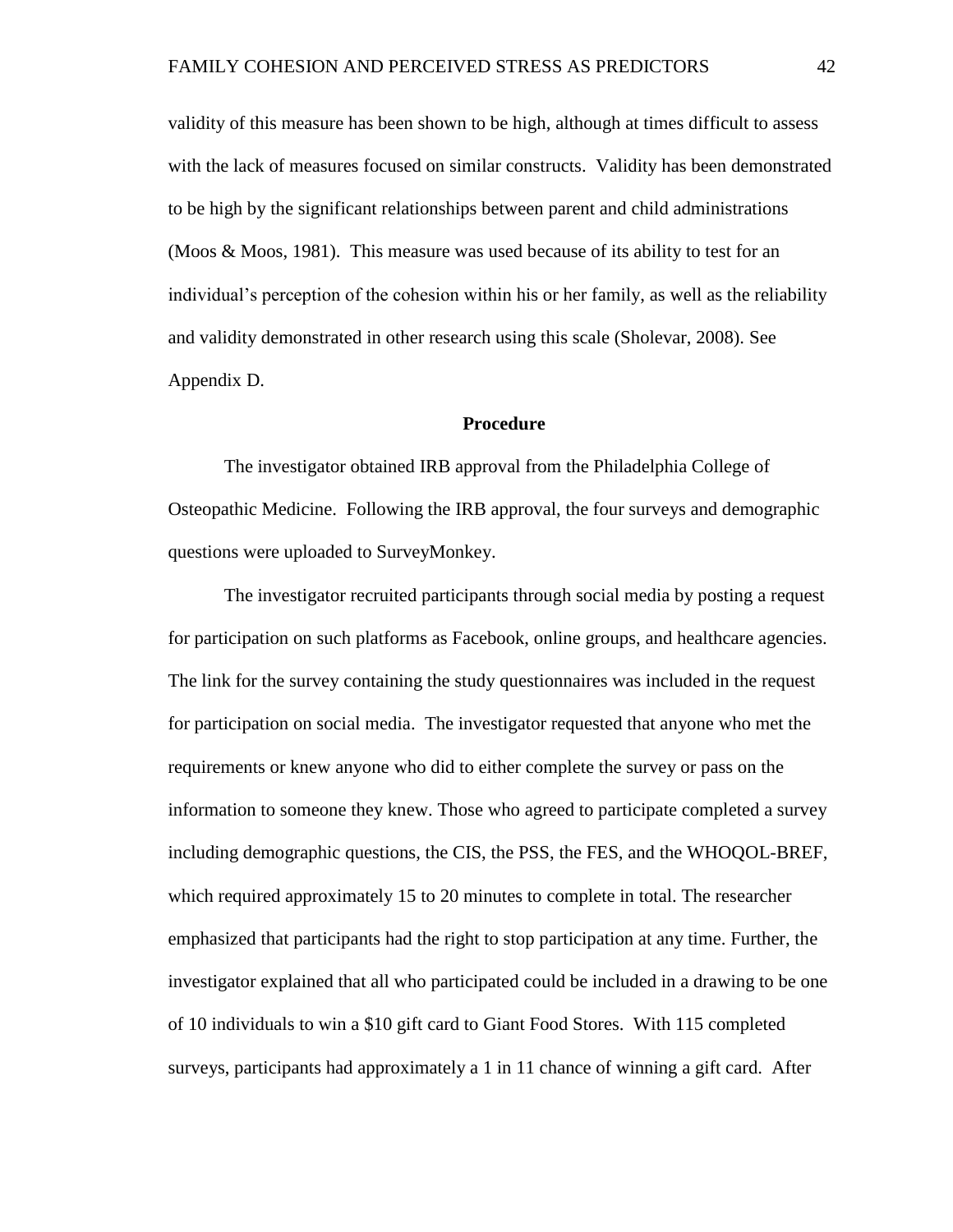completing the survey, participants who were interested in being entered into the raffle were provided instructions for entering the drawing. This method ensured that names were not linked to the surveys.

Following accumulation of the surveys, the investigator analyzed and interpreted the results using SPSS and then drew names from the pool of participants entered for the drawing to determine the winners of the compensation prize. The winners were notified by e-mail. The data collected were also kept confidential and anonymous throughout the study.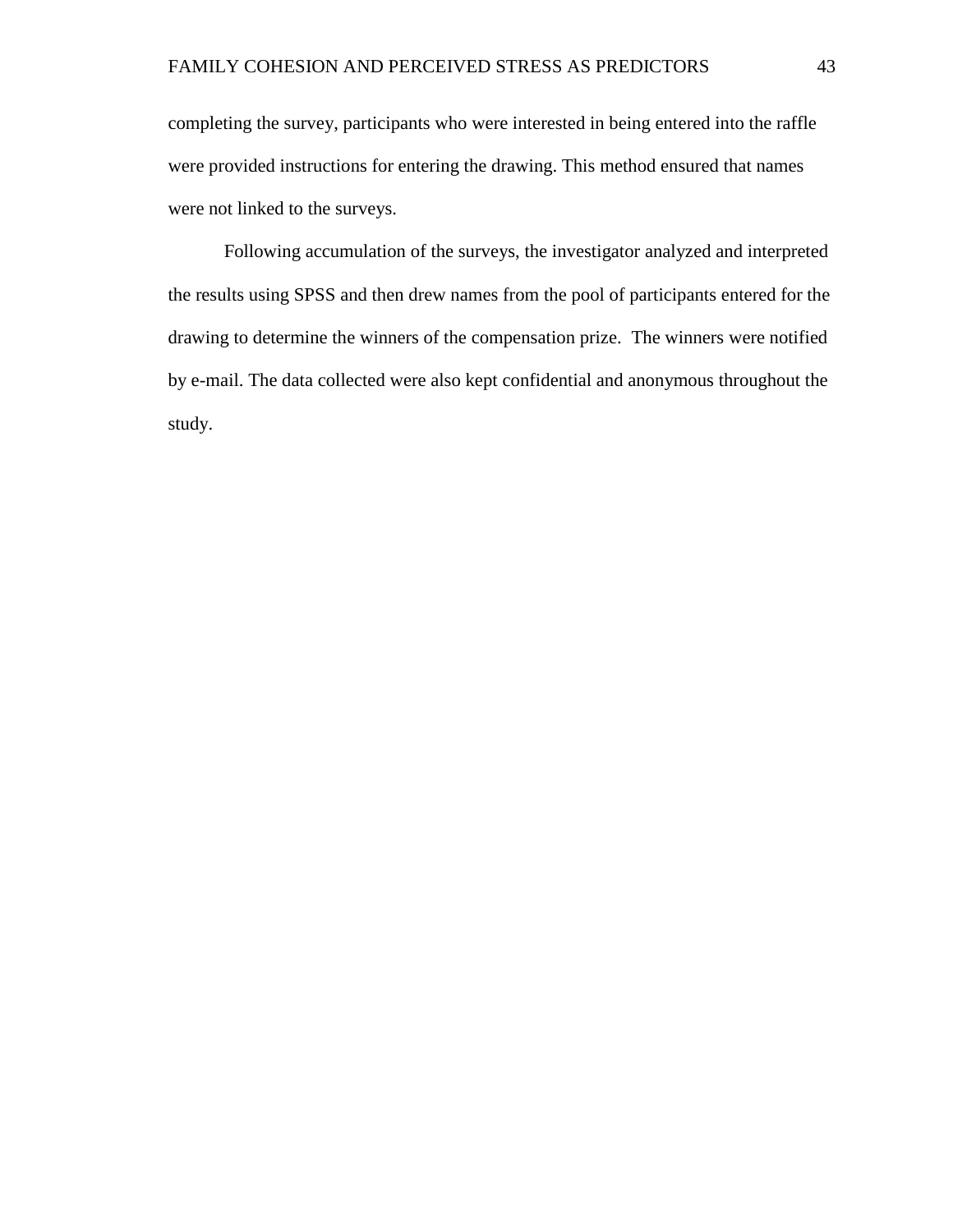## **Chapter 4: Results**

#### **Statistical Analysis**

Stepwise linear multiple regression analyses were conducted using SPSS 22.0 to assess whether after controlling for income, hours of respite care, and severity of diagnosis, perceived stress (PSS) and family cohesion (FES) predicted quality of life (WHOQOL-BREF). The stepwise method of regression was employed to partial out the effects of perceived stress, which have been shown to predict quality of life of caregivers reliably and consistently in past research (e.g., Rivers & Stoneman, 2003). A regression analysis was completed for each of the four factors that make up quality of life as described by the World Health Organization (WHO): (a) physical health, (b) psychological health, (c) social relationships, and (d) environment. Sample means, minimums, and maximums are included (See Table 1).

Prior to the use of regression models, certain assumptions must be met and evaluated. First, all predictor variables must be quantitative or categorical. Each of the independent variables in this analysis are quantitative. Normality of the outcome variables must also be determined. Normality was determined by conducting the Shapiro-Wilk test of normality, which verified normality for Regression 2 only (i.e., psychological domain of quality of life). In a sample this size, further evaluation of Q-Q plots is recommended to determine if the Shapiro-Wilk test was too sensitive to minor shifts in data. When evaluating the Q-Q plots, each outcome measure was normally distributed.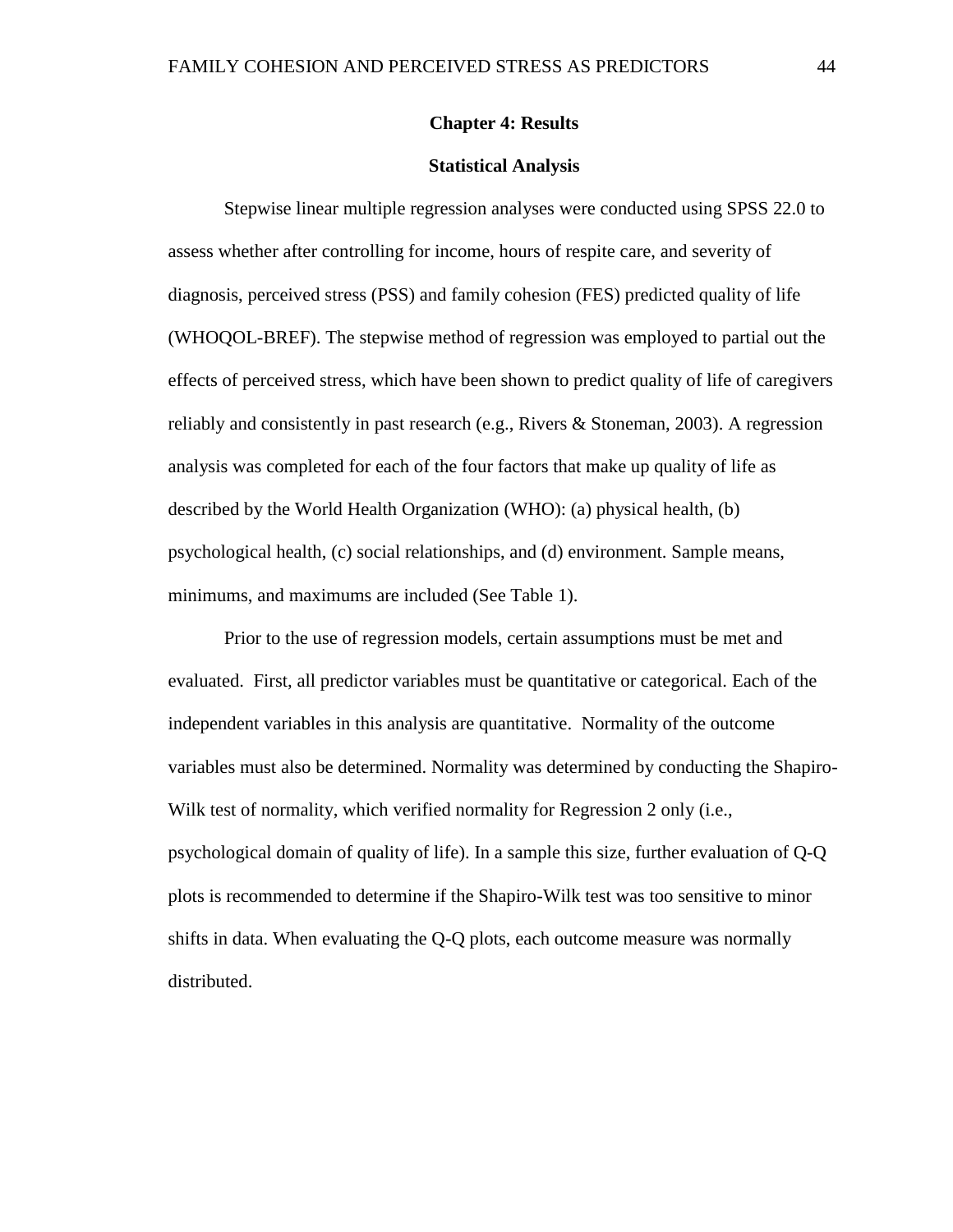# *Table 1*

|                               | <b>Minimum</b> | <b>Maximum</b> | <b>Mean</b>       | <b>Standard</b>   |
|-------------------------------|----------------|----------------|-------------------|-------------------|
|                               |                |                |                   | <b>Deviation</b>  |
|                               |                |                |                   |                   |
| Behavior severity (CIS)       | 10             | 52             | 34.066            | 7.62              |
| Respite care (hours)          | $\overline{0}$ | 33             | 1.04 <sup>a</sup> | 4.16 <sup>a</sup> |
| Income <sup>b</sup>           | $\mathbf{1}$   | 6              | 3.4               | 1.58              |
| Family cohesion (FES)         | 10             | 16             | 12.73             | 1.50              |
| Perceived stress (PSS)        | 14             | 40             | 26.14             | 6.08              |
| Physical health (WHOQOL)      | 7              | 32             | 23.62             | 4.98              |
| Psychological health (WHOQOL) | 6              | 27             | 17.53             | 4.62              |
| Social relationships (WHOQOL) | 3              | 15             | 8.82              | 3.29              |
| Environment (WHOQOL)          | 15             | 39             | 26.40             | 5.41              |

*Descriptive Statistics for Predictor and Outcome Variables (N = 115)*

<sup>a</sup> Only 17 participants reported receiving respite care. These hours ranged from 1-33 hours per week. Most of the participants did not receive respite care likely because of lack of knowledge regarding resources. <sup>b</sup> Income options were coded in the survey. Options ranged from 1.00 (less than \$20,000) to 6.00 (greater than \$100,000).

Further, the outcome variable must also be quantitative, continuous, and unbounded, and a linear relationship between the outcome variable and the independent variables must be demonstrated. The linearity was assessed through analyzing scatter plots and P-P plots. Regressions 2, 3, and 4 each demonstrated a strong linear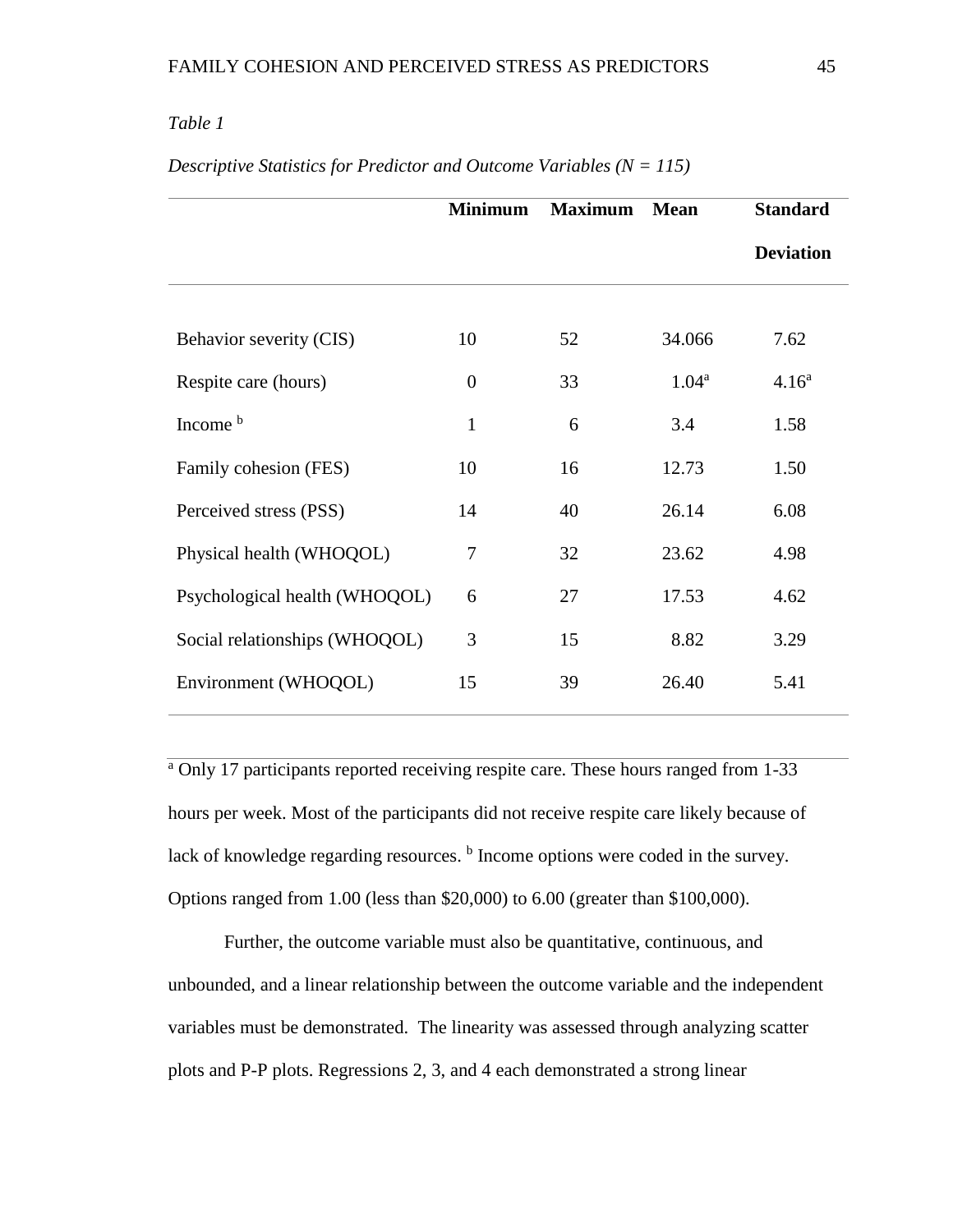relationship. Regression 1 demonstrated that the general trend was linear but with a few outliers. Therefore, this regression was interpreted with this caveat in mind (Field, 2013).

Additionally, the predictor variables cannot be correlated with one another, as this correlation would cause multicollinearity whereby the independent variables are too highly correlated and variance cannot be differentiated (Field, 2013). Correlation matrices were completed, and values less than .80 indicated that multicollinearity was not present between the independent variables. See Table 2 for the correlation matrix.

## Table 2

|                   | Physical | Psychologica | Relationshi | Environme | Behavior | Hours            | Incom       | <b>PSS</b> | Cohesion |
|-------------------|----------|--------------|-------------|-----------|----------|------------------|-------------|------------|----------|
|                   | health   | 1 health QOL | p QOL       | nt QOL    | Severity | $_{\mathrm{of}}$ | $\mathbf e$ |            |          |
|                   | QOL      |              |             |           |          | respite          |             |            |          |
|                   |          |              |             |           |          |                  |             |            |          |
| Physical QOL      | 1.000    | .668         | .477        | .616      | $-.038$  | $-.037$          | .320        | $-.574$    | $-.214$  |
|                   |          |              |             |           |          |                  |             |            |          |
| Psychological     |          | 1.000        | .639        | .663      | .042     | $-.005$          | .281        | $-.743$    | $-.347$  |
| QOL               |          |              |             |           |          |                  |             |            |          |
|                   |          |              |             |           |          |                  |             |            |          |
| Relationship QOL  |          |              | 1.000       | .671      | .095     | .017             | .429        | $-.602$    | $-486$   |
|                   |          |              |             |           |          |                  |             |            |          |
| Environment       |          |              |             | 1.000     | $.008\,$ | .033             | .625        | $-.576$    | $-.371$  |
| QOL               |          |              |             |           |          |                  |             |            |          |
|                   |          |              |             |           |          |                  |             |            |          |
| Behavior severity |          |              |             |           | 1.000    | $-.103$          | .046        | $-.066$    | $-.085$  |
| Hours of respite  |          |              |             |           |          | 1.000            | $-.056$     | .036       | $-.029$  |
| Income            |          |              |             |           |          |                  | 1.000       | $-.274$    | $-.279$  |
| Perceived stress  |          |              |             |           |          |                  |             | 1.000      | .294     |
| Cohesion          |          |              |             |           |          |                  |             |            | 1.000    |

#### *Correlation Matrix*

*The boldfaced numerical values signify values of significant correlations.*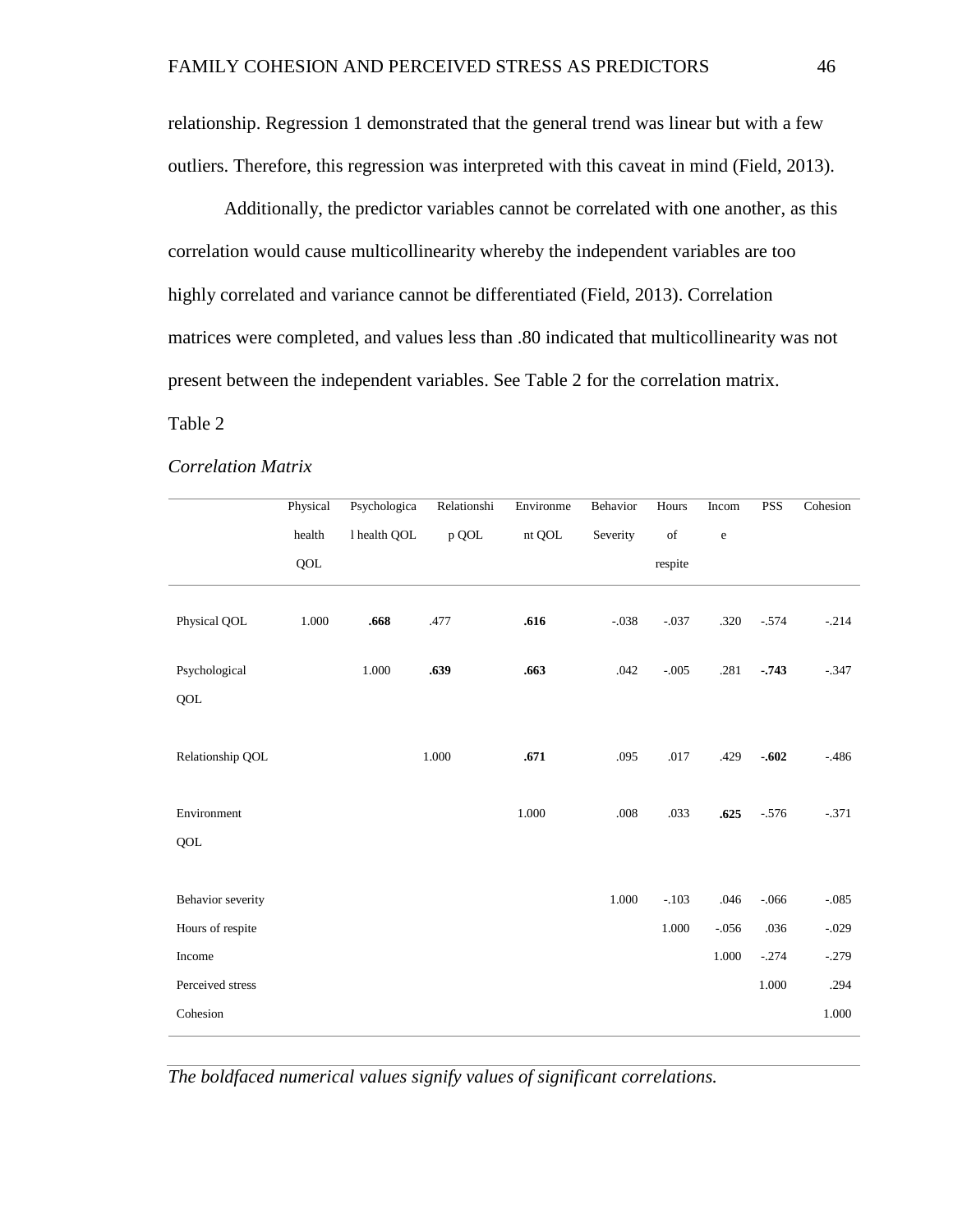In Table 2, income related to environmental quality of life. This relationship is logical in that if one has lower income, one is less likely to upgrade one's home/environment. Additionally, a family supporting a child with additional needs will likely have to use any extra income for resources that child might need. Income was related to other domains of quality of life but not as highly correlated as it was with environmental quality of life.

Perceived stress also highly negatively correlated with psychological health quality of life and relationship quality of life. Individuals who reported that their relationships with others were poor or their psychological health was low tended to have increased levels of perceived stress. Individuals with limited supports and increased mental-health symptomatology experience stress as a byproduct of life stressors and lack of support.

Regression analyses must also meet the assumption that the predictors have some variation in value and do not have a variance of zero. To assess for homogeneity of variance, plots of standardized predicted values against standardized residuals were reviewed and indicated no violations in the assumption of homogeneity of variance. As no clear pattern appeared, the homoscedasticity of the sample can be assumed, meeting this final assumption. However, examination of case-wise diagnostics showed three cases with standardized residuals with absolute values greater than 2.5, one in the regression analysis predicting physical-health quality of life and two in the regression analysis predicting psychological-health quality of life (approximately 0.008% and 0.017% of the sample, respectively). According to Field (2013), having less than 1% of cases with standardized residuals with absolute values greater than 2.58 is best. Having more than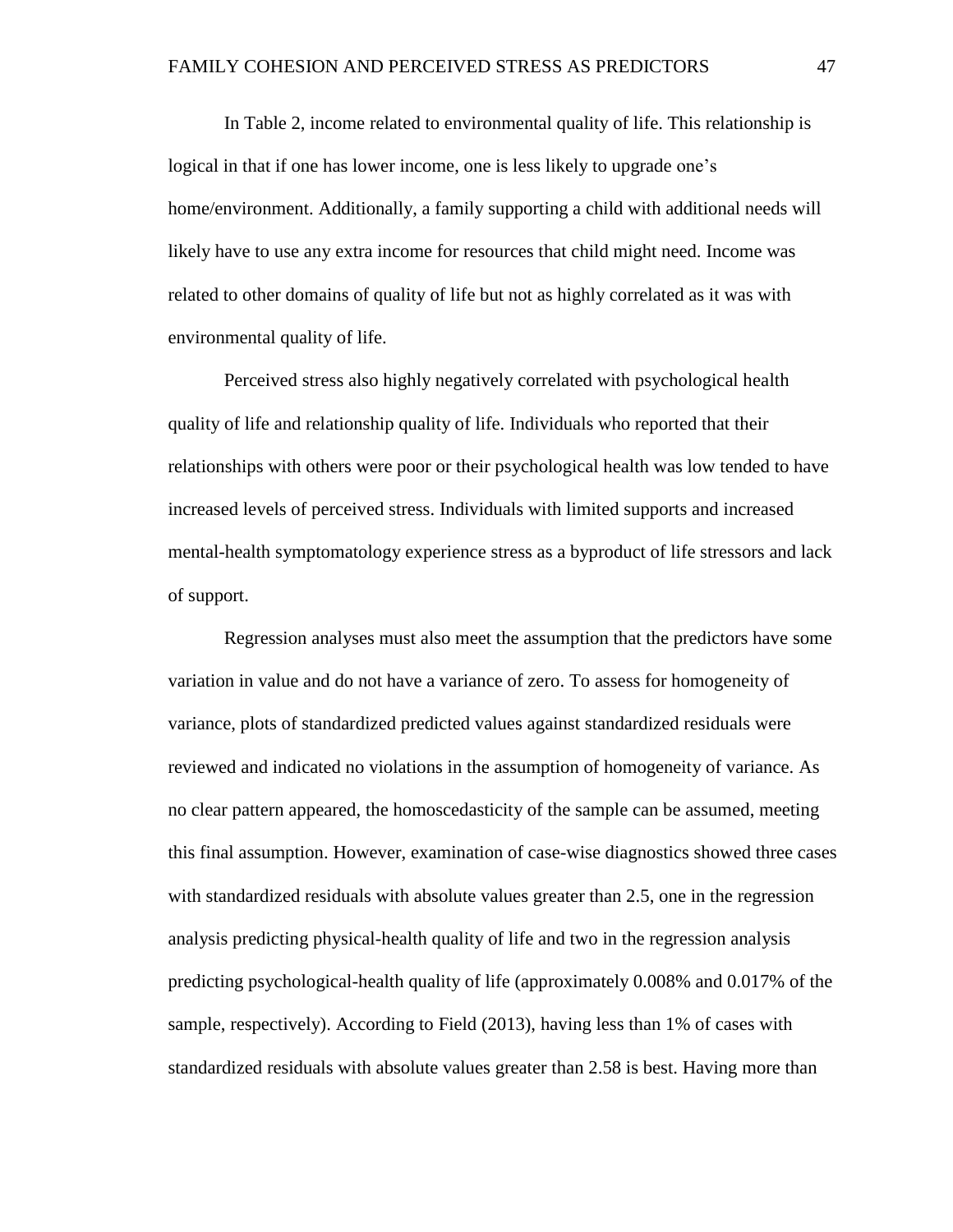1% of cases with standardized residuals with absolute values greater than 2.58, such as in the regression analysis predicting psychological-health quality of life, suggests potential error. Field (2013) also suggested that 99.9% of cases should have absolute values that fall between -3.29 and 3.29. Each of the previous three cases fell within this given range, and therefore, interpreting both regressions were considered acceptable with the understanding that some caution was needed with the regression predicting psychological-health quality of life.

#### **Hypothesis 1**

To determine whether perceived stress and family cohesion could predict quality of life for Domain 1 (i.e., physical health), a hierarchical regression analysis was conducted to examine perceived stress and family cohesion as predictor variables and quality of life as the outcome variable. The base model including the covariates of behavioral symptomatology, hours of respite care, and income was found to be statistically significant,  $R^2 = .102$ ,  $F(2, 110) = 6.268$ ,  $p < .05$ . The second model including the covariates of behavioral symptomatology, hours of respite care, and income, and the inclusion of perceived stress as the predictor variable was found to be statistically significant,  $R^2 = .402$ ,  $F(1, 109) = 54.598$ ,  $p < .001$ , with 36.2% of the variance accounted for in the outcome variable. With the addition of family cohesion scores in the third step, the model was not statistically significant,  $R^2 = .404$ ,  $F(1, 108) =$ .413, *p* > .05. No additional variance was accounted for after adding family cohesion to the model. See Table 3.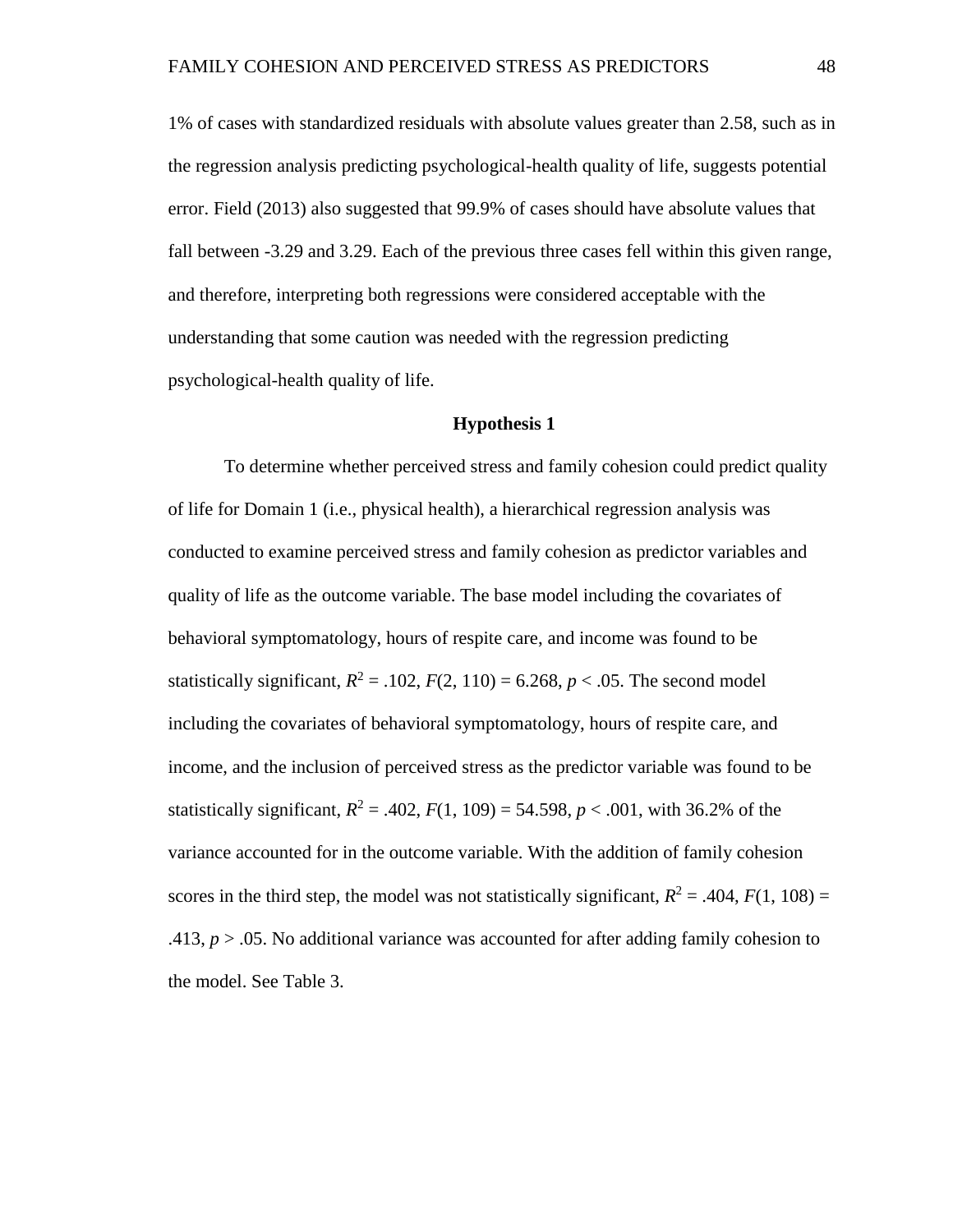## Table 3

| <b>Model</b>           | $\boldsymbol{R}$ | <i>R</i> square | <b>Adjusted</b> | $F$ change | Sig. F |
|------------------------|------------------|-----------------|-----------------|------------|--------|
|                        |                  |                 | <i>R</i> square |            | change |
|                        |                  |                 |                 |            |        |
| 1 (Controls)           | .320             | .102            | .086            | 6.268      | .003   |
| 2 (Controls and PSS)   | .634             | .402            | .385            | 54.598     | .000   |
| 3 (Controls, PSS, FES) | .636             | .404            | .382            | .413       | .522   |

## *Physical Health Quality of Life Regression*

*PSS stands for the Perceived Stress Scale scores. FES stands for the scores from the Family Environment Scale.*

#### **Hypothesis 2**

To determine whether perceived stress and family cohesion could predict quality of life for Domain 2 (i.e., psychological health), a hierarchical regression analysis was conducted to examine perceived stress and family cohesion as predictor variables and quality of life as the outcome variable. The base model including the covariates of behavioral symptomatology, hours of respite care, and income was found to be statistically significant,  $R^2 = .080$ ,  $F(2, 112) = 2.368$ ,  $p < .05$ . The second model including the covariates of behavioral symptomatology, hours of respite care, and income and the inclusion of perceived stress as the predictor variable was found to be statistically significant,  $R^2 = .571$ ,  $F(1, 111) = 126.864$ ,  $p < .001$ , with 57.1% of the variance accounted for in the outcome variable. With the addition of family cohesion scores in the third step, the model was statistically significant,  $R^2 = .586$ ,  $F(1, 110) = 4.145$ ,  $p < .05$ ,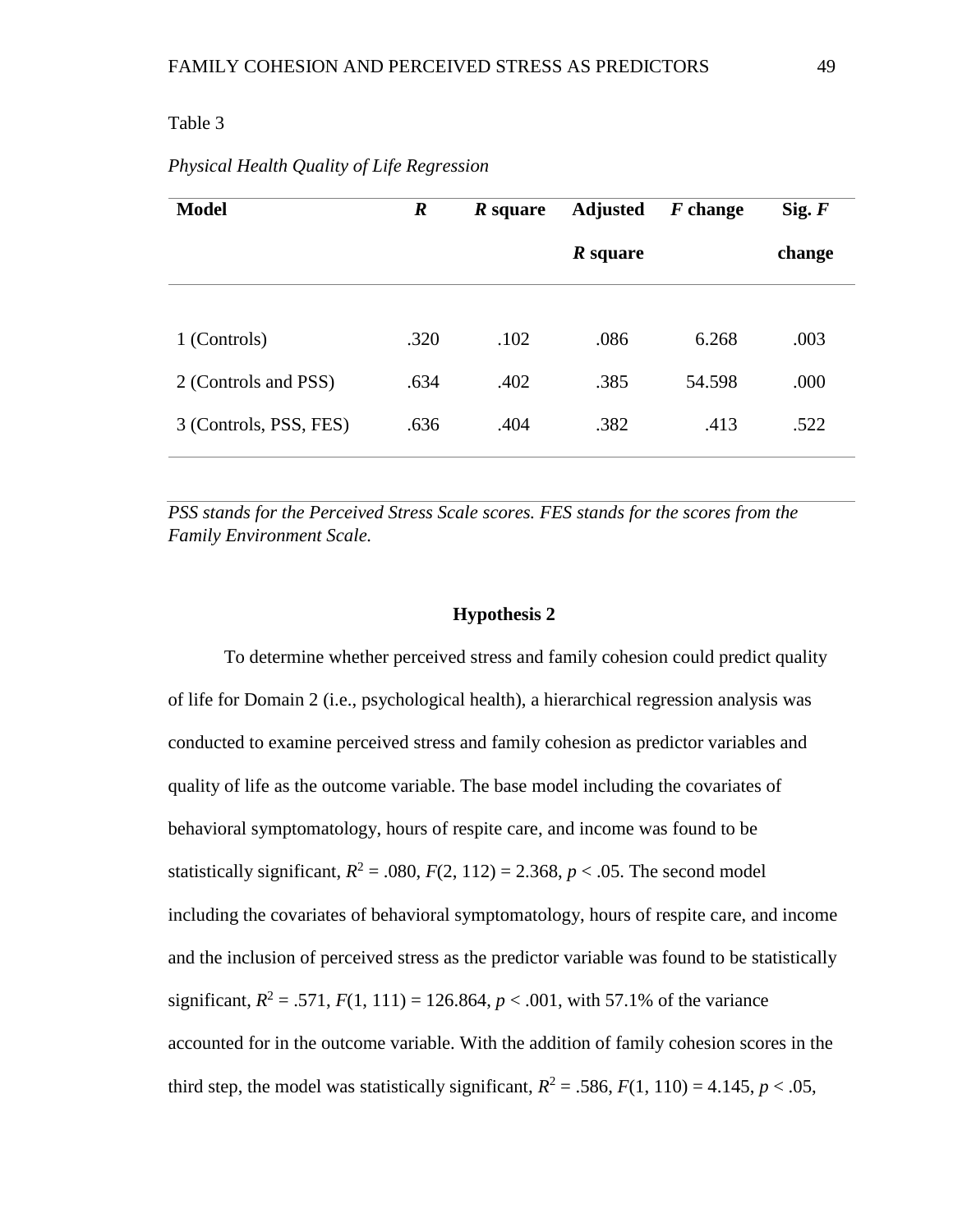accounting for 58.6% of the variance, providing a 1.5 % increase from the prior step of the model. See Table 4.

Table 4

## *Psychological Health Quality of Life Regression*

| <b>Model</b>           | $\boldsymbol{R}$ | <i>R</i> square | <b>Adjusted</b> | $F$ change | Sig. F |
|------------------------|------------------|-----------------|-----------------|------------|--------|
|                        |                  |                 | $R square$      |            | change |
|                        |                  |                 |                 |            |        |
| 1 (Controls)           | .282             | .080            | .063            | 4.845      | .010   |
| 2 (Controls and PSS)   | .755             | .571            | .559            | 126.864    | .000   |
| 3 (Controls, PSS, FES) | .766             | .586            | .571            | 4.145      | .044   |

*PSS stands for the Perceived Stress Scale scores. FES stands for the scores from the Family Environment Scale.*

## **Hypothesis 3**

To discover whether perceived stress and family cohesion could predict quality of life for Domain 3 (i.e., relationships), a hierarchical regression analysis was conducted examining perceived stress and family cohesion as predictor variables and quality of life as the outcome variable. The base model including the covariates of behavioral symptomatology, hours of respite care, and income was found to be statistically significant,  $R^2 = .184$ ,  $F(2, 112) = 12.650$ ,  $p < .001$ . The second model including the covariates of behavioral symptomatology, hours of respite care, and income and the inclusion of perceived stress as the predictor variable was found to be statistically significant,  $R^2 = .443$ ,  $F(1, 111) = 51.611$ ,  $p < .001$ , with 44.3% of the variance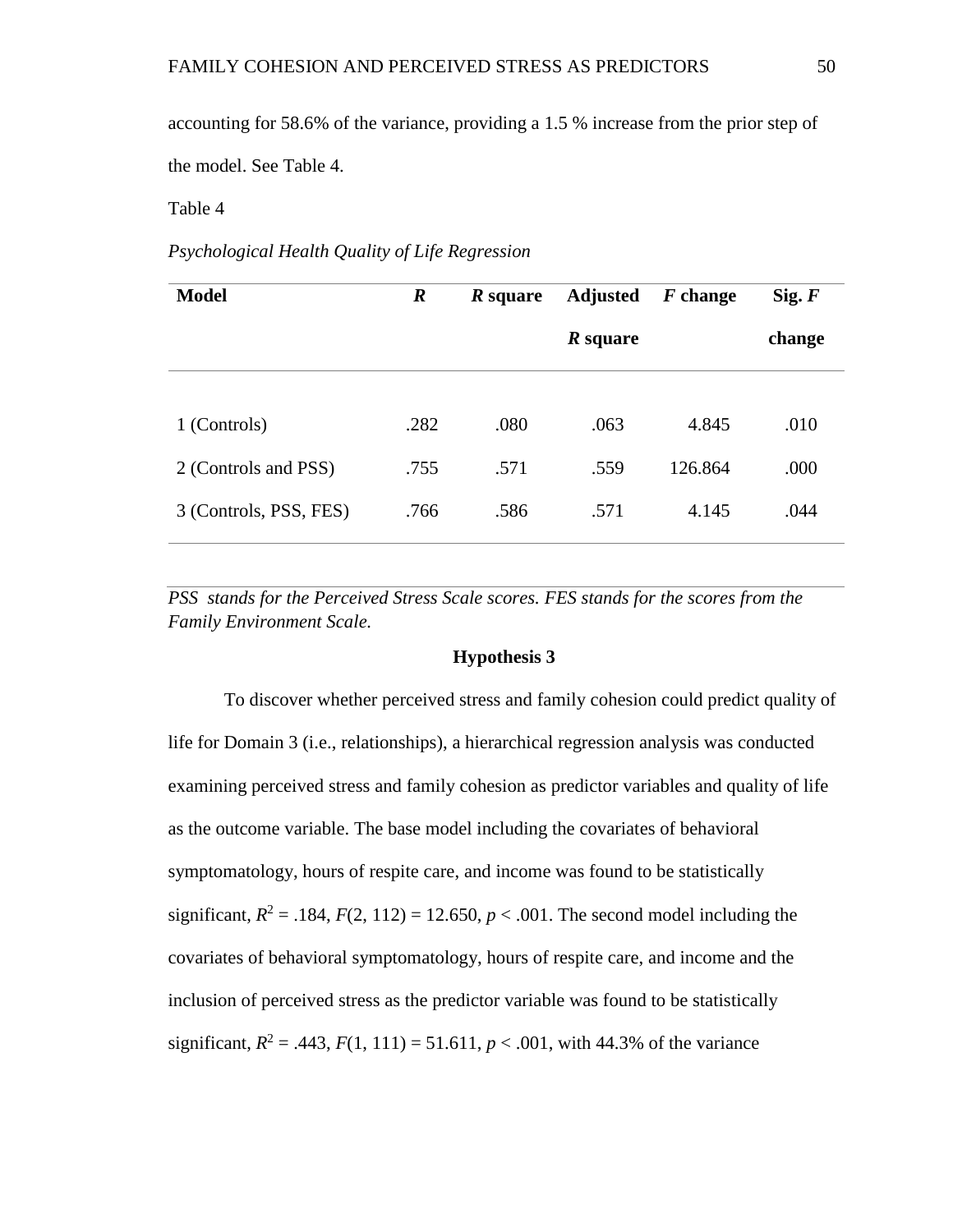accounted for in the outcome variable. With the addition of family cohesion scores in the third step, the model was statistically significant,  $R^2 = .522$ ,  $F(1, 110) = 18.209$ ,  $p < .001$ , accounting for 52.2% of the variance, providing a 7.9% increase in the variance accounted for from the prior step of the model. See Table 5.

Table 5

| <b>Model</b>           | $\boldsymbol{R}$ | <b>Adjusted</b><br><i>R</i> square |                 | F change | Sig. F |
|------------------------|------------------|------------------------------------|-----------------|----------|--------|
|                        |                  |                                    | <i>R</i> square |          | change |
|                        |                  |                                    |                 |          |        |
| 1 (Controls)           | .429             | .184                               | .170            | 12.650   | .000   |
| 2 (Controls and PSS)   | .666             | .443                               | .428            | 51.611   | .000   |
| 3 (Controls, PSS, FES) | .723             | .522                               | .505            | 18.209   | .000   |

## *Social Relationship Quality of Life Regression*

*PSS stands for the Perceived Stress Scale scores. FES stands for the scores from the Family Environment Scale.*

#### **Hypothesis 4**

To determine whether perceived stress and family cohesion could predict quality of life for Domain 4 (i.e., environment), a hierarchical regression analysis was conducted examining perceived stress and family cohesion as predictor variables and quality of life as the outcome variable. The base model including the covariates of behavioral symptomatology, hours of respite care, and income was found to be statistically significant,  $R^2 = .395$ ,  $F(2, 112) = 36.613$ ,  $p < .001$ . The second model including the covariates of behavioral symptomatology, hours of respite care, and income and the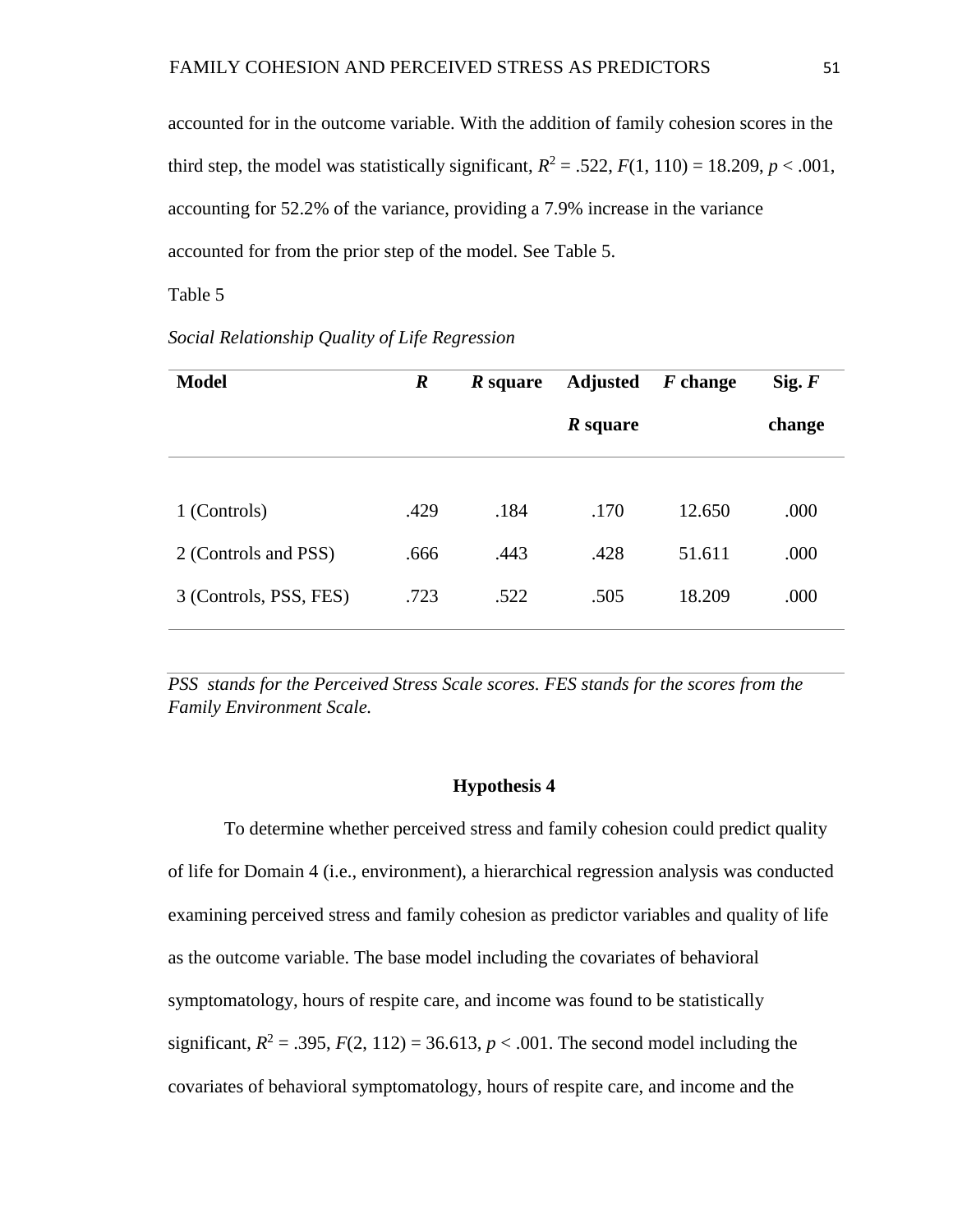inclusion of perceived stress as the predictor variable was found to be statistically significant,  $R^2 = .591$ ,  $F(1, 111) = 52.969$ ,  $p < .001$ , with 59.1% of the variance accounted for in the outcome variable. With the addition of family cohesion scores in the third step, the model was not statistically significant,  $R^2 = .604$ ,  $F(1, 110) = 3.625$ ,  $p > .05$ , accounting for no additional variance. See Table 6.

# Table 6

# *Environmental Quality of Life Regression*

| <b>Model</b>           | $\boldsymbol{R}$ | <i>R</i> square | <b>Adjusted</b> | $F$ change | Sig. F |
|------------------------|------------------|-----------------|-----------------|------------|--------|
|                        |                  |                 | <i>R</i> square |            | change |
|                        |                  |                 |                 |            |        |
| 1 (Controls)           | .629             | .395            | .385            | 36.613     | .000   |
| 2 (Controls and PSS)   | .769             | .591            | .580            | 52.969     | .000   |
| 3 (Controls, PSS, FES) | .777             | .604            | .589            | 3.625      | .060   |

**PSS** stands for the Perceived Stress Scale scores. FES stands for the scores from the *Family Environment Scale.*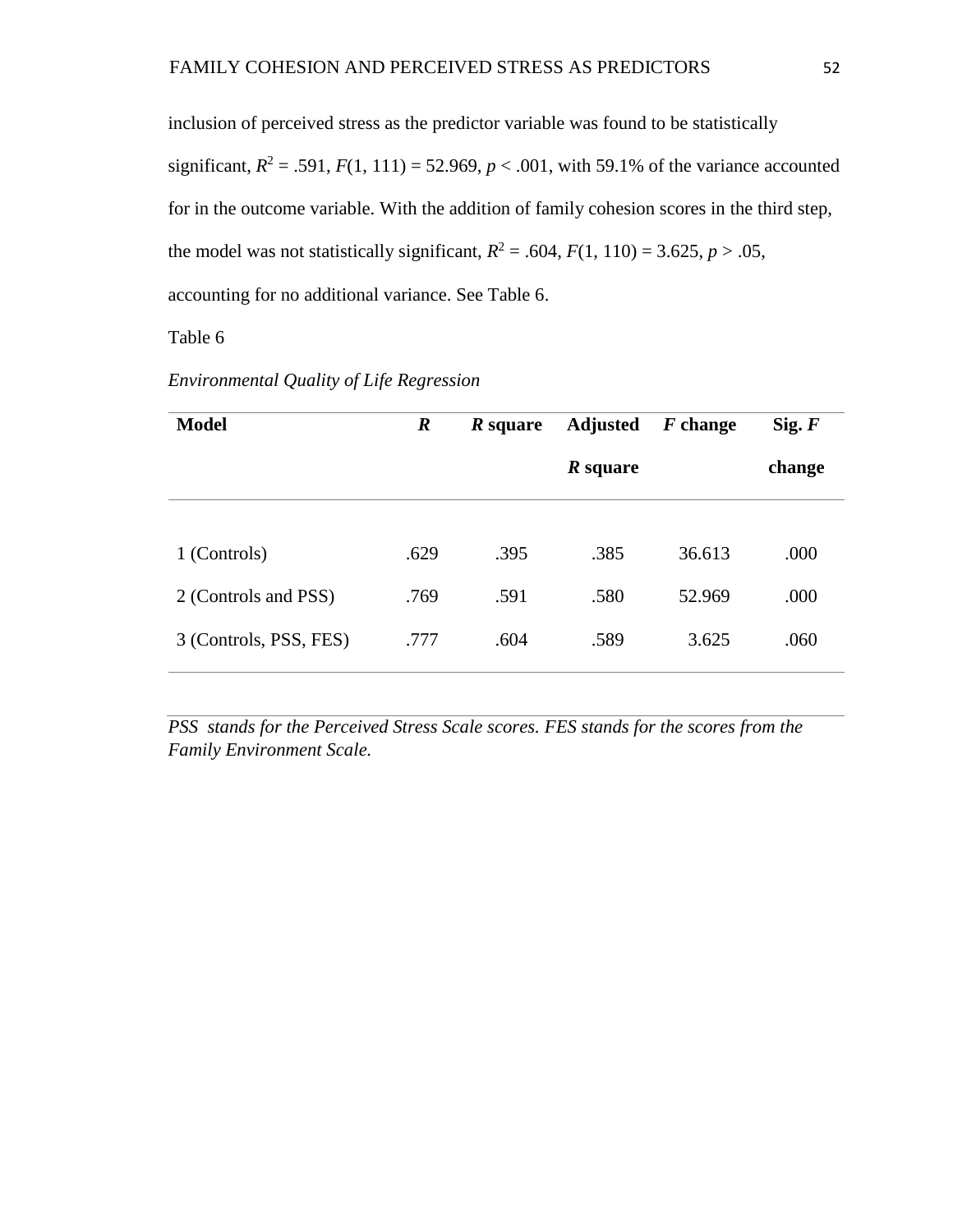## **Chapter 5: Discussion**

## **Major Findings**

It was hypothesized that family cohesion and perceived stress would significantly predict quality of life (i.e., physical health, psychological health, relationships, and environment) in a sample of mothers who had a child with Autism Spectrum Disorder (ASD) after controlling for income, hours of respite care, and severity of the child's diagnosis. The participants in this study ranged in age from 25 to 55 years old and were of various ethnic, educational, and socioeconomic classifications.

The outcomes of this study were in line with two of the hypotheses. The findings indicate that perceived stress was a significant predictor of physical health, psychological health, social relationships, and environment as related to quality-of-life perceptions. Family cohesion had a weaker relationship with quality of life. The results confirmed that family cohesion has a modest predictive value for maternal caregivers' psychological health and relationship quality of life. These findings suggest that mothers of children with autism perceive increased stress and less bonding, support, and affection among family members. These perceptions were shown to impact these mothers' perceptions of certain aspects of their quality of life.

#### **Considerations/ Implications**

These findings demonstrated a strong and robust relationship between stress and quality of life and are in line with findings from past studies (e.g., Lee et al., 2009). Focusing specifically on the relationship between stress and quality of life in caregivers of children with disabilities, past research has yielded similar results. For example, in a comparison study exploring factors that predict physical- and mental-health quality of life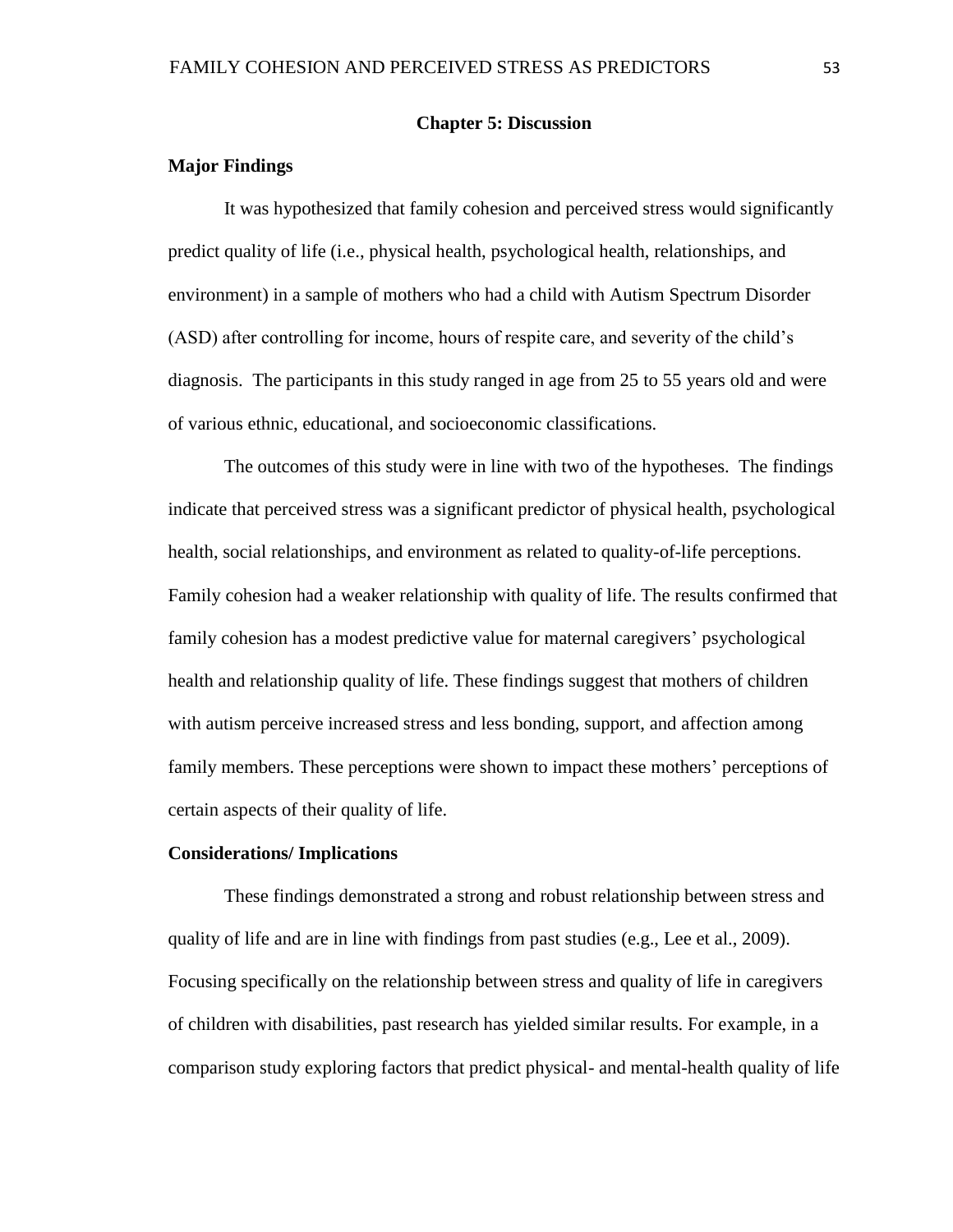in caregivers of children with special needs versus those without, stress was one of the main variables accounting for negative perceptions of quality of life in the caregivers of children with special needs (Lee et al., 2009). This relationship was further supported in a study examining quality of life in families with children with pervasive development disorder (PDD), high-functioning autism, intellectual disabilities, or cerebral palsy (Mugno, Ruta, D'Arrigo, & Mazzone, 2007). This study demonstrated that stress was reported highest among the PDD and autism spectrum (AS) groups as a result of both environmental and genetic stressors and that quality of life was perceived more negatively by these caregivers (Mugno et al., 2007). The robust relationship between caregiver stress and quality of life is even apparent in the medical field with such issues as cancer, asthma, and traumatic brain injuries (e.g., Bellin et al., 2013). A study exploring stress and quality of life in caregivers of children with asthma demonstrated that poor quality of life was associated with illness stress, as well as with life stress (Bellin et al., 2013). In each of these studies, stress was related to the functioning of the caregiver and negatively influenced several other aspects of the caregiving relationship and quality of care the recipient received (e.g., Lee et al., 2009).

When interpreting individual domains of quality of life, as presented in this study, prior research has found similar and robust findings linking perceived stress to quality-oflife perceptions. Considering physical-health quality of life as it relates to perceived stress, studies have continued to demonstrate the effects of stress on quality of life of caregivers (Dardas & Ahmad, 2014). In Dardas et al.'s (2014) study, they noted that the prolonged effects of caring for a child with ASD is shown to have both long- and shortterm effects on the caregiver's physical-health quality-of-life perceptions (Dardas  $\&$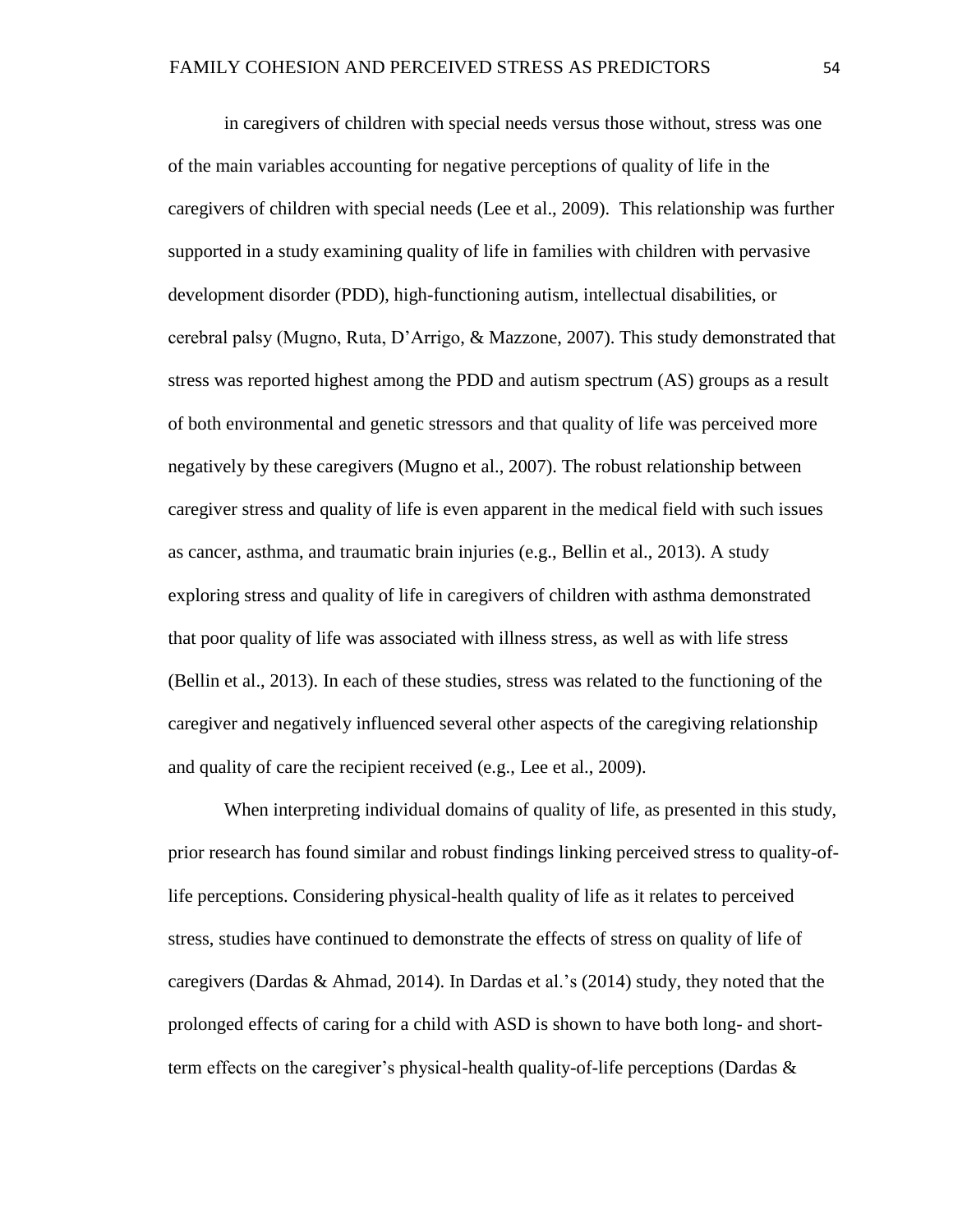Ahmad, 2014). Psychological-health quality of life has also consistently demonstrated a relationship to perceived stress as demonstrated in studies exploring the subjective stress and quality of life of caregivers caring for children with obsessive-compulsive disorder (Grover & Dutt, 2011). This cross-sectional analysis of 50 families demonstrated the significant relationship between subjective burden and psychological-health quality of life (Grover & Dutt, 2011).

Social-relationship quality of life has also been shown to relate to perceived stress in past studies, as shown in a study examining caregivers of children with intellectual disabilities (Lin et al., 2009). The study conducted multiple regression analyses to determine the role stress, health, and income played on caregivers' quality of life (Lin et al., 2009). The results indicated that stress was impactful across all domains, similar to the present study's findings, but further suggested that stress from lack of support was perhaps most impactful (Lin et al., 2009).

Lastly, the relationship between environmental quality of life and perceived stress has been demonstrated in a study comparing caregivers of children with ASD or intellectual disabilities disorder (IDD) and caregivers without children with an ASD or intellectual disabilities (Malhotra, Khan & Bhatia, 2012). Parents in the IDD/ASD group demonstrated lower quality of life in all areas compared to the control group (Malhotra et al., 2012). With respect to the environmental domain, Malhotra et al. (2012) addressed the possible implications of the impact of perceived stress on the environmental quality of life of these caregivers. Environmental aspects, such as level of supervision needed, service dissatisfaction, concerns for living arrangements, and financial strains, were all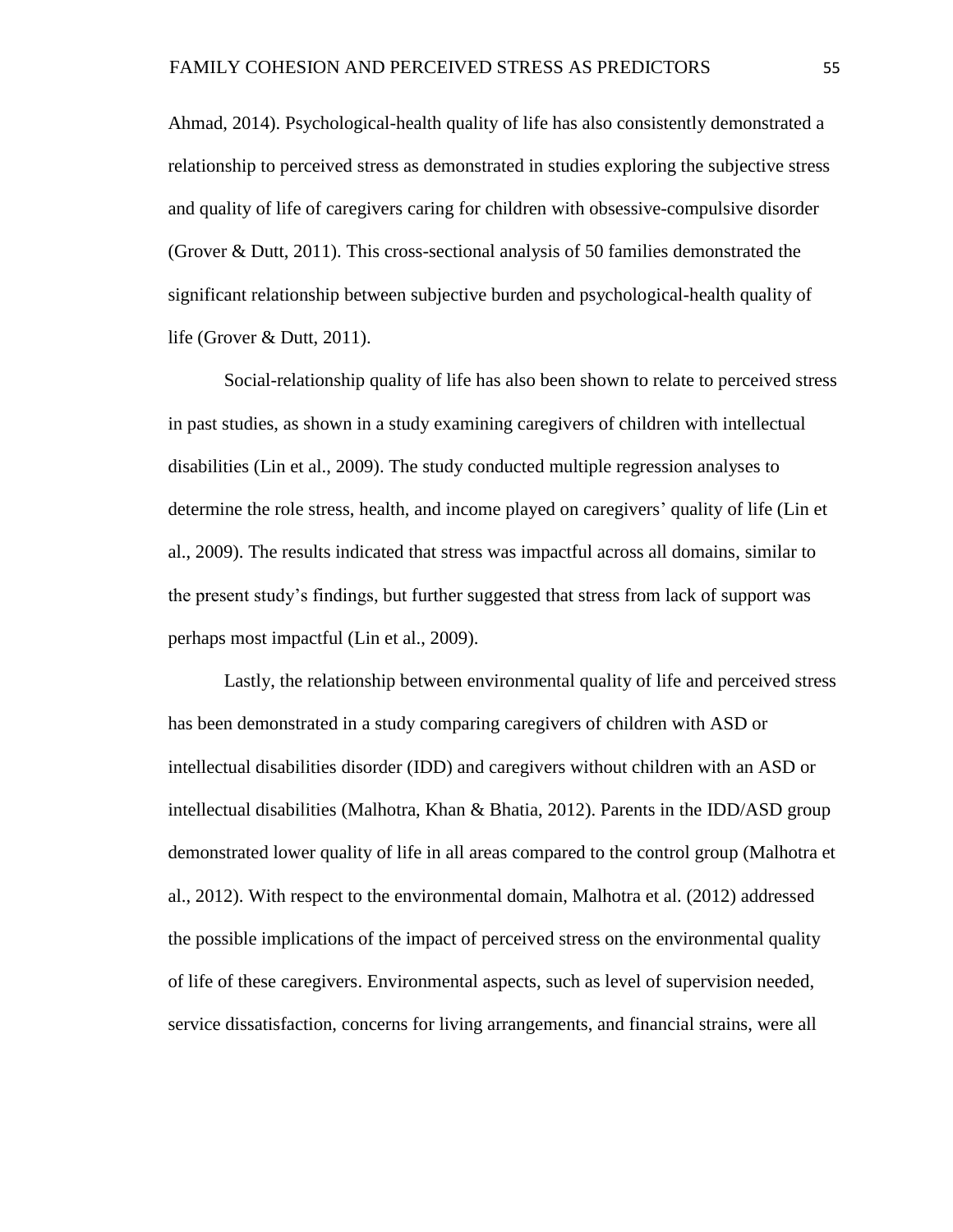environmental variables likely to impact caregivers' stress levels and thus impact their environmental quality of life (Malhotra et al., 2012).

The novel aspect of the current study was the focus on family cohesion and its predictive value in determining quality of life in these caregivers. While the findings were modest, perceptions of family cohesion did explain some aspects of quality of life in these caregivers, specifically their psychological health and social relationships as they pertain to quality of life. Family cohesion and its modest associations to social relationships and psychological quality of life are consistent with other studies specifically related to support and bonding. For example, a study exploring 66 caregivers' quality of life as it related to their network, support, and spousal support demonstrated that those caregivers with increased support demonstrated improved quality of life and more effective coping strategies for life burdens (Amendola, Oliveira, & Alvarenga, 2011). The results in the current study in conjunction with those of past studies suggest that while caregivers tend to experience high levels of stress that can impact perceptions of caregivers' quality of life, other social factors may contribute as well. When individuals feel supported and bonded with others, they tend to be able to handle stress more effectively and more positively view their psychological health and relational quality of life, despite having significant life strains that may be unique to a family caring for a child with special needs.

In the current study, perceived stress and family cohesion together demonstrated some predictive value. Relationship quality of life demonstrated the largest change when adding in family variables to the individual's perception of his or her stress. Social relationships were probed by assessing perceptions of such factors as personal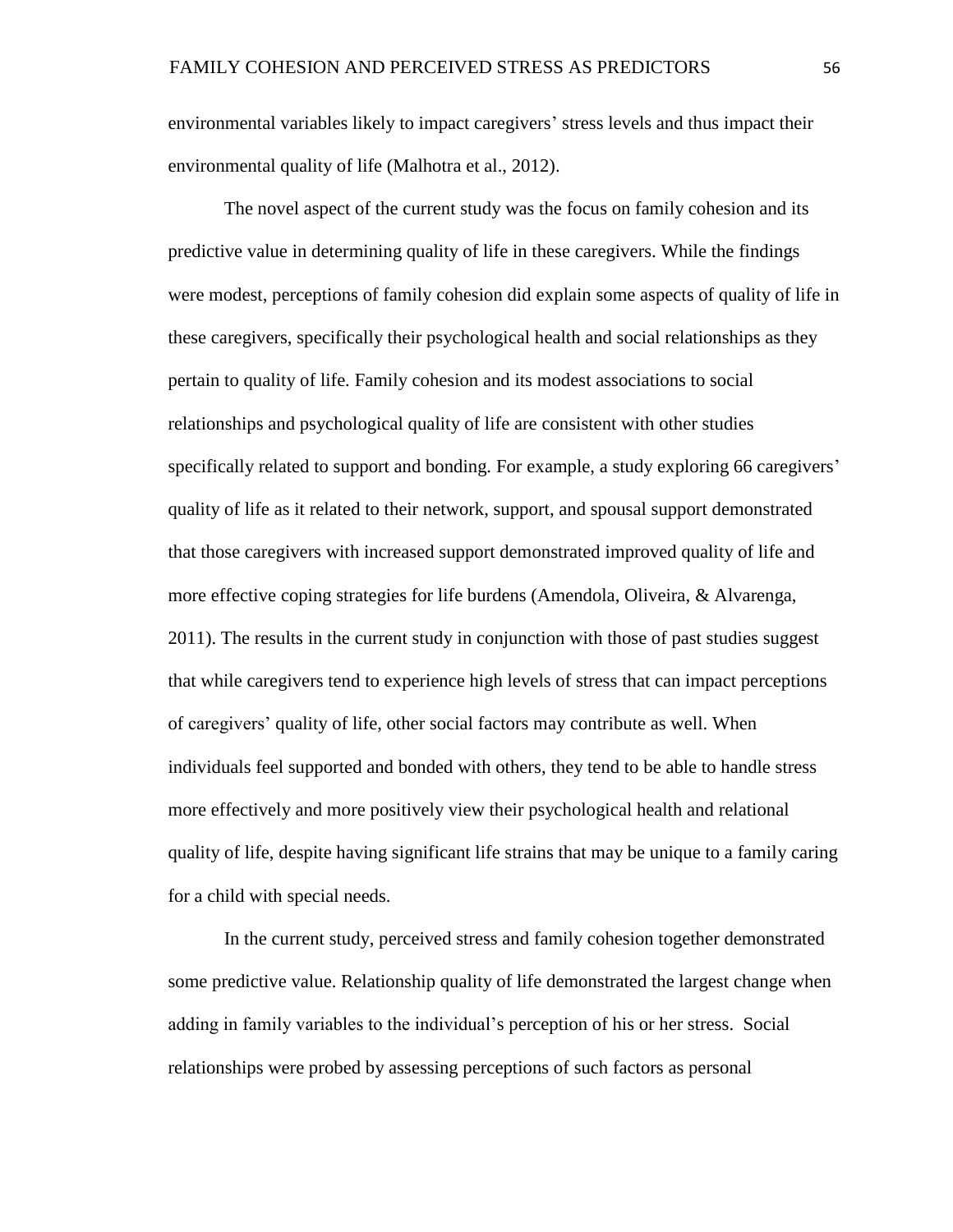relationships, social support, and leisure time. Considering the time commitment, restrictions, and lack of understanding by friends and family, these caregivers are often experiencing isolation and marital distress (e.g., Harper et al., 2013). These caregivers often have increased stress and little support both informally and formally, in turn impacting their perceptions of their relationship quality of life. Woodgate, Ateah,  $\&$ Secco (2008) suggested such recommendations as increased education for friends and family regarding ASD to help increase the support these caregivers receive from friends and family.

In the current study, perceived stress and family cohesion demonstrated a modest predictive value as related to psychological-health quality of life as well. Psychologicalhealth quality of life was defined as perceptions related to body image and appearance; negative and positive feelings; self-esteem; spirituality/religion/personal beliefs; and thinking, learning, memory, and concentration. Research on caregiving, in general, has found that caregivers' quality of life suffers as a result of the care recipients' behavioral, cognitive, and functional impairments; the duration of care needed, the caregivers' age and sex (with female individuals being more affected); and the relationship between the caregivers and recipients (Schultz & Sherwood, 2008). With ASD's association with several impairments, the care being long term if not lifelong, and the primary caregiver being the mother, the findings align with past caregiver research regarding the impacts of stress. When considering family cohesion as an added variable to the equation, research has focused on mental illness in general or with specified populations, such as schizophrenia (Saunders, 2003). Families living with a member with a mental-healthrelated issue tend to be forced to adjust and adapt, often resulting in emotional and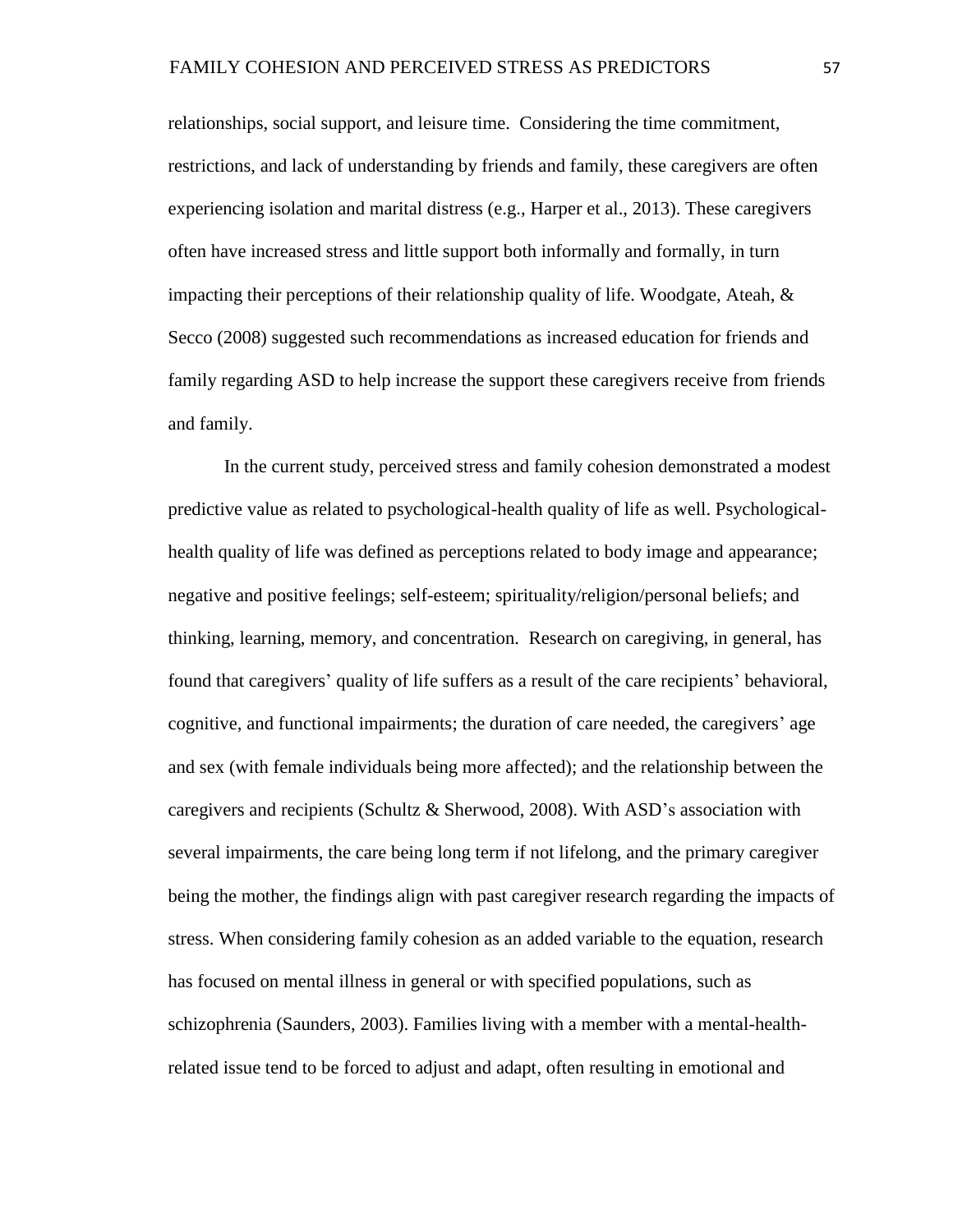psychological distress, especially in families lacking coping and problem-solving skills and social support (Saunders, 2003). Therefore, these adaptations align with the outcomes presented in the current study. Caregivers of children with ASD are often forced to adjust and adapt, and with the increased stress and perceived lack of support and family togetherness, psychological health is often impacted.

Family cohesion and perceived stress together predicted two domains of maternal caregiver quality of life (i.e., psychological and social relationships) but not physicalhealth or environmental quality of life. Physical-health quality of life was composed of such facets as activities of daily living, energy and fatigue, mobility, pain and discomfort, sleep and rest, work capacity, and dependence on medical substances and aids. The findings of the current study support that perceived stress predicts overall quality of life, including physical-health quality of life, but family cohesion did not add to the predictive utility of the model. Cohesion has not been previously assessed specifically with this population regarding quality of life, but when considered with health-related disorders, such as diabetes, family cohesion has been found to be impactful in a few studies (Trief, Grant, Elbert, & Weinstock, 1998). In a study of adults with diabetes, improved family cohesion led to more successful psychosocial adaptation in the caregivers and, in turn, improved health-related quality of life for the patient (Trief et al., 1998). However, one can infer that because ASD is a mental-health-related disorder and not a physical disorder physical-health quality of life was not reported negatively, as the child's diagnosis does not impact the caregiver's physical health (Trief et al., 1998). Certainly, the stress of raising a child with additional needs may impact physical health, a finding supported in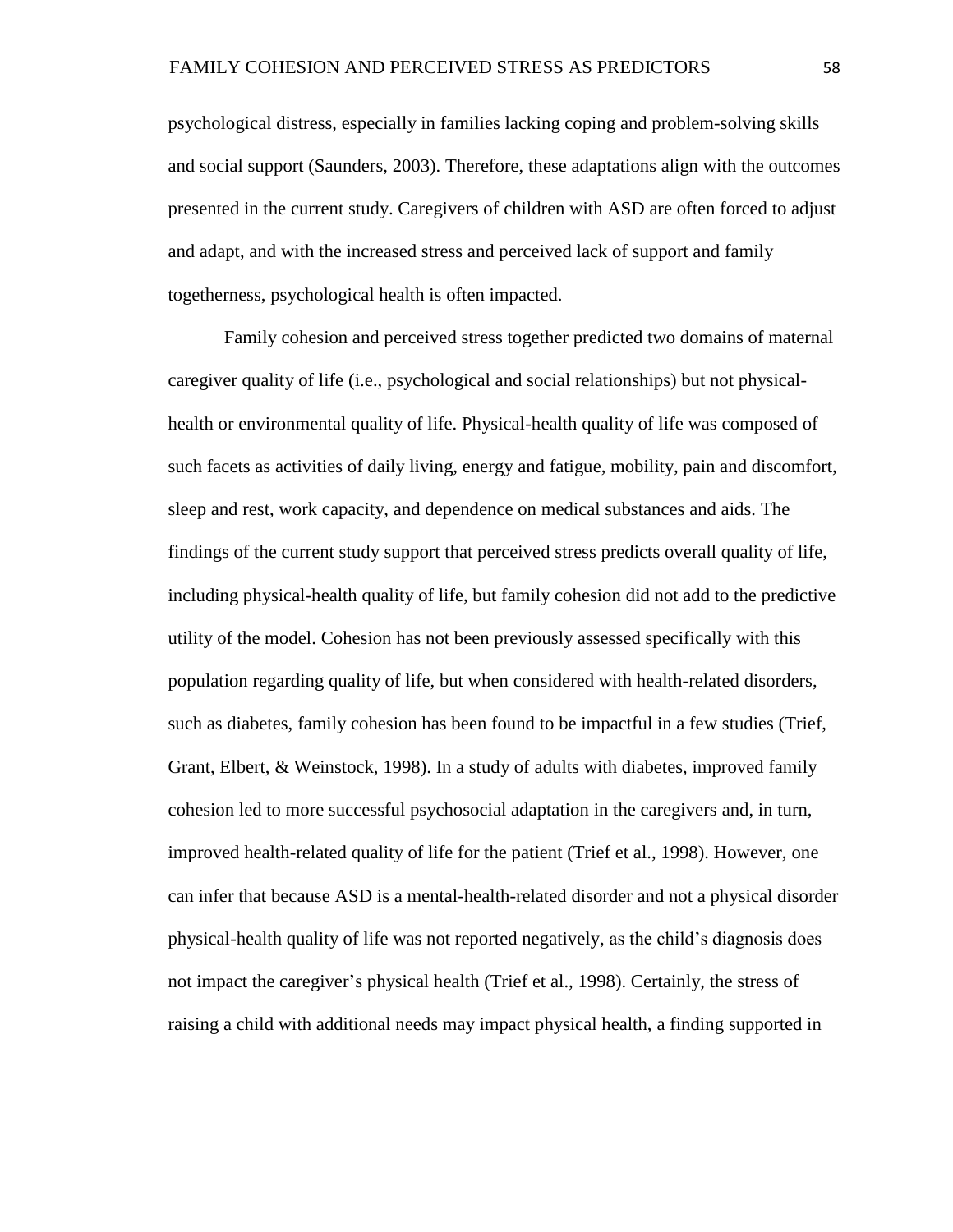the current study, but the support, bonding, and affection the individual perceives may not show a direct relationship with physical-health quality of life.

Environmental quality of life was also not predicted by family cohesion. This domain concerned such facets of quality of life as financial resources, freedom, physical safety, security, home environment, opportunities for acquiring new information and skills, participation in and opportunities for recreation/leisure activities, physical environment (e.g., pollution, noise, traffic, climate), and transportation. Past research has shown the environmental quality-of-life domain to be of least importance to caregivers of children with ASD (Tung et al., 2014). Tung et al. (2014) assessed 82 caregivers of children with autism using the WHOQOL Scale and the Perceived Stress Index(PSI)- Short Form. Each domain of quality of life was predicted by stress, but the results showed that environmental quality of life was of least importance and had the least significant relationship to stress compared to the other domains. Tung and colleagues (2014) presumed that caregivers are so consumed by other aspects of caring for their children that the living areas in their daily lives often go unnoticed unless a dramatic change in the environment occurs. This lack of perceived importance may certainly impact the perception of environmental quality of life if the caregiver finds the environment inconsequential, despite family variables. Considering the impairments that accompany ASD and the stress and lack of support the caregiver has, dismissal of the environmental factors is not surprising. These caregivers exert most of their energy helping their children, and thus cleaning, upkeep, and other environmental stressors are often overlooked (Vasilopoulou & Nisbet, 2016).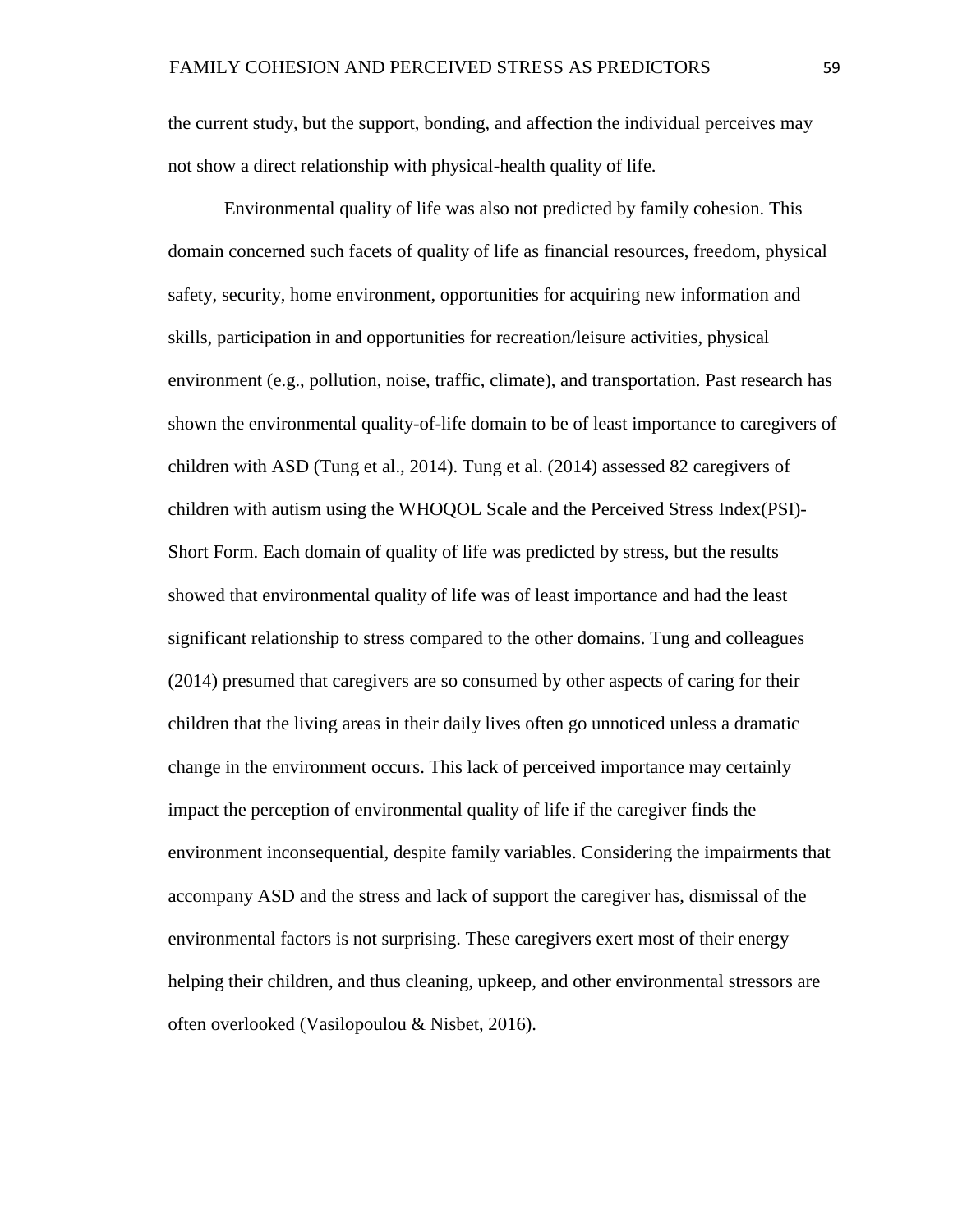The exploration of family variables stems from literature suggesting caregiver burden/stressors and diminished quality of life relate to lack of support, affection, and bonding within the family (Myers et al., 2009). Logically then in this study, family variables were hypothesized to be potentially more significantly impactful in this specific population. This consideration stems from the understanding that caregivers who have children with a disability, such as ASD, have added burdens and stressors but tend to lack adequate supports and resources to assist them with the added challenges (Thomas et al., 2007). A major source of many people's support comes from their family. Without that support and cohesion among family members, many individuals experience negative mental- and physical-health outcomes, possibly impacting their perceptions of their quality of life (Higgins et al., 2005). A qualitative study conducted by Woodgate et al. (2008) indicated that caregivers of children with autism tend to feel as though they are "in a world of their own." This qualitative study noted mothers tended to serve as the primary caregivers, and three themes emerged within these caregivers: vigilant parenting, sustaining the self and family, and fighting all the way (Woodgate et al., 2008). Each of these themes suggests a battle these caregivers are facing every day, and much of the qualitative data demonstrated a perception of a lack of informal and formal support (Woodgate et al., 2008). Woodgate et al. (2008) suggested several recommendations, such as fostering the relationship between healthcare providers and caregivers, providing advocacy information to families, and increased education for friends and family, to assist with this lack of perceived support.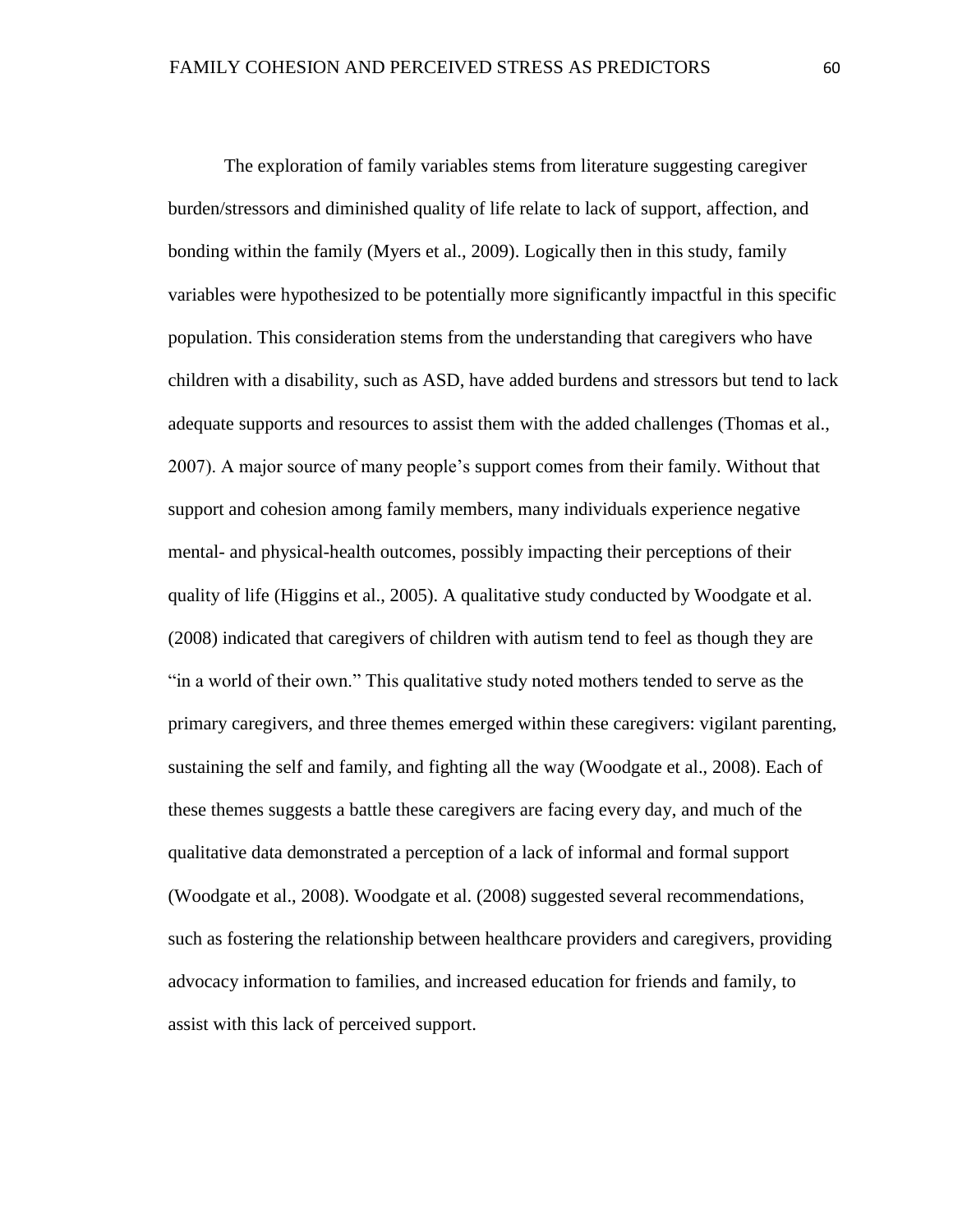The stress process model conceptualizes the relationship between stress and mental-health outcomes, such as quality of life. Stress occurs when an individual is in a state of disequilibrium (Pearlin et al., 1981). The stress process model demonstrates that stress does not simply equal quality-of-life outcomes (Pearlin et al., 1981). Rather, several mediators, such as stressors, familial support, or coping strategies, have an impact on the relationship between events and negative outcomes that can negate the negative outcomes or perpetuate the outcomes (Pearlin et al., 1981). In this conceptualization, Pearlin suggested that events are not the indicator of stress, but rather the life strains that result from the event are the indicator of stress (Pearlin et al., 1981). Essentially, having a child with autism does not solely intensify one's stress level and subsequent mentalhealth outcomes, but rather the life strains that are coupled with raising and caring for a child with ASD are daily stressors that seldom diminish in intensity. These strains might include daily tantrums from the child, food refusal that makes every mealtime difficult, or excessive rigidity that makes everyday life more difficult to navigate. Studies exploring similar variables but for caregivers of children with PDD suggest that stress management interventions be used with these caregivers (Cappe, Wolff, Bobet, & Adrien, 2011). Specifically, a five-axis intervention model based on cognitive-behavioral therapy for stress management was recommended (Cappe et al., 2011).

An additional implication relates to the discussion of respite care. This factor did not demonstrate a significant impact, as only 17 participants of the 115 used respite care. The 17 participants who had respite care varied in the amount, with some receiving only 1 hour per week. As mentioned, a major lack of support for these families comes from professionals in the field (Woodgate et al., 2008). Information on resources is not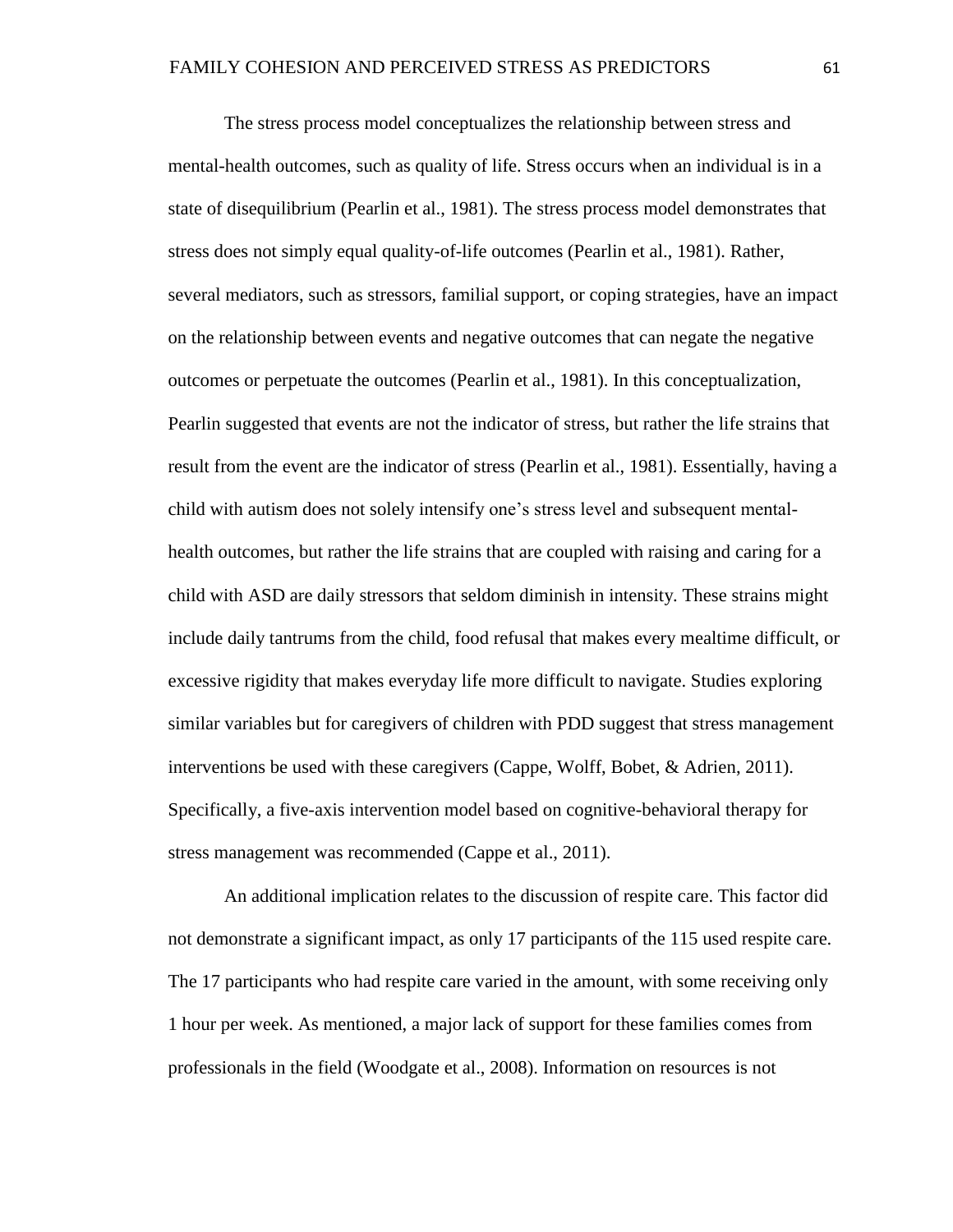adequately dispersed, and enough time with the families in medical appointments is lacking (Woodgate et al., 2008). Families often never hear about respite care as an option (Harper et al., 2013). This notion is supported by a study investigating services and stress in families who have a child with autism (Harper et al., 2013). The study reported that most families are unaware of the services offered and includes a quotation from a mother who described social services as "secret services" (Harper et al., 2013). When families are aware, a perceived lack of inadequacy of the services being provided is often expressed (Sajjadi, Vameghi, Ghazinour & KhodaeiArdakani, 2013). This perception has been shown to impact the caregiver's quality of life and life satisfaction (Sajjadi et al., 2013).

Cultural considerations are also relevant to consider. The topic of family cohesion, while specifically defined in literature, differs across cultures (Georgas, 2003). Some cultures have an expectation that the family members showed significant physical affection toward one another while other more Western cultures tend to exhibit more physical distance and less physical affection with family members (Georgas, 2003). With this study's relatively homogeneous sample, cultural differences related to family cohesion may not have been highlighted.

While the focus of this study was on the caregivers, negative mental-healthrelated outcomes may impact the child as well, when considering reciprocating influence (Hastings, 2003). Caregivers of individuals with ASD experience many unique caregiver burdens that tend to negatively affect caregivers' quality of life and, subsequently, the care that they provide (Lecavalier et al., 2006). A transactional effect is thought to occur whereby the child's behavioral, emotional, and medical concerns relate to poor mental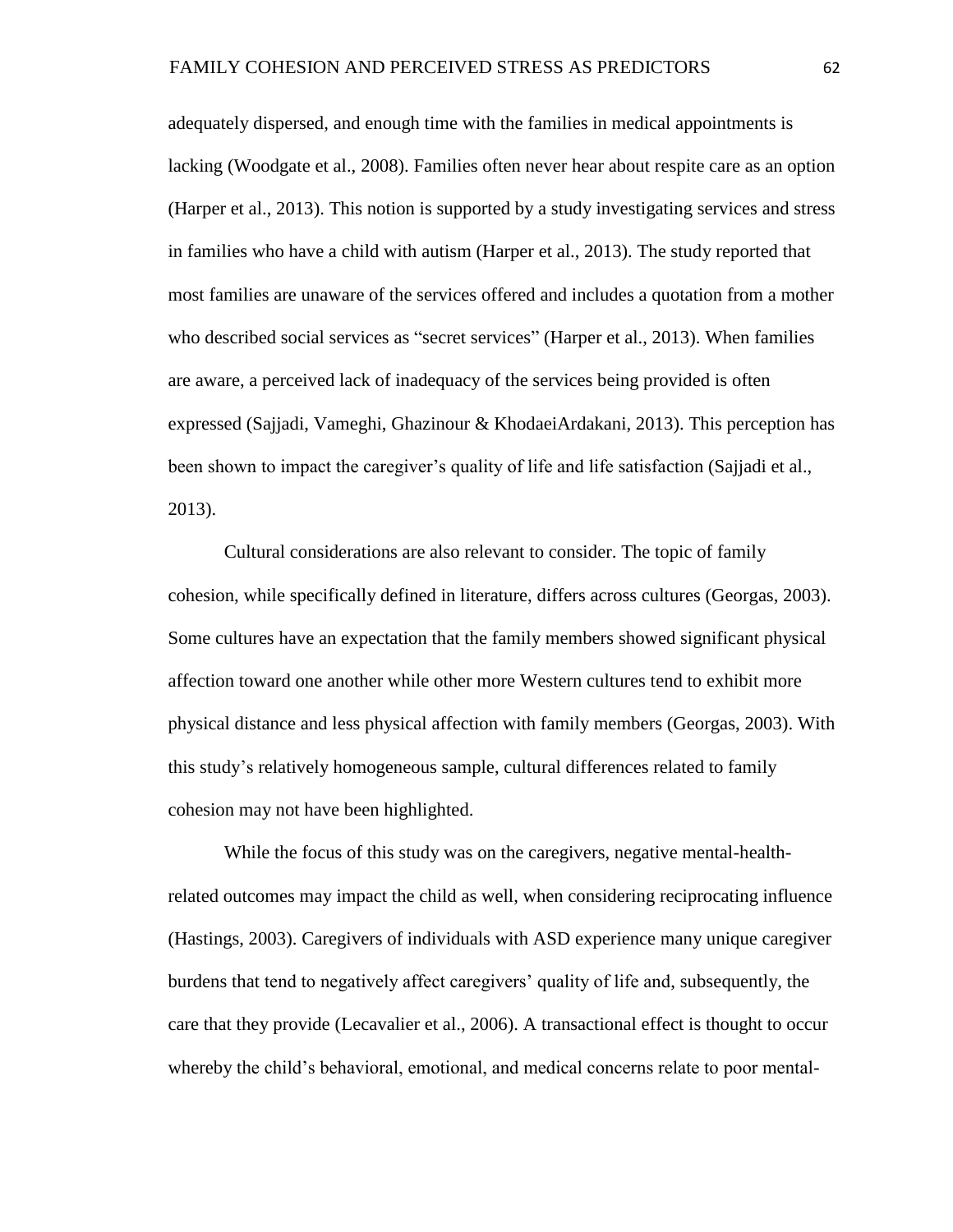health outcomes for the caregivers (Schulz & Sherwood, 2008). The negative outcomes impact the quality of care that the caregivers can provide, in turn further exacerbating the child's symptomatology (Schulz & Sherwood, 2008).

# **Limitations**

Several limitations are present in this study. An obvious limitation is that the study relies solely on the participants' self-reports, which can be subject to self-report bias. Self-report bias could affect the honesty and accuracy of responses. A research study conducted related to this topic and the use or lack of social desirability scales demonstrated that only 0.2% of studies that used self-report also included a social desirability scale to detect for bias (Van de Mortel, 2008). Interestingly, of those that did use this scale, half of the studies identified that the results of their study were impacted by self-report bias (Van de Mortel, 2008). Owing to the already extensive length of the present study, an additional scale was not reasonable, but this factor should be considered when interpreting the results.

The sample may not represent a significant range of all caregivers of children with autism. Parents who are highly stressed may be less likely to engage in such a study, as they may feel they do not have time to complete the study. This potential limitation could be the result of multiple life strains (e.g., financial, familial, work-related, caregiving responsibilities.). Parents who have a child with increased behavioral needs may also be less likely to participate because of added demands. In addition to stress precluding individuals from potentially participating, financial limitations also serve as a barrier to participation, as some individuals may not own a computer or have access to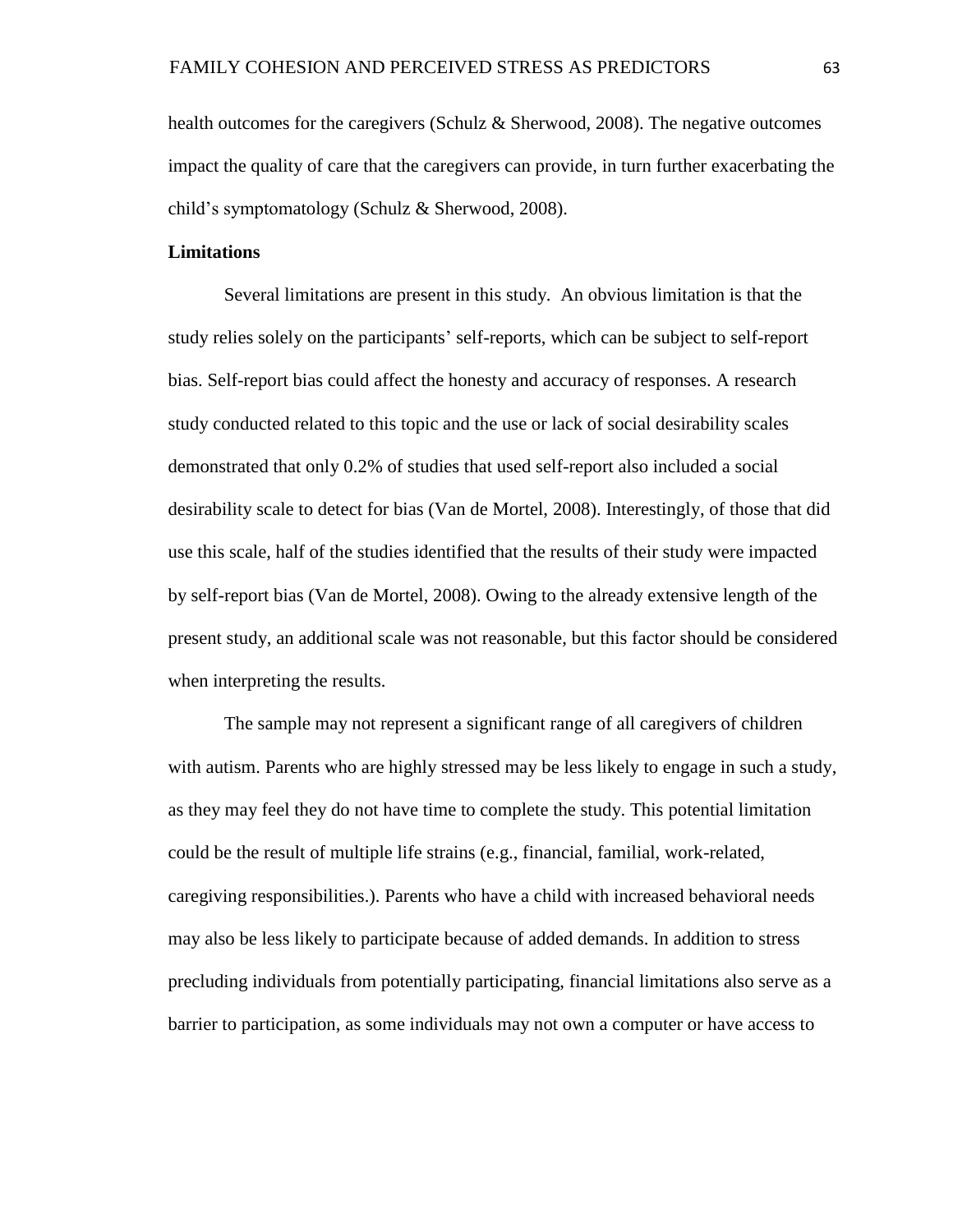the Internet to participate in the study. Maternal caregivers in the current study, however, reported moderate to severe perceived stress.

In addition, homogeneity of the sample's demographics should be considered a limitation. While the study planned to enlist individuals of diverse ages, backgrounds, and incomes, the participants who completed the study had minimal demographic differences. The sample consisted mostly of middle-aged, Caucasian mothers of average socioeconomic status.

An additional limitation includes the lack of control of other variables that may have an impact on the outcome variables of this study. The number of children in the home, the variety of comorbid disorders, the strain of having multiple children with disabilities, and several other participant differences were not controlled for in this study. Future studies could extend on this study to include some of these factors.

Threats to external validity should also be considered as potential limitations in this study. Past research has focused on other countries, and therefore, this present study recruited participants only from the United States. This limitation could affect the generalizability of the findings, as comparing the results directly to those of past studies will be difficult because significant cultural and geographical differences have an impact on quality of life. Similarly, applying these results to caregivers of those with mental- or physical-health conditions different from ASD would be difficult.

### **Future Directions**

The concept of perceived stress as it relates to quality of life has been demonstrated time and time again. Numerous studies have been conducted over the years in various ways and with different populations. At this point, additional studies may not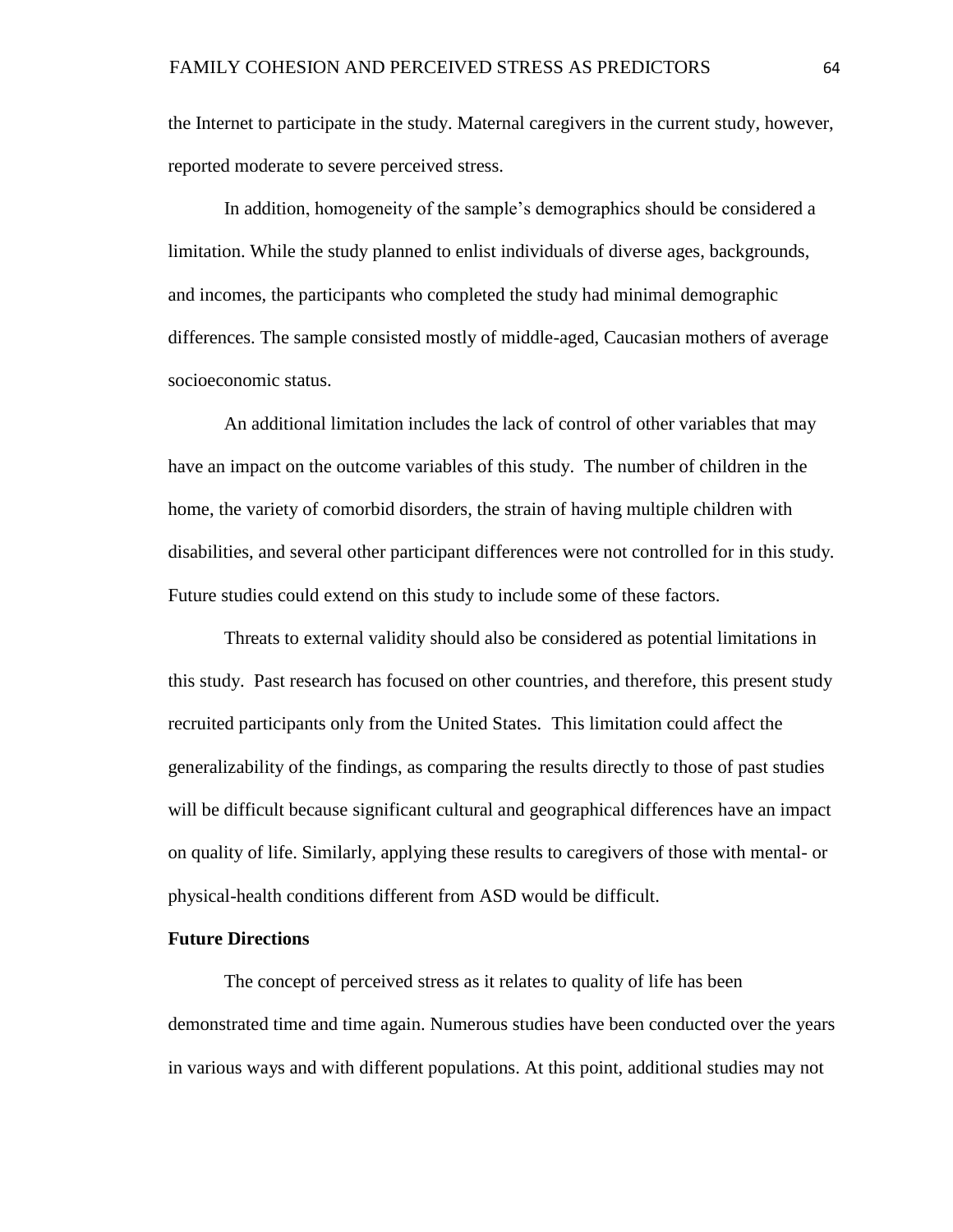be the logical next step. Perceived stress can presumably be considered a major factor impacting a caregiver's quality of life, and thus, future steps should consider interventions to mitigate this relationship and lessen overall perceived stress. One approach would be to include increasing support and resources and knowledge of such for these families, as discussed by Harper et al. (2013).

Based on the results of this study specifically related to the novel findings demonstrating some predictive ability with the family cohesion factor, a qualitative analysis should be completed to support these findings, as these methods may garner additional informative results. This type of research not only allows for a more in-depth exploration of the variables, but also allows for a critical review of feelings, perceptions, insights, and understandings these caregivers may have about their lives in relation to their children (Rahman, 2016). Replication of this study with more controls, such as accounting for caregivers who have multiple children with disabilities or have their own mental- or physical-health conditions, would also be recommended to ensure reliability of the research findings.

Preassessments and more in-depth intake procedures with families may highlight familial issues and quality-of-life deficits. When these deficits are presented, focus on family interventions may be more applicable. Thus, in these situations, service providers should extend their models of care to include the entire family or encourage other family members to engage in their own treatment. While the use of such treatments as cognitivebehavioral therapy has not been studied with these specific caregivers, past research has demonstrated that use of individualized therapy is effective at curbing depressive symptomatology and other mental-health-related outcomes in caregivers (Gallagher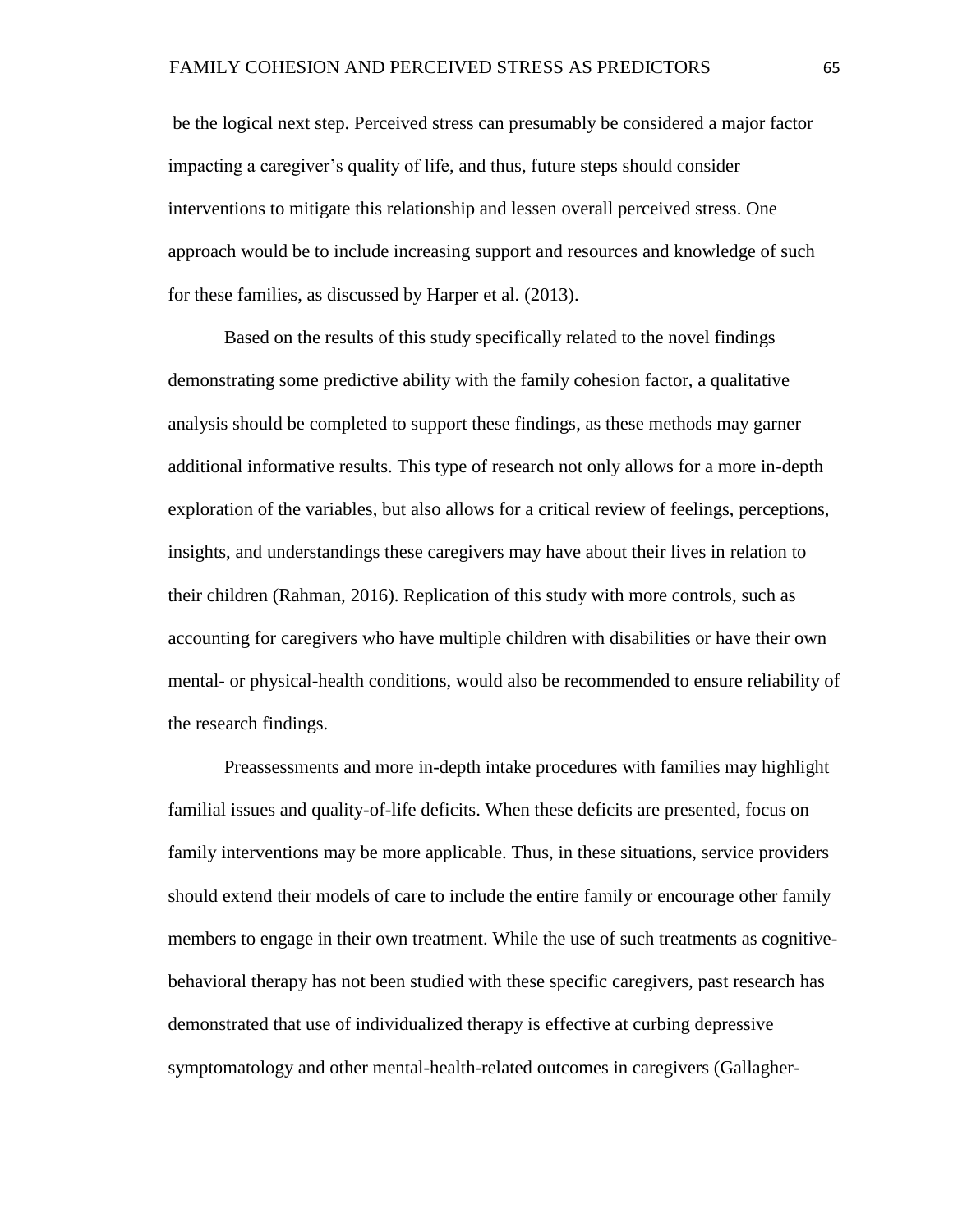Thompson & Steffen, 1994). A major determinant of the most appropriate treatment was related to length of care provided by the caregiver. Cognitive-behavioral therapy was most effective for long-term caregiving, which is applicable to the population within the present study, as parental responsibilities are considered a long-term caregiving role (Gallagher-Thompson & Steffen, 1994).

Support groups should also be made more available to maternal caregivers to discuss and relate to other caregivers experiencing similar struggles. One study examined the relationships between the lack of available support groups and increased stress levels (Boyd, 2002). This study demonstrated that caregivers who received support informally, such as from support group members, were better able to relate to their children emotionally than caregivers without support, and their levels of depression and anxiety were reduced (Boyd, 2002). Access to this resource may have a profound effect on not just the caregiver but the child as well.

Lastly, other family variables would be important to investigate, as ASD symptomatology has been shown to impact the entire familial system, and cohesion is only one subset of family dynamics that may influence the outcome for caregivers. The modest predictive ability may in part show that family dynamics are impactful, but the most critical family variables were not investigated. Other family variables that may have some impact are family interaction, social support, and family structure (e.g., Armstrong, Birnie-Lefcovitch, & Ungar, 2005).

### **Conclusions**

The data show that family cohesion has some predictive ability when examining certain quality-of-life outcomes for maternal caregivers of children diagnosed with ASD.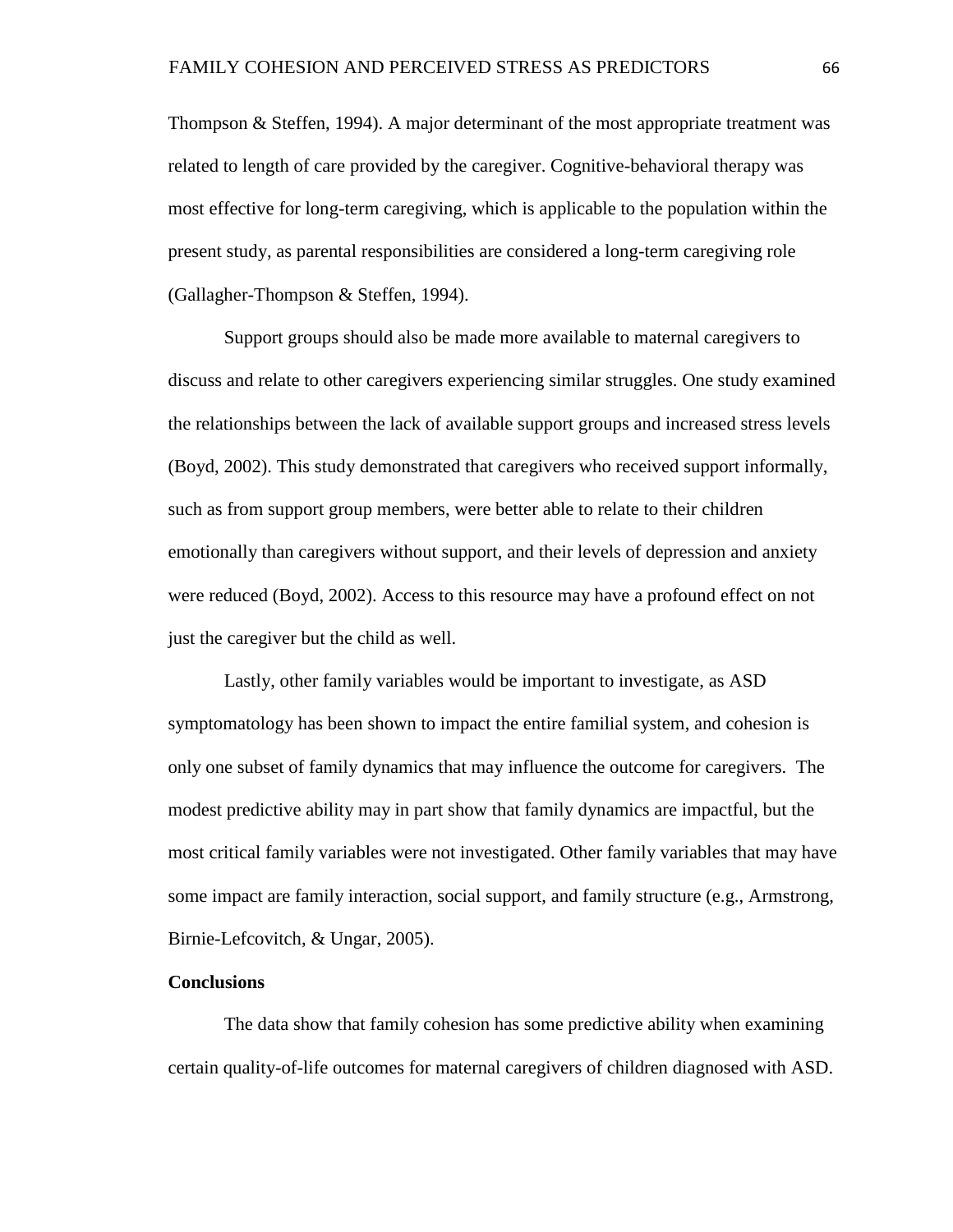Quality-of-life outcomes for these caregivers may improve if steps are taken to enhance the bonding, affection, and support within the family, as well as to incorporate stress management techniques. With stress having such a substantial impact on these caregivers, interventions aimed at reducing stress (e.g., relaxation training, stress management, coping skills) appear especially important.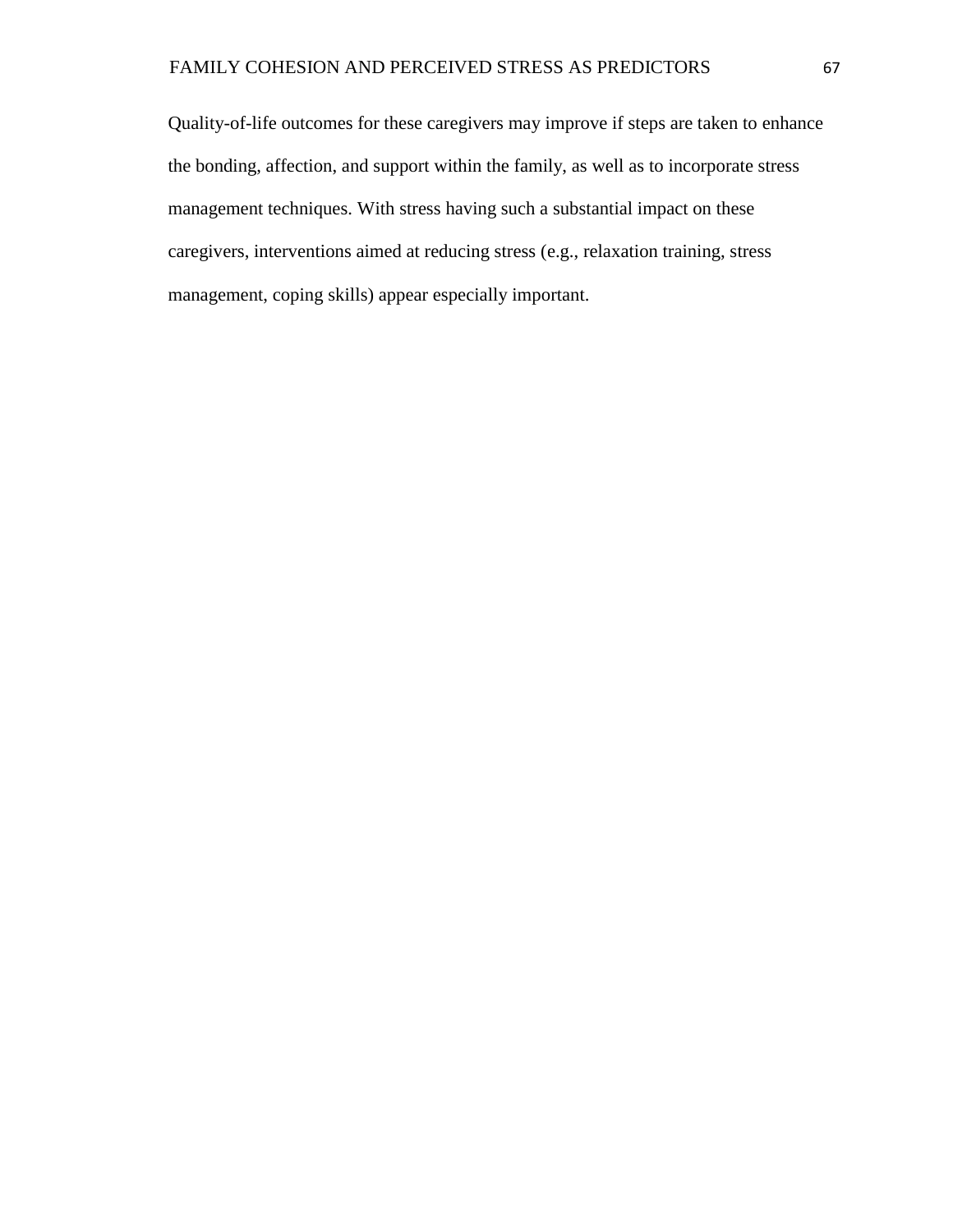#### References

- Acton, G. J. (2002). Health-promoting self-care in family caregivers. *Western Journal of Nursing Research*, *24*(1), 73-86.
- Allik, H., Larsson, J. O., & Smedje, H. (2006). Health-related quality of life in parents of school-age children with Asperger syndrome or high-functioning autism. *Health and Quality of Life Outcomes*, *4*(1), 1-8.
- Altiere, M. J., & Von Kluge, S. (2009). Family functioning and coping behaviors in parents of children with autism. *Journal of Child and Family Studies*, *18*(1), 1-83.
- Amendola, F., Oliveira, M. A. D. C., & Alvarenga, M. R. M. (2011). Influence of social support on the quality of life of family caregivers while caring for people with dependence. *Revista da Escola de Enfermagem da USP*, *45*(4), 884-889.
- American Psychiatric Association. (2013). *Diagnostic and statistical manual of mental*  disorders (5<sup>th</sup> ed.).Washington, D.C: Author.
- Amirkhanyan, A. A., & Wolf, D. A. (2003). Caregiver stress and noncaregiver stress: Exploring the pathways of psychiatric morbidity. *The Gerontologist*, *43*(6), 817- 827.
- Armstrong, M. I., Birnie-Lefcovitch, S., & Ungar, M. T. (2005). Pathways between social support, family well-being, quality of parenting, and child resilience: What we know. *Journal of Child and Family Studies*, *14*(2), 269-281.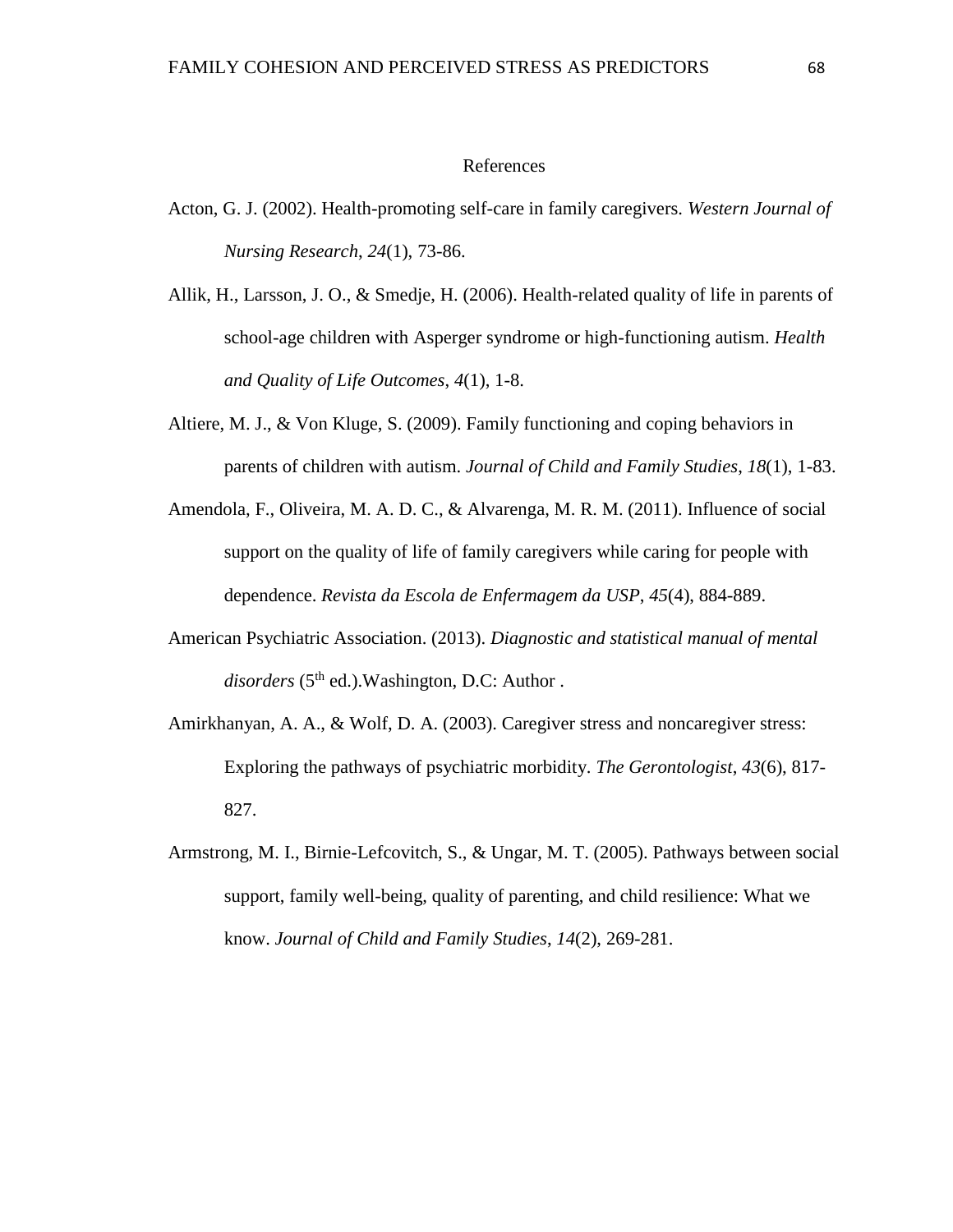- Autism and Developmental Disabilities Monitoring Network Surveillance Year 2010 Principal Investigators, CDC. (2014). Prevalence of autism spectrum disorder among children aged 8 years—Autism and Developmental Disabilities Monitoring Network, 11 Sites, United States, 2010. *Morbidity and Mortality Weekly Report Surveillance Summaries*, *63*(SS02), 1–21.
- Autism Speaks. (2012, July 24). Retrieved September 06, 2017, from https://www.Autismspeaks.org/what-autism/prevalence
- Bailey, J. S., & Burch, M. R. (2017). *Research methods in applied behavior analysis*. Routledge, United Kingdom.
- Barber, B. K., & Buehler, C. (1996). Family cohesion and enmeshment: Different constructs, different effects. *Journal of Marriage and the Family*, 433-441.
- Bauman, M. L. (2010). Medical comorbidities in autism: Challenges to diagnosis and treatment. *Neurotherapeutics*, *7*(3), 320-327.
- Bauminger, N., Shulman, C., & Agam, G. (2003). Peer interaction and loneliness in highfunctioning children with autism. *Journal of Autism and Developmental Disorders*, *33*(5), 489-507.
- Bellin, M. H., Kub, J., Frick, K. D., Bollinger, M. E., Tsoukleris, M., Walker, J., ... Butz, A. M. (2013). Stress and quality of life in caregivers of inner-city minority children with poorly controlled asthma. *Journal of Pediatric Health Care*, *27*(2), 127-134.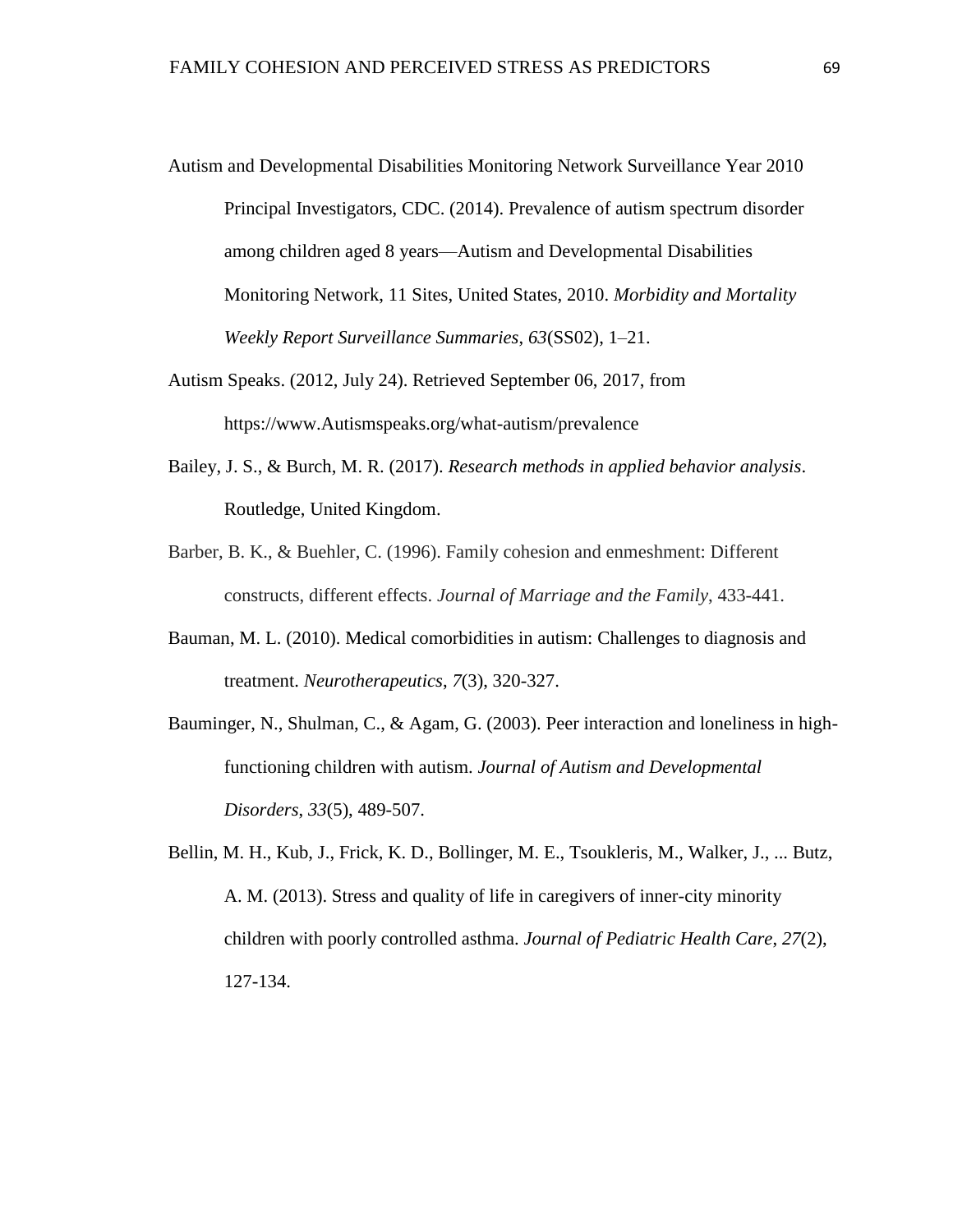- Berg, J. S., Agrawal, P. B., Bailey Jr, D. B., Beggs, A. H., Brenner, S. E., Brower, A. M., ... & Currier, R. J. (2017). Newborn sequencing in genomic medicine and public health. *Pediatrics*, *139*(2-33).
- Bernheimer, L. P., & Keogh, B. K. (1995). Weaving interventions into the fabric of everyday life: An approach to family assessment. *Topics in Early Childhood Special Education*, *15*(4), 415-433.
- Bölte, S. (2014). Is autism curable? *Developmental Medicine & Child Neurology*, *56*(10), 927-931.
- Boyd, B. A. (2002). Examining the relationship between stress and lack of social support in mothers of children with autism. *Focus on Autism and Other Developmental Disabilities*, *17*(4), 208-215.
- Calzada, L. R., Pistrang, N., & Mandy, W. P. (2012). High-functioning autism and Asperger's disorder: Utility and meaning for families. *Journal of Autism and Developmental Disorders*, *42*(2), 230-243.
- Cappe, E., Wolff, M., Bobet, R., & Adrien, J. L. (2011). Quality of life: A key variable to consider in the evaluation of adjustment in parents of children with autism spectrum disorders and in the development of relevant support and assistance programmes. *Quality of Life Research*, *20*(8), 1279-1294.
- Centers for Disease Control and Prevention. (2013). Learn the signs. Act early*.* Retrieved from www. cdc.gov/ActEarly.
- Centers for Disease Control and Prevention. (2018). Autism Spectrum Disorder. Prevalence. https://www.cdc.gov/ncbddd/autism/data.html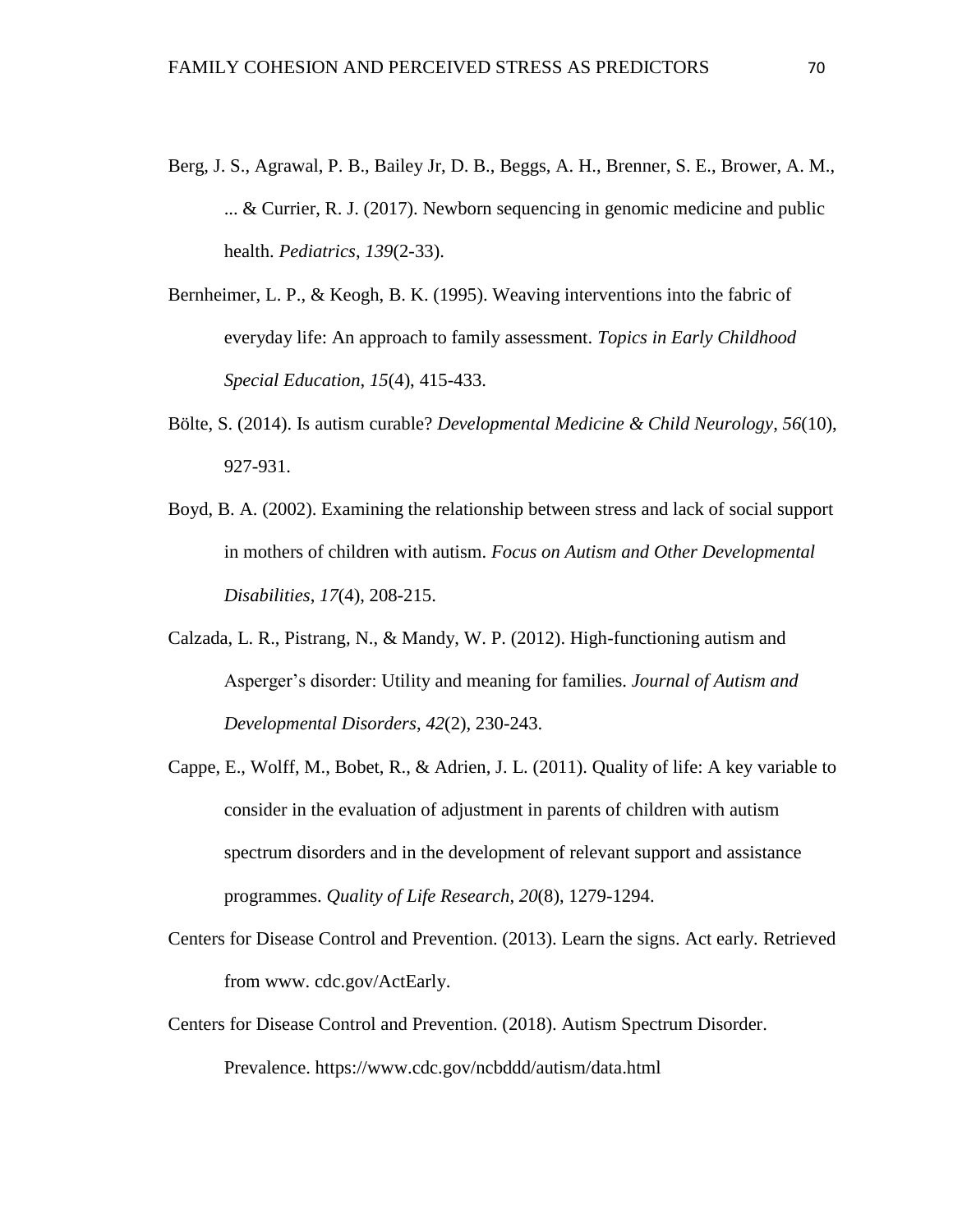- Chappell, N. L., & Reid, R. C. (2002). Burden and well-being among caregivers: Examining the distinction. *The Gerontologist*, *42*(6), 772-780.
- Chevallier, C., Kohls, G., Troiani, V., Brodkin, E. S., & Schultz, R. T. (2012). The social motivation theory of AUTISM. *Trends in Cognitive Sciences*, *16*(4), 231-239.
- Cohen, J. (1992). A power primer. *Psychological Bulletin*, *112*(1), 155-159.
- Cohen, S., Kamarck, T., & Mermelstein, R. (1983). A global measure of perceived stress. *Journal of Health and Social Behavior*, *24*(4), 385-396.
- Cooper, J. O., Heron, T. E., & Heward, W. L. (2007). Applied behavior analysis. Maxwell House, Elmsford, NY.
- Cramm, J. M., & Nieboer, A. P. (2011). Psychological well-being of caregivers of children with intellectual disabilities: Using parental stress as a mediating factor. *Journal of Intellectual Disabilities*, *15*(2), 101-113.
- Crespo, C., Carona, C., Silva, N., Canavarro, M. C., & Dattilio, F. (2011). Understanding the quality of life for parents and their children who have asthma: Family resources and challenges. *Contemporary Family Therapy*, *33*(2), 179-196.
- Cridland, E. K., Jones, S. C., Magee, C. A., & Caputi, P. (2014). Family-focused autism spectrum disorder research: A review of the utility of family systems approaches. *Autism, 18*(3), 213-222.
- Dardas, L. A., & Ahmad, M. M. (2014). Predictors of quality of life for fathers and mothers of children with autistic disorder. *Research in Developmental Disabilities*, *35*(6), 1326-1333.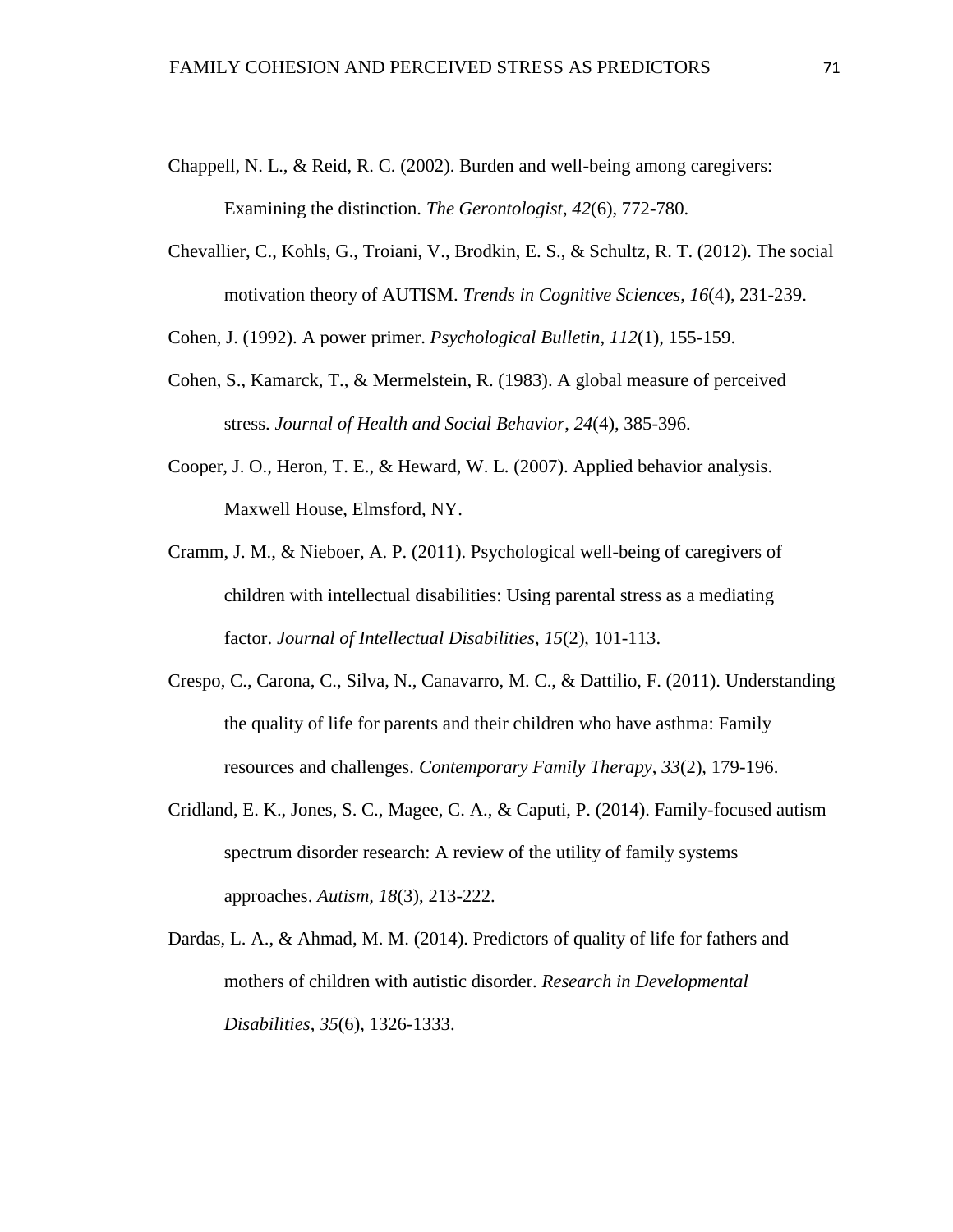- Denne, L. D., Hastings, R. P., & Hughes, C. J. (2017). Common approaches to intervention for the support and education of children with autism in the UK: An internet-based parent survey. *International Journal of Developmental Disabilities*, *32* (4), 1-8.
- Donohue, M. R., Childs, A. W., Richards, M., & Robins, D. L. (2017). Race influences parent report of concerns about symptoms of autism spectrum disorder. *Autism, 23*(1), 100-111. doi:1362361317722030.
- Duchan, E., & Patel, D. R. (2012). Epidemiology of autism spectrum disorders. *Pediatric Clinics of North America*, *59*(1), 27-43.
- Ekas, N. V., Ghilain, C., Pruitt, M., Celimli, S., Gutierrez, A., & Alessandri, M. (2016). The role of family cohesion in the psychological adjustment of non-Hispanic White and Hispanic mothers of children with autism spectrum disorder. *Research in Autism Spectrum Disorders*, *21*, 10-24.
- Feiges, L. S., & Weiss, M. J. (2004). *Sibling stories: Reflections on life with a brother or sister on the autism spectrum*. AAPC Publishing.
- Fein, D., & Dunn, M. A. (2007). *Autism in your classroom: A general educator's guide to students with autism spectrum disorders*. Bethesda, MD: Woodbine.
- Field, A. (2013). *Discovering statistics using IBM SPSS statistics*. Sage, Thousand Oakes, California.
- Fleming, D. A., Sheppard, V. B., Mangan, P. A., Taylor, K. L., Tallarico, M., Adams, I., & Ingham, J. (2006). Caregiving at the end of life: Perceptions of health care quality and quality of life among patients and caregivers. *Journal of Pain and Symptom Management*, *31*(5), 407-420.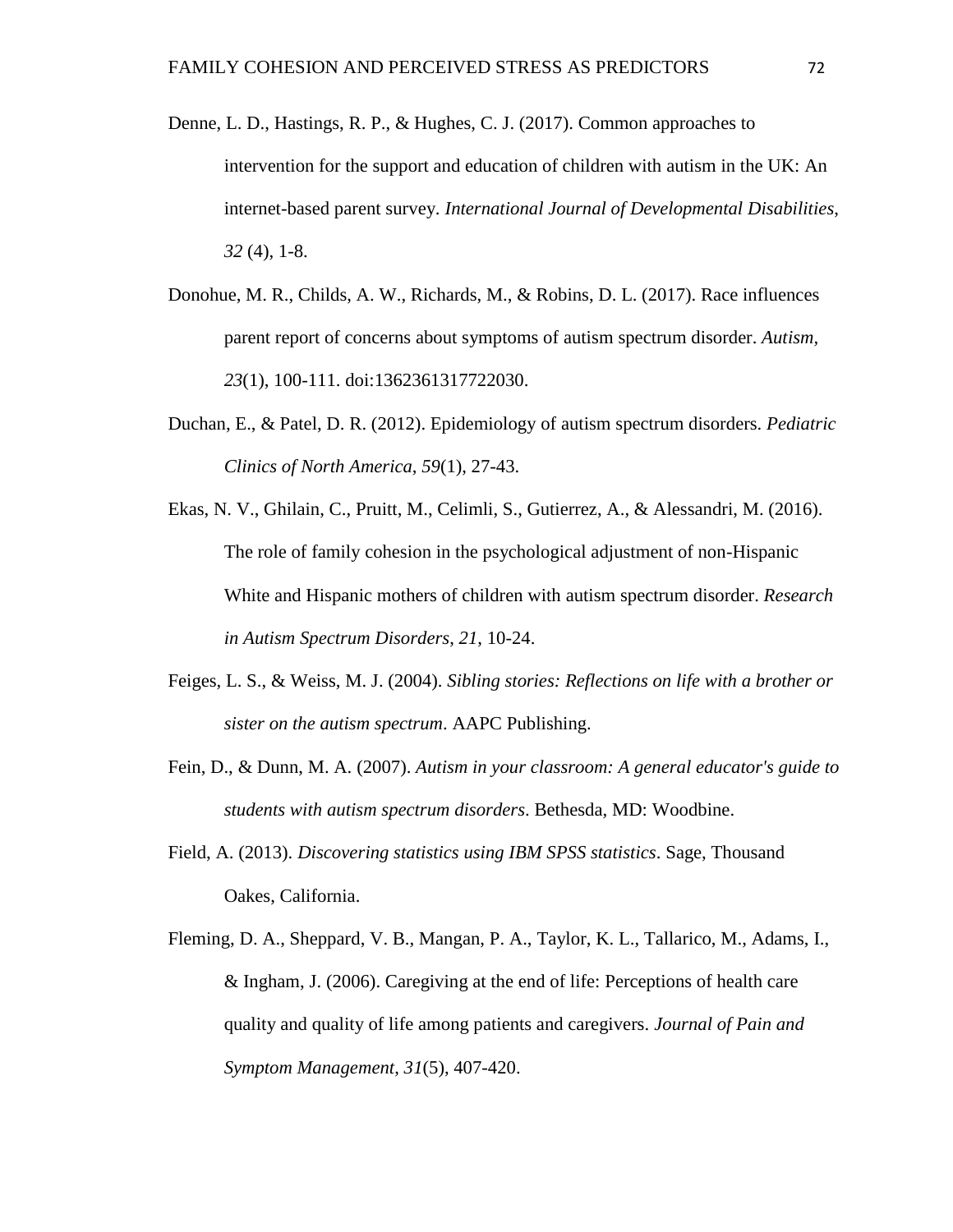- Flohe, L., Draeger, E., Frankus, E., Graudums, I., Günzler, W. A., Helm, F., & Kuutti-Savolainen, E. R. (1981). Studies on the hypothetical relationship of thalidomideinduced embryopathy and collagen biosynthesis. *Arzneimittel-Forschung*, *31*(2), 315-320.
- Gallagher-Thompson, D., & Steffen, A. M. (1994). Comparative effects of cognitivebehavioral and brief psychodynamic psychotherapies for depressed family caregivers. *Journal of Consulting and Clinical Psychology*, *62*(3), 543-549.
- Gau, S. S. F., Chou, M. C., Chiang, H. L., Lee, J. C., Wong, C. C., Chou, W. J., & Wu, Y. Y. (2012). Parental adjustment, marital relationship, and family function in families of children with autism. *Research in Autism Spectrum Disorders*, *6*(1), 263-270.
- Georgas, J. (2003). Family: Variations and changes across cultures. *Online Readings in Psychology and Culture*, *6*(3), 1-16.
- George, L. K., & Gwyther, L. P. (1986). Caregiver well-being: A multidimensional examination of family caregivers of demented adults. *The Gerontologist*, *26*(3), 253-259.
- Green, V. A., Pituch, K. A., Itchon, J., Choi, A., O'Reilly, M., & Sigafoos, J. (2006). Internet survey of treatments used by parents of children with autism. *Research in Developmental Disabilities*, *27*(1), 70-84.
- Grover, S., & Dutt, A. (2011). Perceived burden and quality of life of caregivers in obsessive–compulsive disorder. *Psychiatry and Clinical Neurosciences*, *65*(5), 416-422.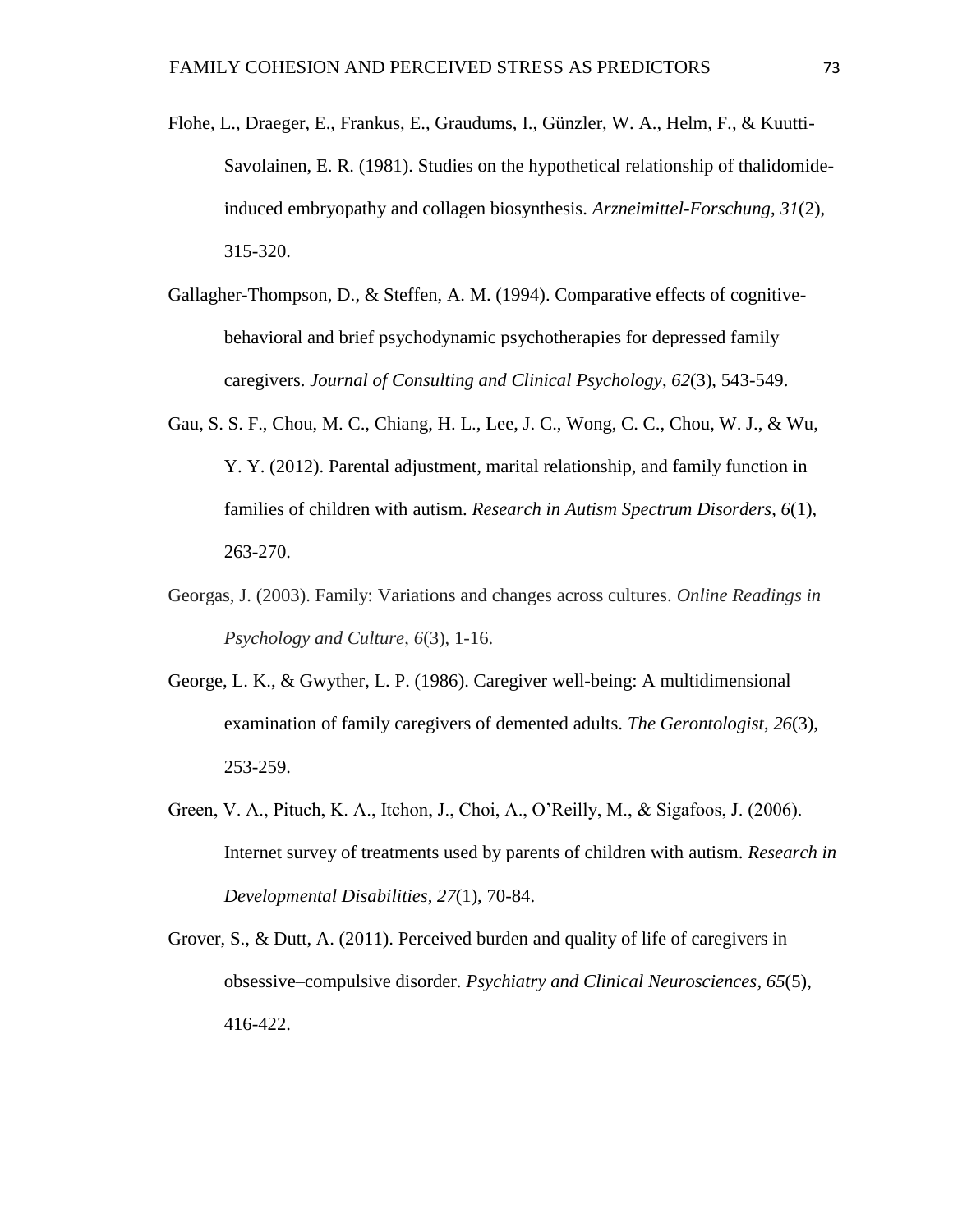- Haley, W. E., LaMonde, L. A., Han, B., Burton, A. M., & Schonwetter, R. (2003). Predictors of depression and life satisfaction among spousal caregivers in hospice: Application of a stress process model. *Journal of Palliative Medicine*, *6*(2), 215- 224.
- Harper, A., Dyches, T. T., Harper, J., Roper, S. O., & South, M. (2013). Respite care, marital quality, and stress in parents of children with autism spectrum disorders. *Journal of Autism and Developmental Disorders*, *43*(11), 2604-2616.
- Hasanah, C. I., Naing, L., & Rahman, A. R. A. (2003). World Health Organization quality of life assessment: Brief version in Bahasa Malaysia. *Medical Journal of Malaysia*, *58*(1), 79-88.
- Hastings, R. P. (2003). Child behaviour problems and partner mental health as correlates of stress in mothers and fathers of children with autism. *Journal of Intellectual Disability Research*, *47*(4‐5), 231-237.
- Hastings, R. P., & Brown, T. (2002). Behavior problems of children with autism, parental self-efficacy, and mental health. *American Journal on Mental Retardation*, *107*(3), 222- 232.
- Hawton, A., Green, C., Dickens, A. P., Richards, S. H., Taylor, R. S., Edwards, R., ... Campbell, J. L. (2011). The impact of social isolation on the health status and health-related quality of life of older people. *Quality of Life Research*, *20*(1), 57- 67.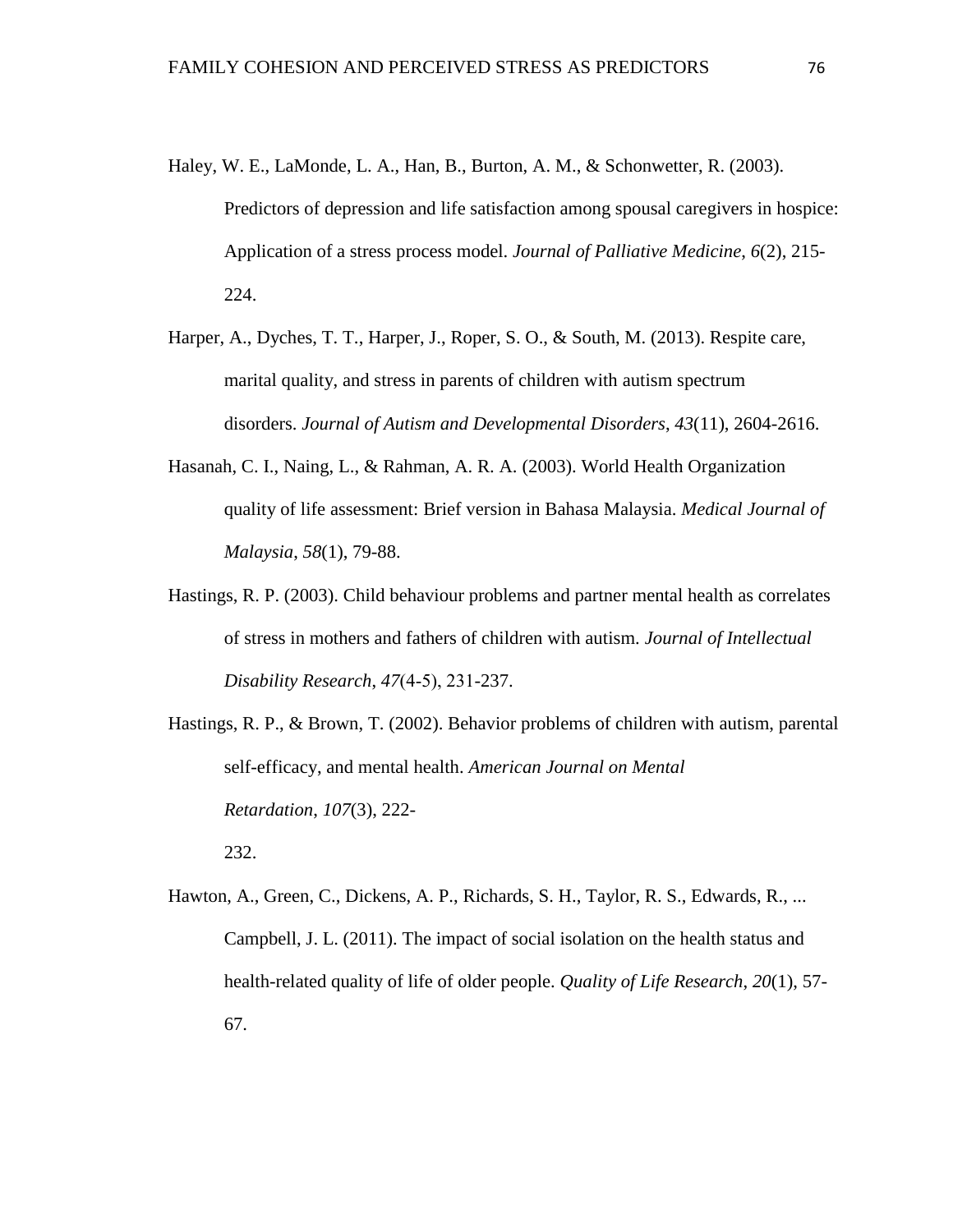- Higgins, D. J., Bailey, S. R., & Pearce, J. C. (2005). Factors associated with functioning style and coping strategies of families with a child with an autism spectrum disorder. *Autism, 9*(2), 125-137.
- Hocking, M. C., Hobbie, W. L., Deatrick, J. A., Lucas, M. S., Szabo, M. M., Volpe, E. M., & Barakat, L. P. (2011). Neurocognitive and family functioning and quality of life among young adult survivors of childhood brain tumors. *The Clinical Neuropsychologist*, *25*(6), 942-962.
- Hudson, M., Hudson, M., Dallos, R., Dallos, R., McKenzie, R., & McKenzie, R. (2017). Systemic-attachment formulation for families of children with autism. *Advances in Autism, 3*(3), 142-153.
- Hughes, S. L., Giobbie-Hurder, A., Weaver, F. M., Kubal, J. D., & Henderson, W. (1999). Relationship between caregiver burden and health-related quality of life. *The Gerontologist*, *39*(5), 534-545.
- Johnson, N., Frenn, M., Feetham, S., & Simpson, P. (2011). Autism spectrum disorder: Parenting stress, family functioning and health-related quality of life. *Families, Systems, & Health*, *29*(3), 232-252.
- Johnson, N. L., & Rodriguez, D. (2013). Children with autism spectrum disorder at a pediatric hospital: A systematic review of the literature. *Pediatric Nursing, 39*(3), 131-141.
- Kausar, R. (2010). Perceived stress, academic workloads and use of coping strategies by university students. *Journal of Behavioural Sciences*, *20*(1), 31-45.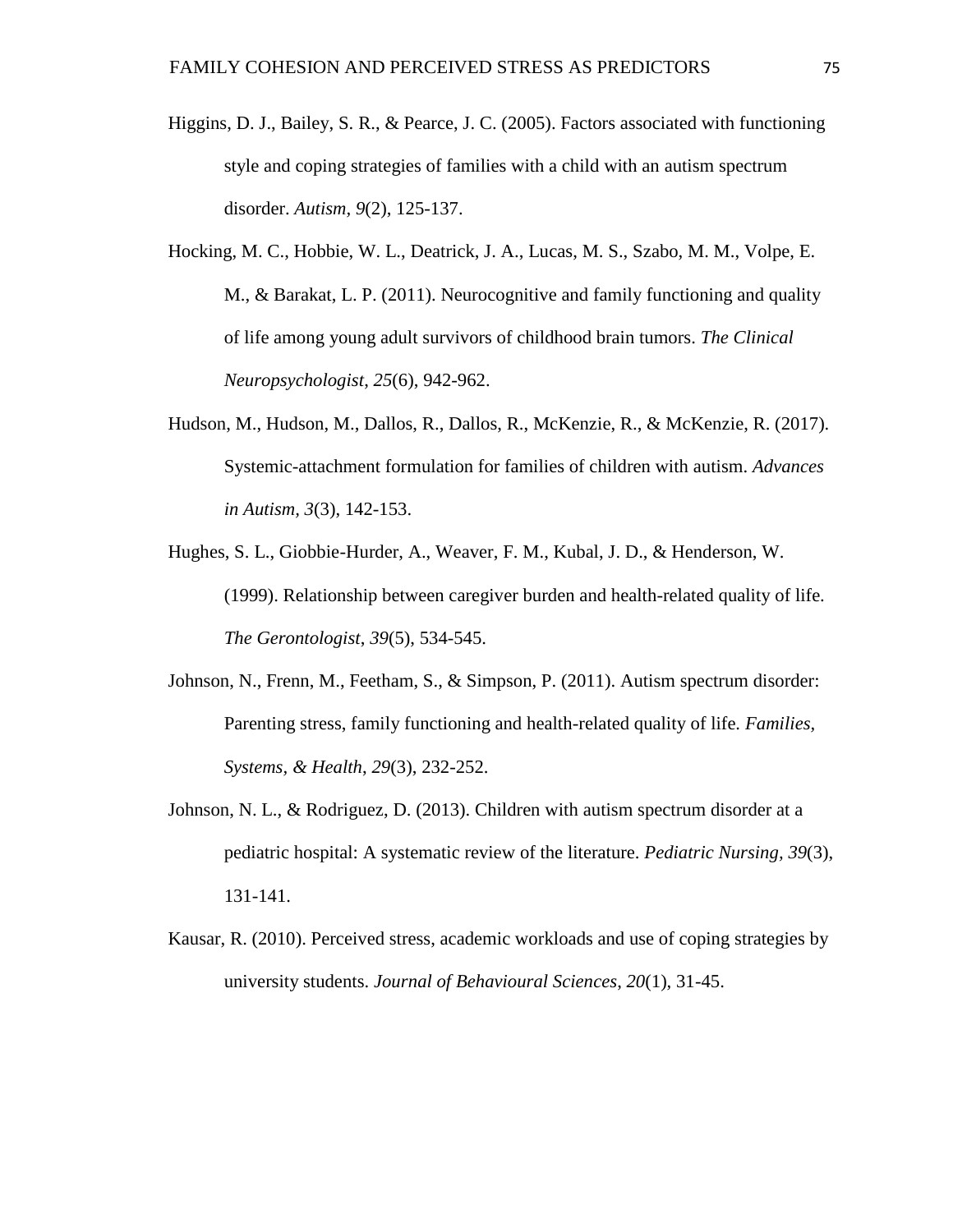- Kelly, A. B., Garnett, M. S., Attwood, T., & Peterson, C. (2008). Autism spectrum symptomatology in children: The impact of family and peer relationships. *Journal of Abnormal Child Psychology*, *36*(7), 1069-1081.
- Khanna, R., Madhavan, S. S., Smith, M. J., Patrick, J. H., Tworek, C., & Becker-Cottrill, B. (2011). Assessment of health-related quality of life among primary caregivers of children with autism spectrum disorders. *Journal of Autism and Developmental Disorders*, *41*(9), 1214-1227.
- Kim, J. A., Szatmari, P., Bryson, S. E., Streiner, D. L., & Wilson, F. J. (2000). The prevalence of anxiety and mood problems among children with autism and Asperger syndrome. *Autism*, *4*(2), 117-132.
- Knight, J. L. (2017). *Autism spectrum condition: A natural human variation or a disability in need of a cure?* (Unpublished doctoral dissertation). University of Chichester, England ).
- Koegel, R. L., Schreibman, L., O'Neill, R. E., & Burke, J. C. (1983). The personality and family-interaction characteristics of parents of autistic children. *Journal of Consulting and Clinical Psychology*, *51*(5), 683-692.
- Lecavalier, L., Leone, S., & Wiltz, J. (2006). The impact of behaviour problems on caregiver stress in young people with autism spectrum disorders. *Journal of Intellectual Disability Research*, *50*(3), 172-183.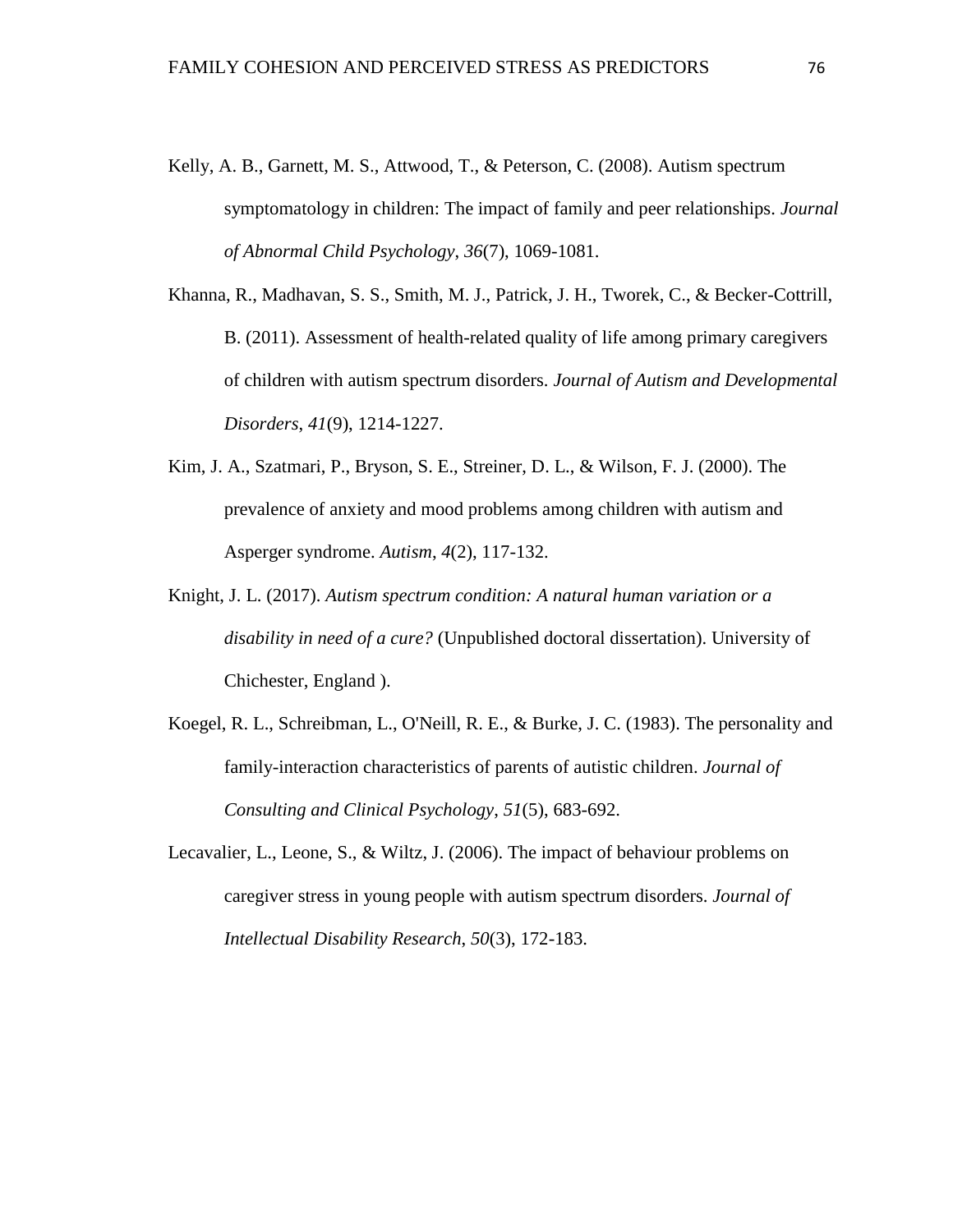- Lee, G. K., Lopata, C., Volker, M. A., Thomeer, M. L., Nida, R. E., Toomey, J. A., ... Smerbeck, A. M. (2009). Health-related quality of life of parents of children with high-functioning autism spectrum disorders. *Focus on Autism and Other Developmental Disabilities*, *24*(4), 227-239.
- Lee, L. C., Harrington, R. A., Louie, B. B., & Newschaffer, C. J. (2008). Children with autism: Quality of life and parental concerns. *Journal of Autism and Developmental Disorders*, *38*(6), 1147-1160.
- Leyfer, O. T., Folstein, S. E., Bacalman, S., Davis, N. O., Dinh, E., Morgan, J., ... Lainhart, J. E. (2006). Comorbid psychiatric disorders in children with autism: Interview development and rates of disorders. *Journal of Autism and Developmental Disorders*, *36*(7), 849-861.
- Lin, J. D., Hu, J., Yen, C. F., Hsu, S. W., Lin, L. P., Loh, C. H., ... Wu, J. L. (2009). Quality of life in caregivers of children and adolescents with intellectual disabilities: Use of WHOQOL-BREF survey. *Research in Developmental Disabilities*, *30*(6), 1448-1458.
- Lin, L. Y., Orsmond, G. I., Coster, W. J., & Cohn, E. S. (2011). Families of adolescents and adults with autism spectrum disorders in Taiwan: The role of social support and coping in family adaptation and maternal well-being. *Research in Autism Spectrum Disorders*, *5*(1), 144-156.
- Llanque, S., Savage, L., Rosenburg, N., & Caserta, M. (2016). Concept analysis: Alzheimer's caregiver stress. *Nursing Forum, 51*(1), 21-31.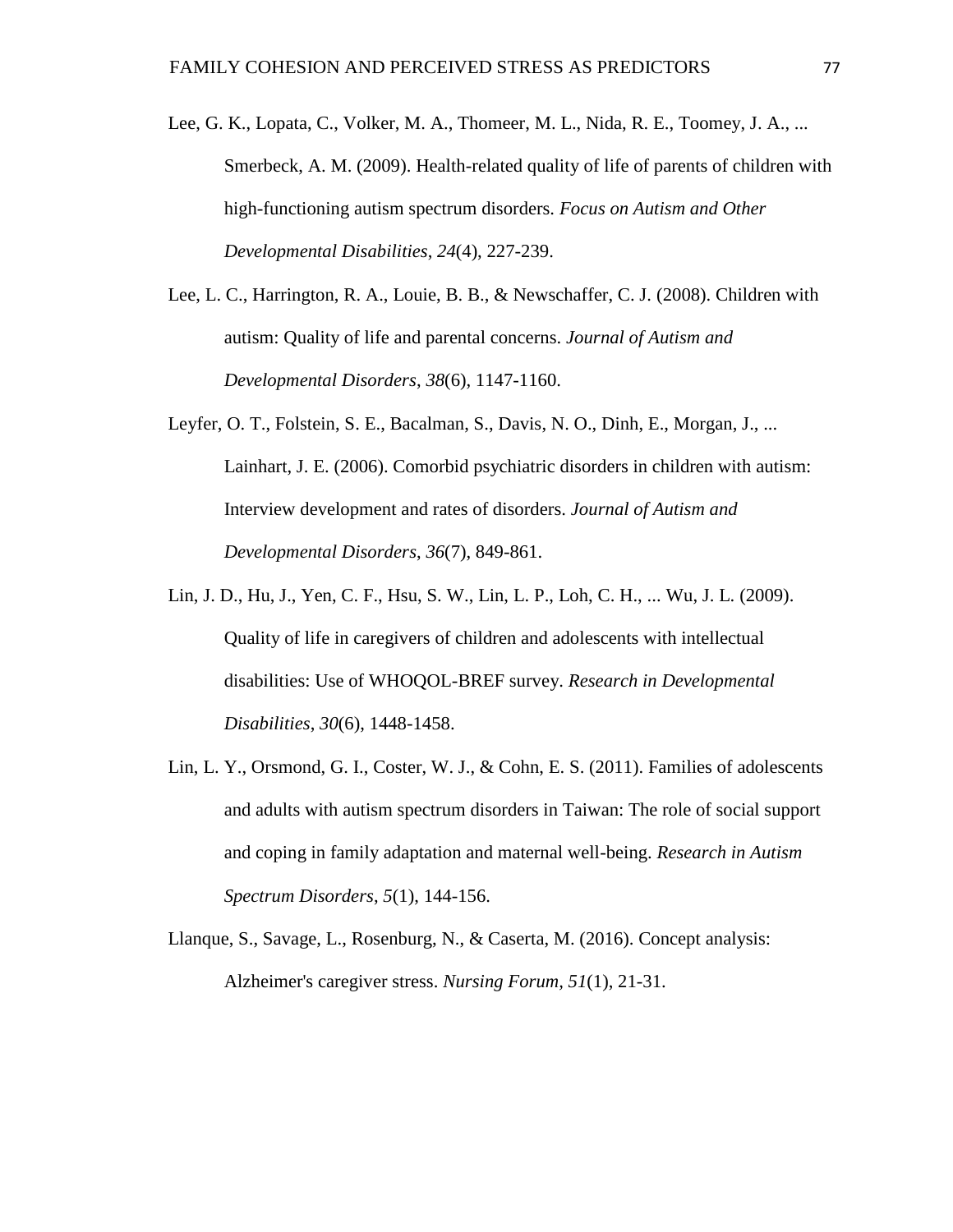- Ludlow, A., Skelly, C., & Rohleder, P. (2012). Challenges faced by parents of children diagnosed with autism spectrum disorder. *Journal of Health Psychology*, *17*(5), 702-711.
- Lyons, A. M., Leon, S. C., Phelps, C. E. R., & Dunleavy, A. M. (2010). The impact of child symptom severity on stress among parents of children with autism: The moderating role of coping styles. *Journal of Child and Family Studies*, *19*(4), 516-524.
- Malhotra, S., Khan, W., & Bhatia, M. S. (2012). Quality of life of parents having children with developmental disabilities. *Delhi Psychiatry Journal*, *15*(1), 173-174.
- Matson, J. L., Adams, H. L., Williams, L. W., & Rieske, R. D. (2013). Why are there so many unsubstantiated treatments in autism? *Research in Autism Spectrum Disorders*, *7*(3), 466-474.
- Matson, J. L., & Nebel-Schwalm, M. (2007). Assessing challenging behaviors in children with autism spectrum disorders: A review. *Research in Developmental Disabilities*, *28*(6), 567-579.
- Mayes, S. D., & Calhoun, S. L. (2007). Learning, attention, writing, and processing speed in typical children and children with ADHD, autism, anxiety, depression, and oppositional-defiant disorder. *Child Neuropsychology*, *13*(6), 469-493.
- McBride, B. A., & Mills, G. (1993). A comparison of mother and father involvement with their preschool age children. *Early Childhood Research Quarterly*, *8*(4), 457-477.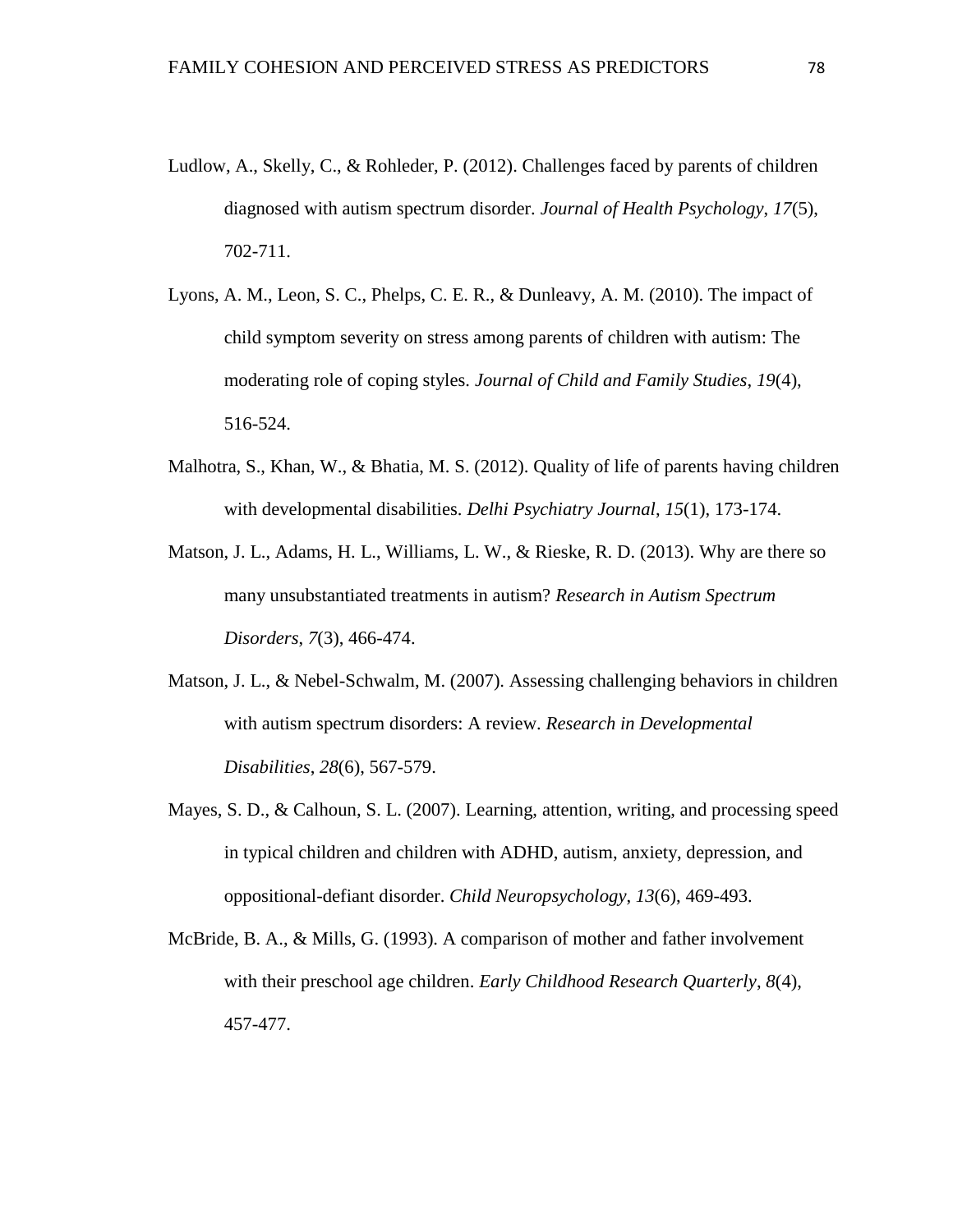- McStay, R. L., Trembath, D., & Dissanayake, C. (2014). Stress and family quality of life in parents of children with autism spectrum disorder: Parent gender and the double ABCX model. *Journal of Autism and Developmental Disorders*, *44*(12), 3101-3118.
- Meadan, H., Halle, J. W., & Ebata, A. T. (2010). Families with children who have autism spectrum disorders: Stress and support. *Exceptional Children*, *77*(1), 7-36.
- Meltzer, A., & Van de Water, J. (2017). The role of the immune system in autism spectrum disorder. *Neuropsychopharmacology*, *42*(1), 284-298.
- Metz, B., Mulick, J. A., & Butter, E. M. (2005). Autism: A late-20th-century fad magnet. *Controversial therapies for developmental disabilities: Fad, fashion and science in professional practice*, *Part IV*.
- Miodrag, N., & Hodapp, R. M. (2010). Chronic stress and health among parents of children with intellectual and developmental disabilities. *Current Opinion in Psychiatry*, *23*(5), 407-411.
- Moos, R. H., & Moos, B. S. (1981). *Family environment scale (FES)*. Palo Alto, CA: Consulting Psychologists Press.
- Moos, R. H., & Moos, B. S. (1994). *Family environment scale manual*. Consulting Psychologists Press, Mortimer Street, London.
- Moyson, T., & Roeyers, H. (2011). The quality of life of siblings of children with autism spectrum disorder. *Exceptional Children*, *78*(1), 41-55.
- Mugno, D., Ruta, L., D'Arrigo, V. G., & Mazzone, L. (2007). Impairment of quality of life in parents of children and adolescents with pervasive developmental disorder. *Health and Quality of Life Outcomes*, *5*(1), 5-22.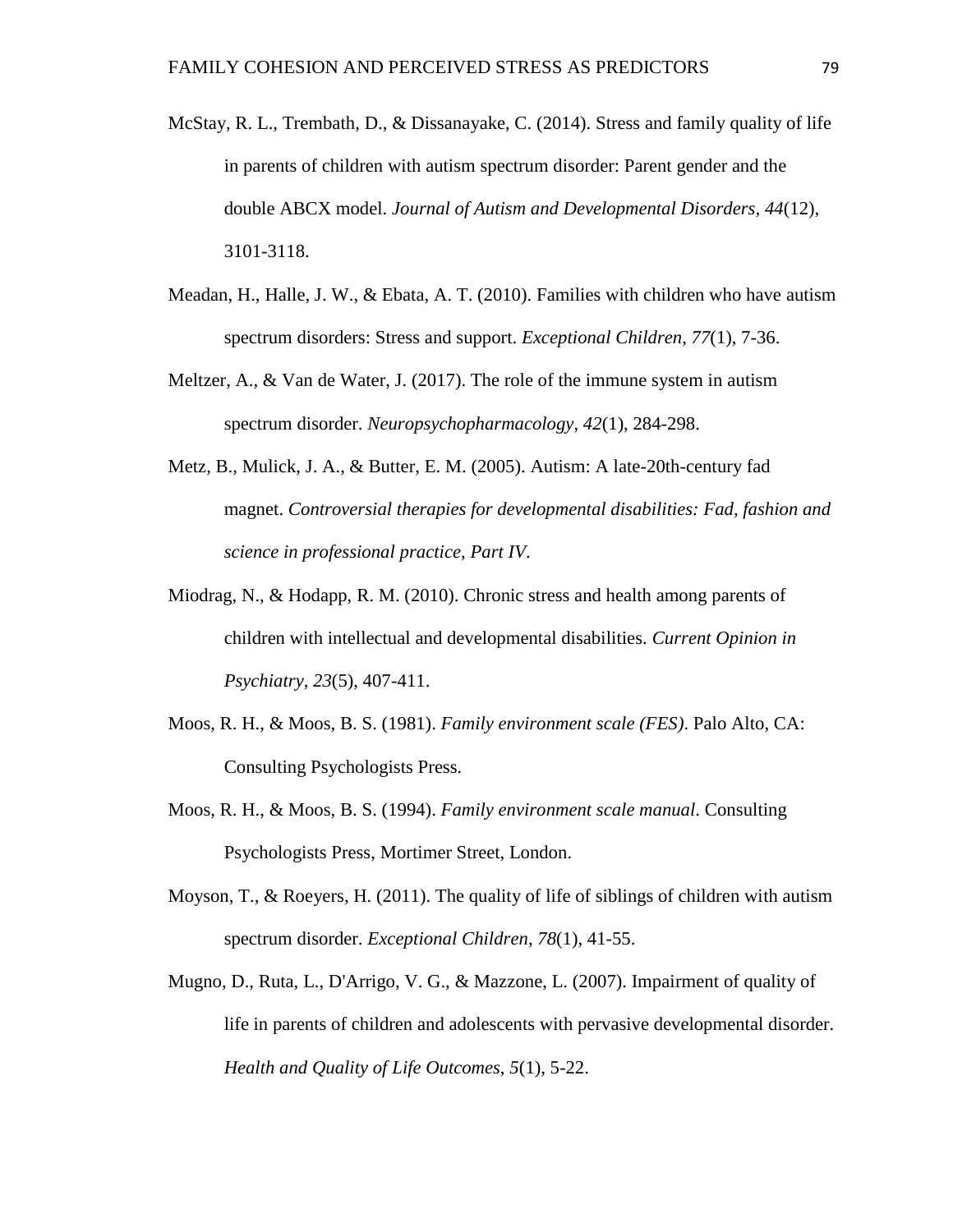- Myers, B. J., Mackintosh, V. H., & Goin-Kochel, R. P. (2009). "My greatest joy and my greatest heart ache": Parents' own words on how having a child in the autism spectrum has affected their lives and their families' lives. *Research in Autism Spectrum Disorders*, *3*(3), 670-684.
- Norton, P., & Drew, C. (1994). Autism and potential family stressors. *The American Journal of Family Therapy*, *22*(1), 67-76.
- Noterdaeme, M., Mildenberger, K., Minow, F., & Amorosa, H. (2002). Evaluation of neuromotor deficits in children with autism and children with a specific speech and language disorder. *European Child & Adolescent Psychiatry*, *11*(5), 219-225.
- O'Brien, M., & Daggett, J. A. (2006). *Beyond the Autism Diagnosis: A Professional's Guide to Helping Families*. Brookes.
- Orsmond, G. I., Seltzer, M. M., Greenberg, J. S., & Krauss, M. W. (2006). Mother–child relationship quality among adolescents and adults with autism. *American Journal on Mental Retardation*, *111*(2), 121-137.
- Osterling, J., & Dawson, G. (1994). Early recognition of children with autism: A study of first birthday home videotapes. *Journal of Autism and Developmental Disorders*, *24*(3), 247-257.
- Patel, V. B., Preedy, V. R., & Martin, C. R. (2014). *Comprehensive guide to autism*. Springer, Boston, MA.
- Pearlin L.I. (1999) The Stress Process Revisited. In: Aneshensel C.S., Phelan J.C. (eds) Handbook of the Sociology of Mental Health. Handbooks of Sociology and Social Research. Springer, Boston, MA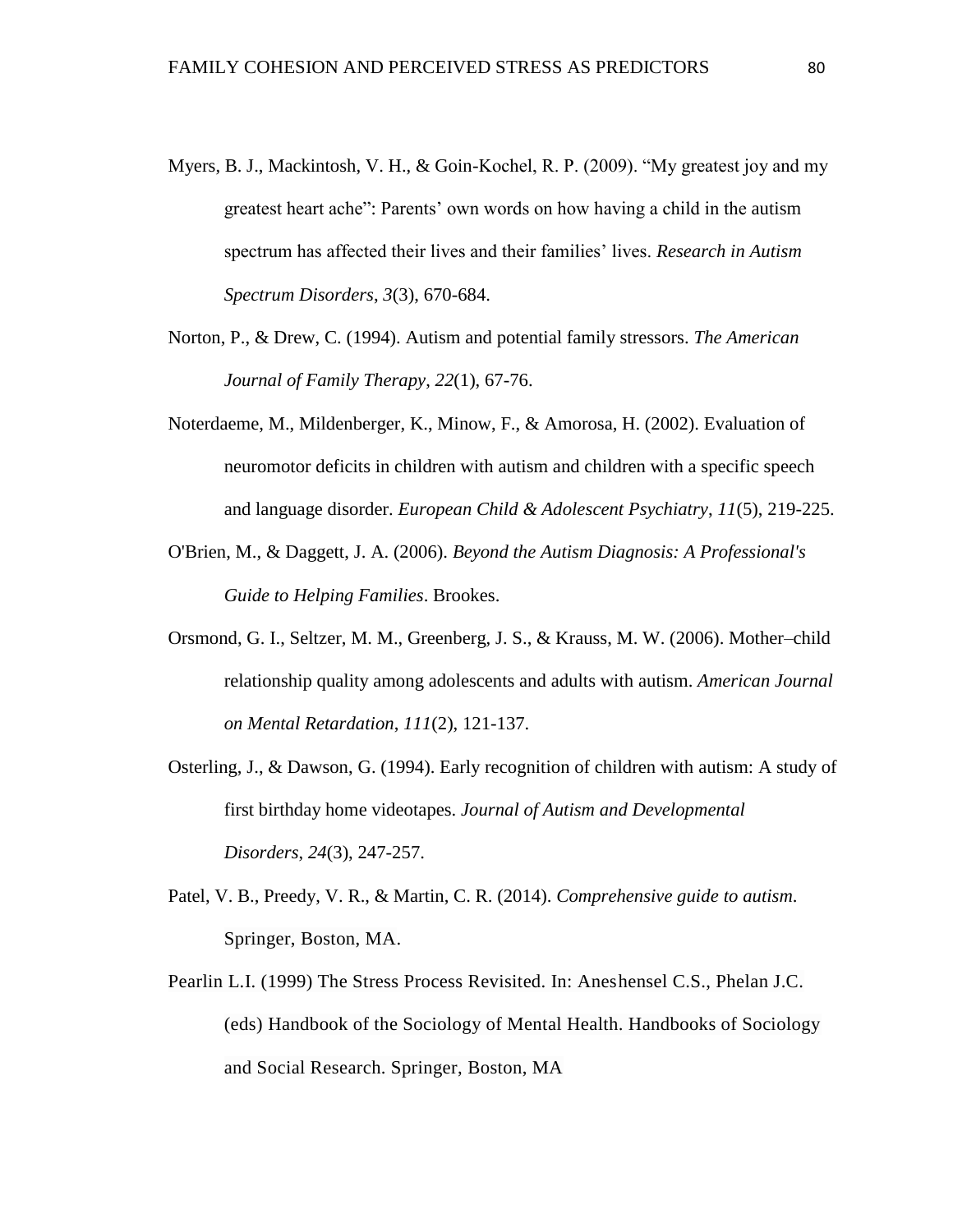- Pearlin, L. I., Menaghan, E. G., Lieberman, M. A., & Mullan, J. T. (1981). The stress process. *Journal of Health and Social Behavior*, *22*(4), 337-356.
- Pearlin, L. I., Mullan, J. T., Semple, S. J., & Skaff, M. M. (1990). Caregiving and the stress process: An overview of concepts and their measures. *The Gerontologist*, *30*(5), 583-594.
- Perry, A. (2004). A model of stress in families of children with developmental disabilities: Clinical and research applications. *Journal on Developmental Disabilities*, *11*(1), 1-16.
- Pinquart, M., & Sörensen, S. (2003). Differences between caregivers and noncaregivers in psychological health and physical health: A meta-analysis. *Psychology and Aging*, *18*(2), 250-267.
- Rahman, M. S. (2016). The advantages and disadvantages of using qualitative and quantitative approaches and methods in language "Testing and Assessment" research: A literature review. *Journal of Education and Learning*, *6*(1), 102-112.
- Raina, P., O'Donnell, M., Schwellnus, H., Rosenbaum, P., King, G., Brehaut, J., ... Walter, S. D. (2004). Caregiving process and caregiver burden: Conceptual models to guide research and practice. *BMC Pediatrics*, *4*(1), 1-27.
- Rapin, I., & Tuchman, R. F. (2008). Autism: Definition, neurobiology, screening, diagnosis. *Pediatric Clinics of North America*, *55*(5), 1129-1146.
- Riby, D. M., & Hancock, P. J. (2008). Viewing it differently: Social scene perception in Williams syndrome and autism. *Neuropsychologia*, *46*(11), 2855-2860.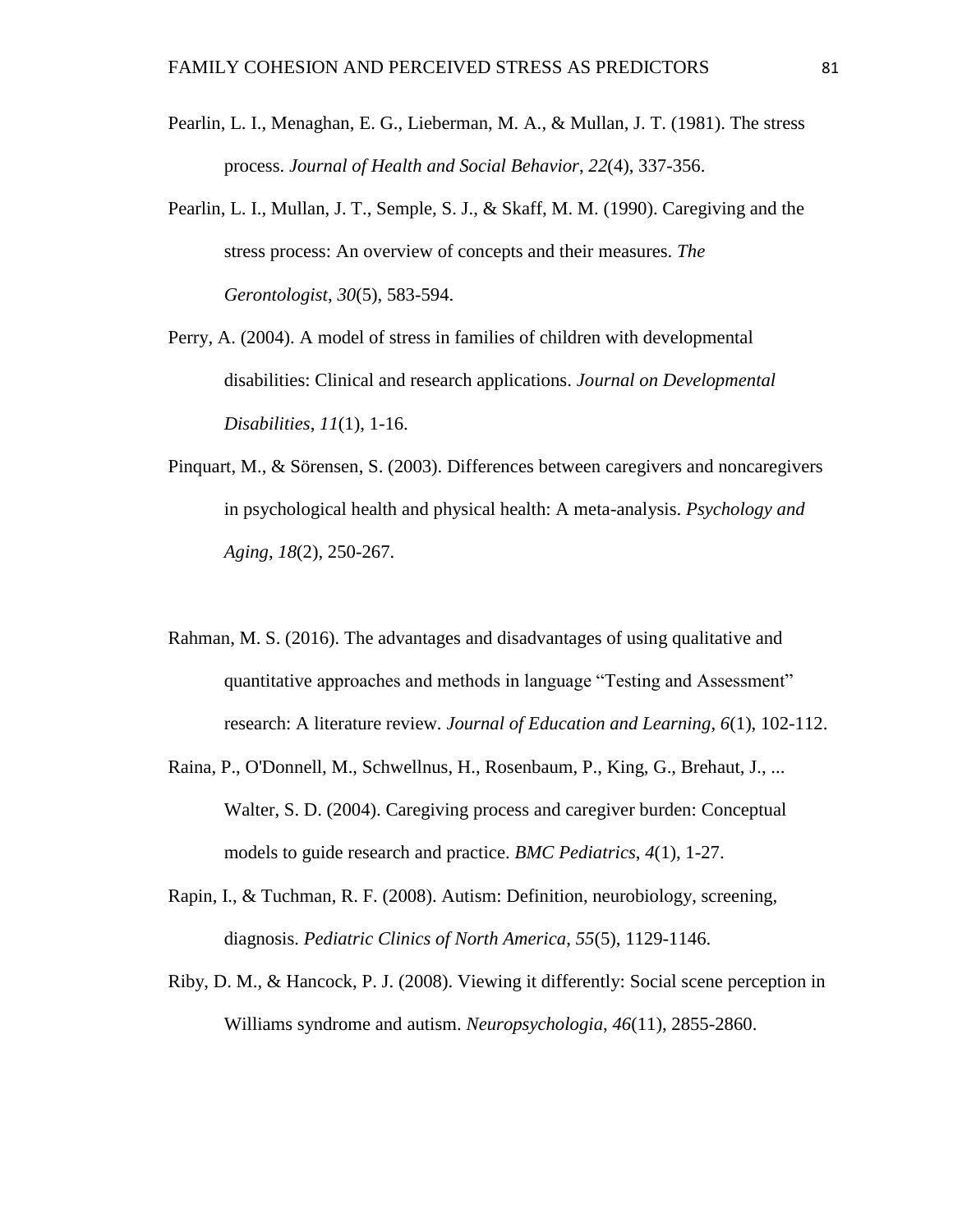- Rivers, J. W., & Stoneman, Z. (2003). Sibling relationships when a child has autism: Marital stress and support coping. *Journal of Autism and Developmental Disorders*, *33*(4), 383-394.
- Rodrigue, J. R., Morgan, S. B., & Geffken, G. (1990). Families of autistic children: Psychological functioning of mothers. *Journal of Clinical Child Psychology*, *19*(4), 371-379.
- Sajjadi, H., Vameghi, M., Ghazinour, M., & KhodaeiArdakani, M. (2013). Caregivers' quality of life and quality of services for children with cancer: A review from Iran. *Global Journal of Health Science*, *5*(3), 173-182.
- Sanders, J. L., & Morgan, S. B. (1997). Family stress and adjustment as perceived by parents of children with autism or Down syndrome: Implications for intervention. *Child & Family Behavior Therapy*, *19*(4), 15-32.
- Saunders, J. C. (2003). Families living with severe mental illness: A literature review. *Issues in Mental Health Nursing*, *24*(2), 175-198.
- Schaaf, R. C., Toth-Cohen, S., Johnson, S. L., Outten, G., & Benevides, T. W. (2011). The everyday routines of families of children with autism: Examining the impact of sensory processing difficulties on the family. *Autism*, *15*(3), 373-389.
- Schieve, L. A., Blumberg, S. J., Rice, C., Visser, S. N., & Boyle, C. (2007). The relationship between autism and parenting stress. *Pediatrics*, *119*(Supplement 1), S114-S121.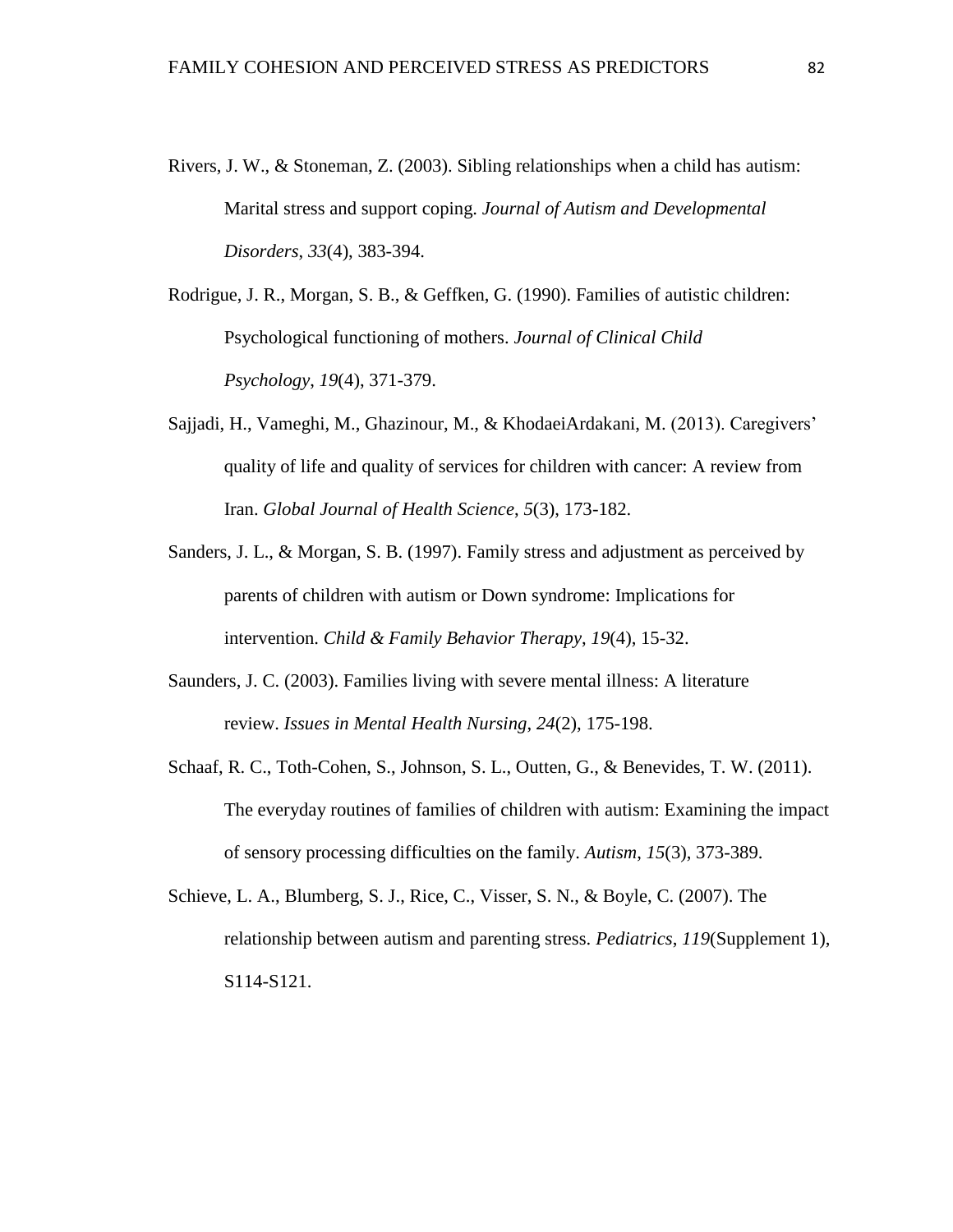- Schulz, R., & Martire, L. M. (2004). Family caregiving of persons with dementia: Prevalence, health effects, and support strategies. *The American Journal of Geriatric Psychiatry*, *12*(3), 240-249.
- Schulz, R., & Sherwood, P. R. (2008). Physical and mental health effects of family caregiving. *Journal of Social Work Education*, *44*(Supplement 3), 105-113.
- Schwichtenberg, A., & Poehlmann, J. (2007). Applied behaviour analysis: Does intervention intensity relate to family stressors and maternal well‐being? *Journal of Intellectual Disability Research*, *51*(8), 598-605.
- Sen, E., & Yurtsever, S. (2007). Difficulties experienced by families with disabled children. *Journal for Specialists in Pediatric Nursing*, *12*(4), 238-252.
- Sholevar, G. P. (Ed.). (2008). *Textbook of family and couples therapy: Clinical applications*. American Psychiatric, Philadelphia, PA.
- Siller, M., & Sigman, M. (2002). The behaviors of parents of children with autism predict the subsequent development of their children's communication. *Journal of Autism and Developmental Disorders*, *32*(2), 77-89.
- Simonoff, E., Pickles, A., Charman, T., Chandler, S., Loucas, T., & Baird, G. (2008). Psychiatric disorders in children with autism spectrum disorders: Prevalence, comorbidity, and associated factors in a population-derived sample. *Journal of the American Academy of Child & Adolescent Psychiatry*, *47*(8), 921-929.
- Singh, P., Ghosh, S., & Nandi, S. (2017). Subjective burden and depression in mothers of children with autism spectrum disorder in India: Moderating effect of social support. *Journal of Autism and Developmental Disorders*, *47*(10), 3097-3111.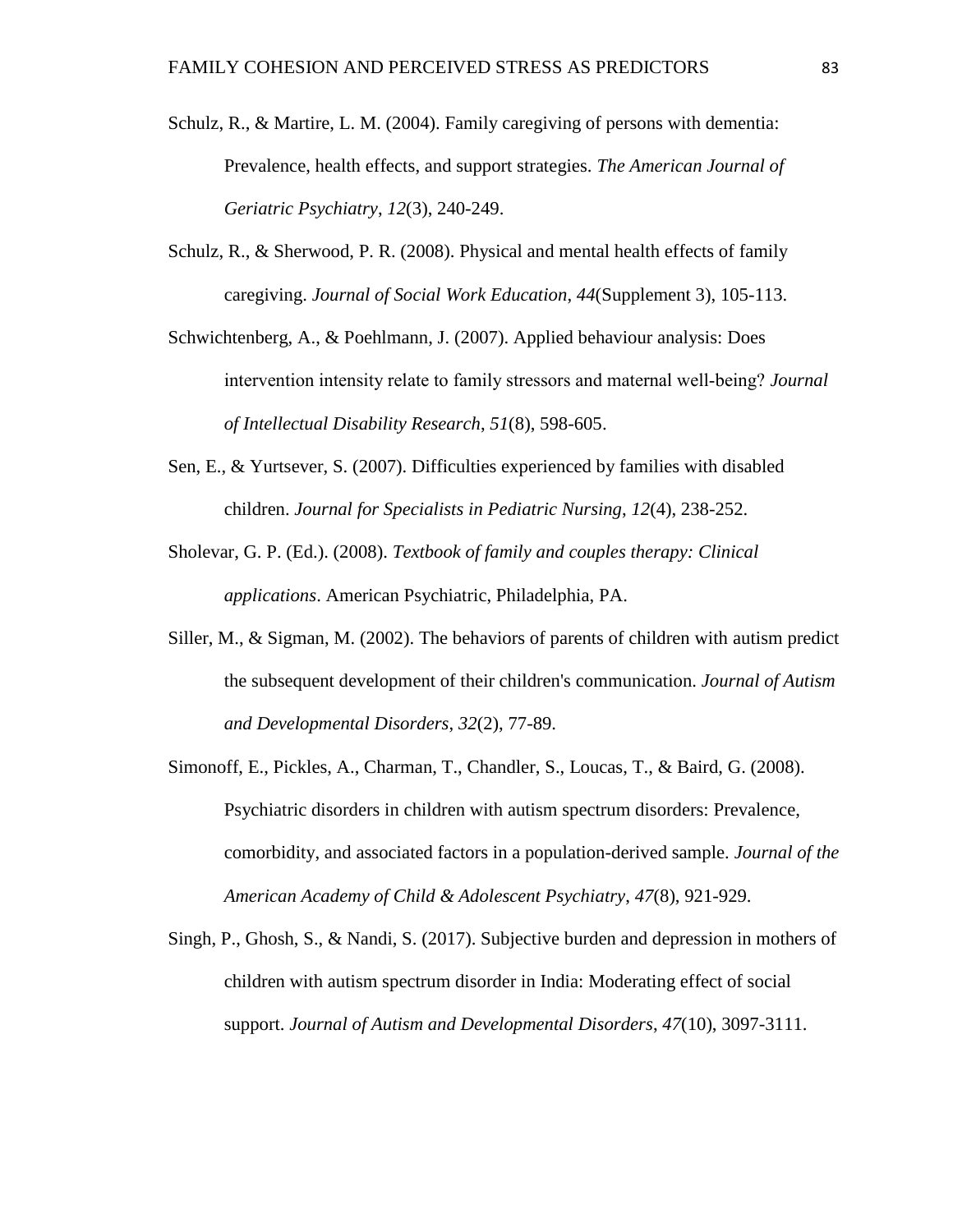- Skevington, S. M., Lotfy, M., & O'Connell, K. (2004). The World Health Organization's WHOQOL-BREF quality of life assessment: Psychometric properties and results of the international field trial. A report from the WHOQOL group. *Quality of life Research*, *13*(2), 299-310.
- Slaunwhite, A. K., Ronis, S. T., Sun, Y., & Peters, P. A. (2017). The emotional health and well‐being of Canadians who care for persons with mental health or addictions problems. *Health & Social Care in the Community*, *25*(3), 840-847.
- Stillman, T. F., Baumeister, R. F., Lambert, N. M., Crescioni, A. W., DeWall, C. N., & Fincham, F. D. (2009). Alone and without purpose: Life loses meaning following social exclusion. *Journal of Experimental Social Psychology*, *45*(4), 686-694.
- Stolzenberg, R. M. (2004). Multiple regression analysis. *Handbook of Data Analysis*, 165-207.
- Stuart, M., & McGrew, J. H. (2009). Caregiver burden after receiving a diagnosis of an autismspectrum disorder. *Research in Autism Spectrum Disorders*, *3*(1), 86-97.
- Szatmari, P. (2003). The causes of autism spectrum disorders: Multiple factors have been identified, but a unifying cascade of events is still elusive. BMJ Publishing Group, London. *326*(7382), 173-174.
- Talley, R. C., & Crews, J. E. (2007). Framing the public health of caregiving. *American Journal of Public Health*, *97*(2), 224-228.
- Thomas, K. C., Ellis, A. R., McLaurin, C., Daniels, J., & Morrissey, J. P. (2007). Access to care for autism-related services. *Journal of Autism and Developmental Disorders*, *37*(10), 1902-1912.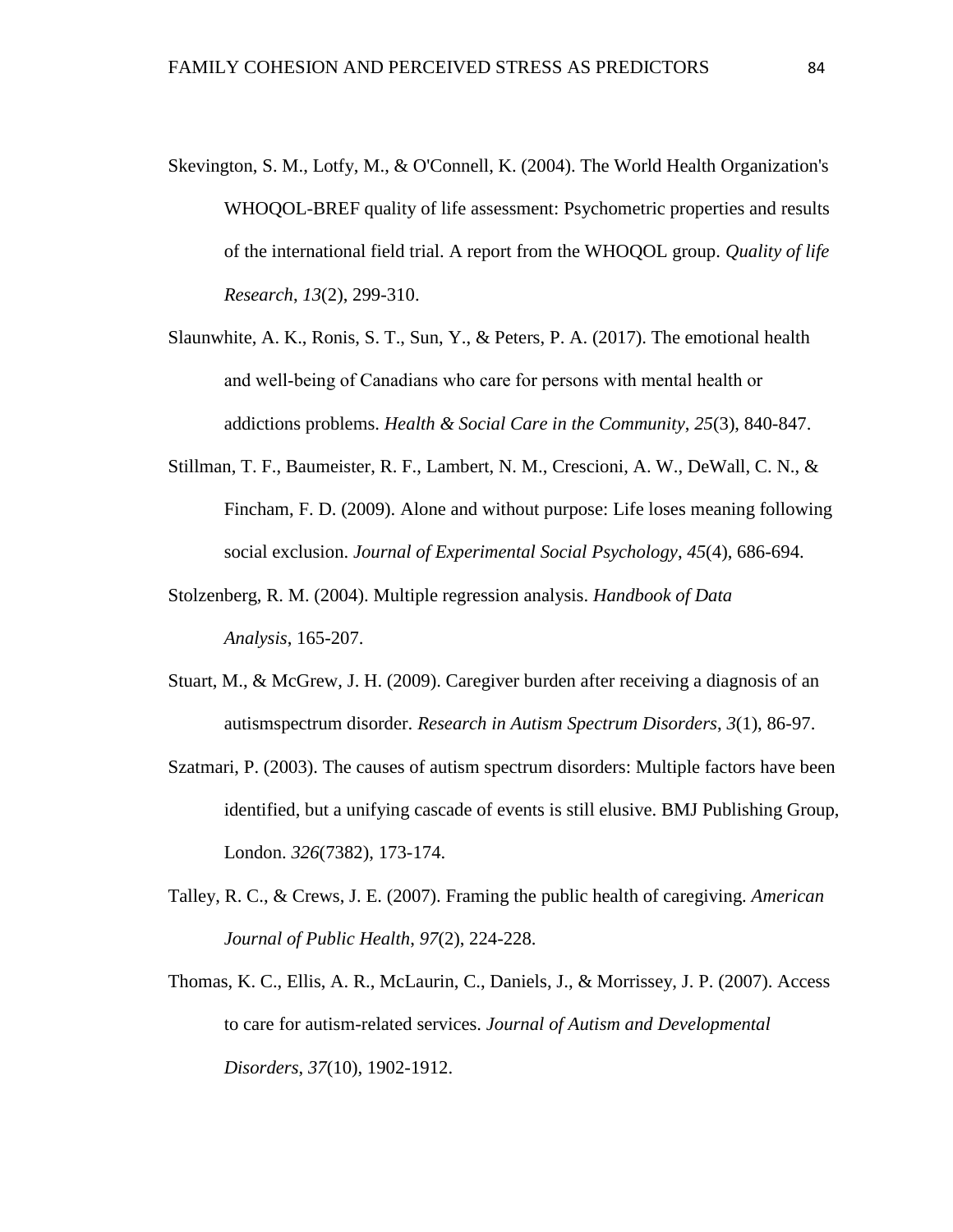- Totsika, V., Hastings, R. P., & Vagenas, D. (2017). Informal caregivers of people with an intellectual disability in England: Health, quality of life and impact of caring. *Health & Social Care in the Community*, *25*(3), 951-961.
- Trief, P. M., Grant, W., Elbert, K., & Weinstock, R. S. (1998). Family environment, glycemic control, and the psychosocial adaptation of adults with diabetes. *Diabetes Care*, *21*(2), 241-245.
- Tung, L. C., Huang, C. Y., Tseng, M. H., Yen, H. C., Tsai, Y. P., Lin, Y. C., & Chen, K. L. (2014). Correlates of health-related quality of life and the perception of its importance in caregivers of children with autism. *Research in Autism Spectrum Disorders*, *8*(9), 1235-1242.
- Van de Mortel, T. F. (2008). Faking it: Social desirability response bias in self-report research. *The Australian Journal of Advanced Nursing, 25*(4), 40-48.
- Vasilopoulou, E., & Nisbet, J. (2016). The quality of life of parents of children with autism spectrum disorder: A systematic review. *Research in Autism Spectrum Disorders*, *23*, 36-49.
- Vismara, L. A., & Rogers, S. J. (2010). Behavioral treatments in autism spectrum disorder: What do we know? *Annual Review of Clinical Psychology*, *6*, 447-468.
- Ward, B., Tanner, B. S., Mandleco, B., Dyches, T. T., & Freeborn, D. (2016). Sibling experiences: Living with young persons with autism spectrum disorders. *Pediatric Nursing*, *42*(2), 69-76.
- Weiss, M. J. (2002). Hardiness and social support as predictors of stress in mothers of typical children, children with autism, and children with mental retardation. *Autism*, *6*(1), 115-130.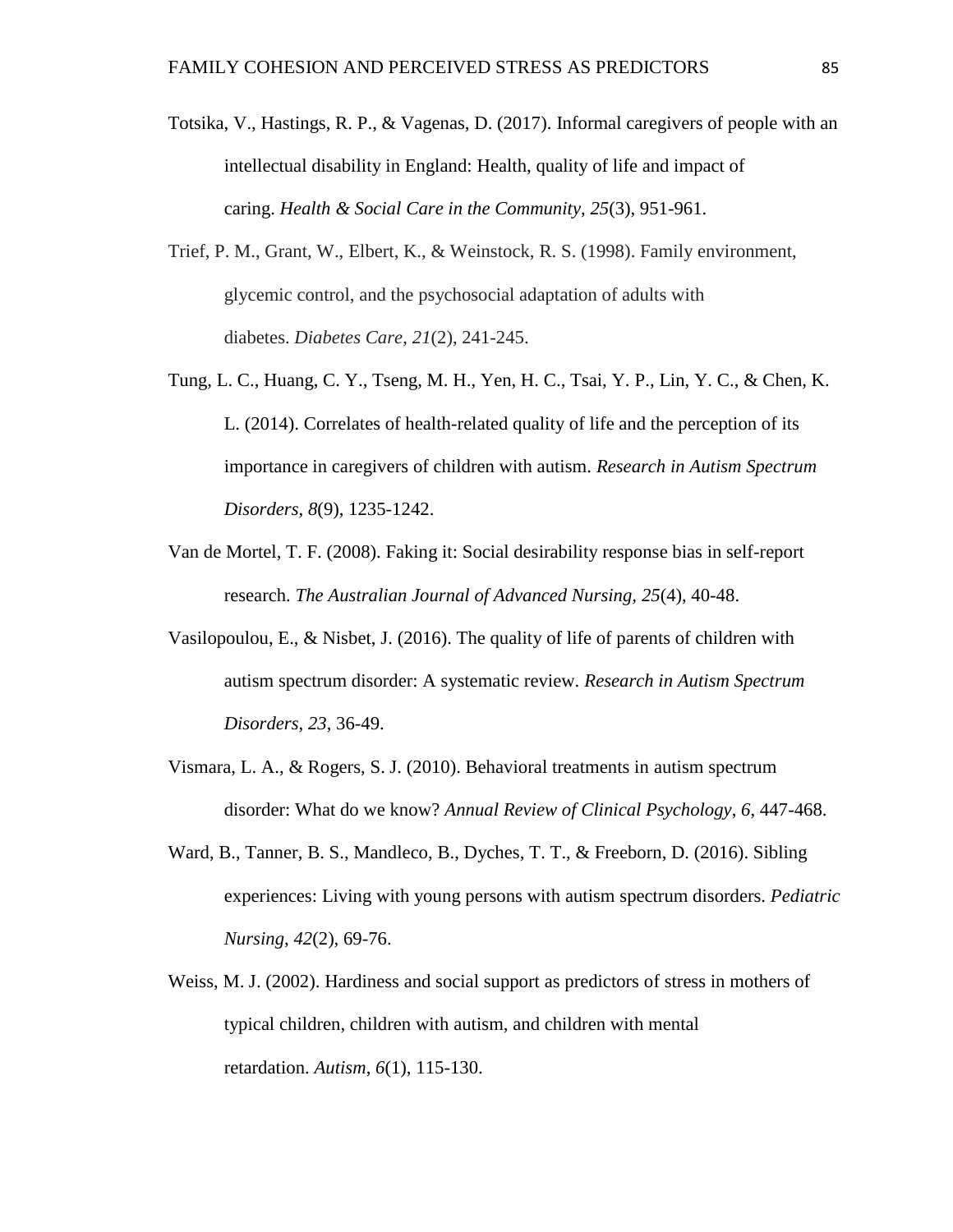- White, S. W., Keonig, K., & Scahill, L. (2007). Social skills development in children with autism spectrum disorders: A review of the intervention research. *Journal of Autism and Developmental Disorders*, *37*(10), 1858-1868.
- Whiteley, P., Todd, L., Carr, K., & Shattock, P. (2010). Gender ratios in autism, Asperger syndrome and autism spectrum disorder. *Autism Insights*, *2*, 17-24.
- WHOQOL Group. (1998). Development of the World Health Organization WHOQOL-BREF quality of life assessment. *Psychological Medicine*, *28*(3), 551-558.
- Wood, J. J., Drahota, A., Sze, K., Har, K., Chiu, A., & Langer, D. A. (2009). Cognitive behavioral therapy for anxiety in children with autism spectrum disorders: A randomized, controlled trial. *Journal of Child Psychology and Psychiatry*, *50*(3), 224-234.
- Woodgate, R. L., Ateah, C., & Secco, L. (2008). Living in a world of our own: The experience of parents who have a child with autism. *Qualitative Health Research*, *18*(8), 1075-1083.
- Wu, S., Wu, F., Ding, Y., Hou, J., Bi, J., & Zhang, Z. (2017). Advanced parental age and autism risk in children: A systematic review and meta‐analysis. *Acta Psychiatrica Scandinavica*, *135*(1), 29-41.
- Zanon, A., Tomassoni, R., Gargano, M. L., & Granai, M. G. (2016). Reliability and validity of the Columbia Impairment Scale (CIS) for adolescents: Survey among an Italian sample in Lazio Region. *Epidemiology, Biostatistics and Public Health*, *13*(1), 1-8.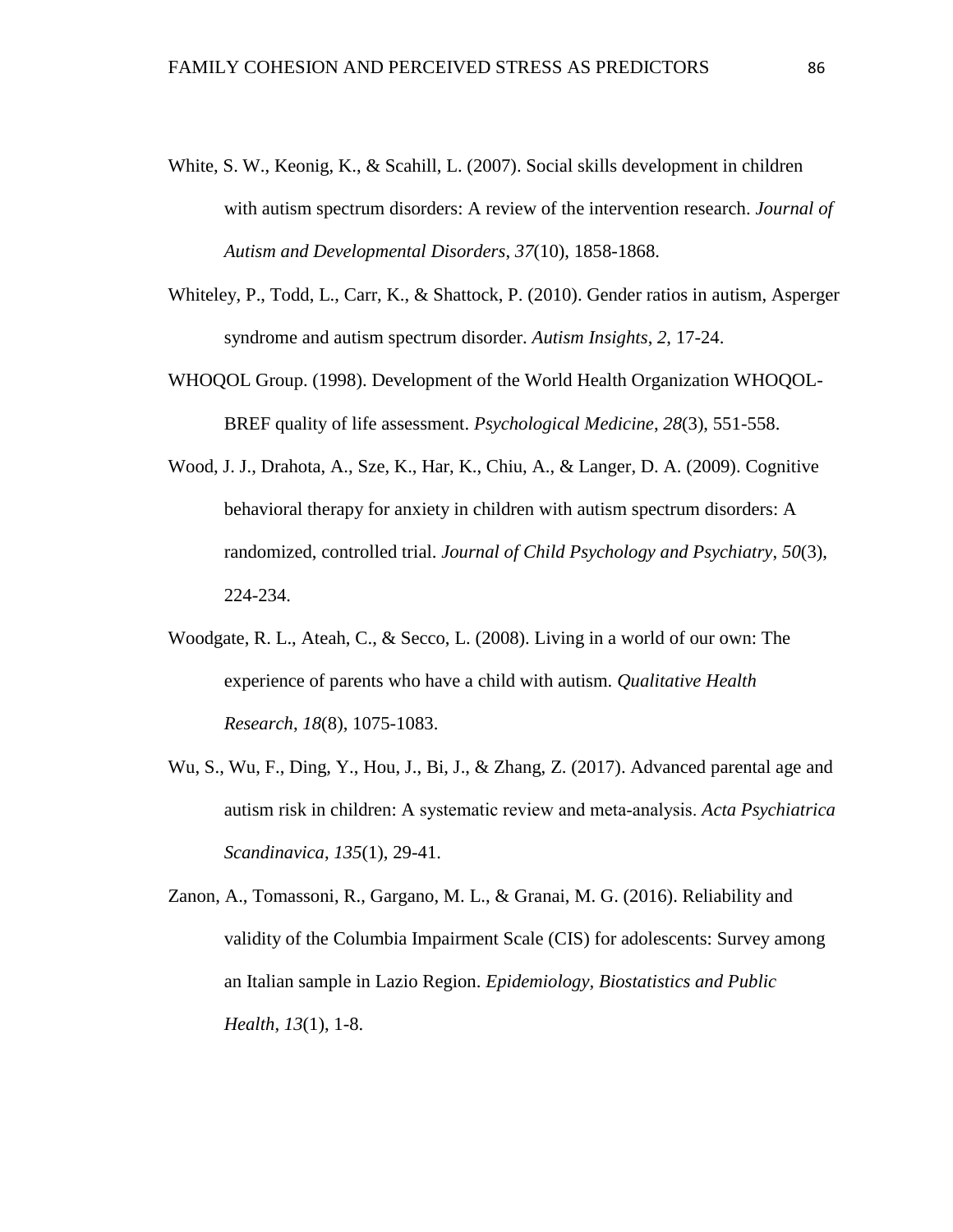Zimet, G. D., Dahlem, N. W., Zimet, S. G., & Farley, G. K. (1988). The multidimensional scale of perceived social support. *Journal of Personality Assessment*, *52*(1), 30-41.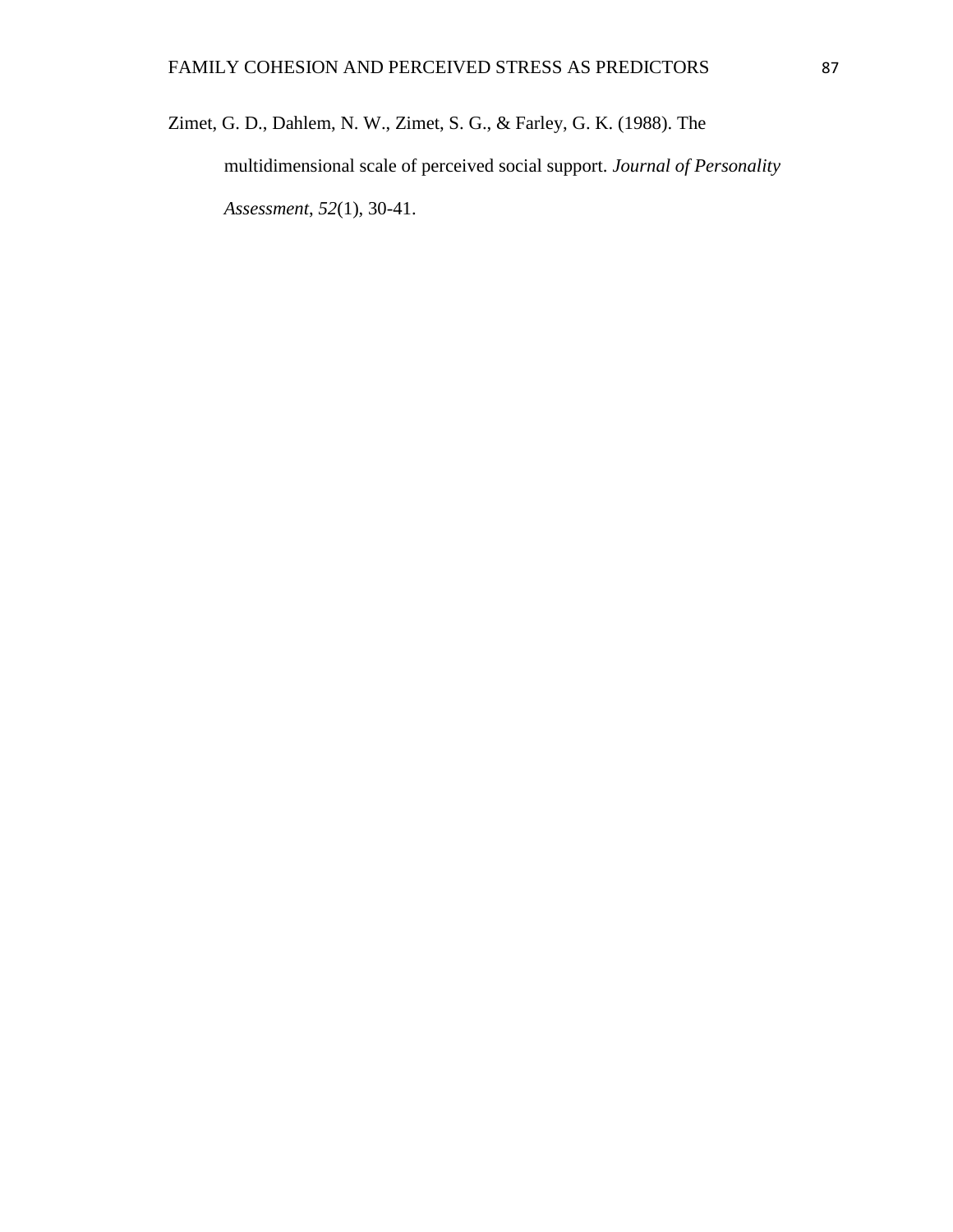# Appendix A

# Demographic Questionnaire

You have completed a number of questions about yourself and your child diagnosed with Autism Spectrum Disorder. Please answer the following questions about this child and their family.

- 1. How old is this child?\_\_\_\_\_\_\_\_ years old.
- 2. At what age was your child diagnosed with autism?
- 3. What type of medical professional diagnosed your child? Licensed Clinical Psychologist School Psychologist Other \_\_\_\_\_\_\_\_\_
- 4. How many hours of services (e.g., behavior therapy, speech therapy, etc.) does your child receive each week?
- 5. How many hours of respite care does your child receive each week?

6. How would you describe your family set up?

П. A Nuclear Family (A basic family group consisting of a married couple of the opposite gender and dependent children, living away from other relatives)

П. A Cohabiting Family (A family group which consists of two people living together, who may be raising children together)

П. An Extended Family (A family group consisting of more than two generations of the same family line, living together within the same household, or very close to one another)

 $\Box$  A Reconstituted Family (A family in which two adults marry or cohabit with children from previous relationships)

П A Single Parent Family (A family that consists of a single parent, not living with a partner or spouse, who has the day-to-day responsibility of raising children)

П A Same Sex Family (A family which consists of two parents of the same sex either a gay or lesbian couple raising children together) Other (please specify) \_\_\_\_\_\_\_\_\_\_\_\_\_\_\_\_\_\_\_\_\_\_

7. How many of your other children have received a diagnosis of Autism Spectrum Disorder?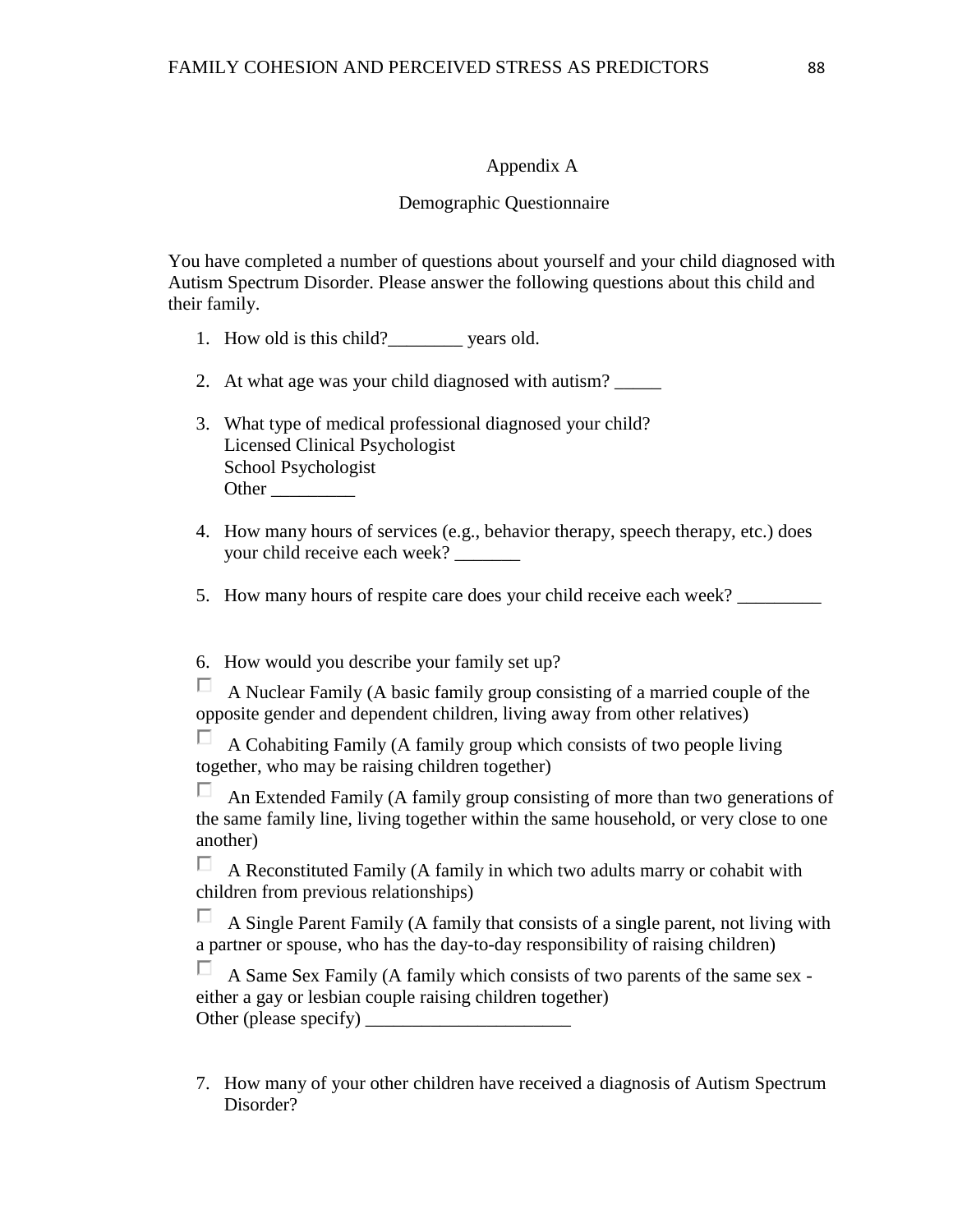8. How many of your other children have a mental health diagnosis?

\_\_\_\_\_\_\_\_\_\_\_\_\_

- 9. How many of your other children have a medical issue that requires significant ongoing care?
	- 0 1 2 3 4 or more
- 10. What is your current age? \_\_\_\_\_\_\_\_\_ years old
- 11. Are you of Hispanic, Latino, or Spanish origin?

 $Yes$ <sub>\_\_\_</sub>

 $No$ <sub>\_\_\_</sub>

12. How would you describe yourself?

African American Caucasian Hispanic or Latino/a American Indian or Alaska Native Asian Native Hawaiian or other Pacific Islander